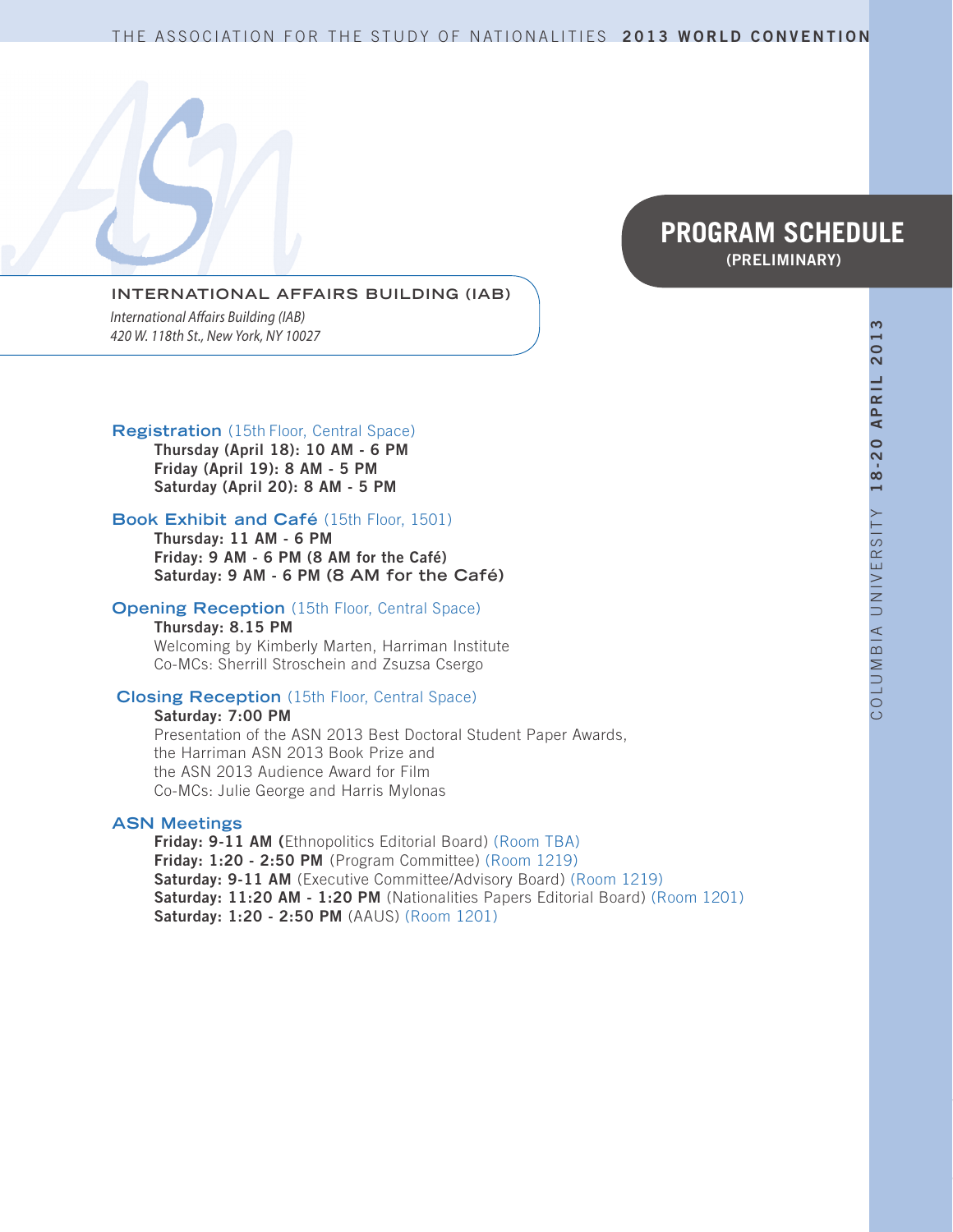#### **PANEL BK8**

*Democracy, Elections and Post-War Reconstruction in Bosnia*

### **CHAIR**

**Dženeta Karabegovic**  (U of Warwick, UK)

< d.karabegovic@warwick.ac.uk >

#### PAPERS

**Iva Pauker**  (U of Melbourne, Australia) < iva.pauker@gmail.com > *Re-evaluating the Theory and Methodology of Inter-Ethnic Reconciliation in Post-Conflict Societies: Is There a Case for Indirect Reconciliation?*

### **Natalia A. Peral**

(Central European U, Hungary) < peral\_natalia-andrea@ceu-budapest.edu > *Riding the Tide of Post-War Reconstruction in Bosnia: Jajce and Bugojno Between 1995-2012*

### **Immaculada Serrano**

(Juan March Institute, Madrid, Spain) < iserrano@ceacs.march.es > *Ethnic Versus Civic Politics: The Role of Violence and Displacement*

#### DISCUSSANT

**Tina Mavrikos-Adamou** (Hofstra U, NY, US) < tinamavadamou@gmail.com >

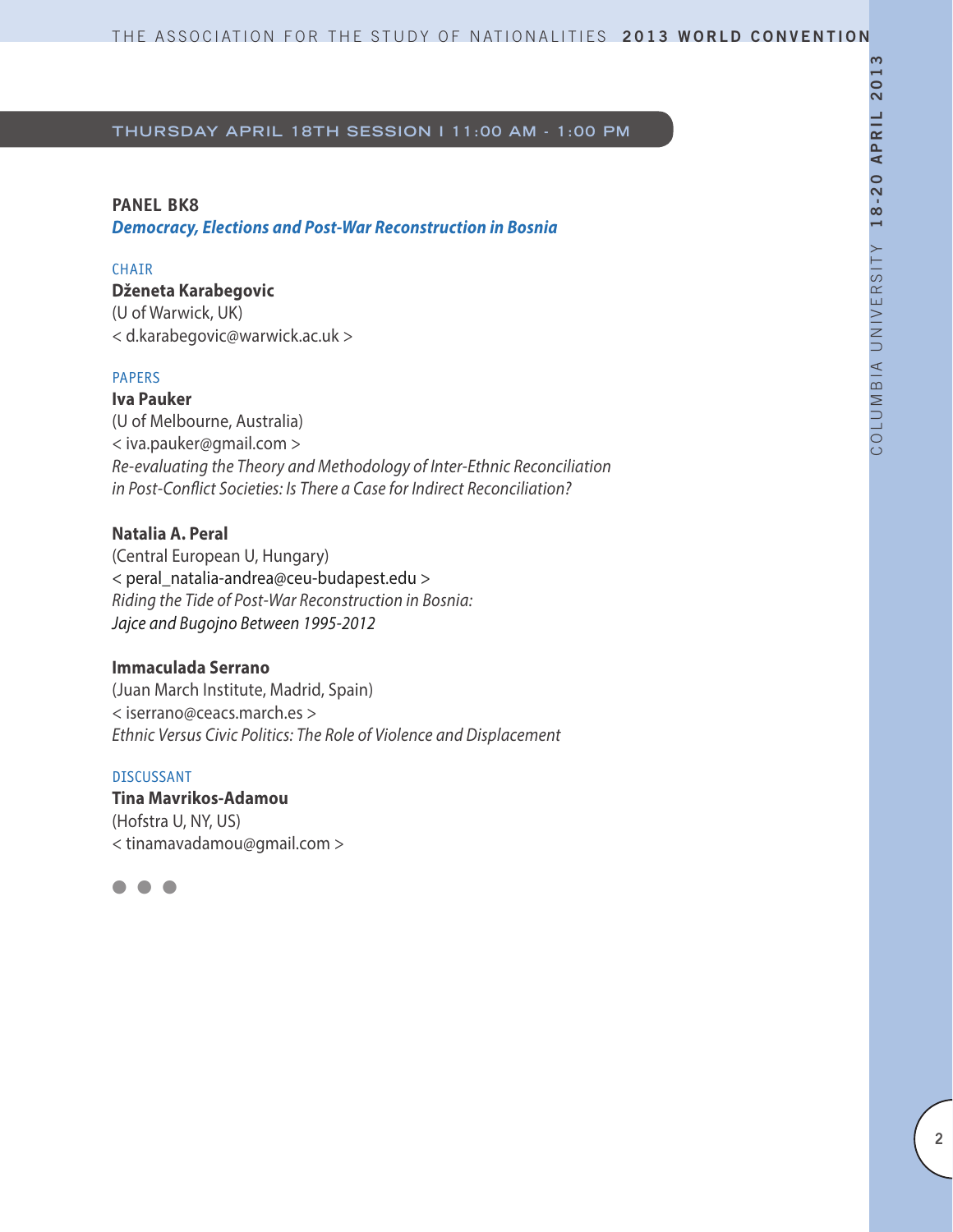### **PANEL BK21**

*Bounding or Dividing? Diasporas, Minorities, and Migrations in Lithuanian and Yugoslav Memories*

## **CHAIR**

**TBA**

### PAPERS

**Egidijus Aleksandravicius** (Vytautas Magnus U, Kaunas, Lithuania) < e.aleksandravicius@hmf.vdu.lt > *Migration and Identity: Lithuanians in the Post-Colonial Trap*

### **Linas Venclauskas**

(Vytautas Magnus U, Kaunas, Lithuania) < l.venclauskas@pmdf.vdu.lt > *Lithuanian Jewish Minority: Ours or Alien?*

### **Tvrtko Jakovina**

(U of Zagreb, Croatia) < Tvrtko.Jakovina@ffzg.hr > *Tito's Yugoslavia and its Diaspora*

# **Ana Devic**

(Fatih U, Istanbul, Turkey) < ana.devic@lbss.gla.ac.uk > *A Country to Identify With (or Not): The National and Literary Diasporas of Former Yugoslavia*

### **Leonas Tolvaisis**

(Singidunum U, Serbia) < leonas.tolvaisis@gmail.com > *Vojvodina, Three Years under the Statute of Autonomy: Ethnopolitical Aspects of Center-Periphery Relations*

#### DISCUSSANT

**Stefano Bianchini** (U of Bologna, Italy) < stefano.bianchini@unibo.it >

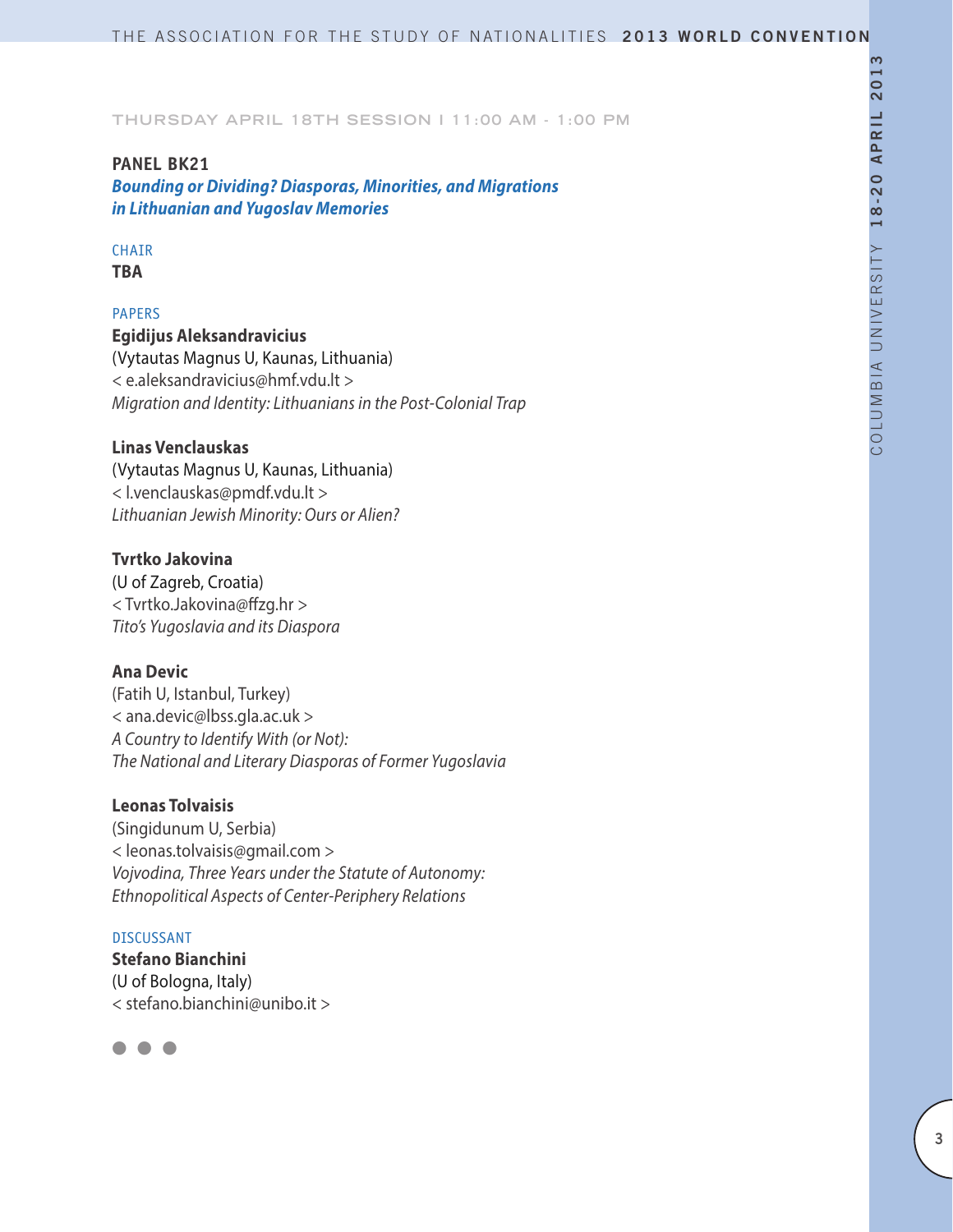# **PANEL CE10**

# *The Political Participation of the Roma*

### **CHAIR**

**Miika Tervonen** (U of Helsinki, Finland) < miika.tervonen@eui.eu >

### PAPERS

**Angéla Kóczé** (Central European U, Hungary) < kocze@socio.mta.hu > *Romani Women Performative Acts through Politics*

### **Melanie Ram**

(California State U, Fresno US) < meram@csufresno.edu > *Migration and Representation: The Case of Roma in France*

### **Marton Rovid**

(Decade of Roma Inclusion Secretariat Foundation, Hungary) < marton.rovid@gmail.com > *Solidarity, Citizenship, Democracy: The Lessons of Romani Activism*

### **Marek Szilvasi**

(U of Aberdeen, UK) < r05ms0@abdn.ac.uk > *Citizens Associated with European Societies: Roma People and European Politics of Inclusion*

### DISCUSSANT

**Stephen Deets** (Babson College, US) < sdeets@babson.edu >

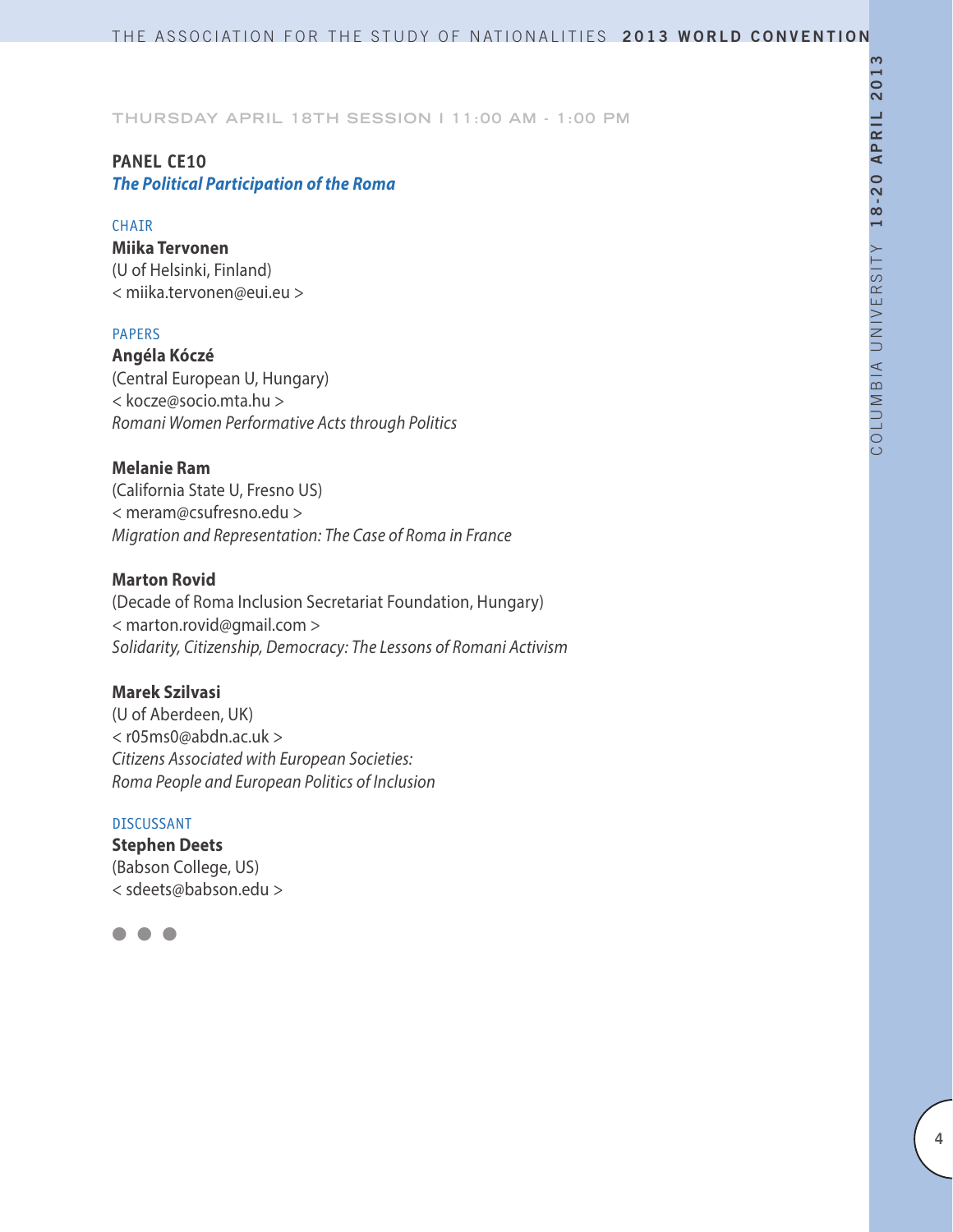### **PANEL CE14**

*Small Nations in International Relations: Baltic Uses of History in Dealing with Great Powers*

### CHAIR

**Andžej Pukšto** (Vytautas Magnus U, Kaunas, Lithuania) < a.puksto@pmdf.vdu.lt >

#### PAPERS

**Ieva Zake** (Rowan U, US) < zake@rowan.edu > *Preserving the American Memory of World War II in the Baltic Diaspora*

#### **Arūnas Antanaitis**

(Vytautas Magnus U, Kaunas, Lithuania) < a.antanaitis@hmf.vdu.lt > *The Activities of the Lithuanian Diaspora to Support the Independence of Lithuania in 1987-1991*

#### **Una Bergmane**

(SciencesPo, Paris, France) < una.bergmane@gmail.com > *Arguments for Independence: French Reactions to Baltic Uses of History in their Claims for Independence, 1989-1991*

#### **Rita Peters**

(Harvard U, US) < petersclaims@aol.com > *The Diaspora-Kin-State Phenomenon as a Historic Artifact in Baltic State-Russian Relations*

### **Maria Mälksoo**

(U of Tartu, Estonia) < maria.malksoo@ut.ee > *Kononov vs. Latvia as the Microcosm of the Baltic-Russian "Memory Wars" on the Second World War*

#### **Philippe Perchoc**

(U Catholique de Louvain, Belgium) < p.perchoc@gmail.com > *"Three Dwarfs on the Shoulders of a Giant?": Baltic Historical Policies in the EU Institutions*

#### DISCUSSANT

**Andres Kasekamp** (U of Tartu, Estonia) < andres.kasekamp@ut.ee >

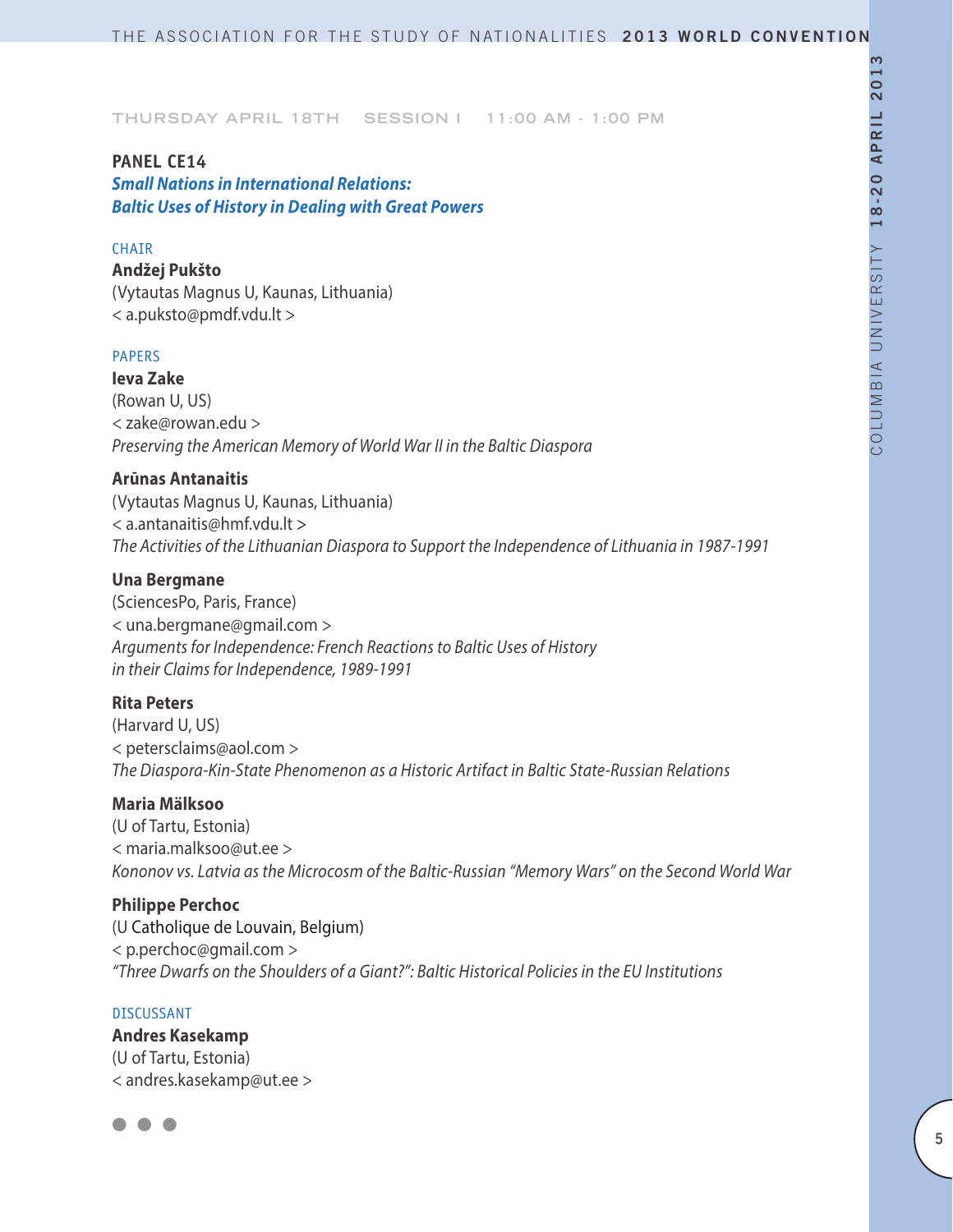## **PANEL EU1**

*Central Asian Post-Soviet Migration* 

#### **CHAIR**

**Justin Burke** (Open Society Institute, NY) < justin.burke@opensocietyfoundations.org >

### PAPERS

### **Baurzhan Bokayev**

(Harvard U, US) < bbokayev@fas.harvard.edu >

## **Aigul Kazhenova**

(Academy of Public Administration, Astana, Kazakhstan) < aigulkazhenova90@gmail.com > *Ethnic Migration in Kazakhstan: Civil Participation of Young Repatriates in Social and Economic Development of the Region*

### **Fatima Sartbay**

(U of Wisconsin, Madison, US) < sartbaeva@wisc.edu > *An Analysis of the Integration of Central Asian Diaspora within the Fethullah Gulen Islamic Movement in the United States*

#### DISCUSSANT

**Brinton Ahlin** (NYU, US) < brintonahlin@gmail.com >

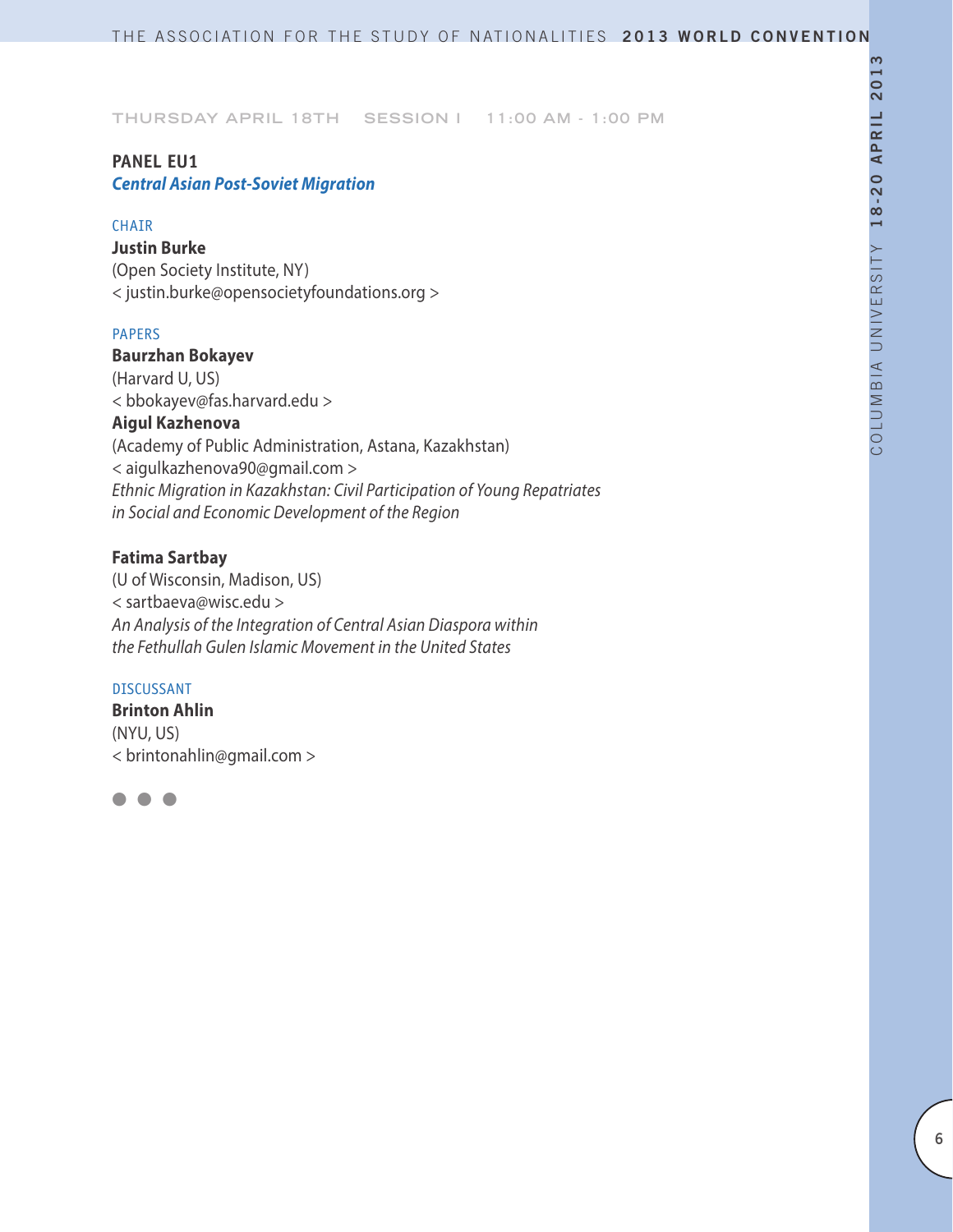### **PANEL R2**

*Identities and Urban Territorialities: The Mutual Challenge*

# CHAIR

**TBA**

### PAPERS

**André Filler** (U of Paris VIII-Saint-Denis, France) < andrfiller@yahoo.fr > *Ethno-Social Approach to Urban Problematics: From Marxism-Leninism to Eurasianism*

### **Kevin Limonier**

(U of Paris VIII-Saint-Denis, France) < kevin.limonier@gmail.com > *"Sons and Grandsons of the 20th Congress": Internationalism, Pacifism and Cosmopolitism in Soviet and Post-Soviet Science Elites in Dubna*

### **Teva Meyer**

(U of Paris VIII-Saint Denis, France) *< meyer.teva@hotmail.fr > German National Identity and Environmentalism: A Study of the Antinuclear Movement in Urban Areas of Baden-Wurttemberg* 

### DISCUSSANT

**Elizabeth Plantan** (Cornell U, US) < enplantan@gmail.com >

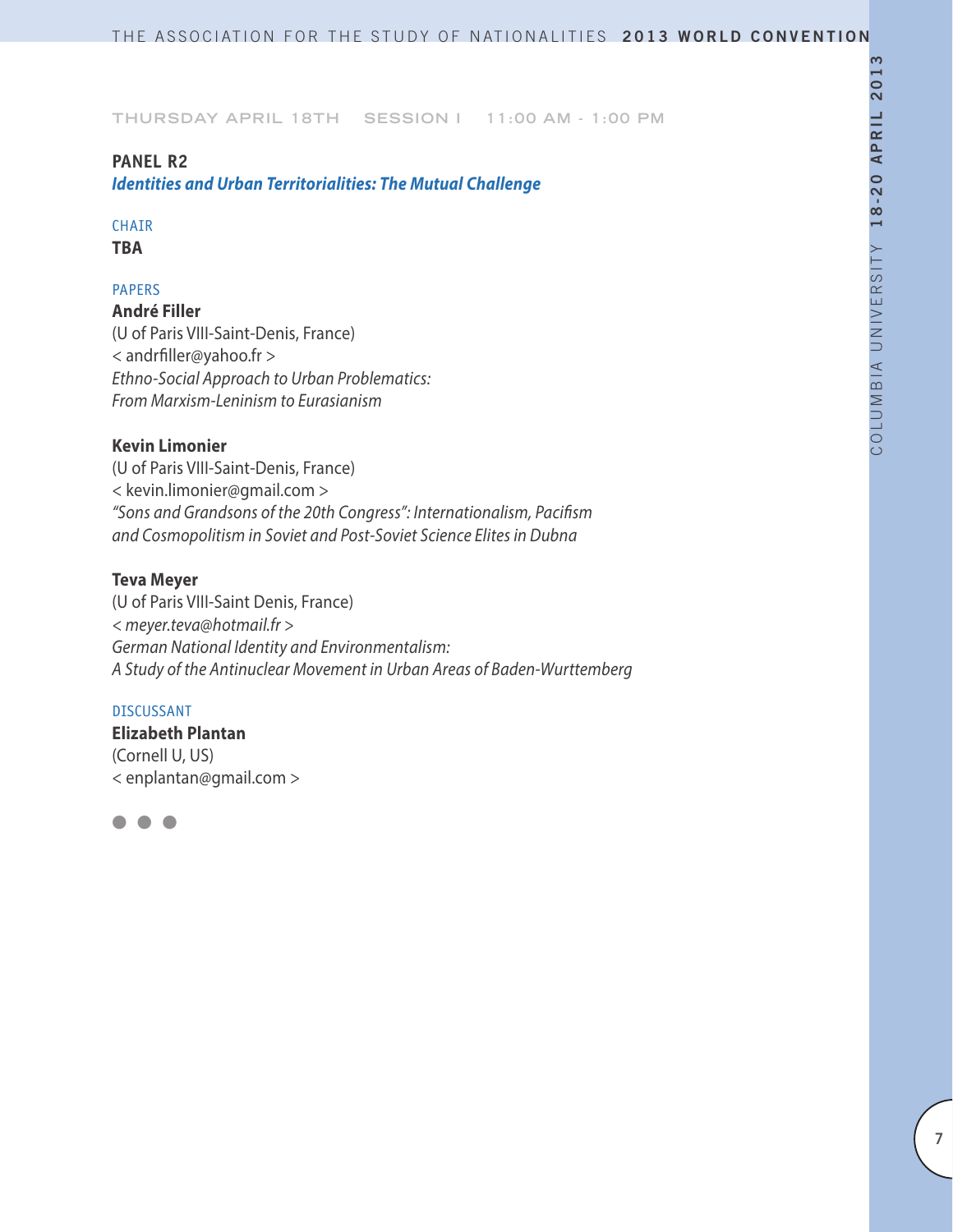### **PANEL U11**

# *Issues in Ukrainian Translation Studies*

#### **CHAIR**

**Myroslava Znayenko** (Rutgers U, US) < znayenko@andromeda.rutgers.edu >

#### PAPERS

**Larysa Bobrova**  (Penn State U, US) < lorabobrova@yahoo.com > *The Translator's Visibility in Translated Ukrainian Poetry*

### **Alla Perminova**

(Visiting Fulbright Scholar, Penn State U, US) < alla.perminova@mail.ru > *The Translator's Liberties and Ukrainian Culture*

#### **Michael M. Naydan**

(Penn State U, US) < mmn3@psu.edu > *Finding and Losing in Translation: The Case of Maria Matios' Novel Sweet Darusya* 

### **Lidia Stefanowska**

(Warsaw U, Poland) < lstefanowska@uw.edu.pl > *Polish Translations of Ukrainian Literature Since World War II*

#### DISCUSSANT

**Mark Andryczyk** (Columbia U, US) < ma2634@columbia.edu >

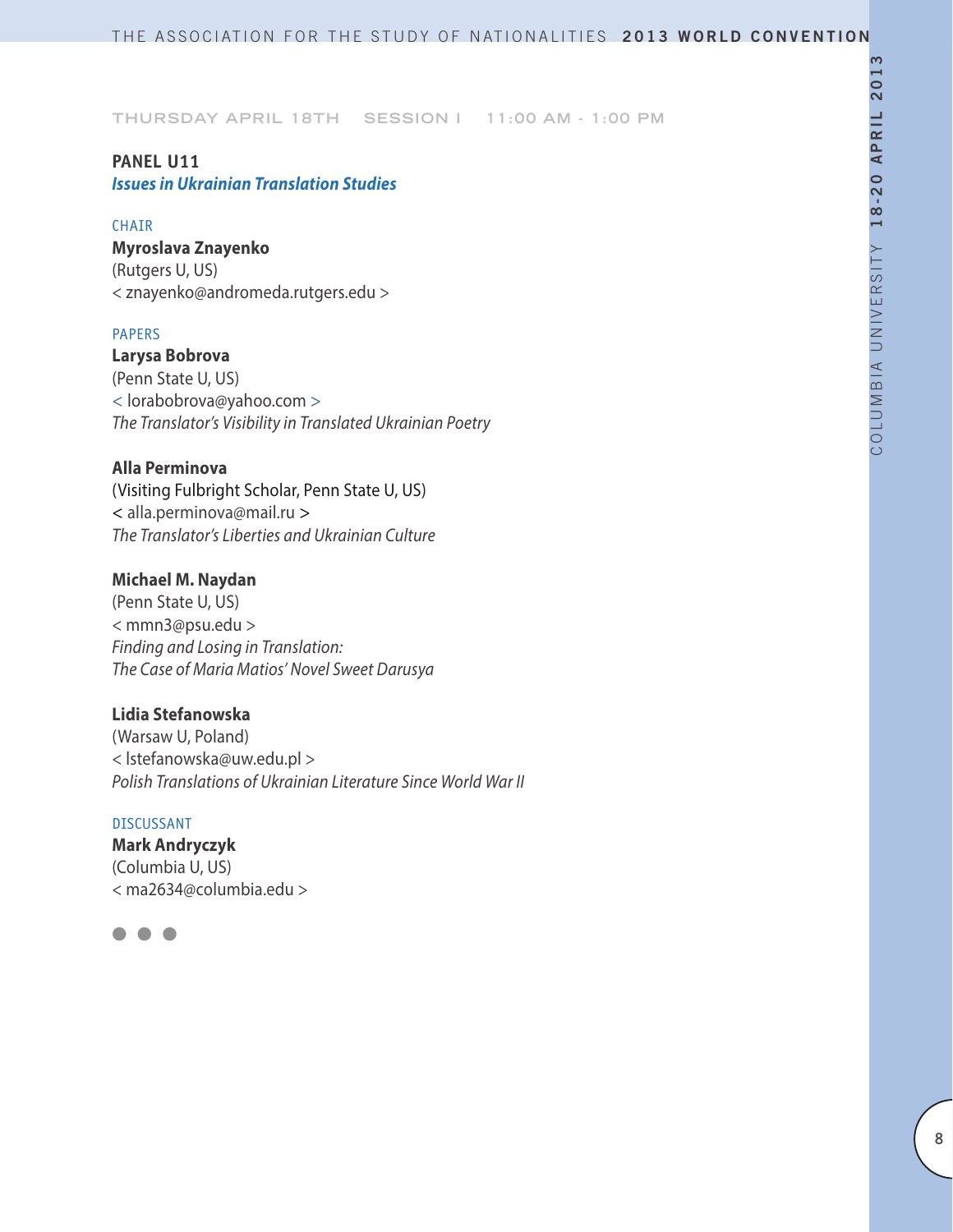## **PANEL U14** *The Beilis Case Centennial*

#### **CHAIR**

**Alti Rodal** (Ukrainian-Jewish Encounter, Canada) < altirodal@gmail.com >

### PAPERS

**Gennady Eistrakh**  (NYU, US) < ge293@nyu.edu > *The Beilis Case Through the Prism of the New York Yiddish Daily Forverts*

### **Nadieszda Kizenko**

 (U of Albany, US) < nkizenko@albany.edu > *Blood Accusation in Orthodox Christianity in the Russian Empire Before and After the Beilis Case*

### **Andrew Reed**

(Arizona State U, US) < acreed1@asu.edu > *A Century of Beilis: Where Did You Come From? Where Did You Go?*

### **Taras Koznarsky**

(U of Toronto, Canada) < taras.koznarsky@utoronto.ca > *The Beilis Case: A Battle of Imaginations*

DISCUSSANT **TBA**

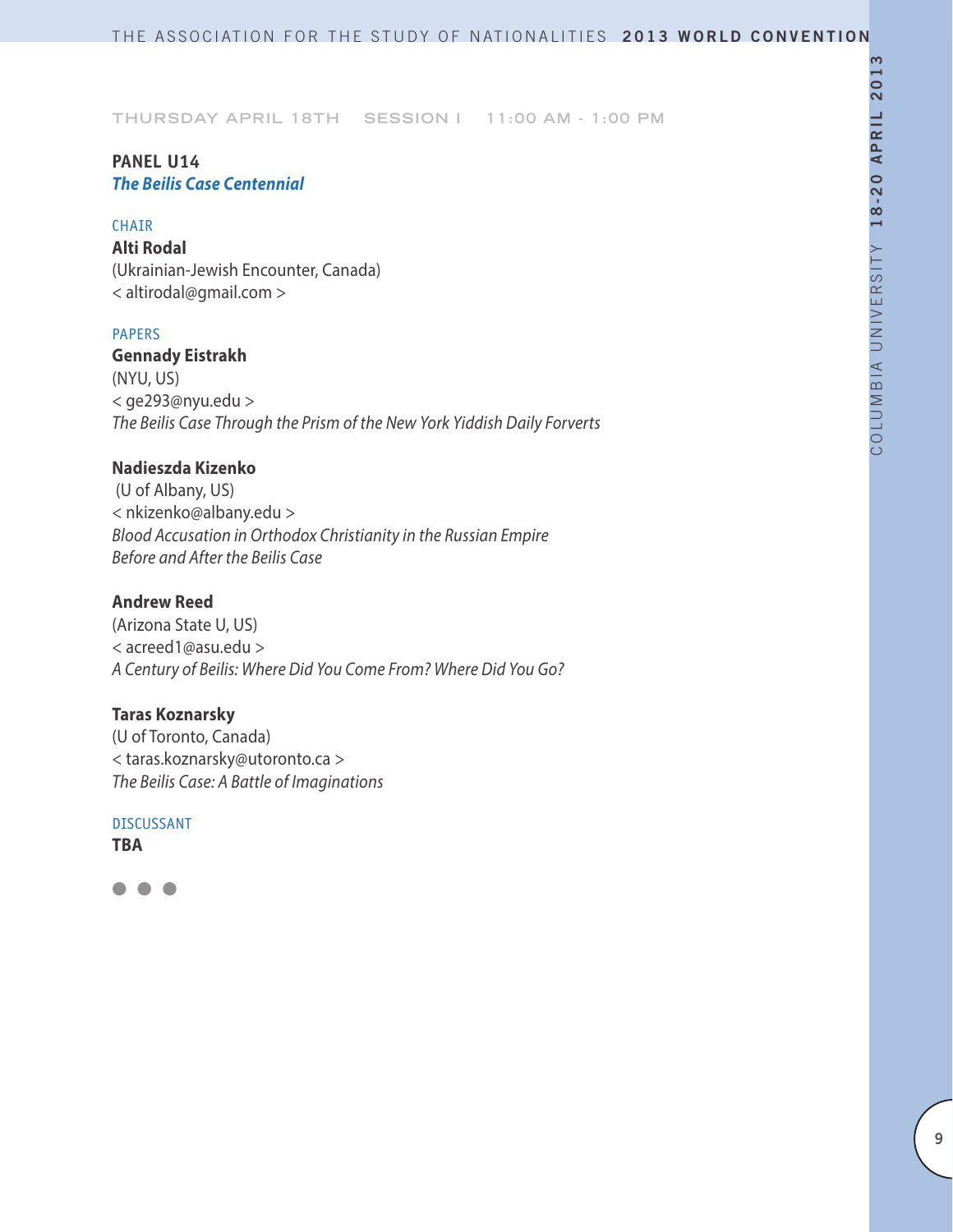### **PANEL BO4**

*Book Panel on Azar Gat and Alexander Yakobson's* **Nations: The Long History and Deep Roots of Political Ethnicity and Nationalism (***Cambridge University Press, 2013)*

#### CHAIR

**Zsuzsa Csergő** (Queen's U, Canada) < csergo@queensu.ca >

#### PARTICIPANTS

**John A. Hall** (McGill U, Canada) < john.a.hall@mcgill.ca >

### **Aviel Roshwald**

(Georgetown U, US) < roshwaav@georgetown.edu >

### **Azar Gat**

(Tel Aviv U, Israel) < azargat@post.tau.ac.il >

### **Alexander Yakobson**

(Hebrew U, Israel) < yakobsona@mscc.huji.ac.il >

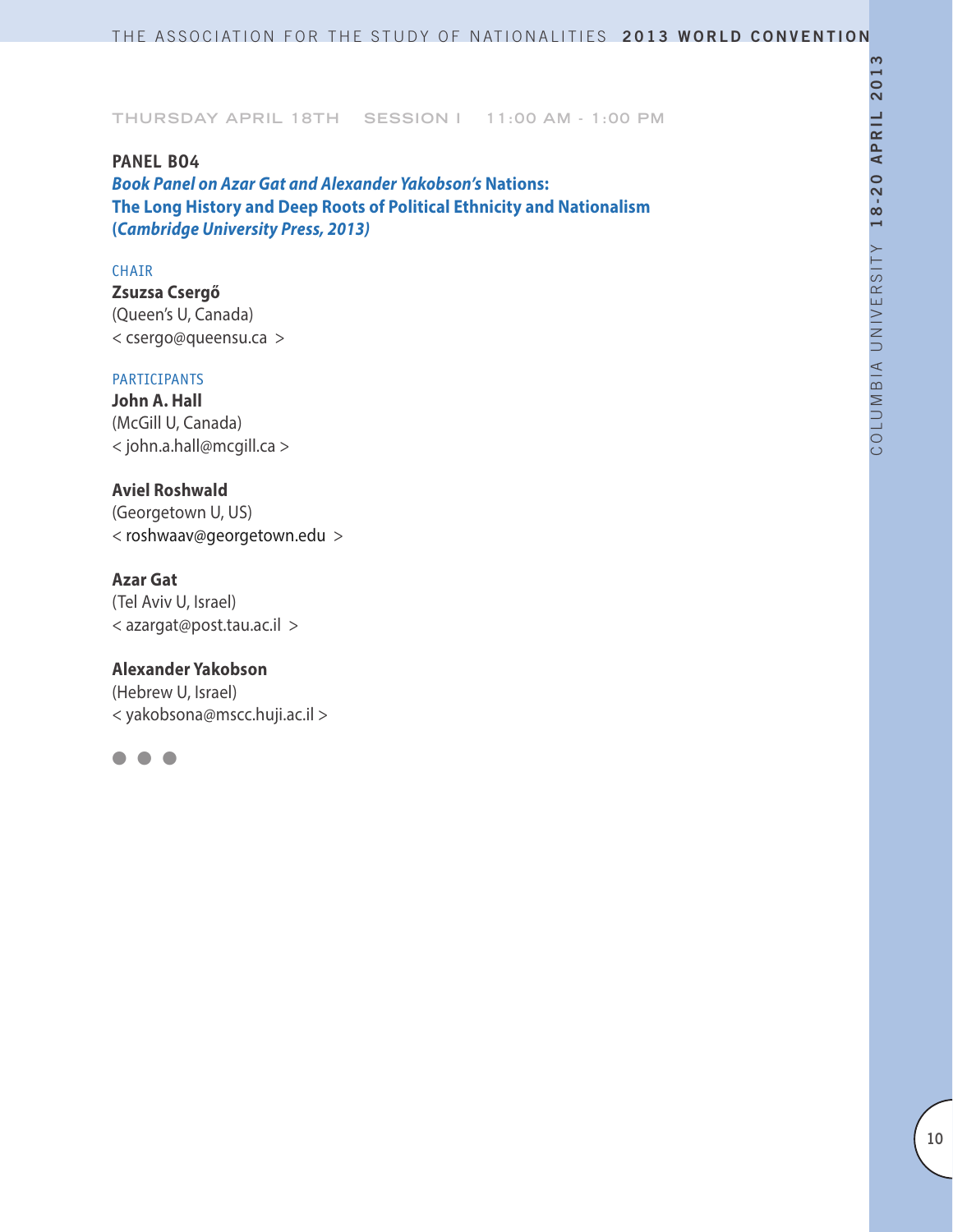#### **PANEL BK11** *Colored Revolutions*

#### **CHAIR**

**Marko Kmezic**  (U of Graz, Austria) < marko.kmezic@uni-graz.at >

#### PAPERS

**Vicken Cheterian**  (Webster U, Geneva, Switzerland) < cheterian@webster.ch > *Violence, State and Revolution: From Eastern Europe to the Arab Spring*

#### **Keiichi Kubo**

(Waseda U, Japan) < k.kubo@waseda.jp > *The Role of the Military and Security Forces in the Transition Period: The Case of Yugoslavia*

### **Marlene Spoerri**

(U of Amsterdam, Netherlands) < marlenespoerri@gmail.com > *Youth Activism After Revolution: Once People Power Fades, What Next?*

#### **Burcu Degirmen**

(U of Oklahoma, US) < burcudegirmen@ou.edu > *Answering the Call of Mobilization in Post-Soviet Eurasia*

DISCUSSANT

**TBA**

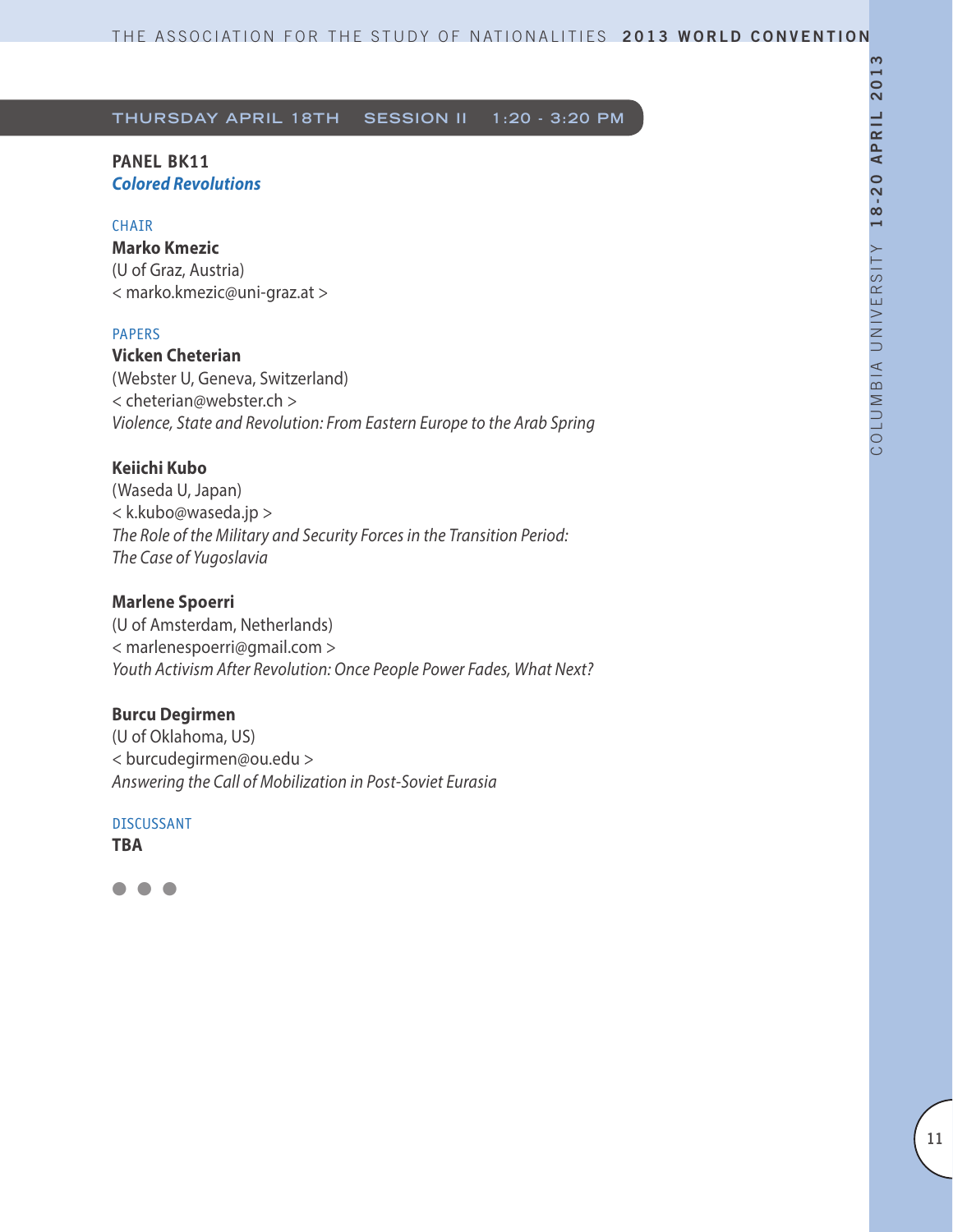### **PANEL EU13**

*Eurasianism, Socialism, and the Soviet State*

#### **CHATR**

**Gulnar Kendirbai** (Columbia U, US) < gk2020@columbia.edu >

#### PAPERS

**Maria Blackwood**

(Harvard U, US) < mblackwood@fas.harvard.edu > *Fighting Jim Crow in Central Asia: Race, Ethnicity, and Nationality in the Soviet Union through African American Eyes*

### **Katharine Holt**

(Columbia U, US) < kmh2135@columbia.edu > *Emissaries to Moscow: Representing Soviet Central Asian Literature, 1933–1937*

### **Peter Sinnott**

(Columbia U, US) < pjsinnott@aol.com > *Days of Future Past, Conceptions of the Uzbekistan State, 1989-1992*

#### DISCUSSANT

**Michael Rywkin** (City College, NY, US) < mrywkin@aol.com >

 $\bullet$   $\bullet$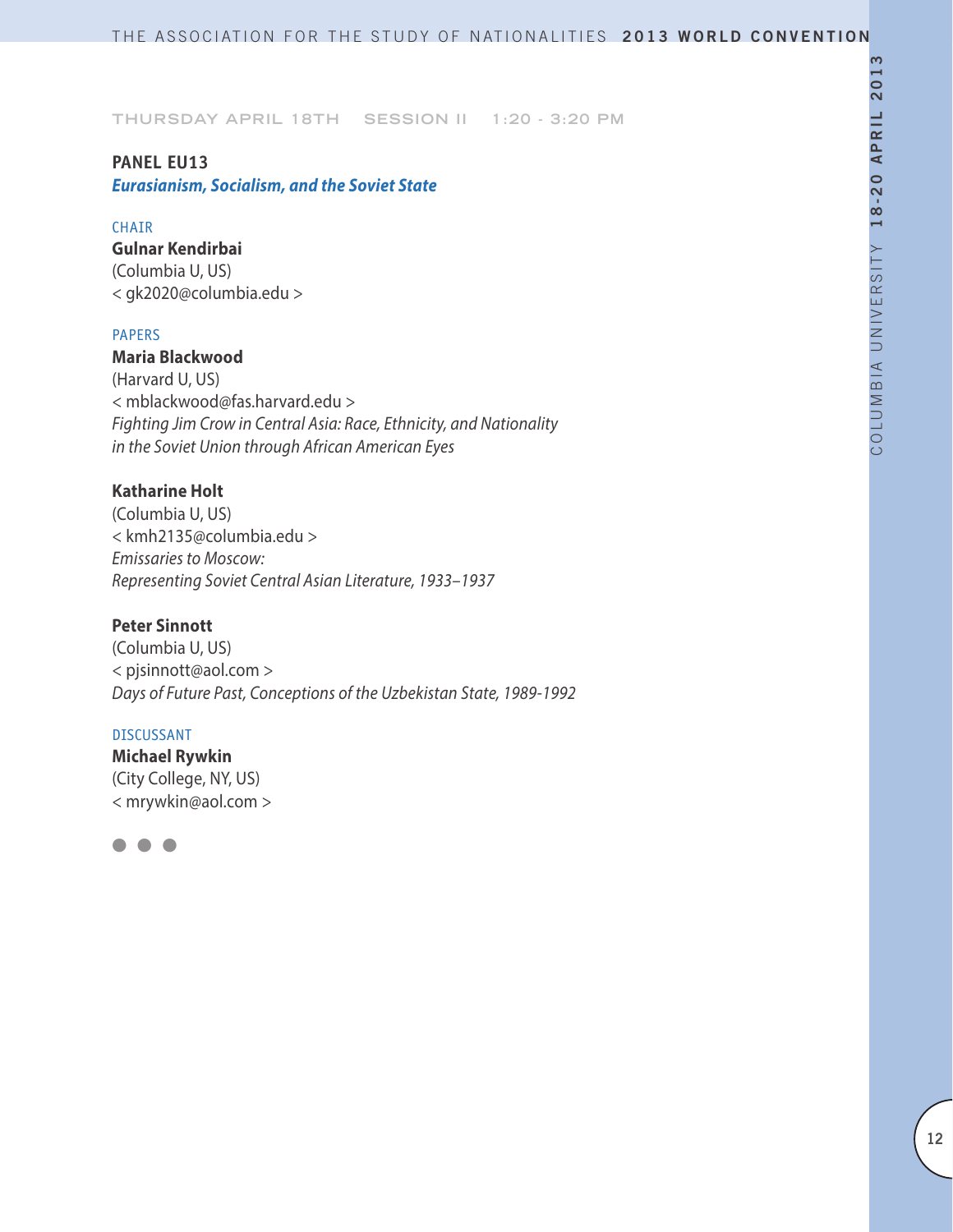# **PANEL R4** *Presidents or Governors: The Future of Russian Electoral Institutions*

#### CHAIR

**Håvard Bækken** (U of Oslo, Norway) < havard.bakken@ilos.uio.no >

#### PAPERS

**Elizabeth Teague** (Independent Researcher, Netherlands) < teagueeliza@aol.com > *What do Russia's Recent Elections Tell Us About the Future of Federalism in Russia?*

### **Helge Blakkisrud**

(Norwegian Institute of International Affairs, Oslo) < hb@nupi.no > *Modernizing the Vertical: The Reintroduction of Gubernatorial Elections in the Russian Federation*

### **Adrian Campbell**

(U of Birmingham, UK) < a.campbell@bham.ac.uk > *Vertical versus Horizontal Empire*

### **Gerald Easter**

(Boston College, US) < easterg@bc.edu > *Once You Go Presidential, Can You Go Back?*

# DISCUSSANT **Gulnaz Sharafutdinova** (Miami U, US ) < sharafg@muohio.edu >

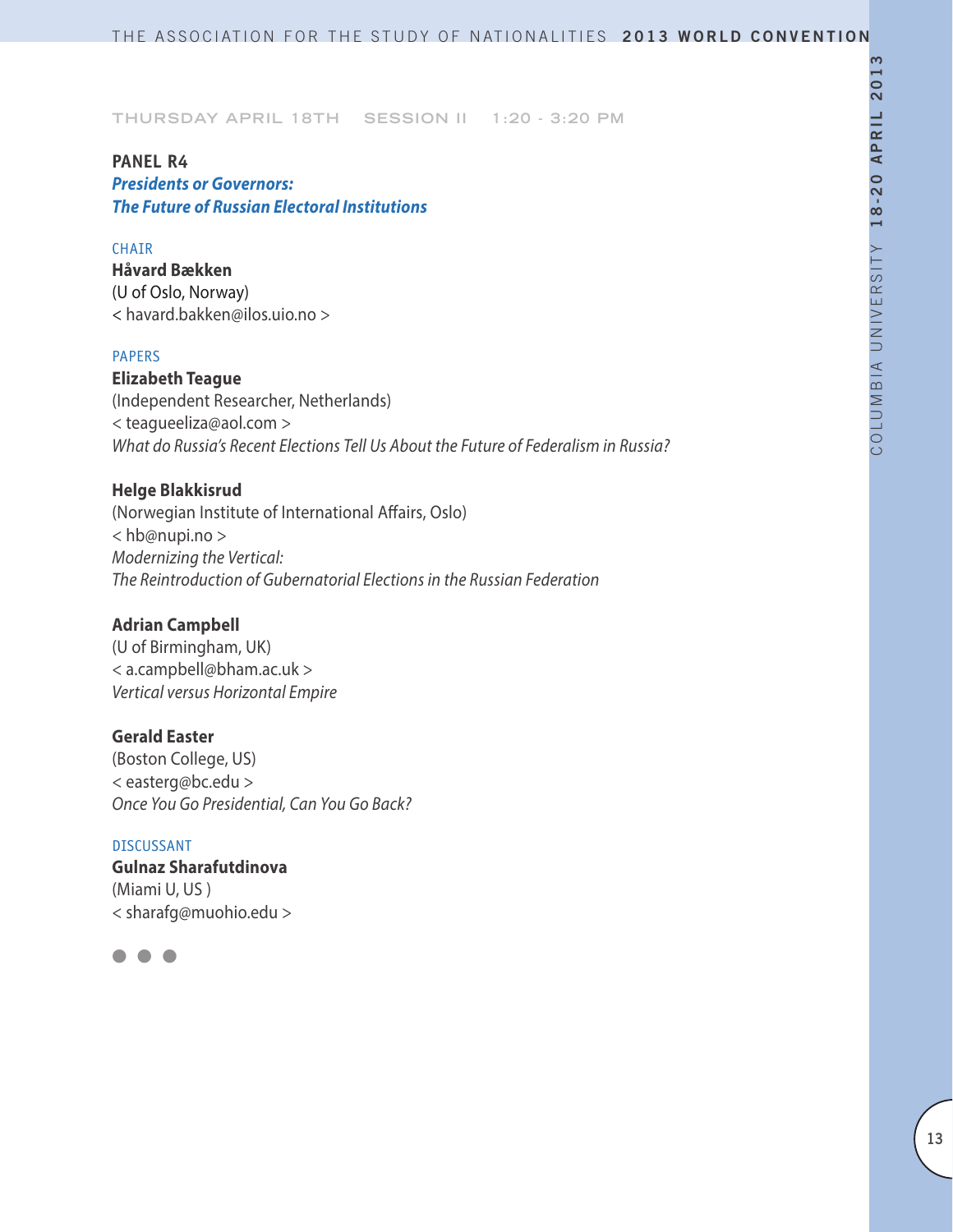#### **PANEL U6**

*The Jewish and Russian Question in Imperial and Civil War Ukraine*

#### **CHAIR**

### **Steven Seegel**

(U of Northern Colorado, US) < steven.seegel@unco.edu >

### PAPERS

#### **Sonja Wentling**

(Concordia College, Moorhead, US) < wentling@cord.edu > *The "Miracle of Chmelnyk": How Ukrainian Major Vladimir Klodnycky Prevented a Pogrom and Saved the Jews of Chmelnyk, 1919-20*

### **Victoria Khiterer**

(Millersville U, US) < victoria.khiterer@millersville.edu > *"Moscow Lice": Symon Petliura on the Jewish and Russian Question in Ukraine*

### **Ian Garner**

(U of Toronto, Canada) < ian.garner@utoronto.ca > *The White Guard: Bulgakov's Bloody Operetta*

#### **Olga Pressitch**

(U of Victoria, Canada) < olgavp@uvic.ca > *Civil War as Musical Comedy: The Representation of the Ukrainian Revolution in the Soviet Film Marriage in Malinovka (1967)*

#### DISCUSSANT

**Henry Abramson** (Touro College South, US) < abramson@touro.edu >

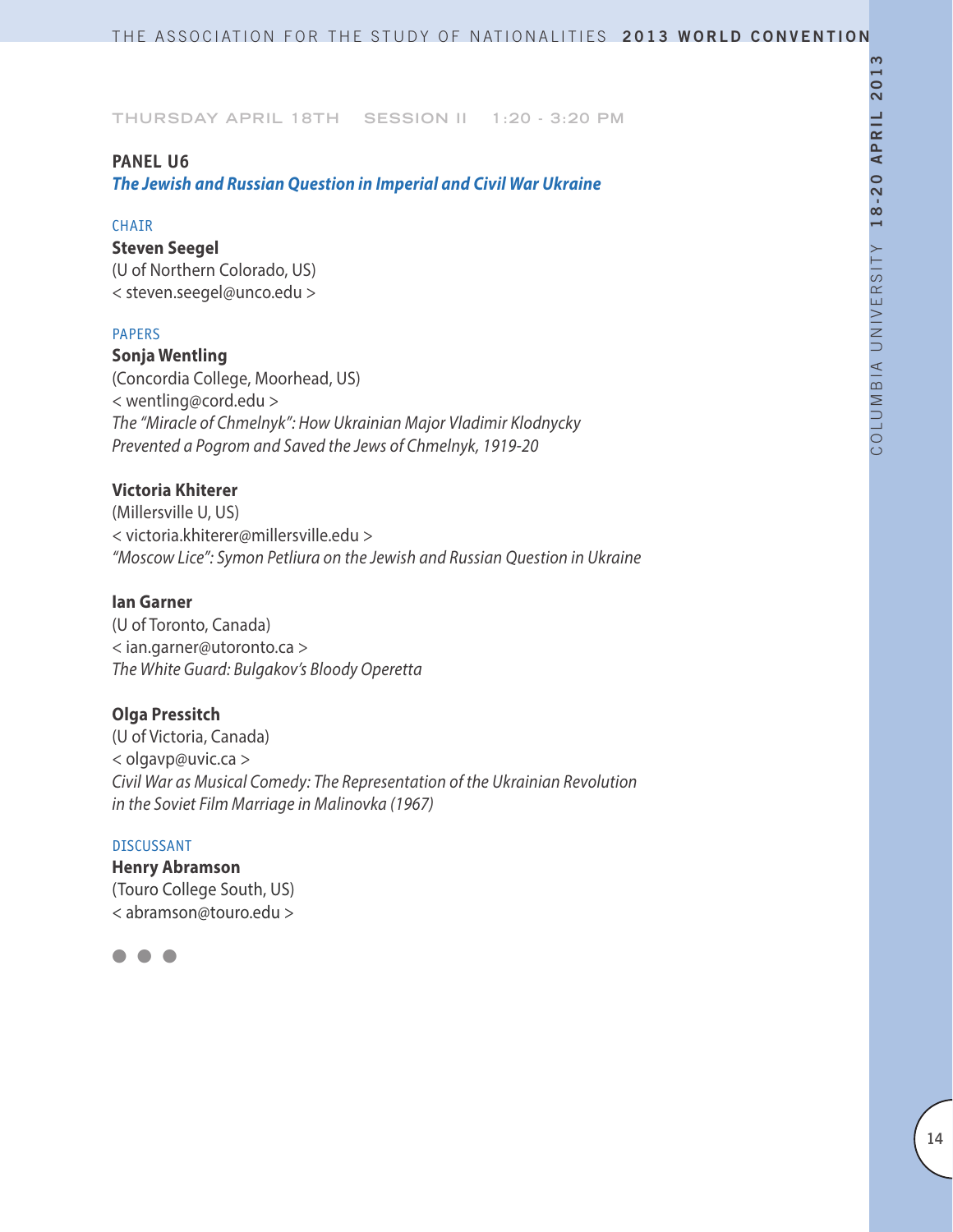# **PANEL N11**

*The Regional Dynamics of State Fragility: Causes, Consequences and Responses* 

### CHAIR

**Stefan Wolff** (U of Birmingham, UK) < stefan@stefanwolff.com >

#### PANELISTS

**Karlo Basta** (Memorial U of Newfoundland, Canada) < kbasta@mun.ca > *Matryoshka Model of State Fragility: Yugoslavia and Its Successor States*

### **Soeren Keil**

(Canterbury Christ Church U, UK) < soeren.keil@canterbury.ac.uk > *When the European Union Builds States: State Fragility and EU Enlargement in Southeastern Europe*

### **Brieg Powel**

(Plymouth U, UK) < brieg.powel@plymouth.ac.uk > *Locating State Fragility and Failure: Lessons from the Middle East and North Africa*

#### **Ozgur Unal Eris**

(U of Bahçeşehir, Turkey) < ozgur.unaleris@bahcesehir.edu.tr > *Syria as a Fragile State and the Turkish Assistance*

#### DISCUSSANT

**Karl Cordell** (Plymouth U, UK) < k.cordell@plymouth.ac.uk >

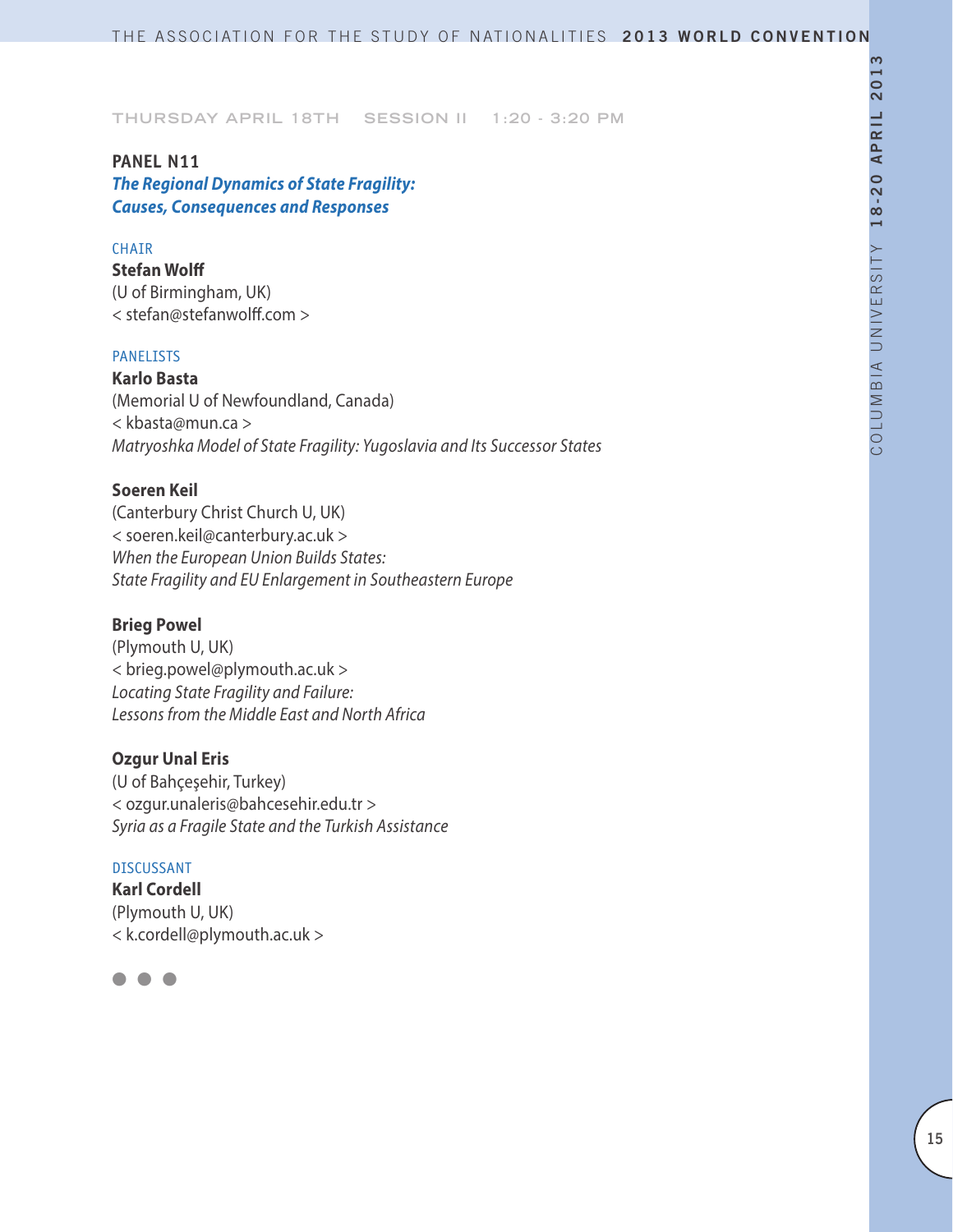## **PANEL N14**

*Is There a Future for Belgian Federalism? (Roundtable)*

#### CHAIR

### **Montserrat Guibernau**

(Queen Mary, U of London) < m.guibernau@qmul.ac.uk >

### PARTICIPANTS

**Gilbert Doctorow** (Independent Researcher, Belgium) *<* gdoctorow@yahoo.com *>*

### **Hughes Dumont**

(U Saint-Louis, Belgium) < dumont@fusl.ac.be >

### **Min Reuchamps**

(U Catholique de Louvain, Belgium) < min.reuchamps@uclouvain.be >

# **Dave Sinardet** (Free U of Brussels, Belgium)

< dave.sinardet@vub.ac.be >

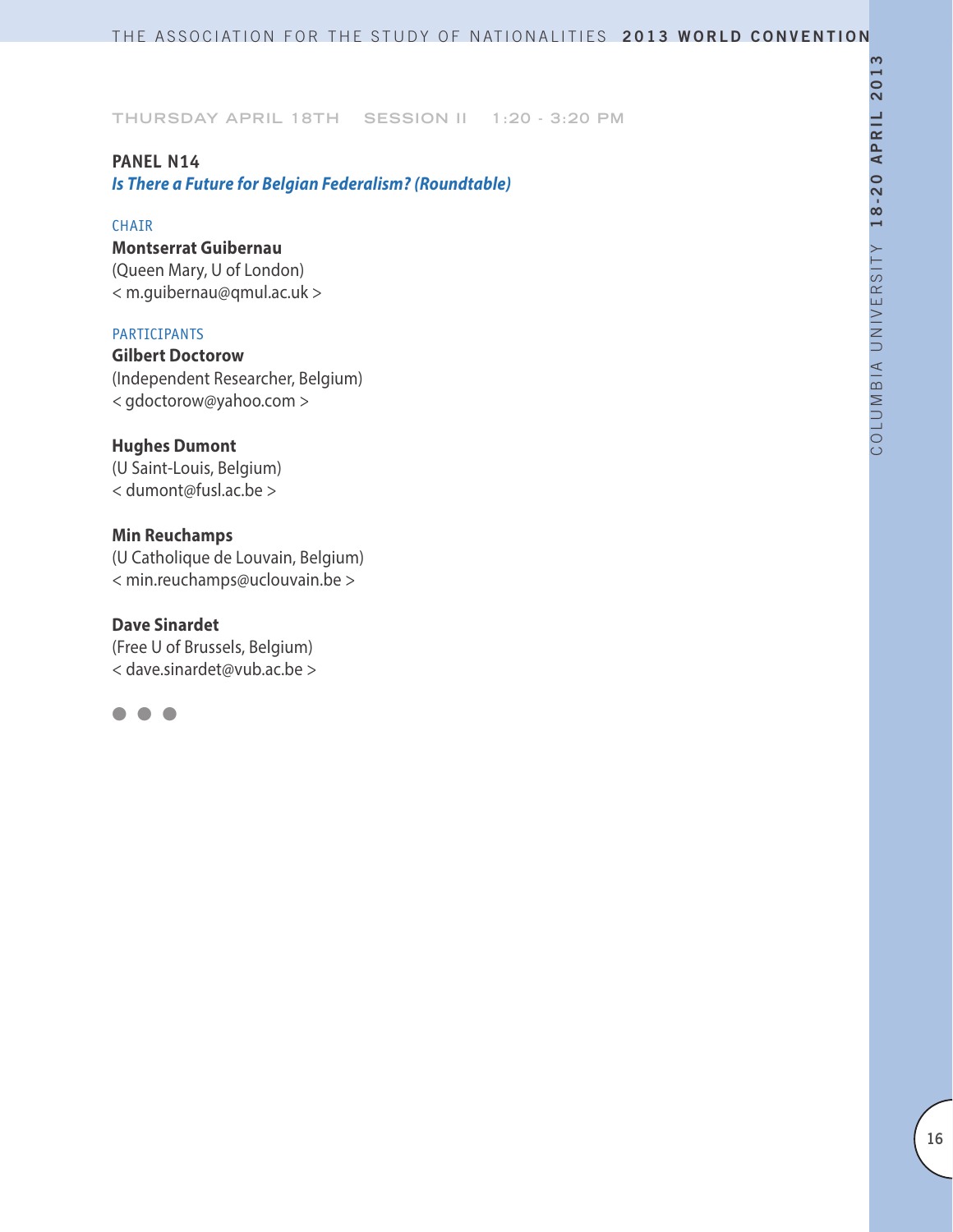#### **PANEL BO7**

*Book Panel on Sherrill Stroschein's* **Ethnic Struggle, Coexistence, and Democratization in Eastern Europe** *(Cambridge University Press, 2012)*

### CHAIR

**Myra Waterbury** (Ohio U, US) < waterbur@ohio.edu >

#### PARTICIPANTS

**Mark Beissinger** (Princeton U, US) < mbeissin@princeton.edu >

### **Zsuzsa Csergő**

(Queen's U, Canada) < csergo@queensu.ca >

### **Elise Giuliano**

(Columbia U, US) < eg599@columbia.edu >

#### **Sherrill Stroschein**

(U College London, UK) < s.stroschein@ucl.ac.uk >

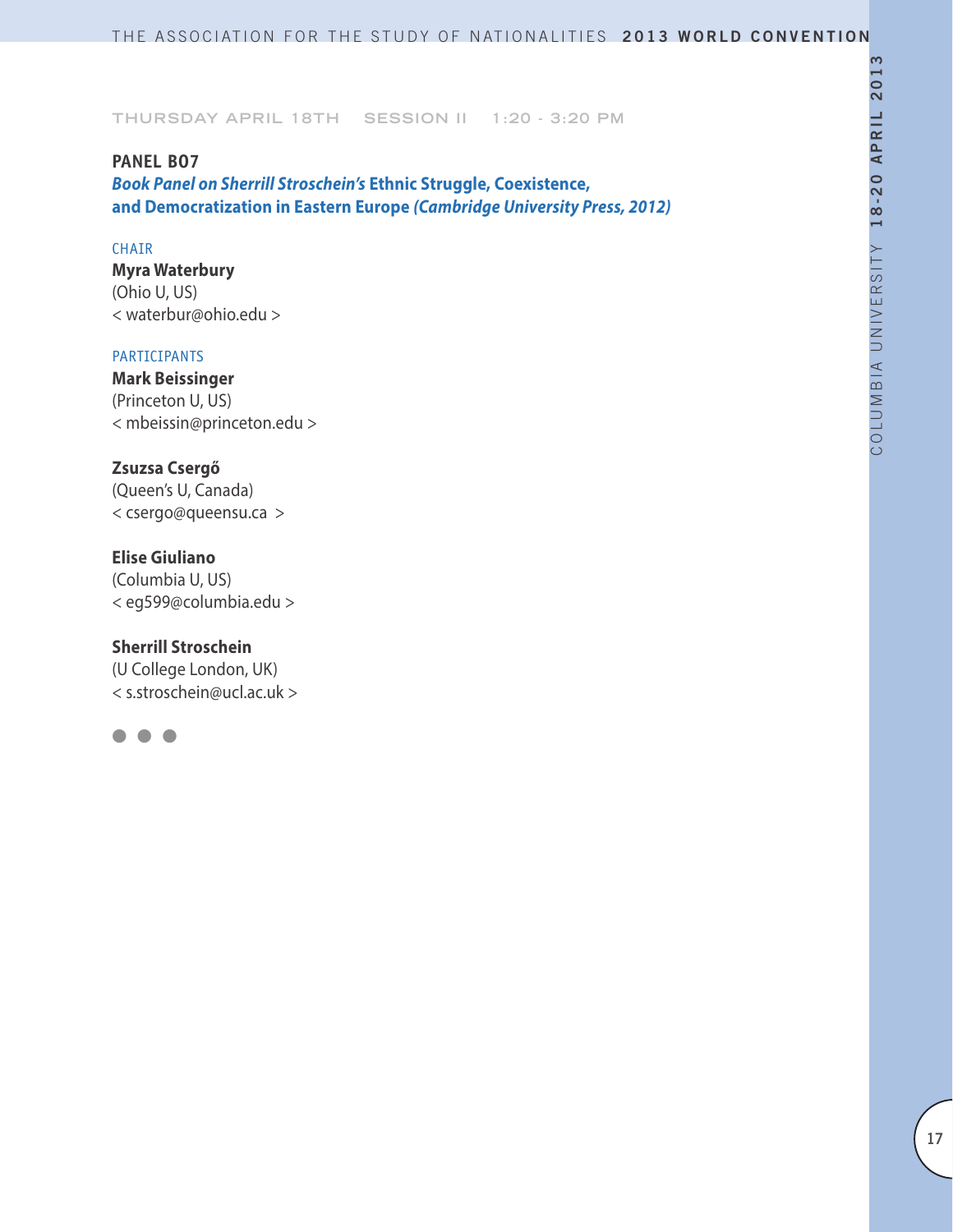**PANEL BK20**  *International Involvement in Kosovo*

#### CHAIR

**Ana Di Lellio** (New School U, US) < dilellia@newschool.edu >

### PAPERS

**Andrew Radin**  (USC, US) < aradin@usc.edu > *Towards the Rule of Law in Kosovo: What's Holding EULEX Back?*

### **Vera Mironova**

(U of Maryland, US) < vmironov@umd.edu > *International Peacekeeping, Ethnicity, and Positive Peace: Experimental and Survey Evidence from Kosovo*

# **Drilon Gashi**

**Leon Malazogu**  (Democracy for Development, Kosovo) < drilon.gashi@d4d-ks.org> < leon.malazogu@d4d-ks.org > *The Future of Interaction Between Prishtina and Belgrade*

### **Marius Calu**

(Queen Mary, U of London, UK) < m.i.calu@qmul.ac.uk > *Multiethnic Democratic Model of Governance: Intended and Unintended Consequences of Implementing Minority Rights in Kosovo*

#### DISCUSSANT

**Alex N. Grigorev** (Council for Inclusive Governance, NY, US) < ang@cigonline.net >

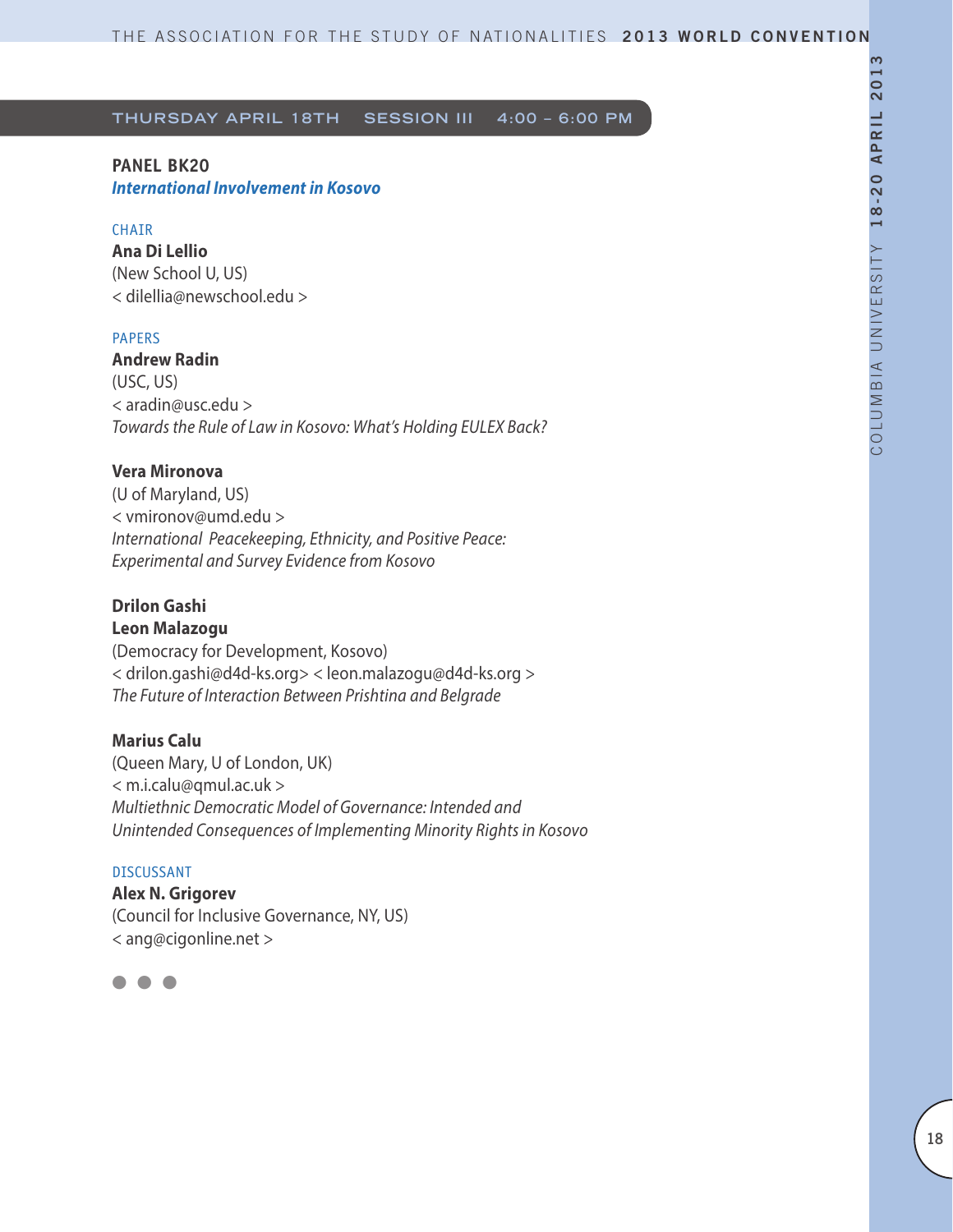## **PANEL CE19**

*Romanian Germans and Jews: Remembrance and Tensions*

# **CHAIR**

**TBA**

## PAPERS

**Timothy Olin** (Purdue U, US) < tolin@purdue.edu > *Remembrance as Propaganda: The Germans of the Banat of Temesvar*

### **Michael Shafir**

*(*Babes-Bolyai U, Romania) < shafirmchl@yayoo.com > *Polls and Jews in Postcommunist Romania*

### **Felicia Waldman**

(U of Bucharest, Romania) < fwaldman@gmail.com > *Memorialization of the Holocaust in Visual Arts, Literature and Architecture in Postcommunist Romania*

### **Peter Dan**

(Long Island U, US) < peterdan13@hotmail.com > *Our Daily Anti-Semitism: The Persistence of Anti-Semitism in Contemporary Romania—A Psychosocial Perspective.*

#### DISCUSSANT

# **Mihai Chioveanu**

(U of Bucharest, Romania) < mihai\_chiov@yahoo.co.uk >

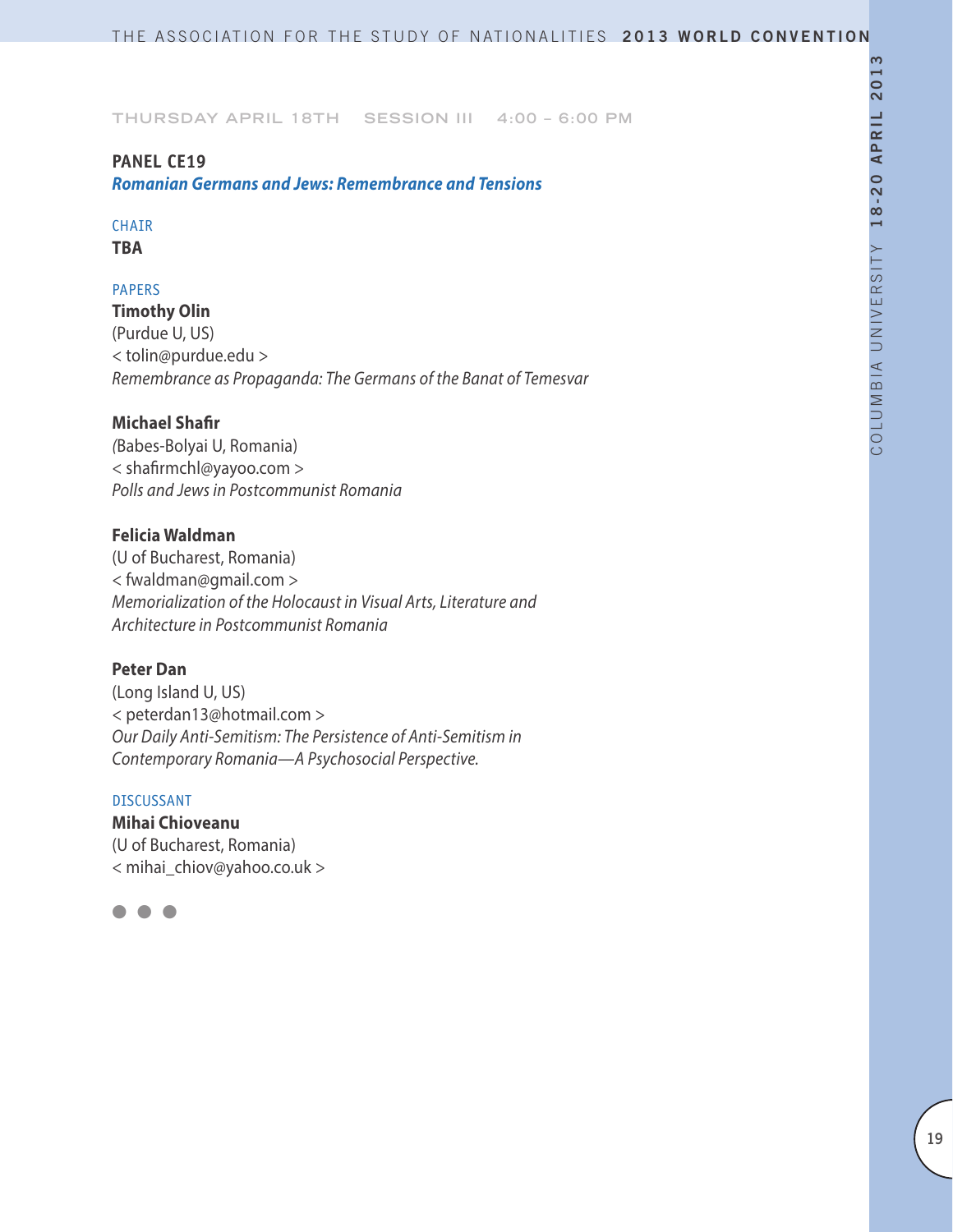### **PANEL EU11**

*Religion and Ethnic Identity of Minorities in Central Eurasia*

#### **CHAIR**

**Taro Tsurumi** (Postdoctoral Fellow, NYU, US) < shukran\_afwan@hotmail.com >

#### PAPERS

### **Noriko Yamazaki**

(U of Tokyo, Japan) < nori92kippis@hotmail.com > *Between a Religious Group and an Ethnic Group: "Hui" in the Chinese Muslim Elite in the Early Twentieth Century*

### **Akira Sakurama**

(Hokkaido U, Japan) < a.cherry18@gmail.com > *Various Aspects of Kiremet: The Religious and Ethnic Identity of Kriashens (Baptized Tatars) from the 20th to the 21st Century*

#### **Boree Han**

(Hokkaido U, Japan) < eunsodan@gmail.com > *Ethnic Identity and Religions under Globalization: The Korean Minority and the South Korean Protestant Church in Central Asia*

#### **Zeev Levin**

(Hebrew U, Israel) < levinzv@gmail.com > *From Local to Global: Transformations of the Bukharan Jewish Community Organization in the 20th Century*

#### DISCUSSANT

**Sean Roberts** (George Washington U, US) < seanrr@gwu.edu >

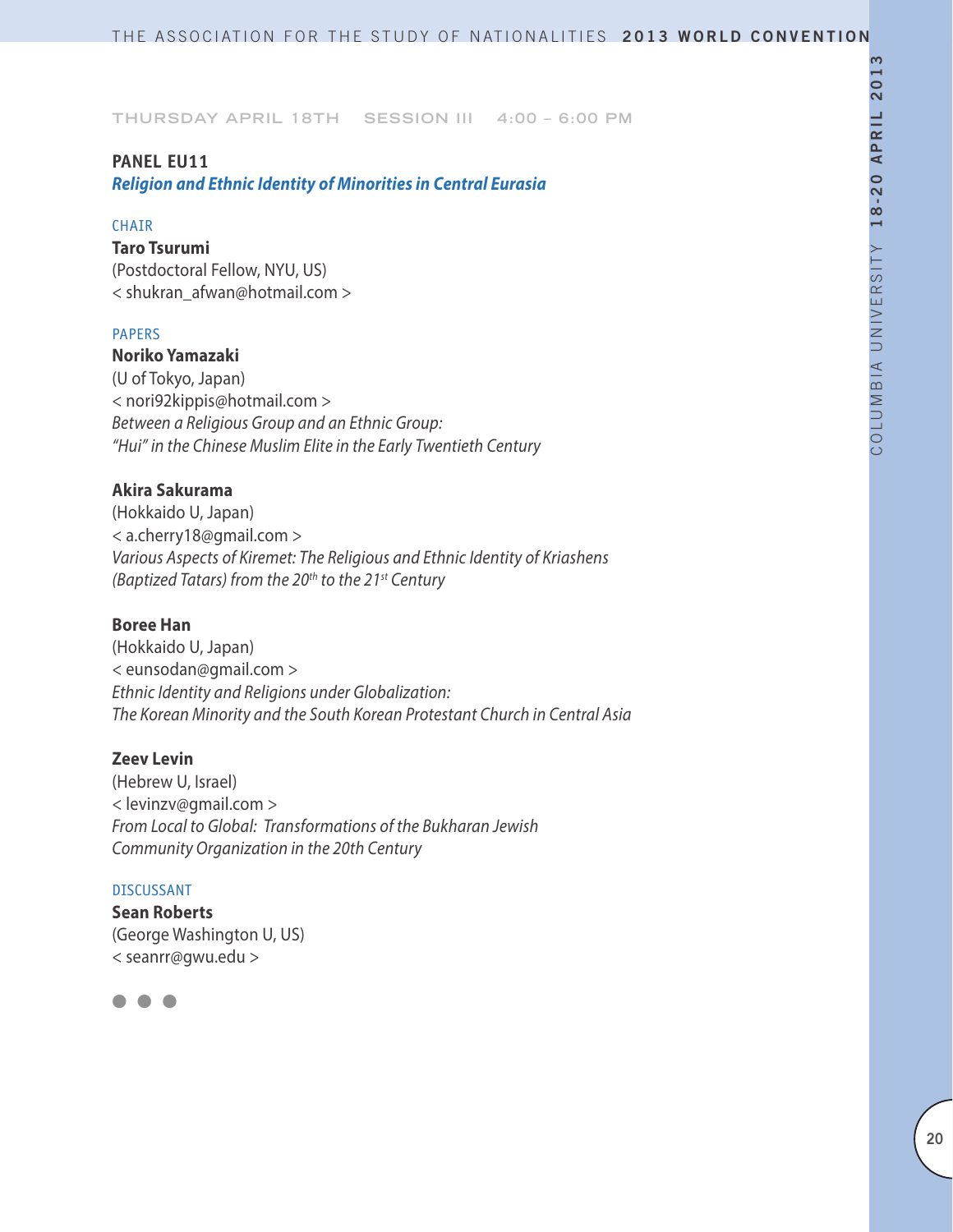#### **PANEL R8**

*Russia's Role in Post-Communist Memory Politics*

#### **CHAIR**

### **Thomas Sherlock**

(US Military Academy, West Point) < thomas.sherlock@usma.edu >

### PAPERS

### **Felix Münch**

(Justus Liebig U Giessen, Germany) < felix.muench@geschichte.uni-giessen.de > *Present Struggles with the Heroes of the Soviet Past: "Alyosha" Monuments in Tallinn, Vienna, Plovdiv, and the Post-Communist Space*

### **Kati Parppei**

(U of Eastern Finland/U of Cambridge, UK) < kati.parppei@uef.fi > *Sabers and Swords: Representations of Medieval Battles in Russian Historiography*

### **Kristian Feigelson**

(U Sorbonne Nouvelle/EHESS, France) < kristian.feigelson@univ-paris3.fr > *Visual Representation of the Gulag*

### **George Soroka**

(Harvard U, US) < soroka@fas.harvard.edu > *Polish-Russian Mnemonic Discourse in the Post-Communist Era: A Political History of Katyn*

### **Igor Tomashov**

(Higher School of Economics, Russia) < itomashov@yandex.ru > *An Unpredictable Past: Perplexities of Historical Policy in Contemporary Russia*

#### DISCUSSANT

### **William Rosenberg** (U of Michigan, US) **<** wgr@umich.edu >

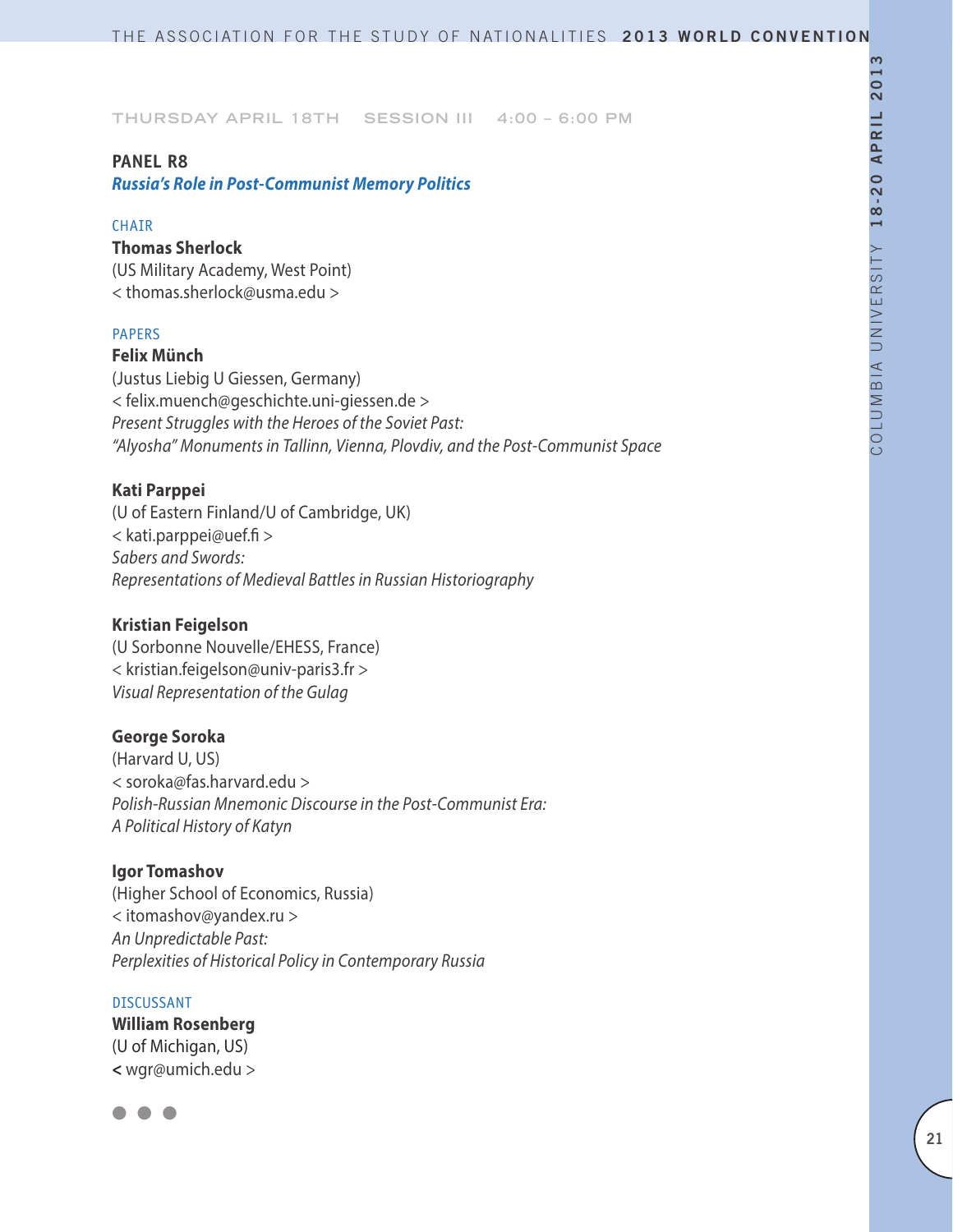### **Panel TK8**

*Social Media and Construction of Simulated Memory and Identity*

#### **CHATR**

**Andras Bozóki** (Central European U, Hungary) < bozokia@ceu.hu >

#### PAPERS

**Aidan McGarry** (U of Brighton, UK) < a.mcgarry@brighton.ac.uk > *"Owning" Roma Nationalism: Social Media and the Politics of Identity*

### **Umut Korkut**

(Glasgow Caledonian U, UK) < umut.korkut@gcu.ac.uk > *Simulated Identity Construction through Social Media Forums: The Extreme Right Identity Construction in Hungary*

### **Emel Akcali**

(Central European U, Hungary) < akcalie@ceu.hu > *Social Media: An Emerging Arena for the Politics of Self-Determination*

#### DISCUSSANT

**Karl Cordell** (Plymouth U, UK) < k.cordell@plymouth.ac.uk >

 $\bullet$   $\bullet$   $\bullet$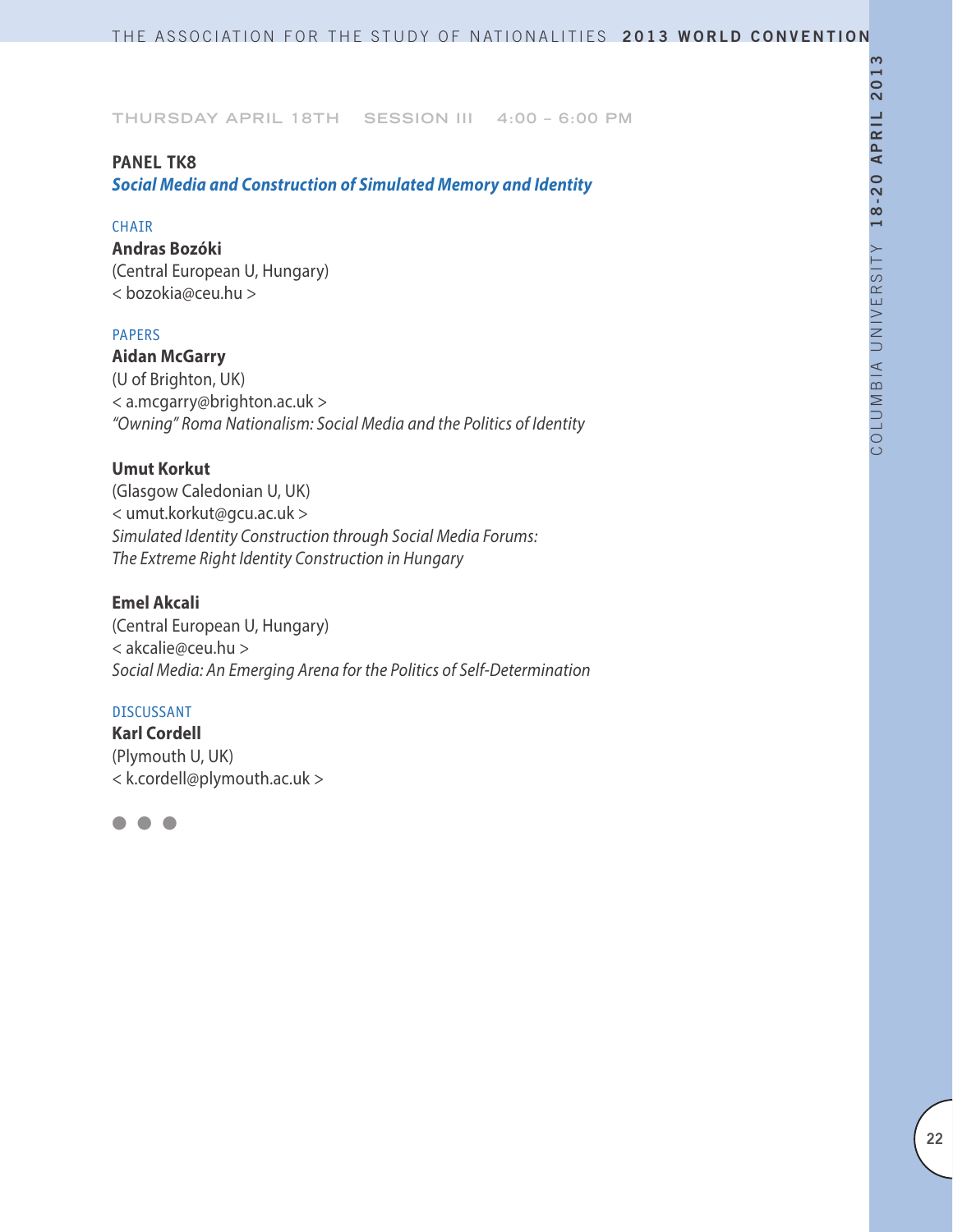### **PANEL N7**

*Comparative Politics of Ethnicity and Nationalism* 

### **CHAIR**

**Russell Hardin** (NYU, US) < russell.hardin@nyu.edu >

### PANELISTS

**Sener Akturk** (Koc University, Turkey) < sakturk@ku.edu.tr > *Regimes of Ethnicity: A Global Survey and Database of Ethnic Demography and State Policies on Ethnicity*

### **Ceren Belge**

(Concordia U, Canada) < cbelge@alcor.concordia.ca > *Minorities in the Middle East: A Comparative Study of Regime Change and Minority Insecurity*

### **Harris Mylonas**

(George Washington U, US) < mylonas@gwu.edu > *The Politics of Ethnic Return Migration*

**Güneş Tezcür** (Loyola U Chicago, US) < gtezcur@luc.edu > *Ethnicity and Rebellion: A Micro Level Approach*

#### DISCUSSANT

**Zeynep Bulutgil** (Tufts U, US) < zeynep.bulutgil@tufts.edu >

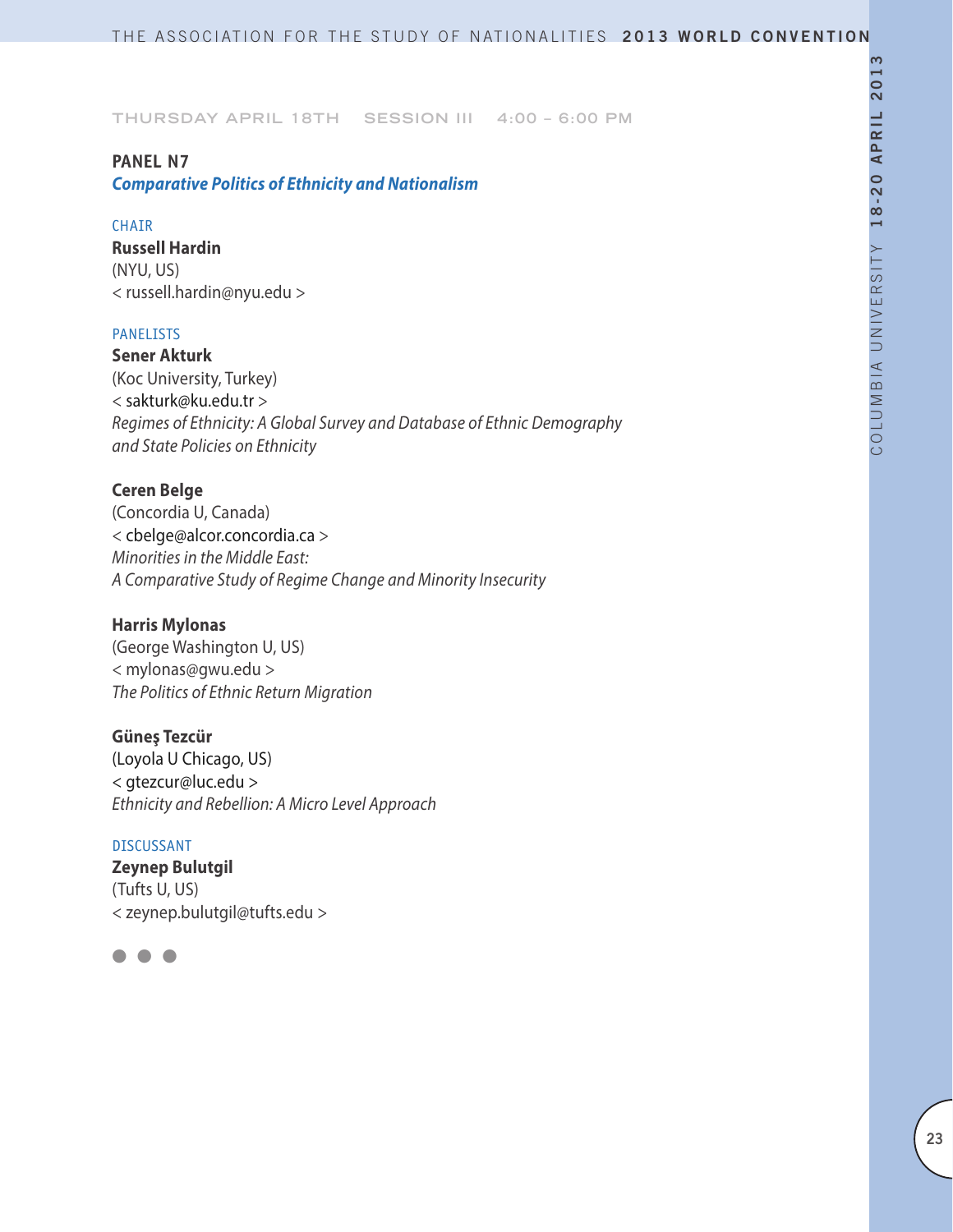# **PANEL N15**

*State, Nation and Demos Building: Basque Democratization and Power-Sharing*

### CHAIR

**Laia Balcells** (Duke U, US) < laia.balcells@gmail.com >

### PAPERS

**Jule Goikoetxea** (U of Cambridge, UK) < julegoikoetxea@cantab.net > *State- and Demos-Building in 21st Century Europe: The Basque Case*

### **Asier Blas**

(U of the Basque Country, Spain) < asier.blas@gmail.com > *Divided Society, Power-Sharing and Democracy: An Exit Way for the Basque Country*

### **Mario Zubiaga**

(U of the Basque Country, Spain) < mario.zubiaga@ehu.es > *Basque Democratization and Contentious Politics: A Bottom-Up Institutionalization Approach*

### **Iñigo Urrutia**

(U of the Basque Country, Spain) < i.urrutia@ehu.es > *New Challenges in International and European Union Law: Territorial Integrity, Secession and Self-Determination in the Basque Case*

#### DISCUSSANT

**André Lecours** (U of Ottawa, Canada) < andre.lecours@uottawa.ca >

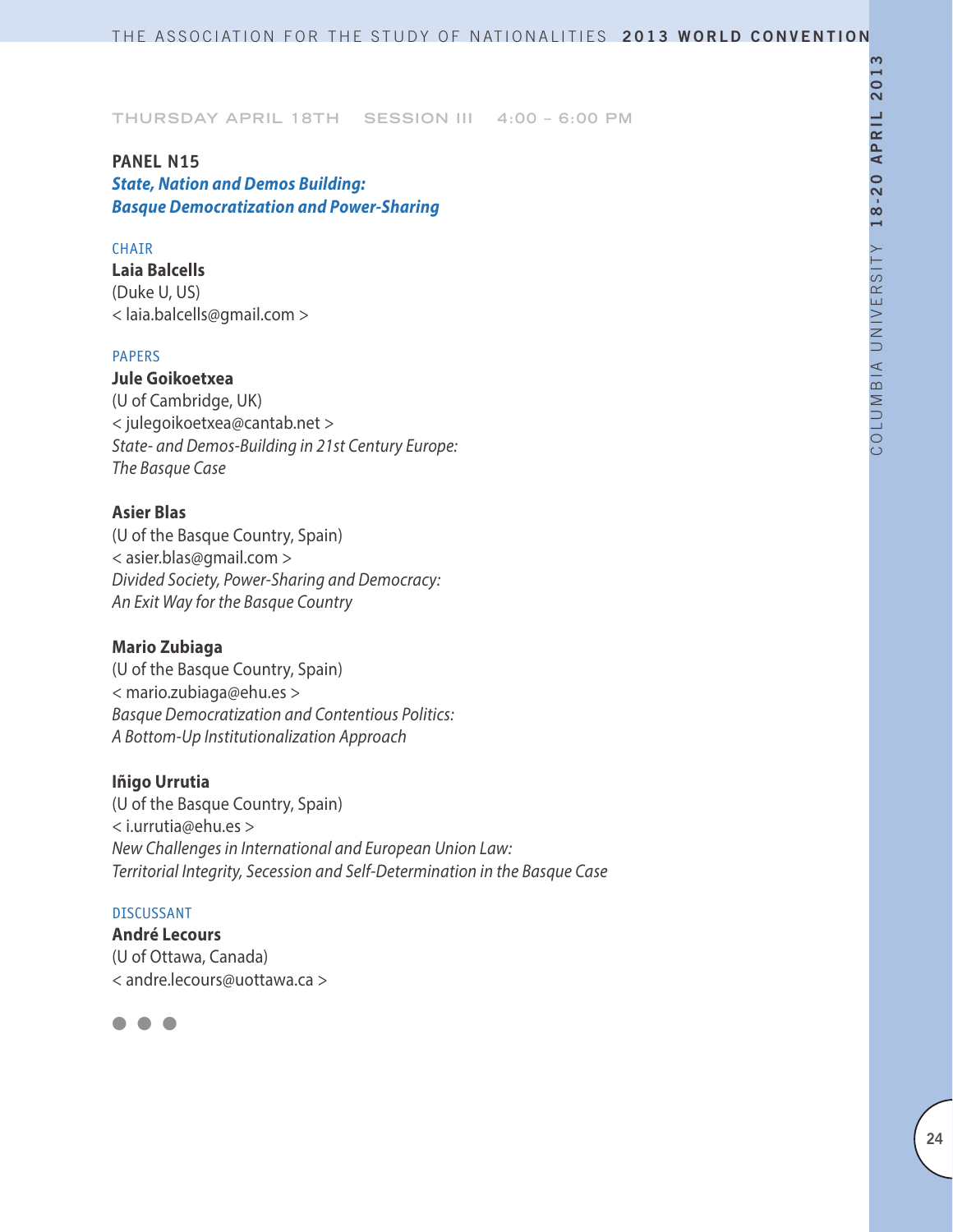# **PANEL BO5** *Book Panel on Steven Seegel's* **Mapping Europe's Borderlands: Russian Cartography in the Age of Empire** *(University of Chicago Press, 2012)*

### CHAIR

**Theodore R. Weeks** (U of Southern Illinois, US) < tadeusz@siu.edu >

#### PARTICIPANTS

**Monika Baár** (U of Groningen, Netherlands) < m.baar@rug.nl >

### **Larry Wolff**

(NYU, US) < larry.wolff@nyu.edu >

### **Gerard Toal**

(Virginia Tech U, US) < toalg@vt.edu >

### **Steven Seegel**

(U of Northern Colorado, US) < steven.seegel@unco.edu >

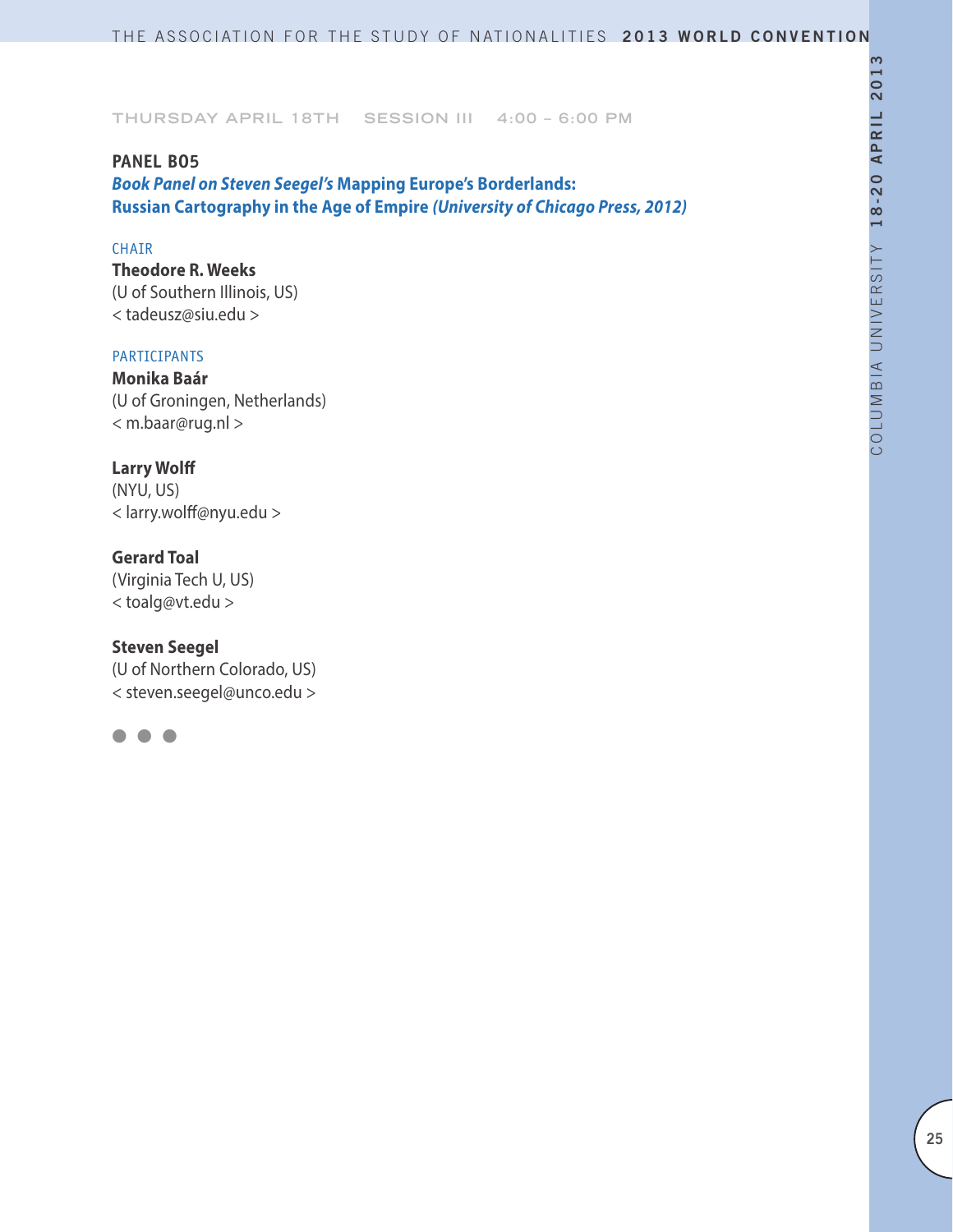### **PANEL BK1**

*Explaining Balkan Peculiarity: Exogenous or Endogenous Causes?*

### CHAIR

**Marina Mikhaylova**  (Temple U, US) < marinam@uchicago.edu >

### PAPERS

**Michael Rossi** (Rutgers U, US) < mrossi1@rci.rutgers.edu > *What's so "Balkan" about Southeastern Europe?*

### **Mladen Mrdalj**

(Northeastern U, US) < mrdalj.m@husky.neu.edu > *Ethnic Violence among Nations: Elite Decision-Making in the Collapse of Yugoslavia, 1990-2008*

### **Danilo Mandić**

(Harvard U, US) < mandic@fas.harvard.edu > *Successful Separatism and Organized Crime: The Role of Patronage Networks in Separatist Causes in Serbia and Georgia*

#### **Vladimir Bošković**

(Harvard U, US) < boskovic@fas.harvard.edu > *Balkans, What Balkans? The Image of Greece in Serbian Travel Accounts 17th-20th c.*

### DISCUSSANT

**Edislav Manetovic** (Seton Hall U, US) < edislavm@yahoo.com >

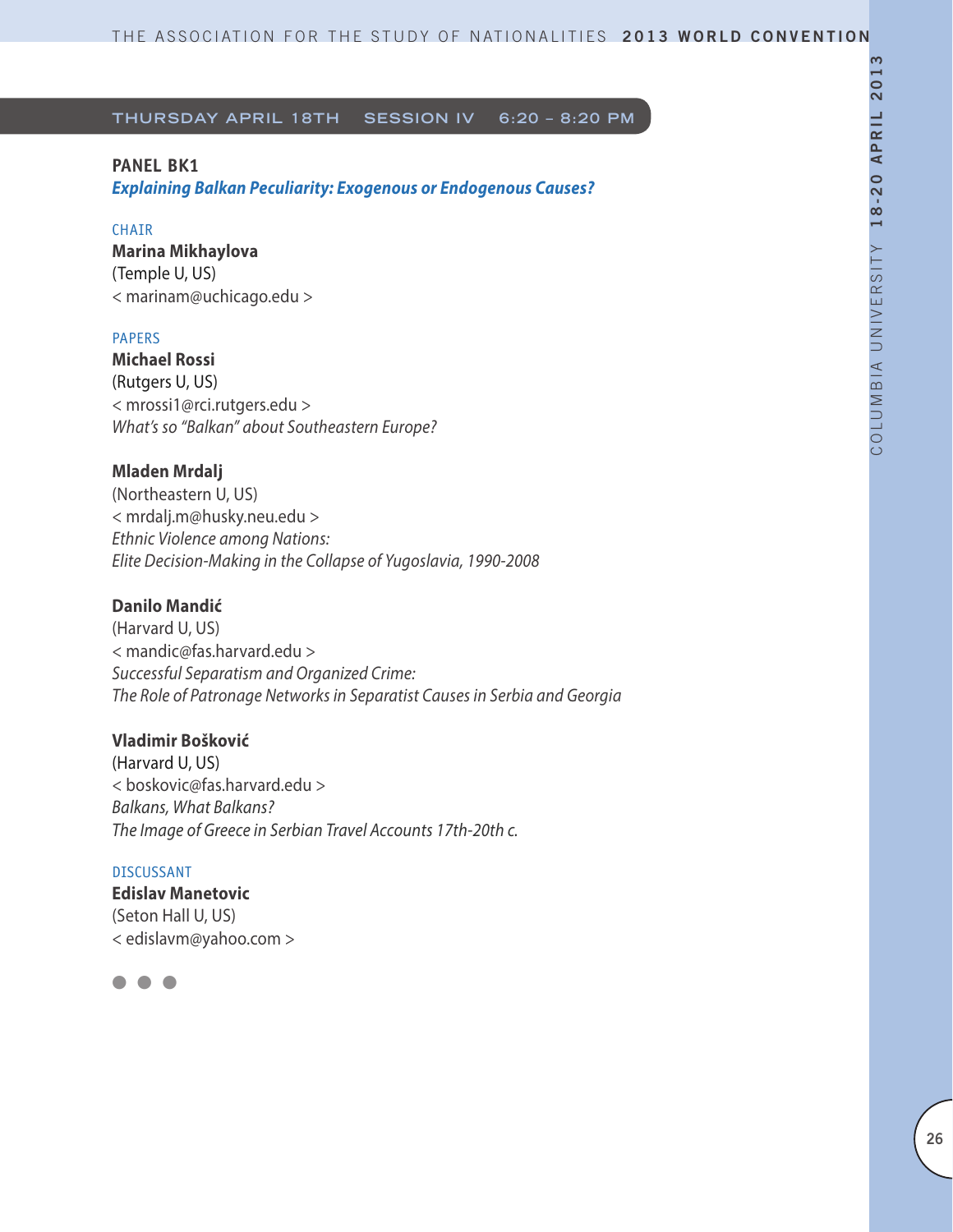#### **PANEL CE13**

*Inter-Ethnic Relations in Historical Borderlands*

#### **CHAIR**

**Andres Kasekamp** (U of Tartu, Estonia) < andres.kasekamp@ut.ee >

#### PAPERS

**Jason O. Jensen John Hall** (McGill U, Canada) < john.a.hall@mcgill.ca > < jason.jensen@mail.mcgill.ca > *The Decline of the Oldenburg Composite-Monarchy: Empire and Nationalism in Mid-19th Century Europe*

### **Luminita Gatejel**

(U of Regensburg, Germany) < gatejel@ios-regensburg.de > *Between Social Identity and Imperial Loyalty: Merchants on the Lower Danube and the Black Sea in the 19th Century*

#### **Mate Rigo**

(Cornell U, US) < mr633@cornell.edu > *Ineffective Nationalism: Political Transition, Everyday Life and Elite Change in Alsace-Lorraine and Transylvania after World War I, 1918-1928*

#### **Stephan Stach**

(Leipzig U, Germany) < stach@uni-leipzig.de > *On the Path to 'State Assimilation'? Stanisław J. Paprocki and the Institute for Nationality Research in Interwar Poland*

#### **Iryna Vushko**

(Hunter College, CUNY, US) < iryna.vushko@hunter.cuny.edu > *Between Italy, Austria and Yugoslavia: Austrian-Italian Borderlands in Transition from Empire to Nation States*

#### DISCUSSANT

**Bradley Woodworth** (U of New Haven, US) < bwoodworth@newhaven.edu >

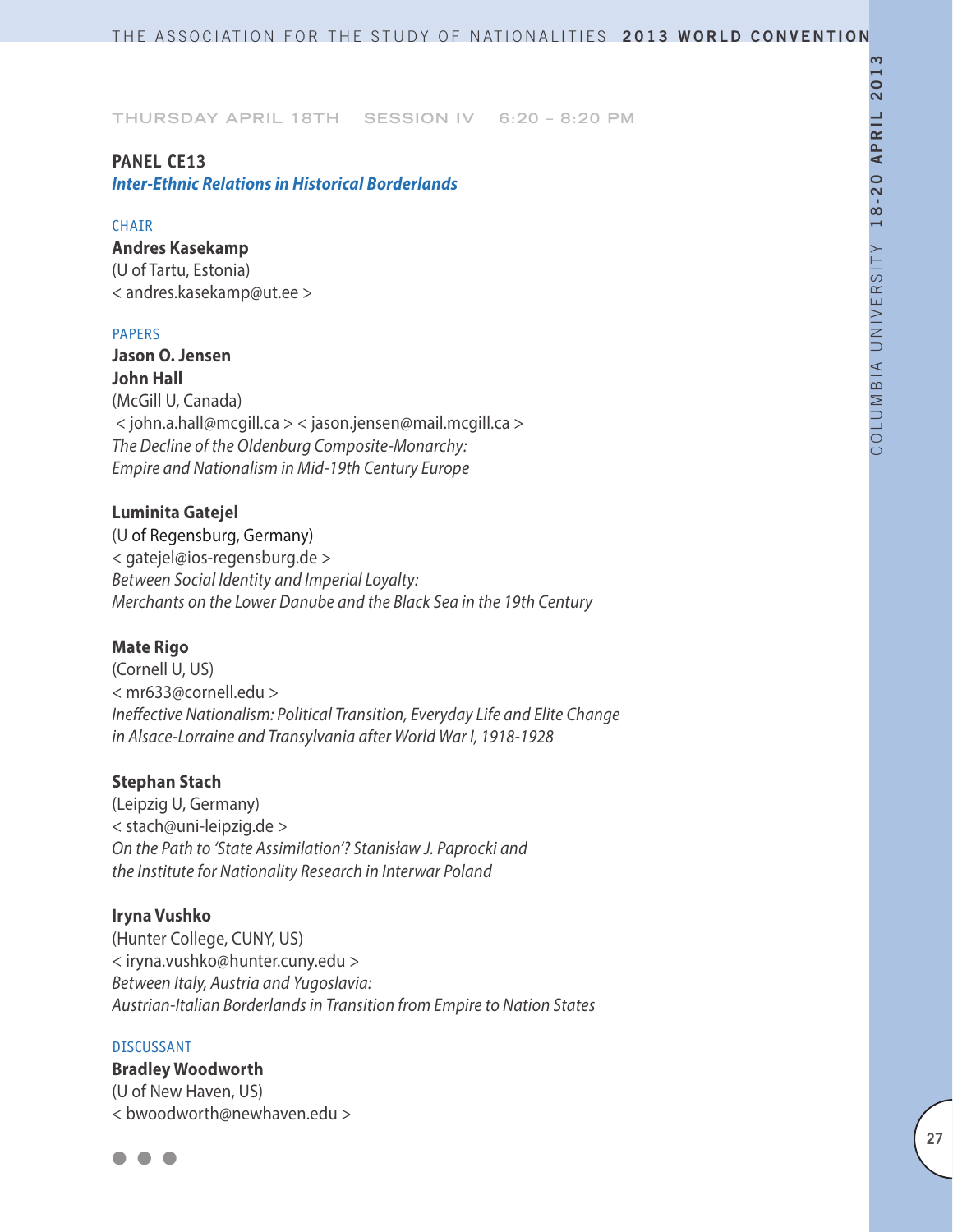### **PANEL EU7**

*International Security and Human Rights in Central Asia*

#### **CHAIR**

# **Sylvana Habdank-Kolaczkowska**

< kolaczkowska@freedomhouse.org > (Freedom House, NY, US)

#### PAPERS

### **Kathleen A. Collins**

(U of Minnesota, US) < colli433@umn.edu > *Militant Secularism, Religious Entrepreneurs and the Emergence of Political Islam: The Tajik Case*

### **Alexander Cooley**

(Barnard College, US) < ac210@columbia.edu > *The Price of Influence: Geopolitics and Human Rights in Central Asia, 2001-2011*

### **Payam Foroughi**

(OSCE Academy, Kyrgyzstan) < p.foroughi@osce-academy.net > **Alexander Sodiqov**  (U of Toronto, Canada) < asadikov@gmail.com > *(Sur)Realpolitik and Human Rights in Central Asia: Tales of Two (In)Consequential Extrajudicial Executions in Tajikistan*

#### **Dinara Oshurakhunova**

(Coalition for Democracy and Civil Society, Kyrgyzstan) < coalitionkg@gmail.com > *Experiments with Democracy Promotion in Kyrgyzstan*

#### DISCUSSANT

**Michael Hall**  (Open Society Foundations, NY) < michael.hall@opensocietyfoundations.org >

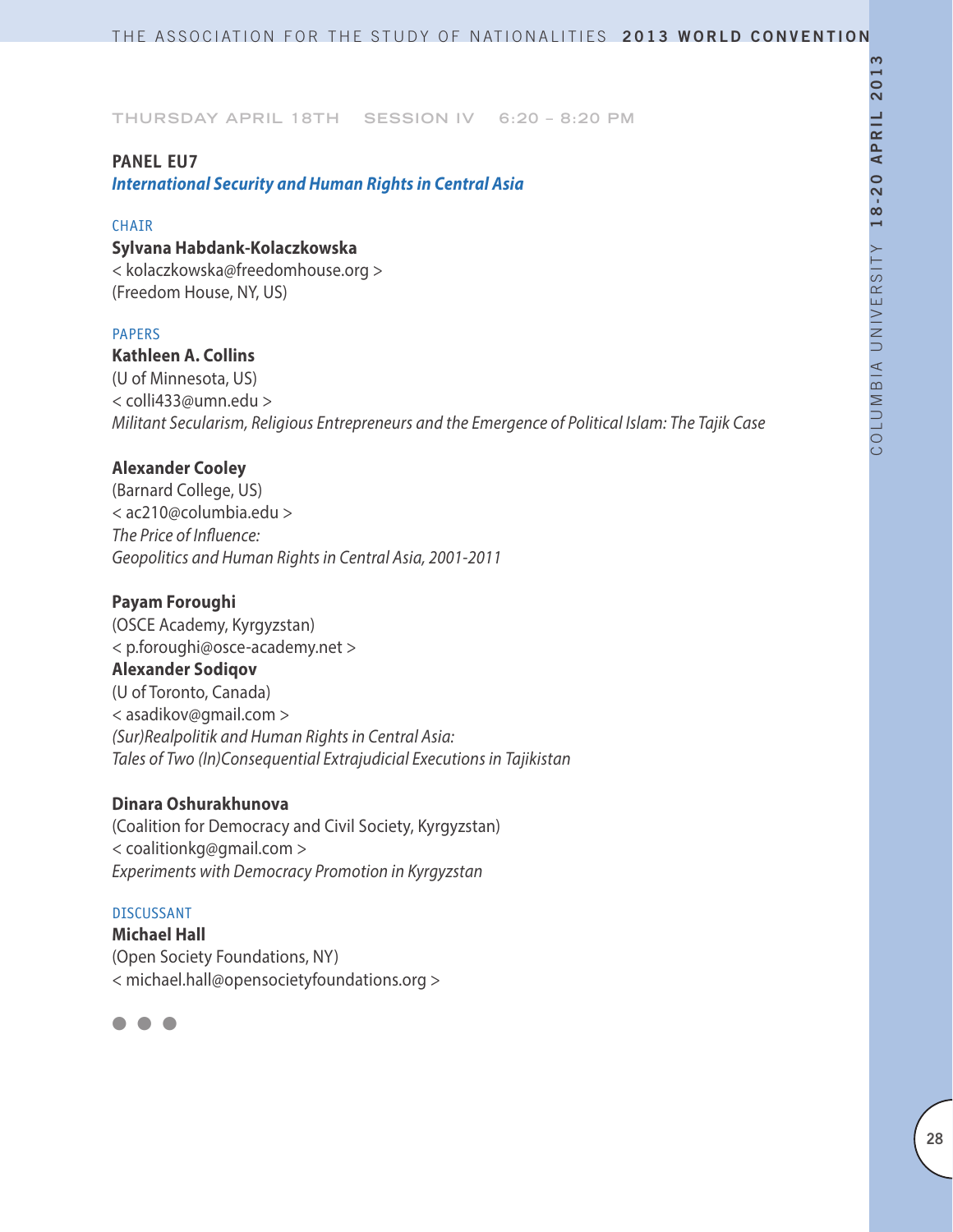### **PANEL K4**

*The Politics of Memory in Georgia and the North Caucasus*

#### **CHAIR**

**Jean-François Ratelle** (George Washington U, US)

< ratelle@gwu.edu >

#### PAPERS

**Regina Akopian** (U of Georgia, Tbilisi, Georgia) < rakopian@ymail.com > *Commemorations of 1991 and the Politics of Memory in Post-Soviet Georgia*

### **Peter Kabachnik**

(College of Staten Island, CUNY, US) < peter.kabachnik@csi.cuny.edu > *Traces of Stalin: Post-Soviet Memory in the Republic of Georgia*

#### **Jane Kitaevich**

(Harvard U, US) < ekitaevich@fas.harvard.edu > *History that Splinters: A Study of Generational Variation in Collective Memory Narratives in the Republic of Georgia*

#### **Mariet Paranuk**

(Waseda U, Japan) < avivalavida01@gmail.com > *Memory Politics in the North Caucasus*

#### DISCUSSANT

**Julie George** (CUNY Queens College, US) <julie.george@qc.cuny.edu>

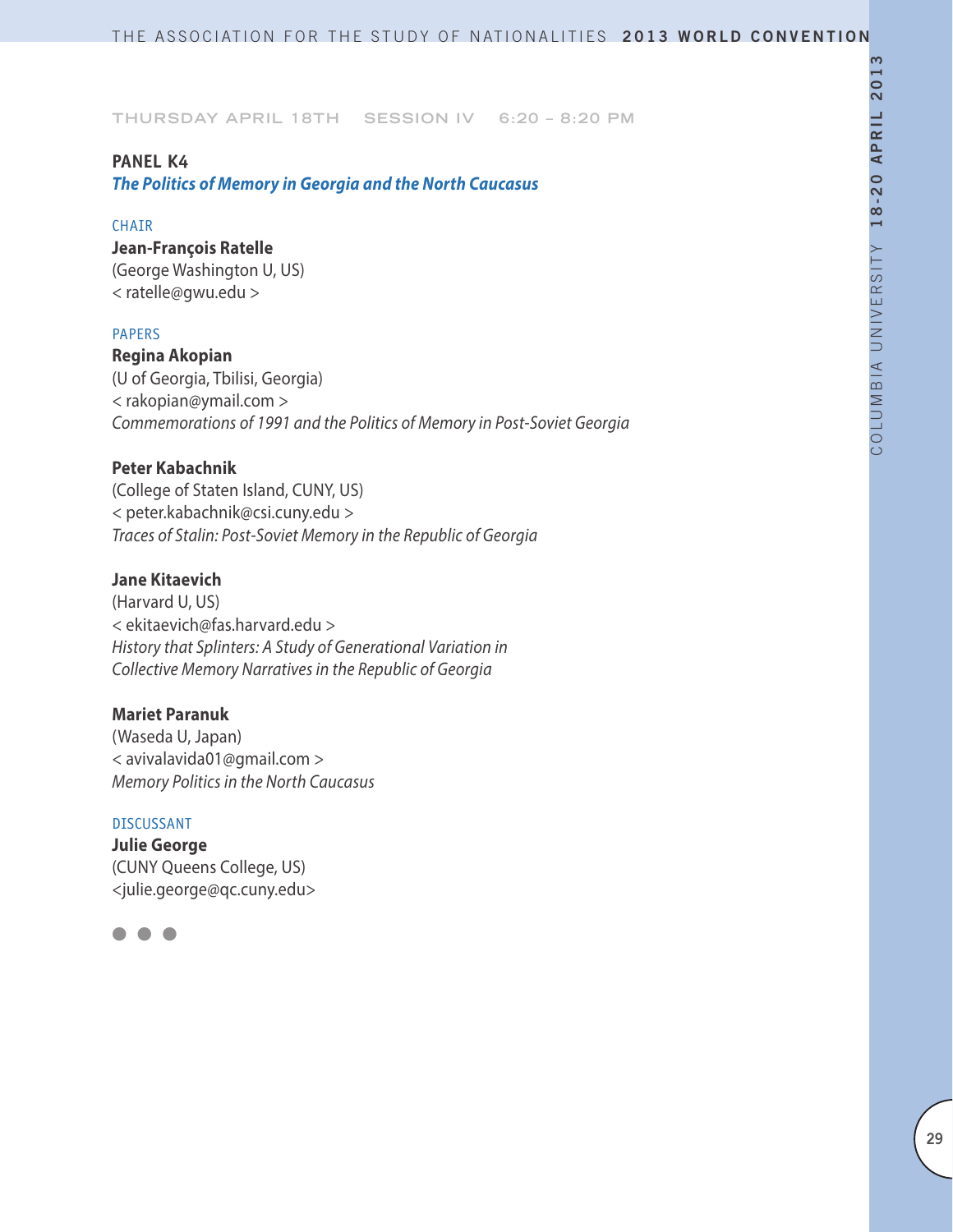### **PANEL R1**

*Implications of the Pussy Riot Affair (Roundtable)*

#### CHAIR

**Peter Rutland**  (Wesleyan U, US) < prutland@wesleyan.edu >

### **PARTICIPANTS**

**Emily Channell** (The Graduate Center, CUNY, US) < echannell@gc.cuny.edu>

### **Janet Johnson**

(Brooklyn College, CUNY, US) < johnson@brooklyn.cuny.edu >

**Gulnaz Sharafutdinova** (Miami U, US) < sharafg@muohio.edu >

**Valerie Sperling** (Clark U, US) < vsperling@clarku.edu >

### **Yitzhak Brudny**

(Hebrew U, Israel) < ybrudny@aol.com >

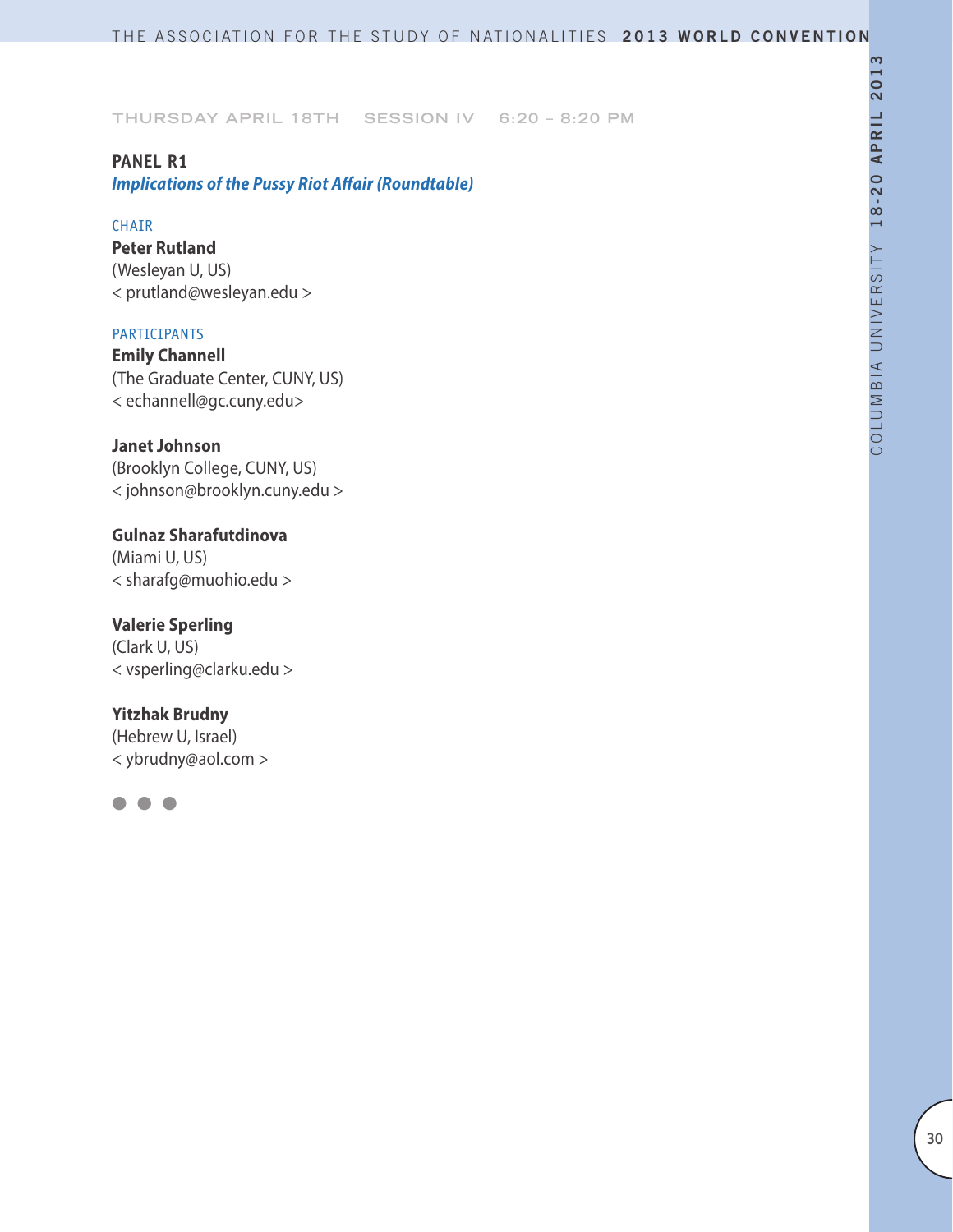**PANEL U1** *Hidden Genocides and Holodomor: A View from Critical Genocide Studies*

#### CHAIR

**Lubomyr Hajda** (Harvard U, US) < hajda@fas.harvard.edu >

#### PAPERS

**Alexander Hinton** (Rutgers U, US) < ahinton@andromeda.rutgers.edu > *Hidden Genocides and Holodomor: A View from Critical Genocide Studies*

## **Douglas Irvin-Erickson**

(Rutgers U, US) < ahinton@andromeda.rutgers.edu > *Hidden Genocides: Raphael Lemkin, the Holodomor, and Colonial Genocide*

### **Gennadi Pobereżny**

(Harvard Ukrainian Research Institute, US) < poberezny@fas.harvard.edu > *Mapping the Great Famine in Soviet Ukraine*

#### **Kateryna Bondar**

(Center for Law and Audit, Kyïv, Ukraine) < katya.bondar1@gmail.com > *Crime against Humanity, Genocide and the Ukrainian Famine*

#### DISCUSSANT

**Roman Serbyn** (UQAM, Montreal, Canada) < serbyn.roman@videotron.ca >

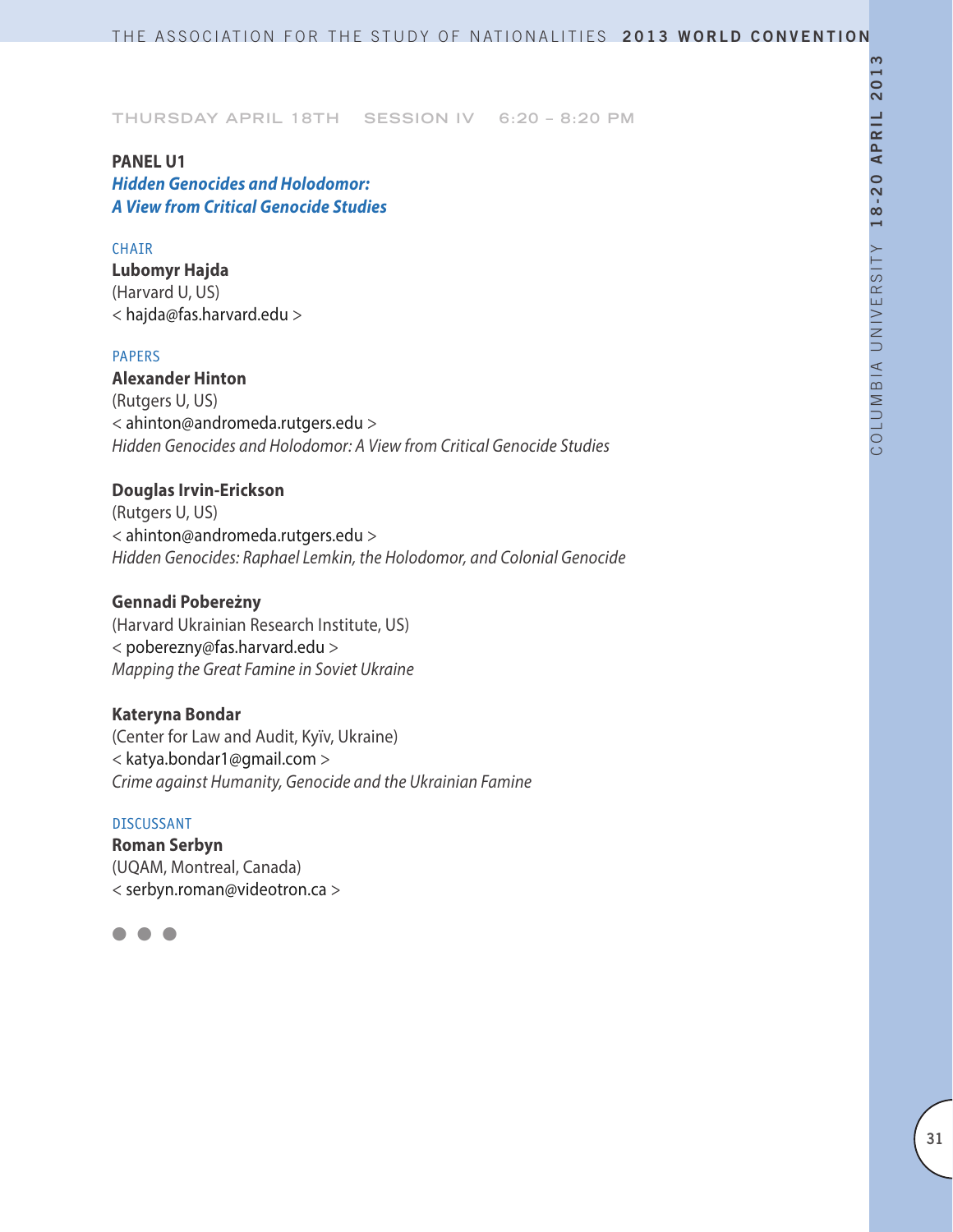#### **PANEL N8**

*Gender and Nationalism: Theoretical Approaches*

#### **CHAIR**

**Tim Nieguth** (Laurentian U, Canada) < tnieguth@laurentian.ca >

### PANELISTS

**Jill Vickers** (Carleton U, Canada) < jill.vickers@sympatico.ca > *Gender, Nationalisms and Nation-Building: A Theoretical Framework*

### **Birte Siim**

< siim@cgs.aau.dk > **Pauline Stoltz** (Aalborg U, Denmark) < stoltz@cgs.aau.dk > *Nationalism, Welfare and Gender: The Politics of Gender Equality on the Nordic Countries*

#### **Ana Lukatela**

(U of British Columbia, Canada) < ana.lukatela@alumni.ubc.ca > *Feminist Nationalists: Reconciling Multi-faceted Identity Construction*

#### **Melanie Hoewer**

(U College Dublin, Ireland) < melanie.hoewer@ucd.ie > *Reframing Nationalisms and Addressing Gender-Based Violence in Post-Conflict Societies*

#### DISCUSSANT

**Glenda Sluga** (U of Sydney, Australia) < glenda.sluga@arts.usyd.edu.au >

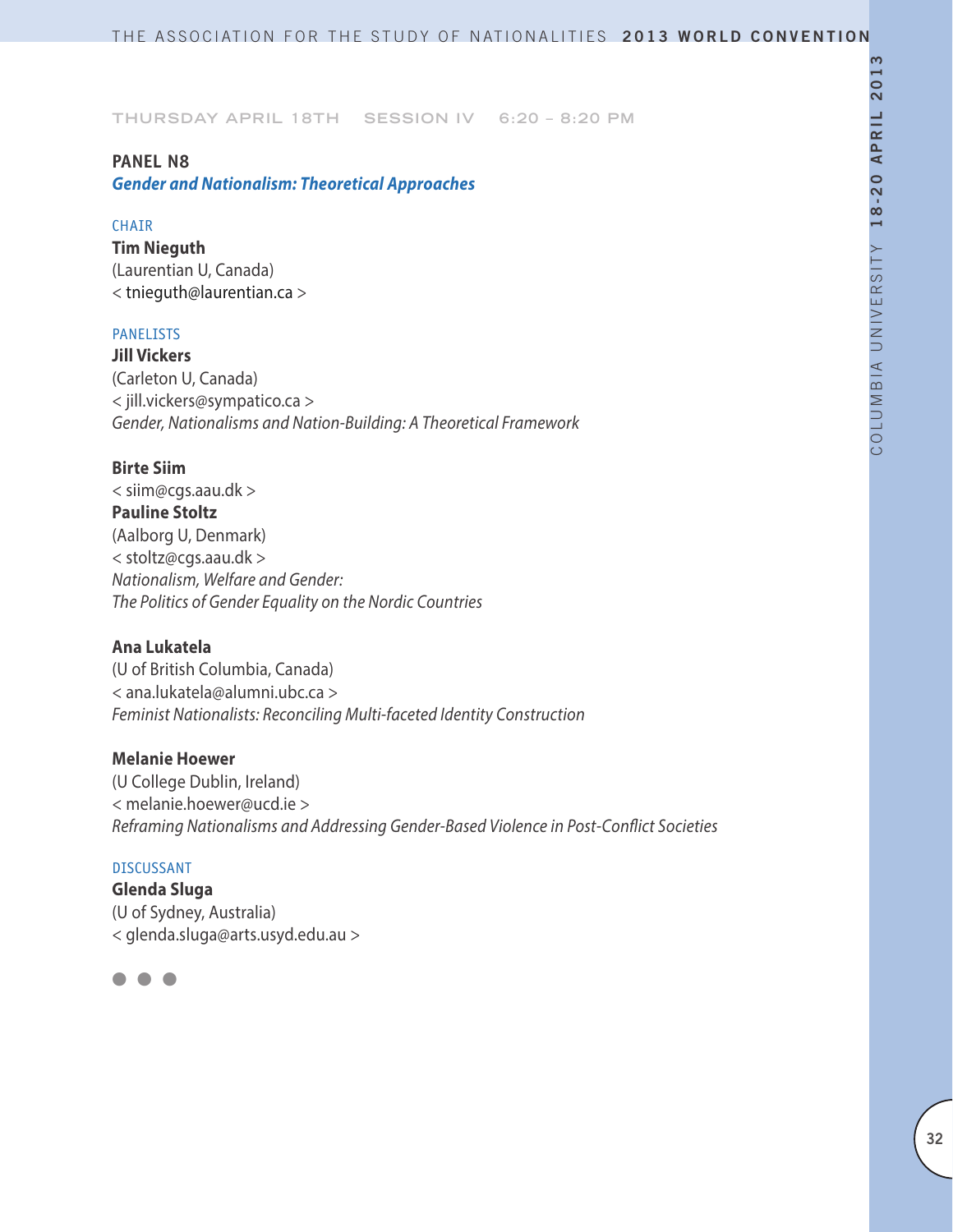# **PANEL N16**

*Self-Determination and the Use of Referendums: Catalonia, Quebec and Scotland* 

#### CHAIR

**Dave Sinardet** (Free U of Brussels, Belgium) < dave.sinardet@vub.ac.be >

### PAPERS

**Elisenda Casanas-Adam** (U of Edinburgh, UK) < Elisenda.Casanas-Adam@ed.ac.uk > *Self-Determination and the Use of Referendums: The Case of Scotland*

### **Montserrat Guibernau**

(Queen Mary, U of London) < m.guibernau@qmul.ac.uk > *Self-Determination and the Use of Referendums: The Case of Catalonia*

### **François Rocher**

(U of Ottawa, Canada) < frocher@uottawa.ca > *Self-Determination and the Use of Referendums: The Case of Québec*

#### DISCUSSANT

**André Lecours** (U of Ottawa, Canada) < andre.lecours@uottawa.ca >

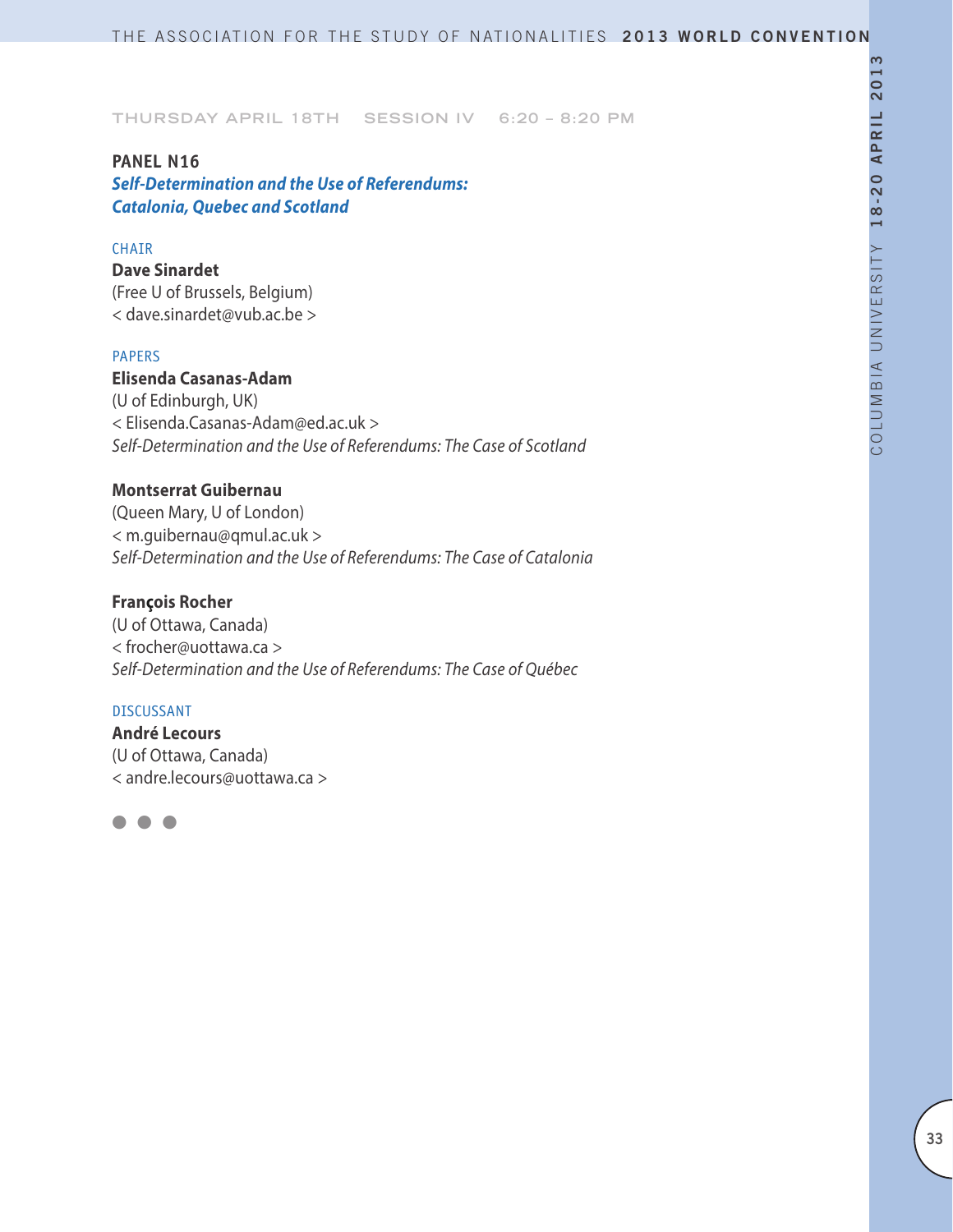#### **PANEL BO15**

*Book Panel on Omer Bartov and Eric Weitz's* **Shatterzone of Empires**  *(Indiana University Press, 2013)*

### CHAIR

**Nadieszda Kizenko** (U of Albany, US) < nkizenko@albany.edu >

#### PARTICIPANTS

**Evgeny Finkel** (George Washington U, US) < efinkel@email.gwu.edu >

### **Dominique Arel**

(U of Ottawa, Canada) < darel@uottawa.ca >

### **Omer Bartov**

(Brown U, US) < omer.bartov@gmail.com >

### **Eric Weitz**

(City College, NY, US) < eweitz@ccny.cuny.edu >

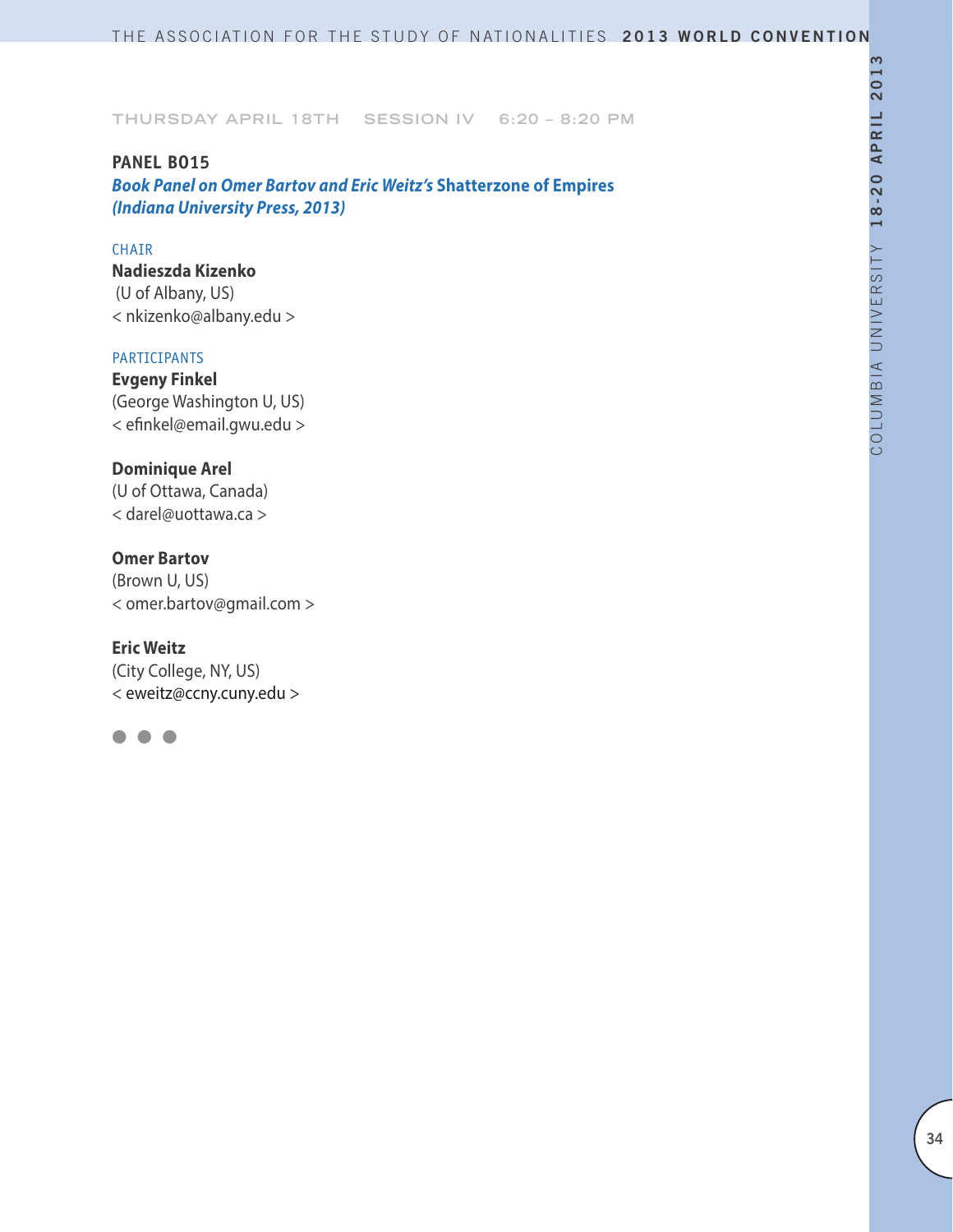**Friday April 19th Session V 9:00 – 11:00 AM**

### **PANEL BK3**

*Fathers, Mothers, Children: New Titles in Balkan Film*

#### CHAIR

# **Rossen Djagalov**

(U of Philadelphia, US) < rossen\_djagalov@mail.ru >

### PAPERS

**Aida Vidan** (Harvard U, US) < avidan@fas.harvard.edu > *Pater Familias: Crisis of Communication and Identity in Recent Croatian Film* 

### **Maria Hristova**

(Yale U, US) < maria.hristova@yale.edu > *Memory, Trauma, and Family Ties as National Identity in Current Macedonian Film*

### **Nataša Milas**

(Yale U, US) < natasa.milas@yale.edu > *Who are the Children of Sarajevo? Youth and Identity in Post-War Bosnian Film*

### **Dalibor Misina**

(Lakehead U, US) < dmisina@lakeheadu.ca > *'Remember(ing) Socialism': the 21st-Century Post-Yugoslav Documentary Cinema and an 'Empty Space of Memory'*

#### DISCUSSANT

**Cynthia Simmons** (Boston College, US) < simmonsc@bc.edu >

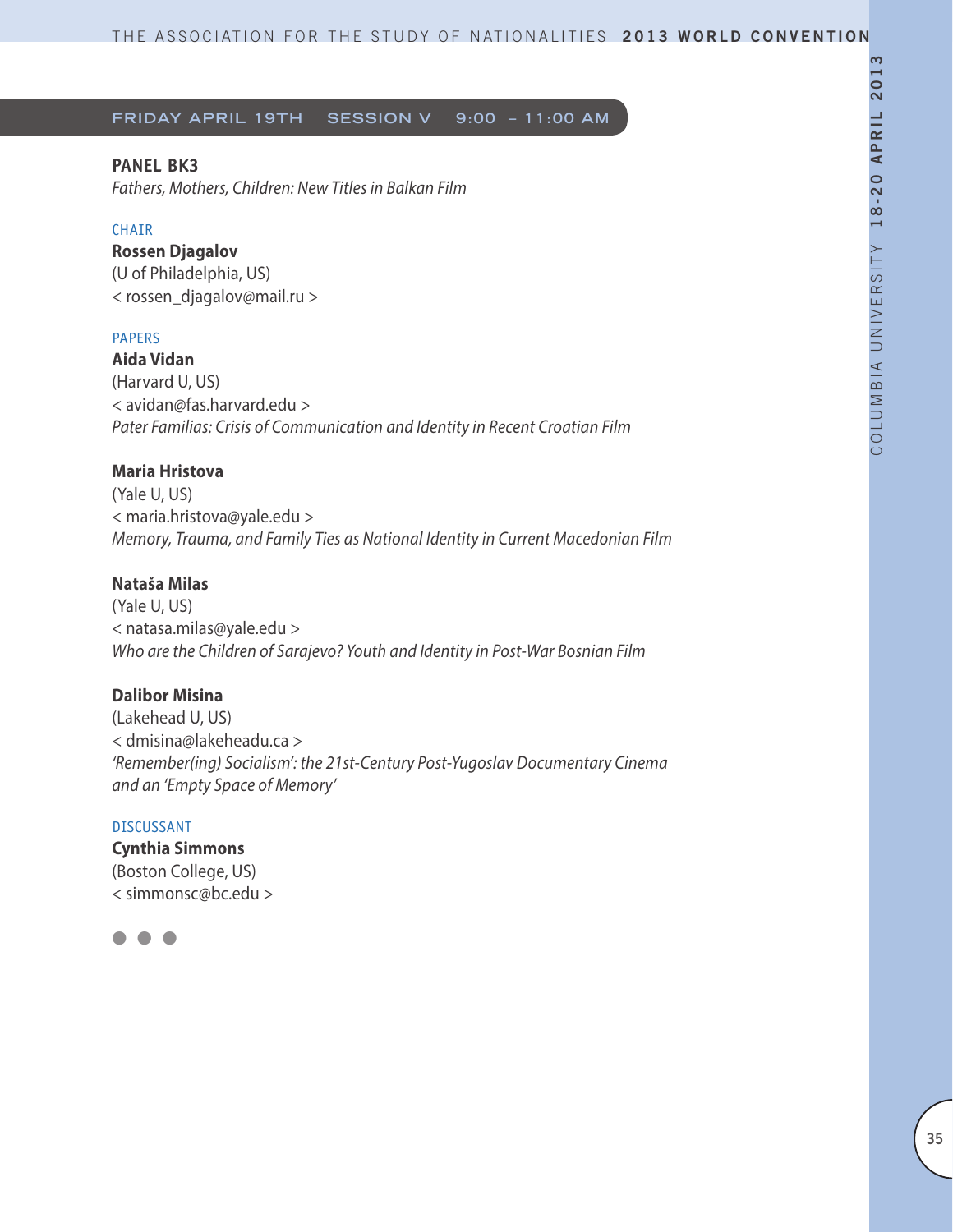**Friday April 19th Session V 9:00 – 11:00 AM**

### **PANEL BK5** *Borders and Transgressions*

#### CHAIR

**Ljubica Spaskovska**  (U of Exeter, UK) < ls351@exeter.ac.uk >

#### PAPERS

**Danijela Majstorovic** (UCLA, US) < majstorovic.danijela@gmail.com > *Producing a Difference by Drawing the Line: Assessing Ethnic Boundaries in the Everyday Discourse of Bosnian-Herzegovinian Youth*

### **Azra Hromadzic**

(Syracuse U, US) < ahromadz@maxwell.syr.edu > *Mixing Trouble: On Love, Dating and Flirting in a Postwar City*

### **Tanja Petrović**

(Center for Interdisciplinary Research, Slovenia) < tanja.petrovic@zrc-sazu.si > *Ritual, Performance, and Border-Crossing: Exploring Military Service in the Socialist Yugoslavia*

### **Zala Volcic**

(U of Queensland, Australia) < z.volcic@uq.edu.au > *Fame on the Farm: Ordinary People and Borders on Slovene Reality TV*

#### **Larisa Jasarevic**

(U of Chicago, US) < jasarevic@uchicago.edu > *Dragon Nest: Transnational Promise of a Post-National Past*

#### DISCUSSANT

**Larisa Kurtovic** (UC Berkeley, US) < larisak@berkeley.edu >

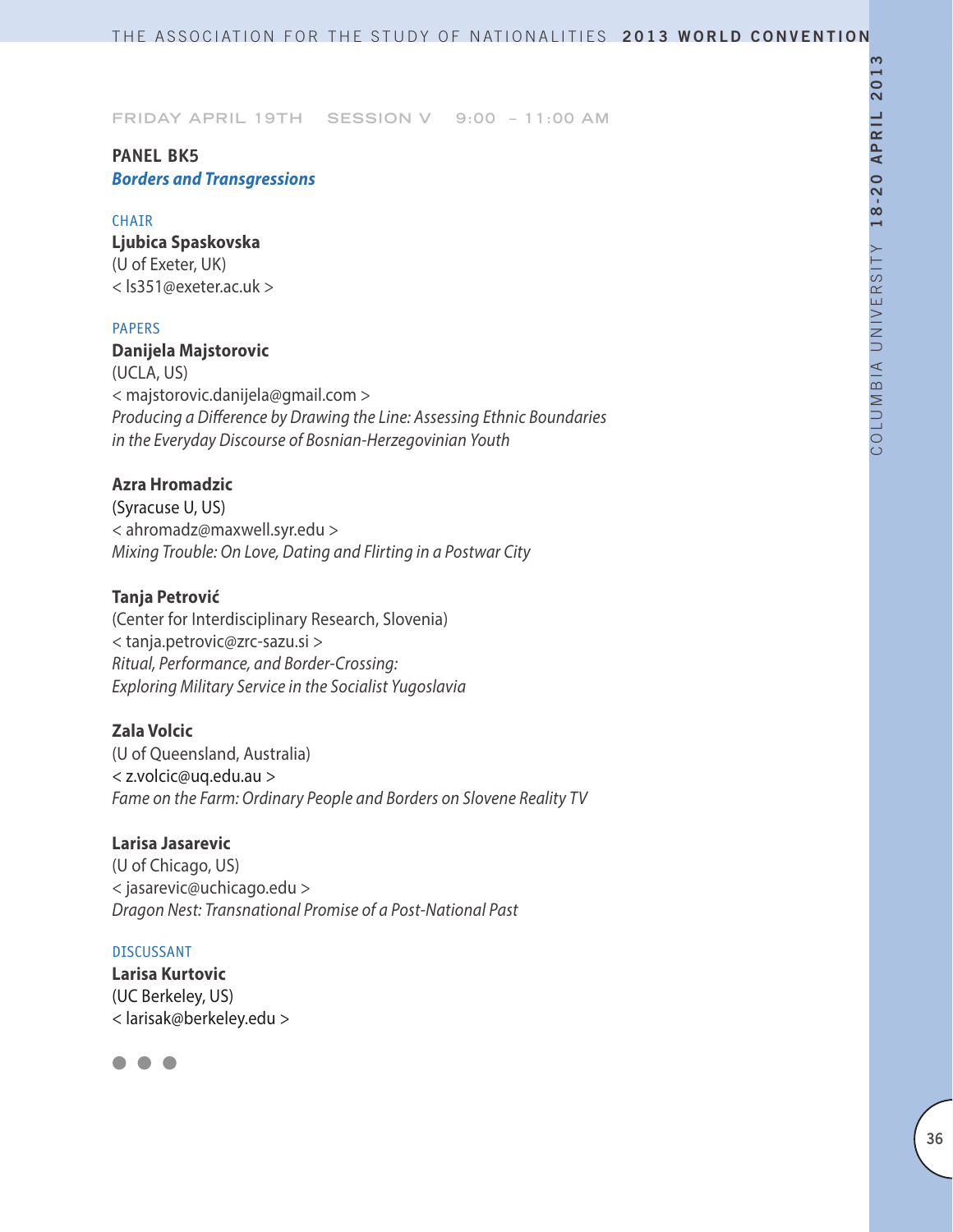## **PANEL BK17**

*Transformations of Gender, Sexuality and Citizenship in Former Yugoslavia*

# CHAIR

**TBA**

# PAPERS

**Adriana Zaharijević** (U of Belgrade, Serbia) < adriana.zaharijevic@gmail.com > *As Women We Have No Country: Feminist Citizenship through Transformations of Citizenship Regimes in Former Yugoslavia*

# **Oliwia Berdak**

(U of Edinburgh, UK) < oliwia.berdak@gmail.com > *From Workers to Soldiers to Nothing? Male Citizenship in the Former Yugoslavia*

# **Katja Kahlina**

(U of Edinburgh, UK) < katja.kahlina@gmail.com > *Nationalism, Sexuality, and Citizenship in the Context of European Union Accession Process in Post-Yugoslav States*

# **Chiara Bonfiglioli**

(U of Edinburgh, UK) < chiara.bonfiglioli@ed.ac.uk > *Gendering Citizenship Regimes and Welfare Regimes in post-Yugoslav States*

# DISCUSSANT **Aleksandra Sasha Milićević** (U of North Florida, US) < a.milicevic@unf.edu >

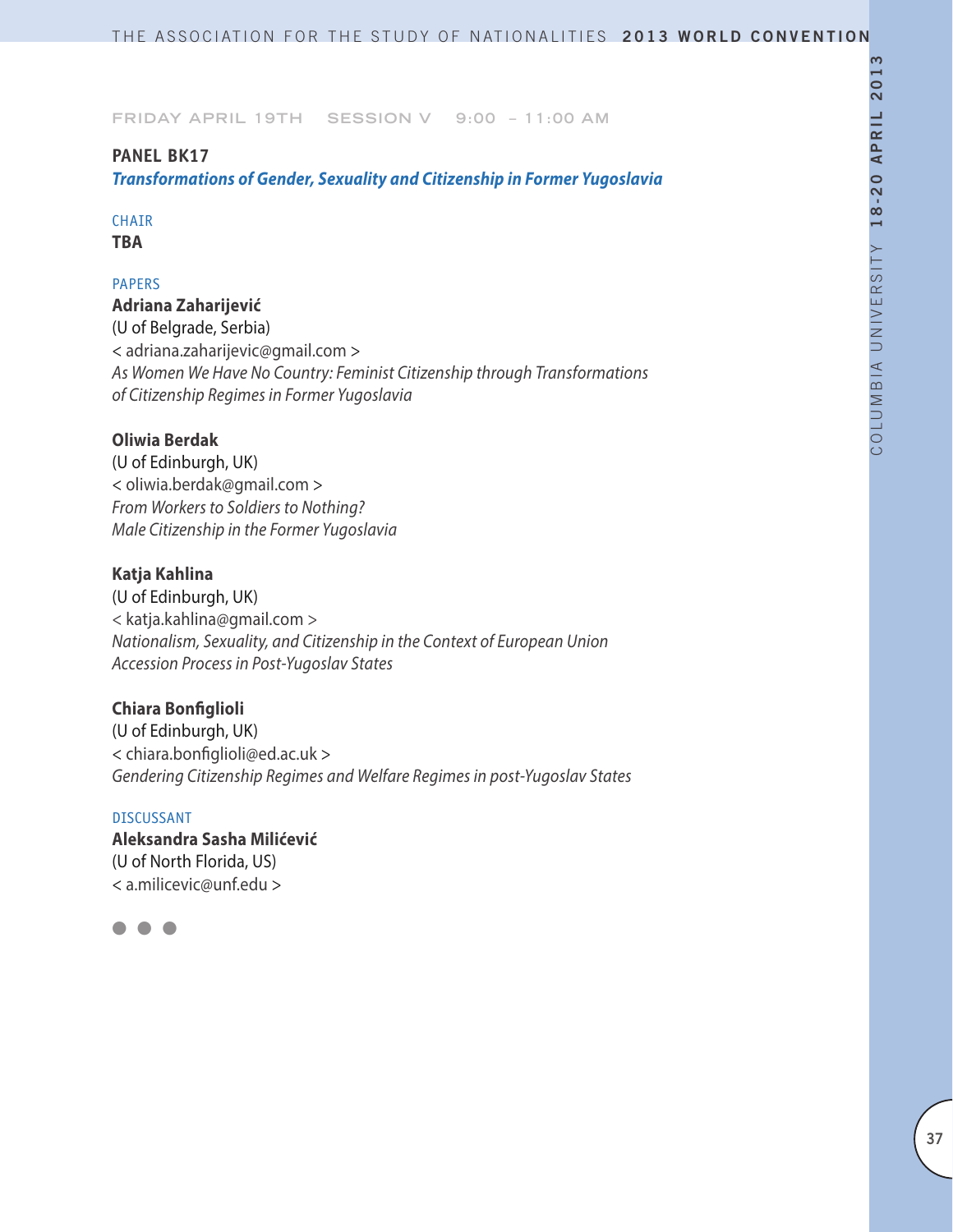## **PANEL CE15**

*Extremism and Nationalism in Central and South East Europe*

### CHAIR

**Per Rudling**

(Lund U, Sweden) < per\_anders.rudling@hist.lu.se >

### PAPERS

**Martin Marinos** (U of Pittsburgh, US) < mym7@pitt.edu > *Anti-Neoliberal Neoliberalism: Far-Right Rhetoric in the "New Europe"*

# **Laura Valauskaite**

(U of Bologna, Italy) < lauravalauskaite@gmail.com > *Global Civil Society versus Radical Movements: Challenges to Political Culture in Lithuania*

# **Peter Horvath**

**Jaroslav Mihalik** (U of Ss. Cyril and Methodius, Slovakia) < peter.horvath@ucm.sk > < jaroslav.mihalik@ucm.sk > *Populism and Radicalism in Hungarian and Slovak Contemporary Nationalism*

# **Maria Popova**

(McGill U, Canada) < maria.popova@mcgill.ca > *Attack and Counter-Attack: The Rise and Fall of the Radical Right in Bulgaria*

### DISCUSSANT

**Sabrina Perić** (U of Calgary, Canada) < speric@ucalgary.ca >

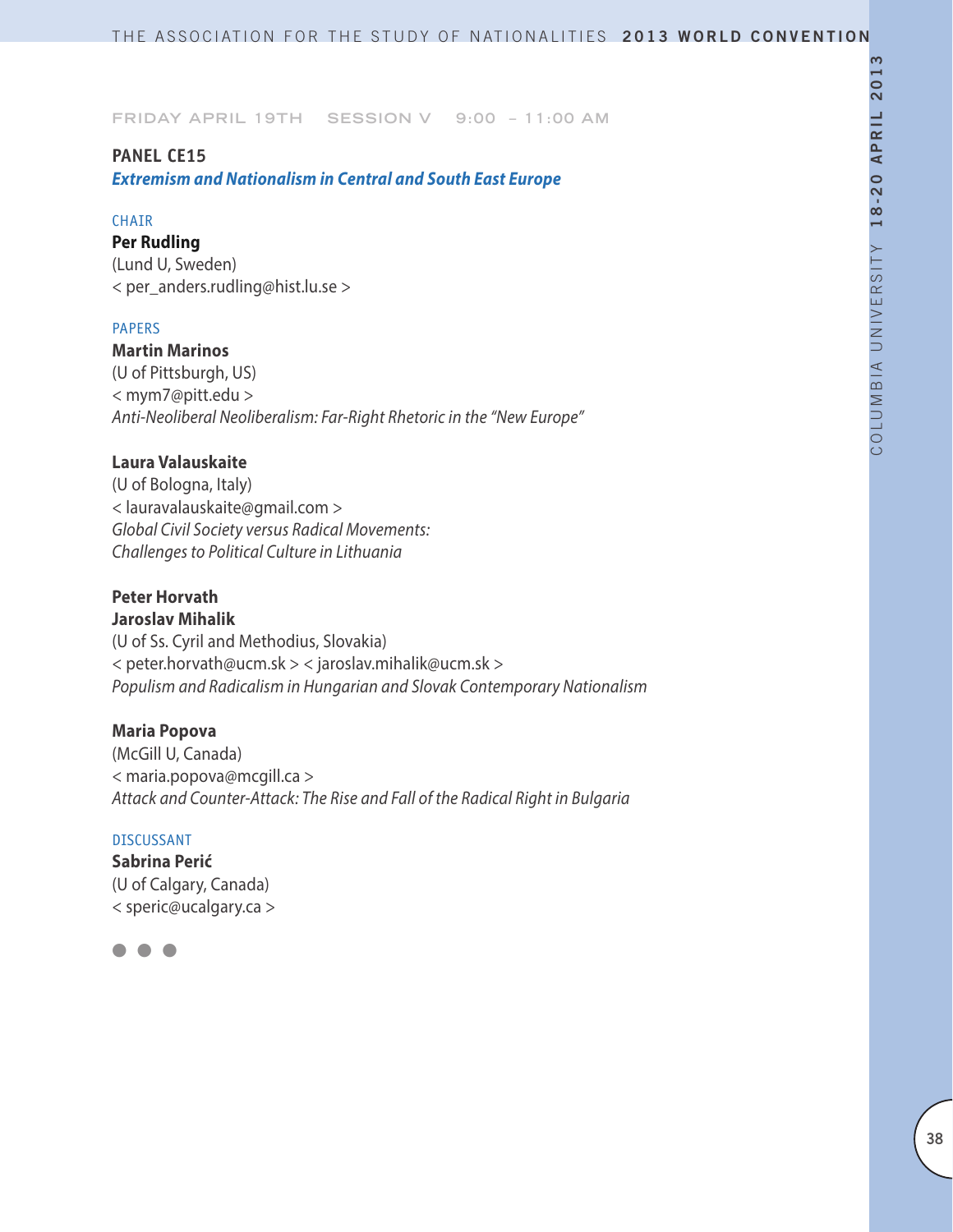# **PANEL CE23** *Language Politics in Eastern Europe*

### CHAIR

**Mica Hall** (Defense Language Institute, US) < mica.hall1@gmail.com >

### PAPERS

**Jeremy Lin** (NYU, US) < jkl317@nyu.edu > *Linguistics and the Vision of the Hungarian Nation: The Case of Ármin Vámbéry*

## **Slawomir Lodzinski**

(Warsaw U, Poland) < s.lodzinski@uw.edu.pl > *"Non–banal" Bilingualism. The Case of Implementation of Minority Law on Bilingual Signs and Place-Names in Poland*

# **Delaney Michael Skerrett**

(U of Queensland, Australia) < d.skerrett@uq.edu.au > *Practices on Inclusion and Exclusion: Towards Preferred Futures in Estonian Language Policy*

# **Anna-Christine Weirich**

(Goethe U, Germany) < a.weirich@em.uni-frankfurt.de > *Strategies of Dealing with Multilingualism in the Military of Moldova*

## **Nelly Bekus**

(Davis Center, Harvard U, US) < nbekus@fas.harvard.edu > *Belarusian Language Policy in the Context of Linguistic Human Rights*

## DISCUSSANT

**Matthew Ciscel** (Central Connecticut State U, US) < ciscelm@mail.ccsu.edu>

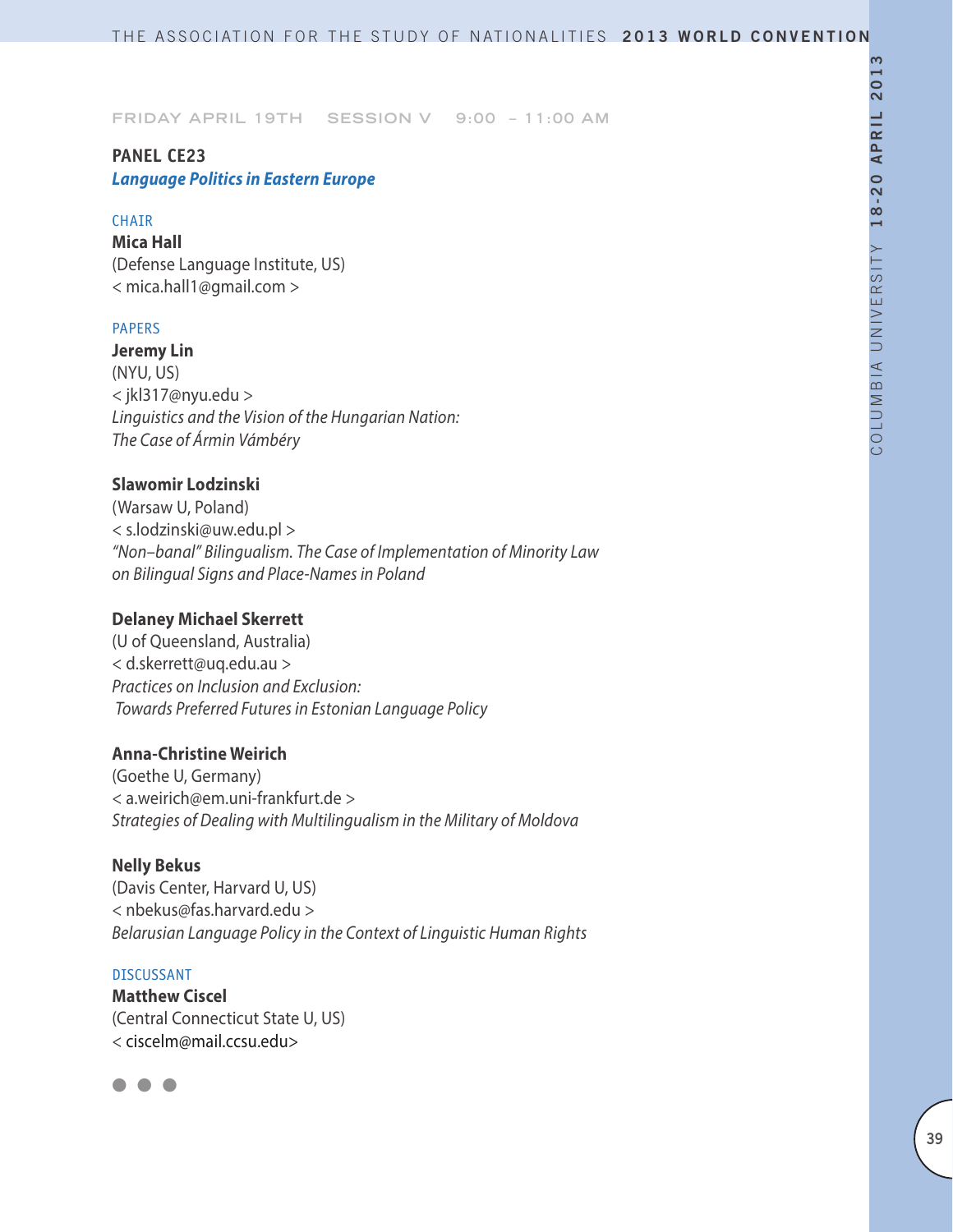# **PANEL EU4** *Conflict and Integration in Kyrgyzstan*

#### CHAIR

**Erica Marat** (American U, DC, US) < erica.marat@gmail.com >

#### PAPERS

**Jaimie Bleck**  (U of Notre Dame, US) **Igor Logvinenko** (Cornell U, US) < jbleck@nd.edu > < iol3@cornell.edu > *Political Crisis and Democratization in Mali and Kyrgyzstan: How Democracy "Got Real"*

### **Igor Savin**

(South Kazakhstan State U, Shymkent) < savigsa@inbox.ru > *South Kyrgyzstan: Inter-Communities Perspectives in the Context of Integration*

## **Joldon Kutmanaliev**

(European U Institute, Italy) < joldon.kutmanaliev@eui.eu > *Some Explanations for Spatial Variations in Ethnic Violence in Osh City during the 2010 Conflict* 

## **Malgorzata M. Biczyk**

(Max Planck Institute, Halle, Germany) < biczyk@eth.mpg.de > *Autonomy without Autonomy? What are the Limits of "The Art of Being Not Governed" in Mountainous Badakhshan, Tajikistan?*

### **Evgeni Varshaver**

(Higher School of Economics, Russia) < varshavere@gmail.com > **Egor Lazarev** (Columbia U, US) < yegor.lazarev@gmail.com > *The Micro-Dynamics of Ethnic Conflict: Evidence from Southern Kyrgyzstan*

### DISCUSSANT

**Fredrik M Sjoberg** (Columbia U, US) < sf2614@columbia.edu >

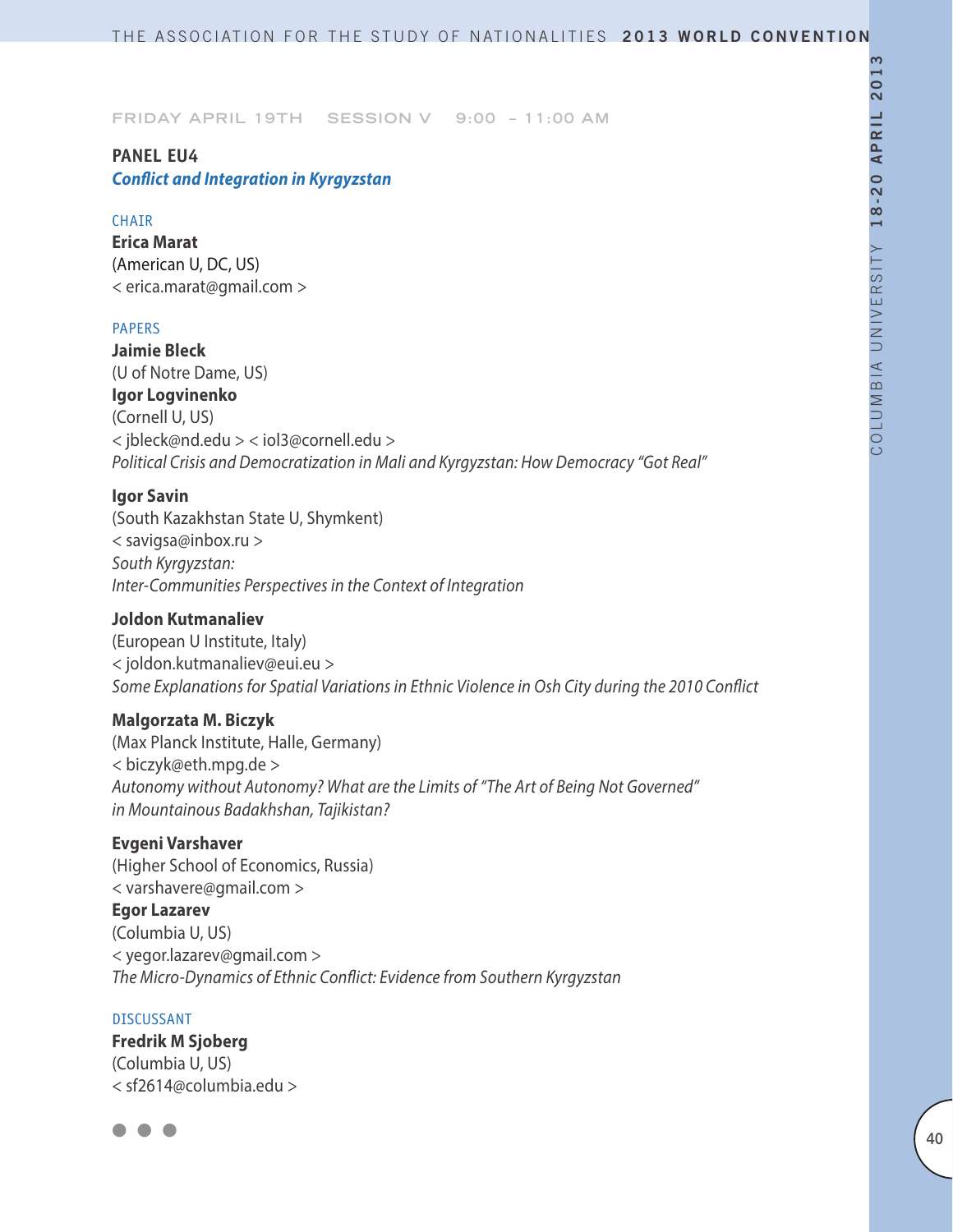# **PANEL EU9** *Imagining Eurasia in Space and Beyond*

### CHAIR

**Peter Sinnott** (Columbia U, US) < pjsinnott@aol.com >

### PAPERS

**Emily Jane O'Dell** (American U of Beirut, Lebanon) < eodell72@gmail.com > *Imagining Sufis in Space and Beyond*

# **Julia Fein**

(Rutgers U, US) < jfein@history.rutgers.edu > *Reforming the Region and its Resources: Siberian Museums in the Spaces of the State, 1917-1930*

# **Gulnar Kendirbai**

(Columbia U, US) < gk2020@columbia.edu > *Shared Inperial Sovereignties and Spaces*

## **John Schoeberlein**

(Nazarbayev U, Kazakhstan) < john.schoeberlein@nu.edu.kz > *The Consumption Side of Nation-Building in Central Asia*

### DISCUSSANT

**Nathaniel Knight**  (Seton Hall U, US) < knightna@shu.edu >

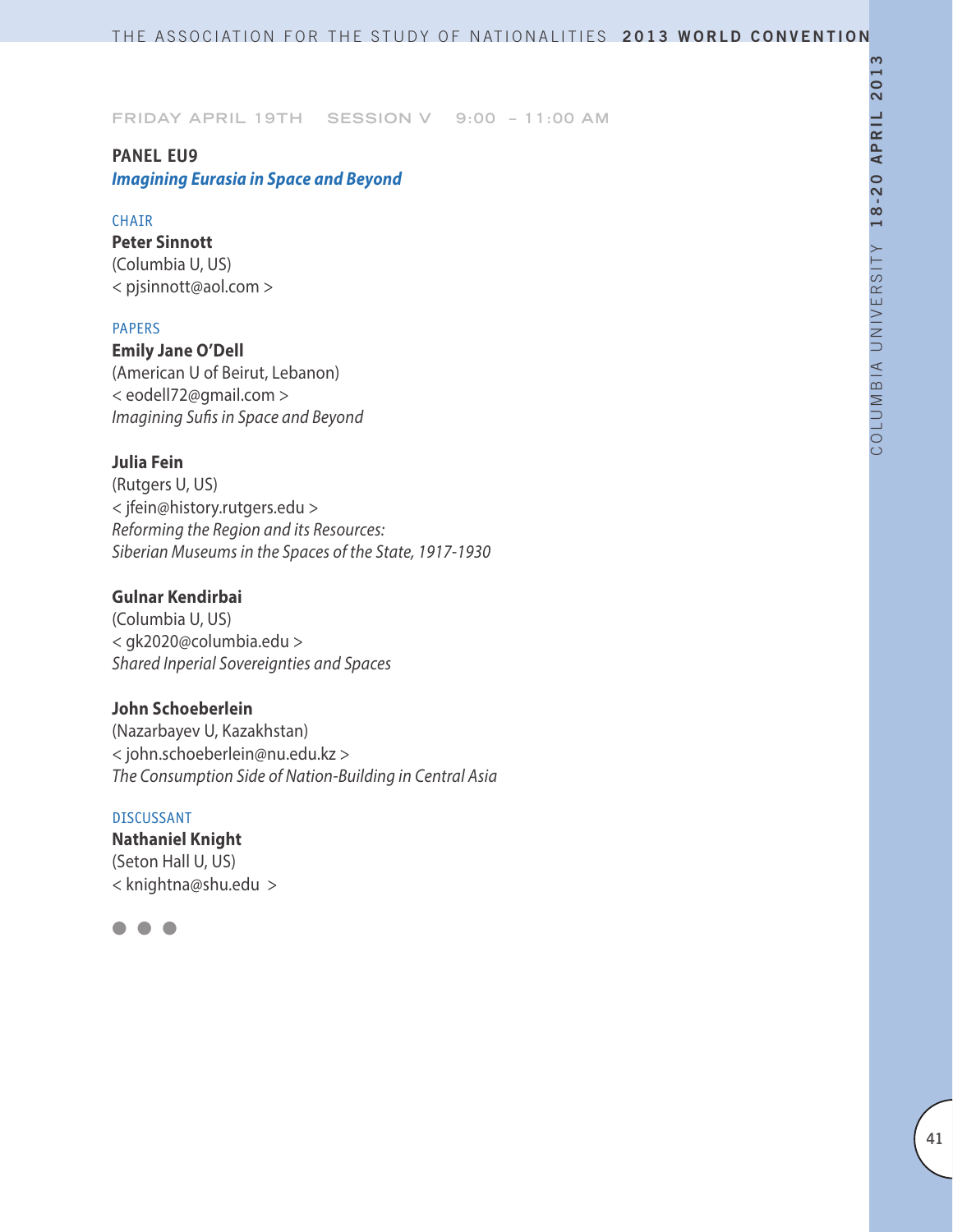# **PANEL K2** *Power and Legitimacy*

## CHAIR

**Stephen Jones** (Mount Holyoke College, US) < sfjones@mtholyoke.edu >

## PAPERS

**Jody M. LaPorte** (Wittenberg U, US) < jody.laporte@gmail.com > *Separating Repression from Regimes in Post-Soviet Eurasia*

# **Itir Bagdadi**

(Izmir U of Economics, Turkey) < itir.bagdadi@ieu.edu.tr > *Regime Building in Azerbaijan and Armenia: The Use of Capital and Coercion to Capture the State*

## **Leslie Hough**

(Yale U, US) < leslie.hough@yale.edu > *Civic Engagement in Georgia: The Challenge of Formalizing the Informal*

### DISCUSSANT

**Donnacha Ó Beacháin** (Dublin City U, Ireland) < donnacha.obeachain@dcu.ie >

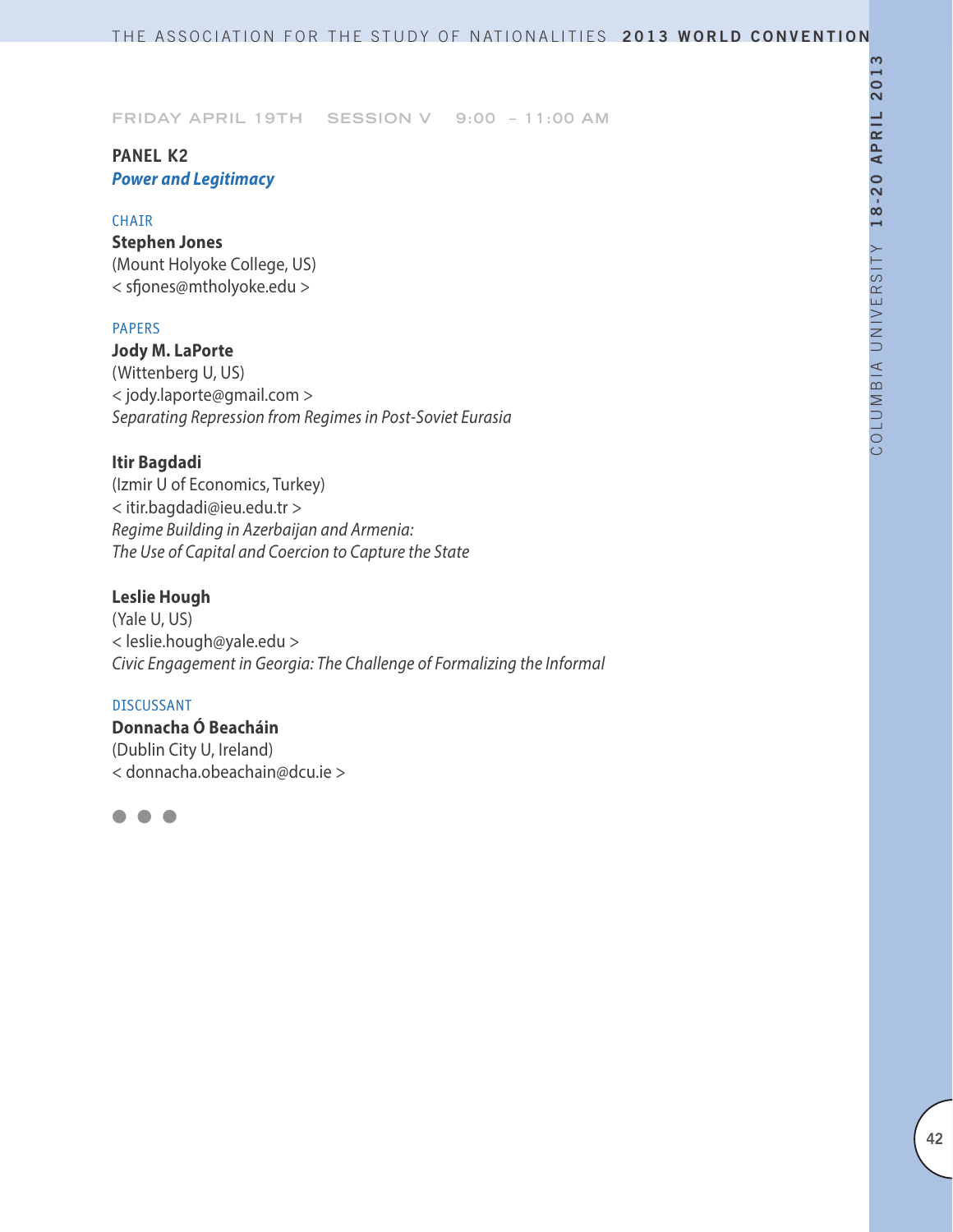## **PANEL R5**

*Creating Regional (In)Security: International Relations in Russia and the Caucasus*

### **CHATR**

**Isabelle Fortin** (U of Ottawa, Canada) < ifort059@uottawa.ca >

### PAPERS

**Matthew Crosston** (Bellevue U, US) < matt.crosston@bellevue.edu > *Boosting Bashar: How "Anti-Americanism" Does Not Explain Iranian and Russian Positions in Syria*

# **Amélie Zima**

(U of Paris Ouest, France) < zima.amelie@gmail.com > *The 1997 NATO-Russia Founding Act, a Conjectural Opportunity or a Major Relational Change?*

### **Niklas Nilsson**

(Uppsala U, Sweden/George Washington U, US) < niklas.nilsson@sh.se > *Role Expectations, Security and Democratization in US-Georgia Relations*

#### DISCUSSANT

**Lincoln Mitchell** (SIPA, Columbia U, US) < lam13@columbia.edu >

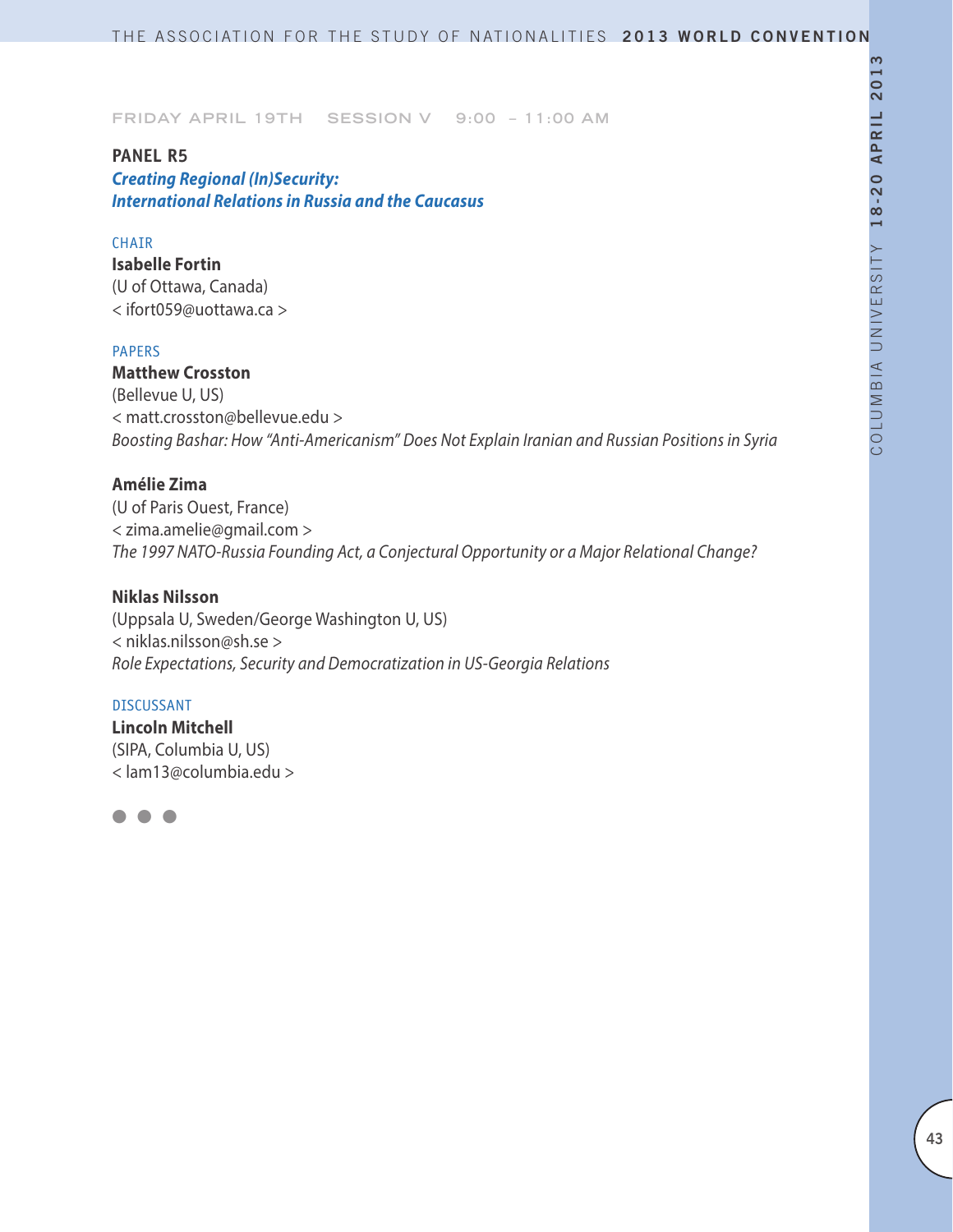# **PANEL TK3** *Turkish Nation-Building in Comparative Perspective*

## CHAIR

**TBA**

## PAPERS

**Salim Cevik** (Bilkent U, Turkey) < salimcevik@yahoo.com > *Religion and Nation Building: Turkey and Pakistan*

# **Arolda Elbasani**

(European U Institute, Italy) *< arolda.elbasani@eui.eu >*  **Ertug Tombus** (Columbia U, US) *< ertugtombus@gmail.com > Islam, Secularism and Democracy in the European Context*

## **Nazar Mammedov**

(Brown U, US) < nazar\_mammedov@brown.edu > *Multiple Logics of Multiculturalism: Explaining Variation in Ethnic Regimes of Afghanistan, Iran, and Turkey*

# **Mustafa Gokcek**

(Niagara U, US) < gokcek@niagara.edu > *Muslim Nationalisms: Tatar vs. Turkish Approaches to Nationalism and Islam*

### DISCUSSANT

**Imren Borsuk** (Koc U, Turkey) < iborsuk@ku.edu.tr >

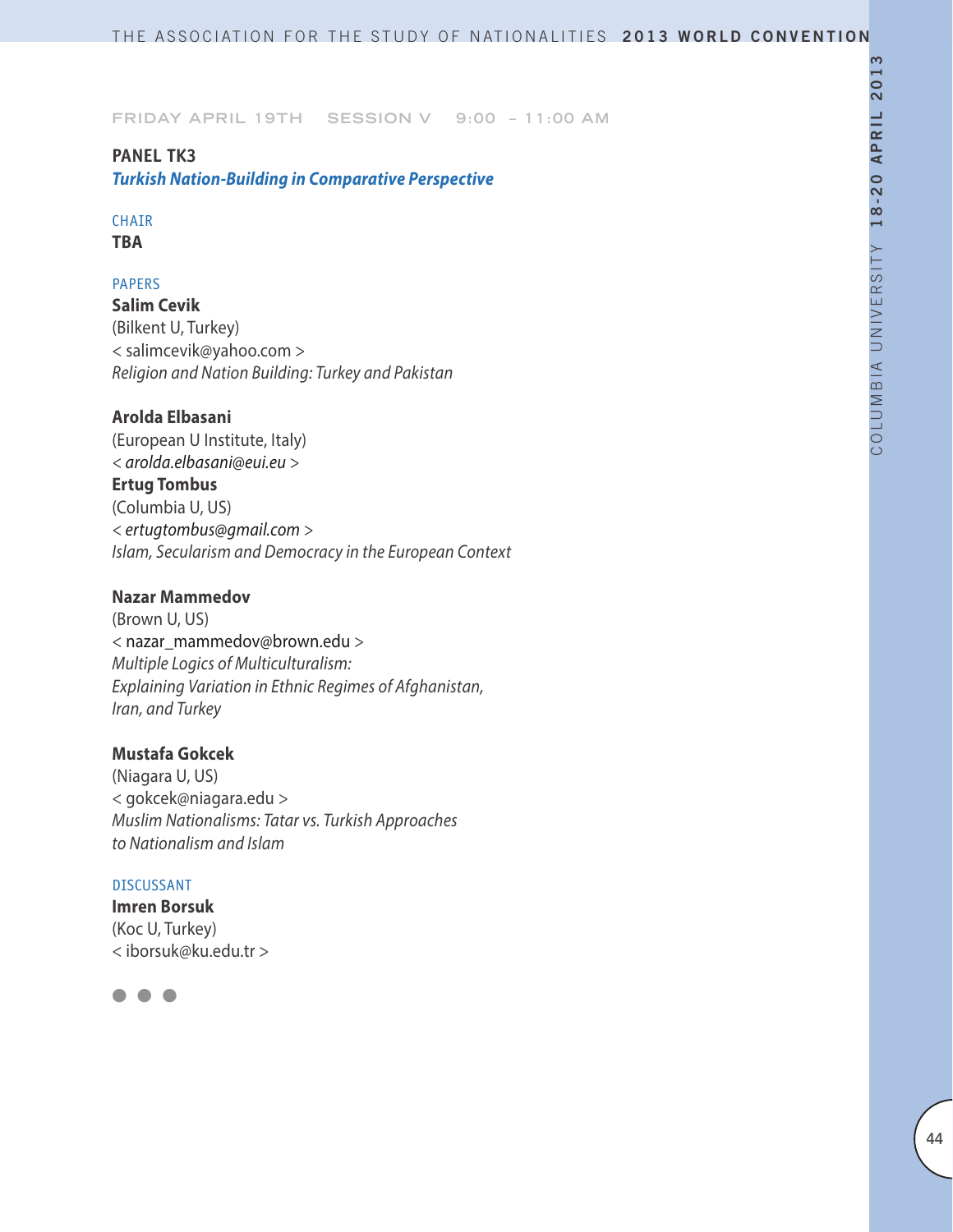## **PANEL U5**

*State and Politics in Pre-Modern and Contemporary Ukraine*

### CHAIR

#### **Valerii Kuchinsky**

(Harriman Institute, Columbia U, US) < vk2187@columbia.edu >

### PAPERS

**Marysia Jonsson**  (NYU, US) < marysia.jonsson@gmail.com > *The Salonican Diary of Pylyp Orlyk: Early Modern Religious Imaginations of Statehood in a Multi-Ethnic Empire*

## **Jesse Dillon Savage**

(Columbia U, US) < jds2233@columbia.edu > *The Rule of Law and Commitment to Sovereignty in Georgia and Ukraine*

## **Ioulia Shukan**

(U of Paris Ouest Nanterre, France) < ioulia.shukan@gmail.com > *Constituency Relationships in Ukraine: Between Electoral Clientelism and Distant Political Representation*

# **Bohdan Pechenyak**

(Independent Researcher, US) < znak25@gmail.com > *Dontsov Resurgent? Comparing the Organization of Ukrainian Nationalists (OUN) and the All-Ukrainian Union "Svoboda"*

#### DISCUSSANT

**Jessica Pisano** (New School U, US) < pisanoj@newschool.edu >

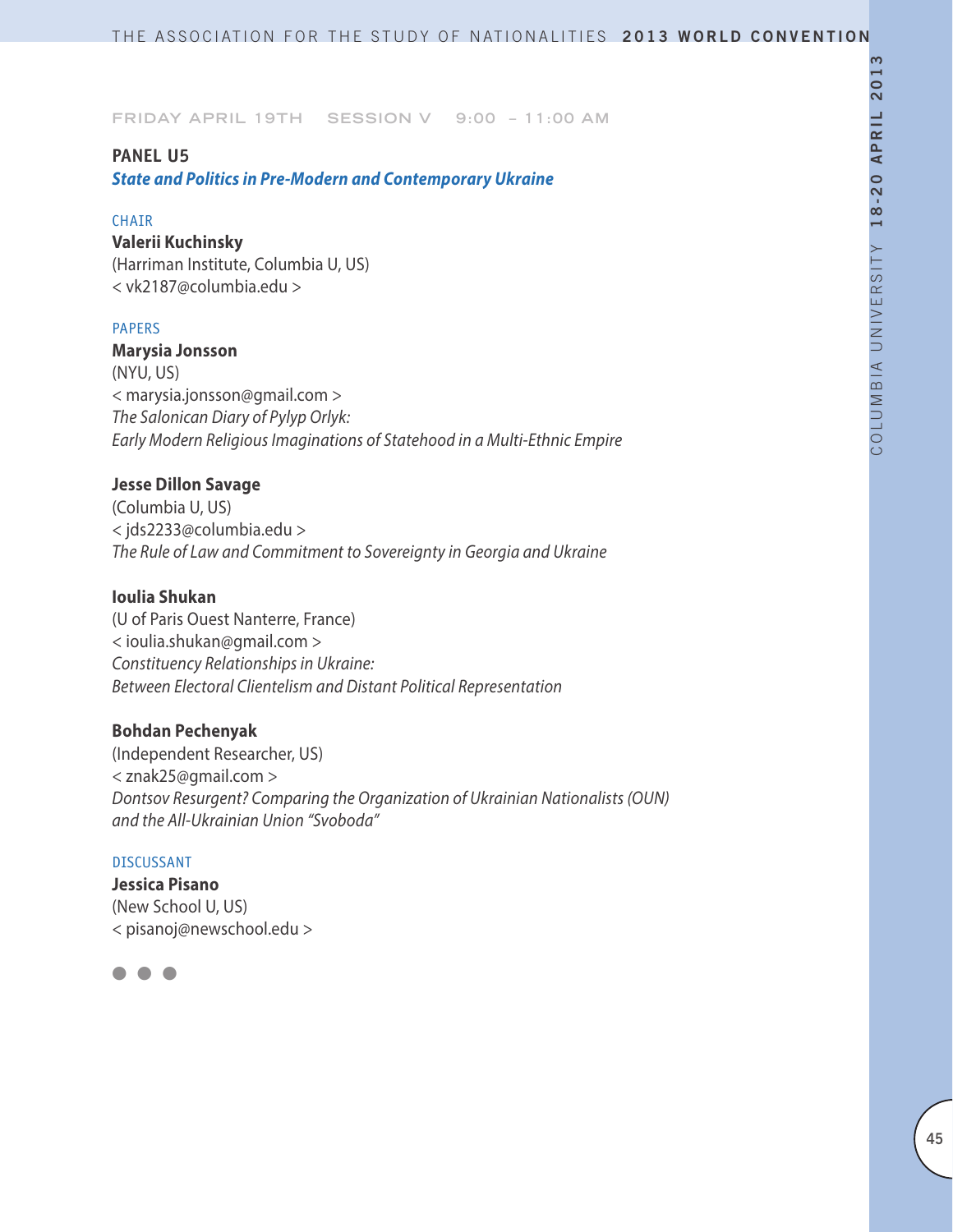# **PANEL BO8**

*Book Panel on Jeremy Smith's* **Red Nations: the Nationalities Experience in and after the USSR** *(Cambridge University Press, 2013)*

### CHAIR

**Allan Kagedan**  (Carleton U, Canada) <alkagedan@live.ca>

## PARTICIPANTS

**Dmitry Gorenburg**  (Harvard U, US) < gorenburg@gmail.com >

# **Ronald Suny**

(U of Michigan, US) < rgsuny@umich.edu >

# **Adrienne Edgar**

(UC Santa Barbara, US) < edgar@history.ucsb.edu >

## **Jeremy Smith**

(U of Eastern Finland, Helsinki) < jeremy.smith@uef.fi >

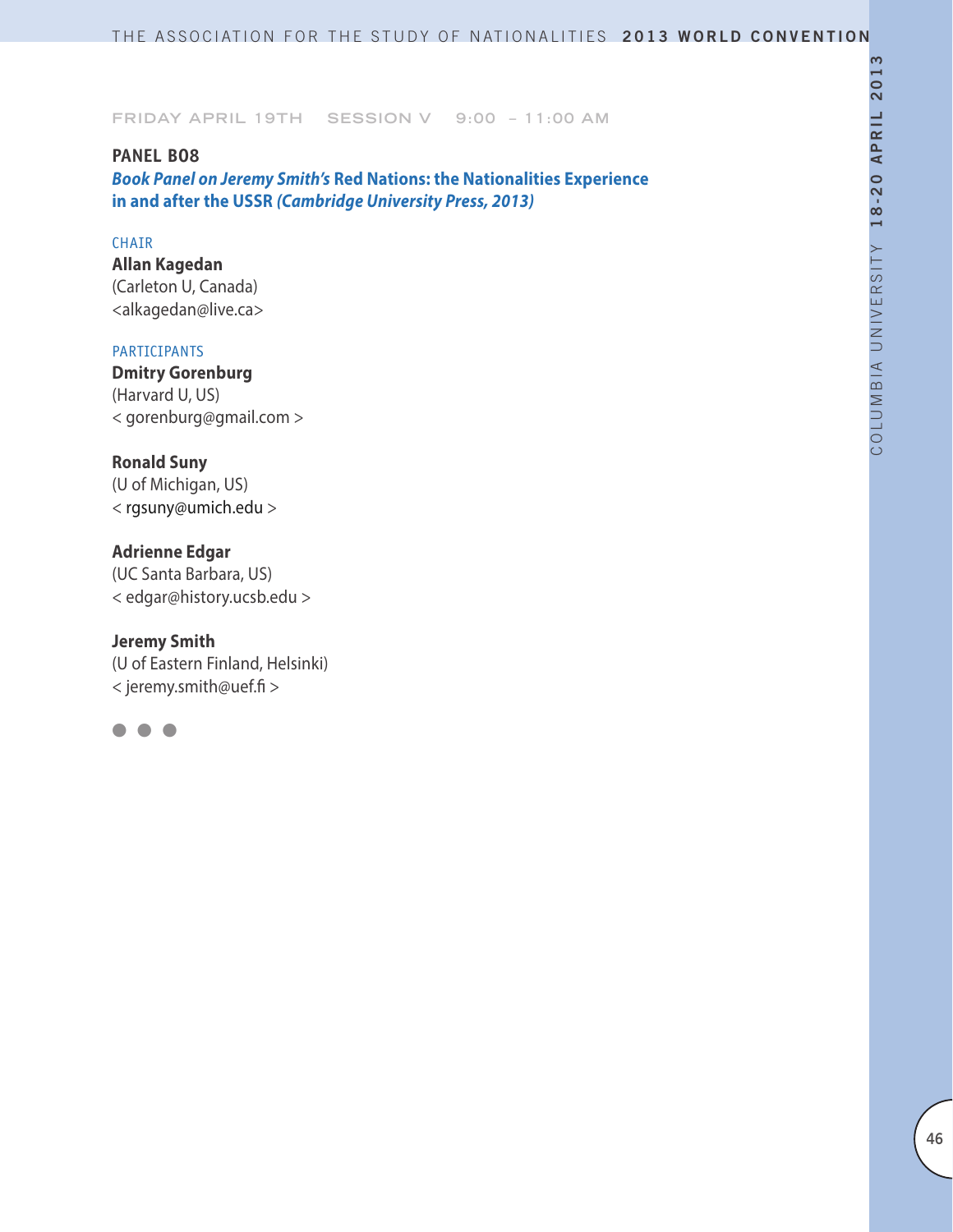# **PANEL N5**

*Identity and State Formation in Eurasia and the Arab World*

## CHAIR

**Boris Barkanov** 

(Harvard U, US) < bvbarkanov@mail.wvu.edu >

# PAPERS

**Scott Weiner** (George Washington U, US) < sweiner@gwu.edu > *A Family Matter: Tribe, Ethnicity and Kinship*

# **Saule Ualiyeva**

(Kazakhstan State Technical U, Ust-Kamenogorsk) < ualli@mail.ru > *Identity of People with Mixed Origin in Kazakhstan* 

# **Annelle Sheline**

(George Washington U, US) < asheline@gwu.edu > *Trivial Nationalisms: Identity Building in Oman and Yemen*

# **Kumru Toktamis**

(Pratt Institute, US) < kumru@optonline.net > *What are the Chances: Tribalism and Democracy in Post-Qaddafi Libya*

# **Aurélie M. Daher**

(Princeton U, US) < daher.am@gmail.com > *The "Hezbollah Effect" on the Lebanese Shiite Community's Identity Perceptions, Or the Emergence of a "Neo-Lebanism"*

# DISCUSSANT

**Yossi Harpaz** (Princeton U, US) < yharpaz@princeton.edu >

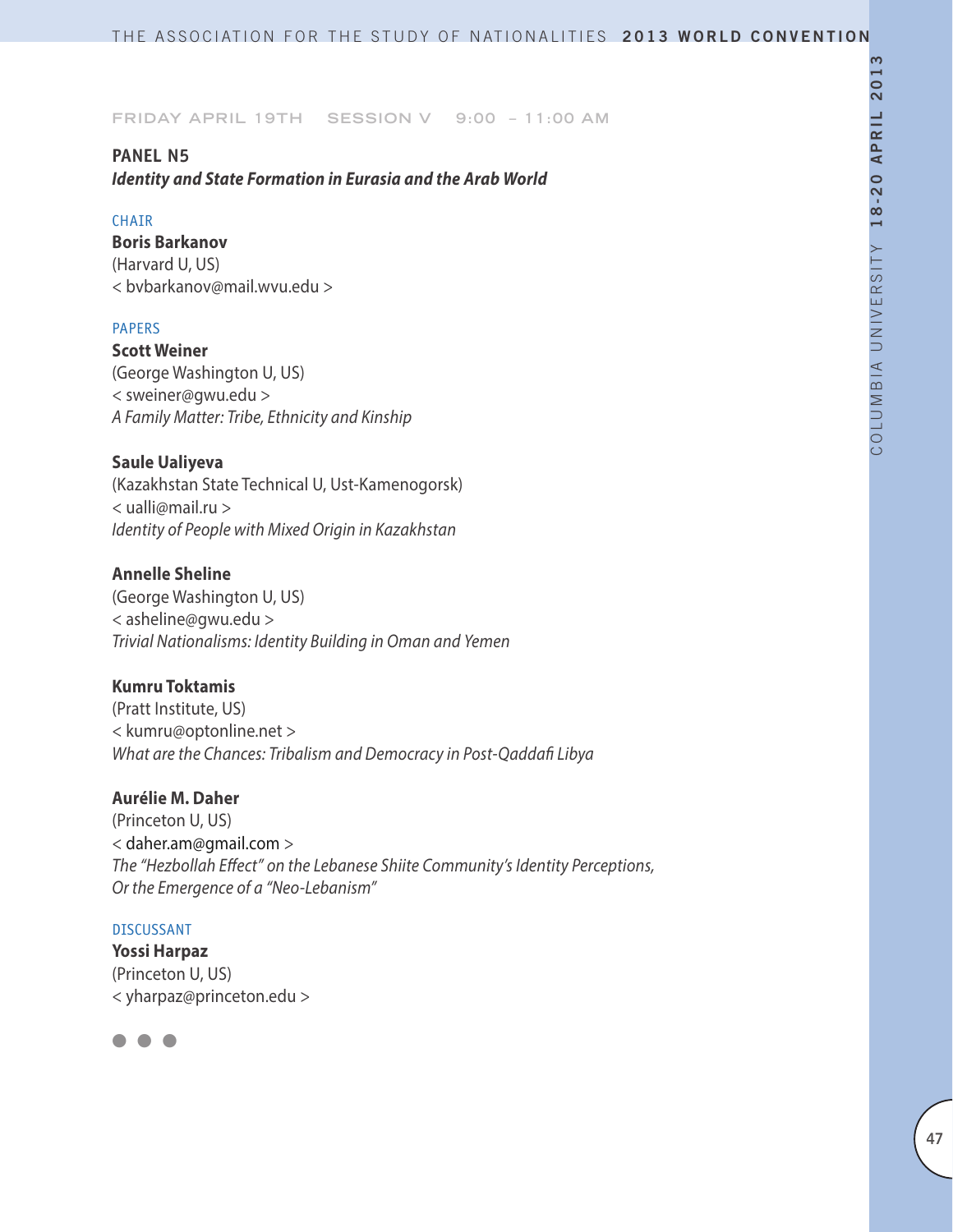# **PANEL N17**

*Representing the Nation in Historical and Cultural Sites*

### **CHAIR**

### **Kristian Feigelson**

(U Sorbonne Nouvelle/EHESS, France) < kristian.feigelson@univ-paris3.fr >

### PAPERS

**Azim Malikov** (Max Planck Institute, Halle, Germany) < malikov@eth.mpg.de > *Sacred Lineages of the Bukharan Oasis: History and Memory*

# **Isabelle Delorme**

(Sciences Po, Paris, France) < isabelle.delorme@neuf.fr > *Memorial Graphic Novels: A New Way to Relate to Contemporary History?*

# **AnnaRita Gori**

(U de Lisboa, Portugal) < annarita.gori@inwind.it > *(Fake) Cities as a Nation Mirror: The Italian Jublilee Expositions of 1911 and 1961*

## **Frank Sowa**

(Institute for Employment Research, Nuremberg, Germany) < frank.sowa@gmx.net > *Between Musealisation and Social Change: Indigeneity and Nation-State Building in Greenland*

### DISCUSSANT

**Assel Rustemova** (Gediz U, Turkey) < asselek@yahoo.com >

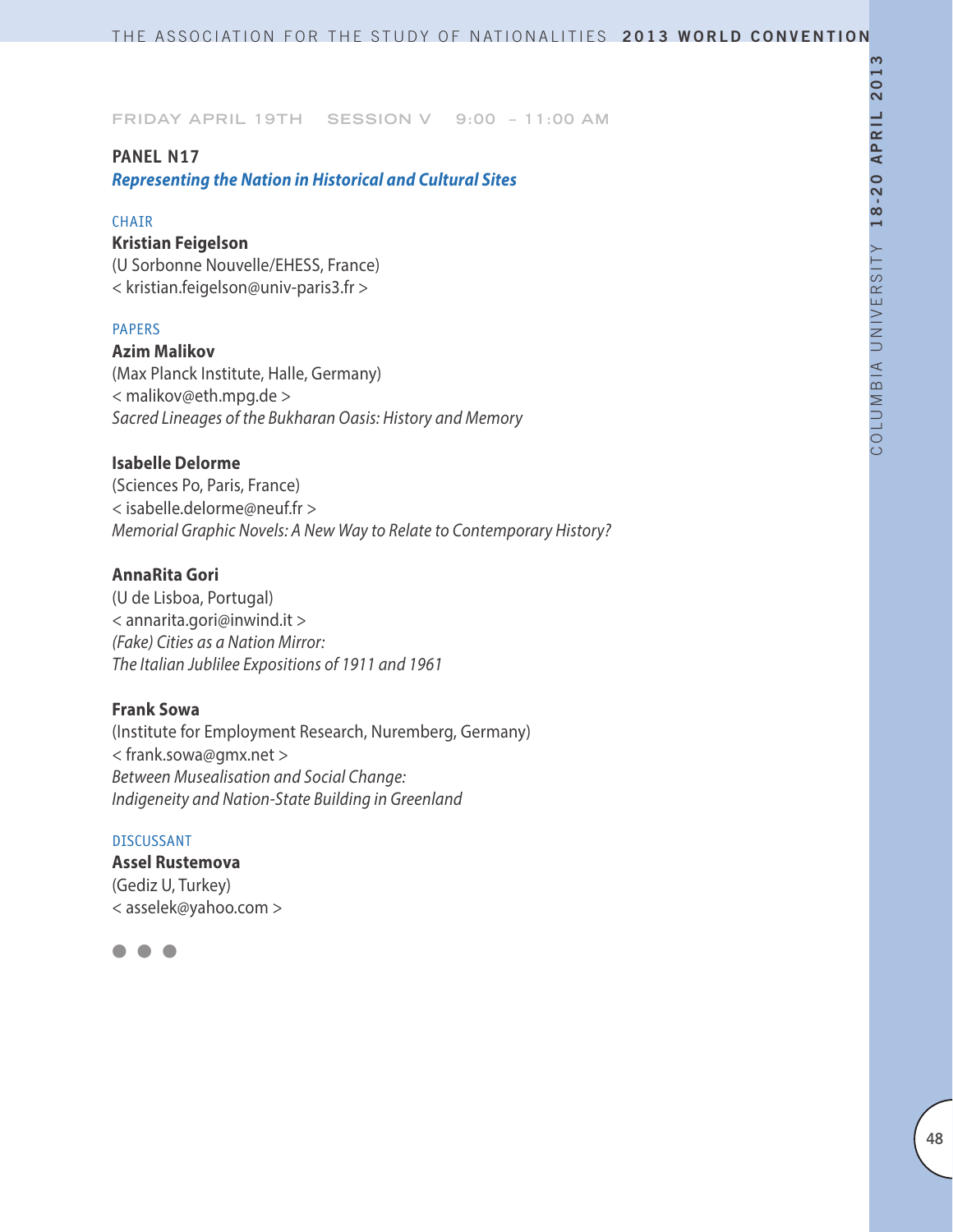# **PANEL TH1**

*Dealing with Communist History: Experience, Memory, Politics*

### CHAIR

# **Klas-Göran Karlsson**

(Lund U, Sweden) < Klas-Goran.Karlsson@hist.lu.se >

### PAPERS

**Johan Stenfeldt** (Lund U, Sweden) < Johan.Stenfeldt@hist.lu.se >

*Negotiating the Experience of Communism: Rhetorical Strategies and Uses of History*

# **Maria Karlsson**

(Lund U, Sweden) < Maria.Karlsson@hist.lu.se > *Politics of Denial: On Revisionism, Denial, and the Historiography of the Holocaust and Soviet Terror*

# **Johan Dietsch**

(Lund U, Sweden) < Johan.Dietsch@slav.lu.se > *Coming to Terms with Totalitarianism: European Approaches to the Holocaust and Soviet Terror* 

# **Sune Bechmann Pedersen**

(Lund U, Sweden) < Sune.Bechmann\_Pedersen@hist.lu.se > *Remembering the Rites de Passage: Coming of Age under Communism in Central European Cinema since 1989*

## DISCUSSANT

**Ulf Zander** (Lund U, Sweden) < Ulf.Zander@hist.lu.se >

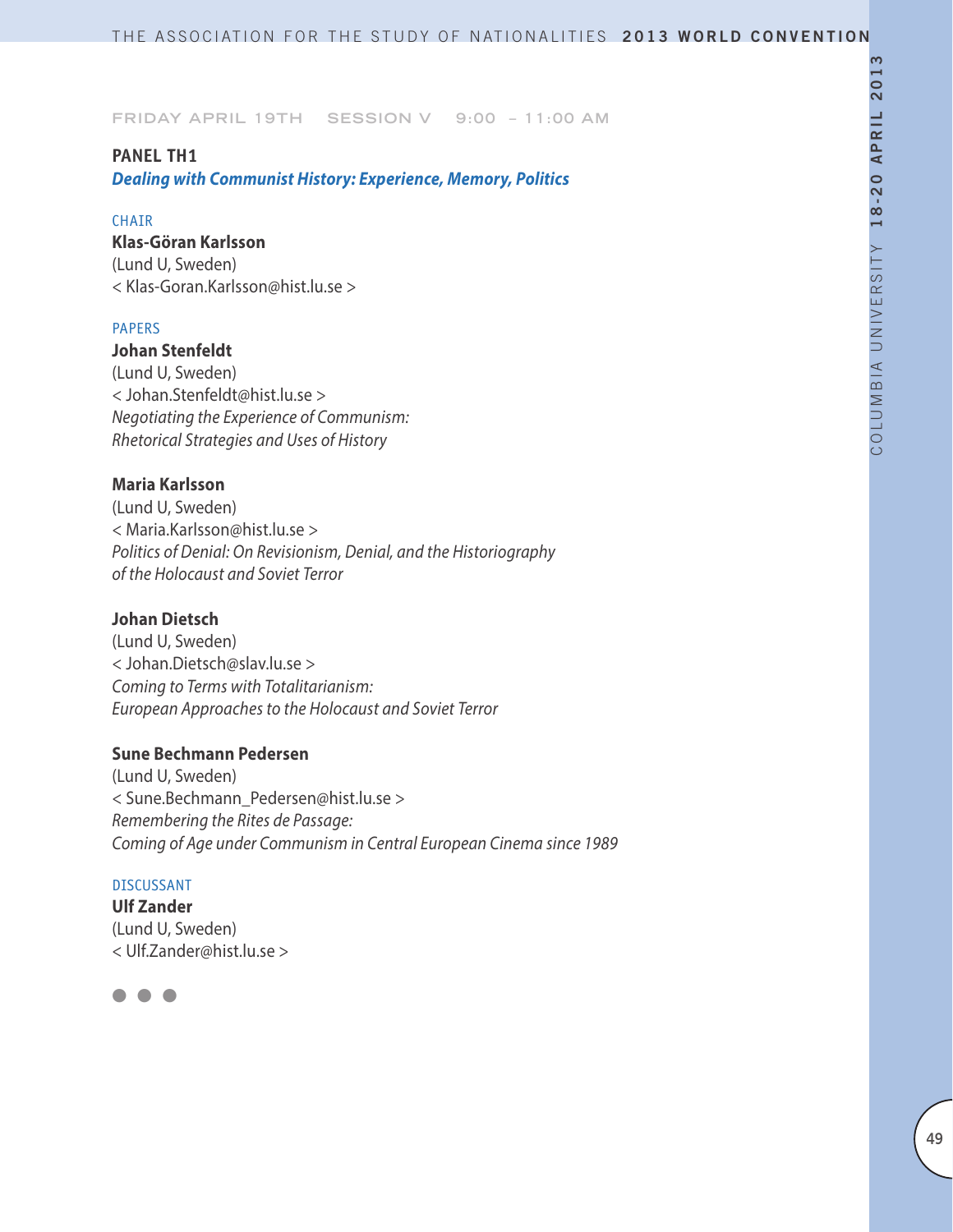# **PANEL BK14**  *Dealing with the Past in the Balkans*

## **CHAIR**

**David Kanin** (Johns Hopkins U, US) < dakanin@verizon.net >

### PAPER

## **Odeta Barbullushi**

(European U of Tirana, Albania) < odeta.barbullushi@uet.edu.al > *Commemorating Albania's Independence: History, Politics of Memory and European Integration*

# **Christian Braun**

(U of Marburg, Germany) < braunchr@staff.uni-marburg.de > *Memorials in Divided Societies: The Srebrenica-Potočari Memorial —Promoting (In)Justice?*

### **Renata Ćuk**

(Independent Researcher, Croatia) < renata.cuk@gmail.com > *Wartime Sexual Violence: Invisibility of Some Victims and Exploitation of Others*

### DISCUSSANT

**Joyce Apsel** (NYU, US) < jaa5@nyu.edu >

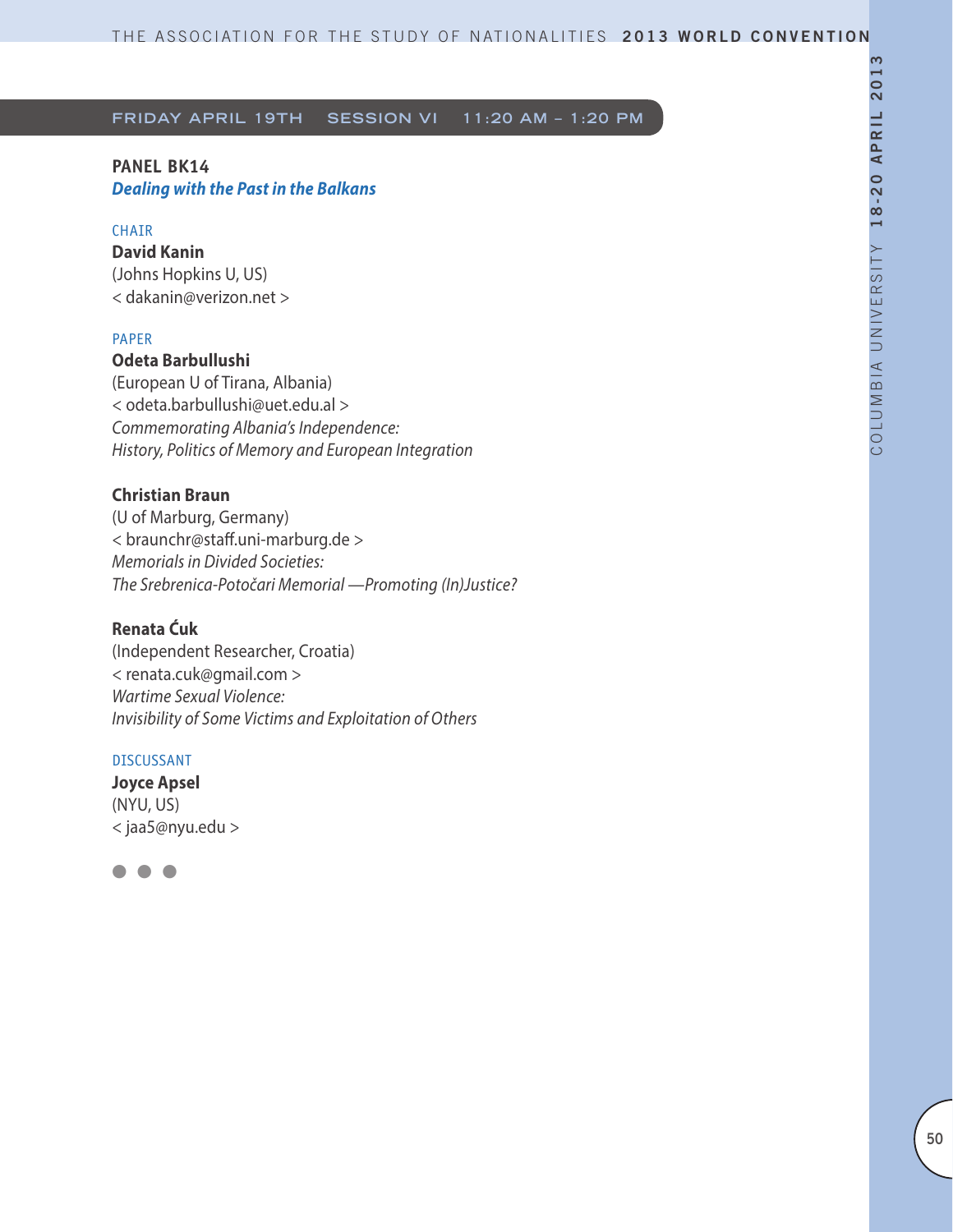# **Panel BK25** *Europe and the Post-Yugoslav Space*

### **CHAIR**

**Branislav Radeljić** (U of East London, UK) < B.Radeljic@uel.ac.uk >

### PAPERS

**Damjan Mandelc**

(U of Ljubljana, Slovenia) < damjan.mandelc@guest.arnes.si > *Returning to Europe: Post-Yugoslav Europeanization of Slovenia and the Balkan Other*

## **Antonija Petričušić**

(U of Zagreb, Croatria) < apetricusic@pravo.hr > *Expanded Accession Conditionality: The European Union's Leverage on Refugee Return in Croatia*

# **Marko Stojić**

(U of Sussex, UK) < m.stojic@sussex.ac.uk > *From Deep-Seated Animosity to Principled Disagreement: A Comparative Analysis of Party-Based Euroscepticism in Serbia*

## **Leandrit I. Mehmeti**

(U of South Australia) < leandrit.mehmeti@mymail.unisa.edu.au > *Democratization in Kosovo: The Role of International Institutions*

## **Dessie Zagorcheva**

(Columbia U, US) < dpz2@columbia.edu > *EU Conditionality and Enlargement: East European Lessons for the Western Balkans*

### DISCUSSANT

**Jelena Džankić**  (European U Institute, Italy) < jelena.dzankic@eui.eu >

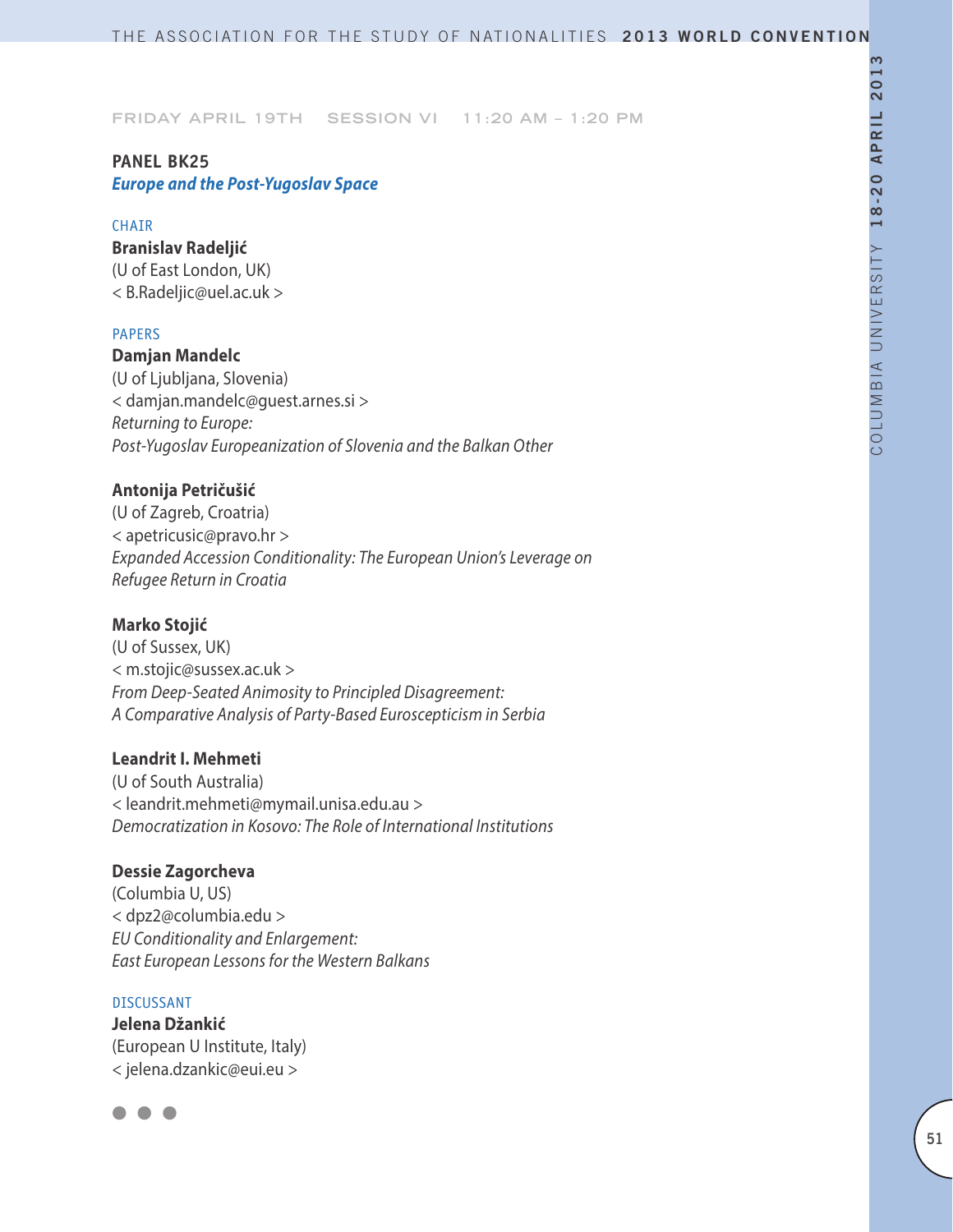## **PANEL CE7** *The Russian Baltic Borderlands*

#### **CHAIR**

**Maria Mälksoo** (U of Tartu, Estonia) < maria.malksoo@ut.ee >

## PAPERS

**Ieva Birka** (U of Latvia, Riga) < ievagruzina@gmail.com > *External Homeland Influence on Russian Speaker Belonging to Latvia*

# **Jennie L. Schulze**

(Duquesne U, US) < schulzej@duq.edu > *Russia's Soft Power: Identification Trajectories Among Second Generation Russians in Estonia*

# **Alena Pfoser**

(Loughborough U, UK) < a.pfoser@lboro.ac.uk > *Remembering Socialism in the Russian-Estonian Borderland: Memory, Generation and the Making of a Border*

## **Andris Saulitis**

(U of Latvia, Riga/New School, US) < saula032@newschool.edu > *Forgotten Memory: Non-Existing Commemoration Day In Official Calendar of Latvia*

### DISCUSSANT

**Rita Peters** (Harvard U, US) < petersclaims@aol.com >

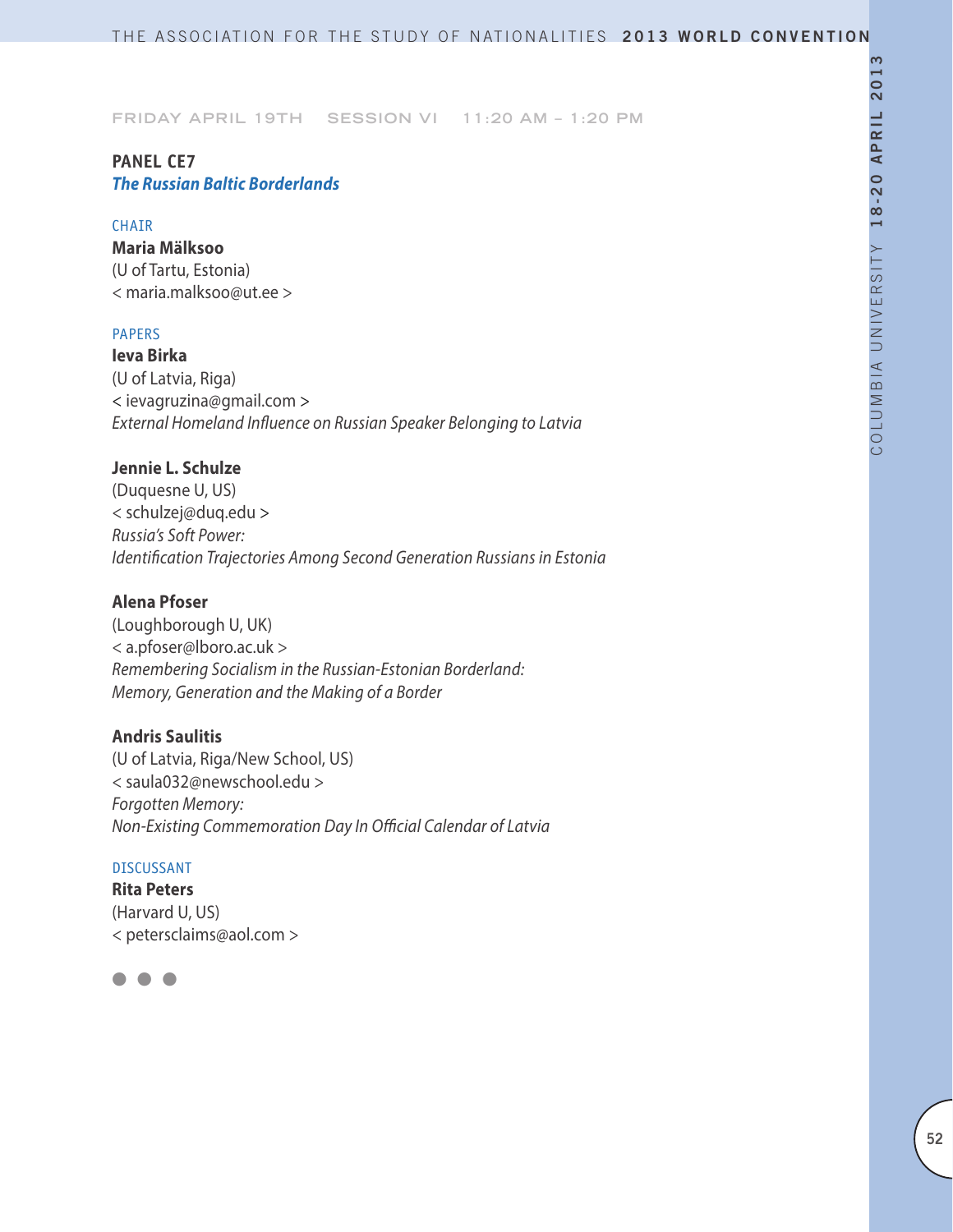### **PANEL CE16**

*Minority Politics During Communism and After*

### **CHAIR**

**Monika Baár** (U of Groningen, Netherlands) < m.baar@rug.nl >

## PAPERS

**Ion Voicu Sucală** (U of Glasgow, UK) < i.sucala.1@research.gla.ac.uk > *A Case Study on the Ethnic Dynamics in Organizational Management in Communist Romania*

### **James Koranyi**

(Durham U, UK) < james.koranyi@durham.ac.uk > *Imagining the GDR: Romanian Germans and the Search for their Cultural Homeland*

# **Alena K. Alamgir**

(Rutgers U, US) < akalamgir@gmail.com > *Refracted Ideology: Changes in the Conception of Socialist Internationalism and the Vietnamese Guest Worker Program in Czechoslovakia, 1967-1980*

## **Anita Kurimay**

(European U Institute, Italy) < anita.kurimay@eui.eu > *Collective Misremembering: The Politics of Archives and the Fraught History of Hungary's Sexual Minority*

## DISCUSSANT

**Roland Clark** (Eastern Connecticut State U, US) < clarkrol@easternct.edu >

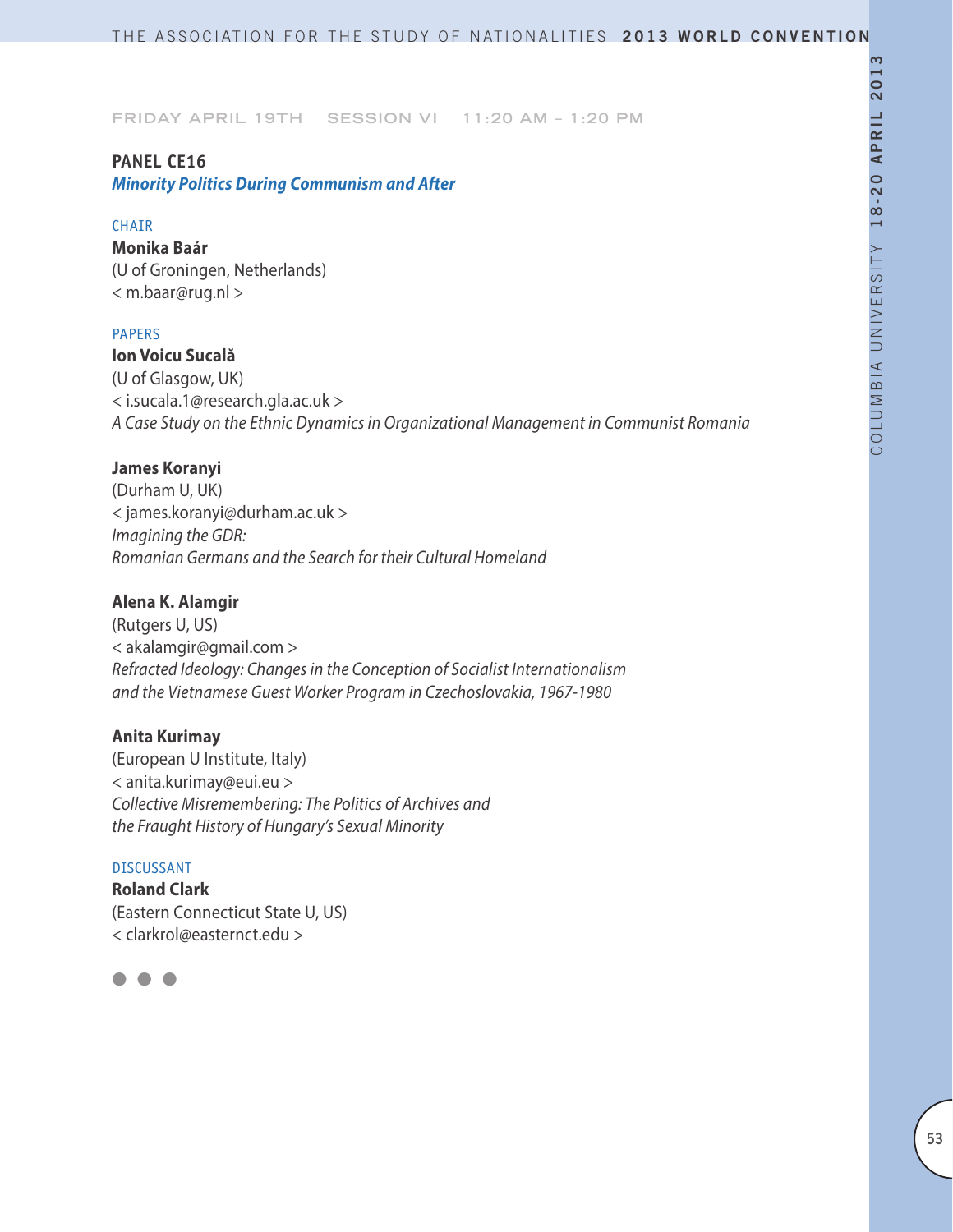# **PANEL EU15**

# *Education and Politics in the Turkic World*

### **CHAIR**

**Sezgi Durgun** (Marmara U, Turkey) < sezgi2005@gmail.com >

## PAPERS

**Gulnur Aybet**  < g.aybet@kent.ac.uk > **Vanessa Tinker** (U of Kent, UK) < vetinker@yahoo.com > *The Gulen Movement's Philosophy of Education: Islamic Reconstruction in Turkey through Discourse*

## **Howard Schweber**

(Nazarbayev U, Kazakhstan/U of Wisconsin-Madison, US) **<** hschweber@nu.edu.kz > *(Re) Constructing National Identity in Post-Soviet Central Asia: The Challenge of Education in Kazakhstan*

## **Damira Umetbaeva**

(European U Viadrina, Frankfurt, Germany) < damira.u.m@googlemail.com > *Individual and Collective Memories on Soviet Past as Colonial Experience in School Textbooks in Kyrgyzstan*

# **Ruben Ruiz Ramas**

(UNED, Spain) < ruben.ruiz@madrid.uned.es > *Parental Informal Payments and the Marketization of Education in Kyrgyzstan: Analyzing the Strongest and the Weakest Link*

### DISCUSSANT

**Leah Haus** (Vassar College, US) < lehaus@vassar.edu >

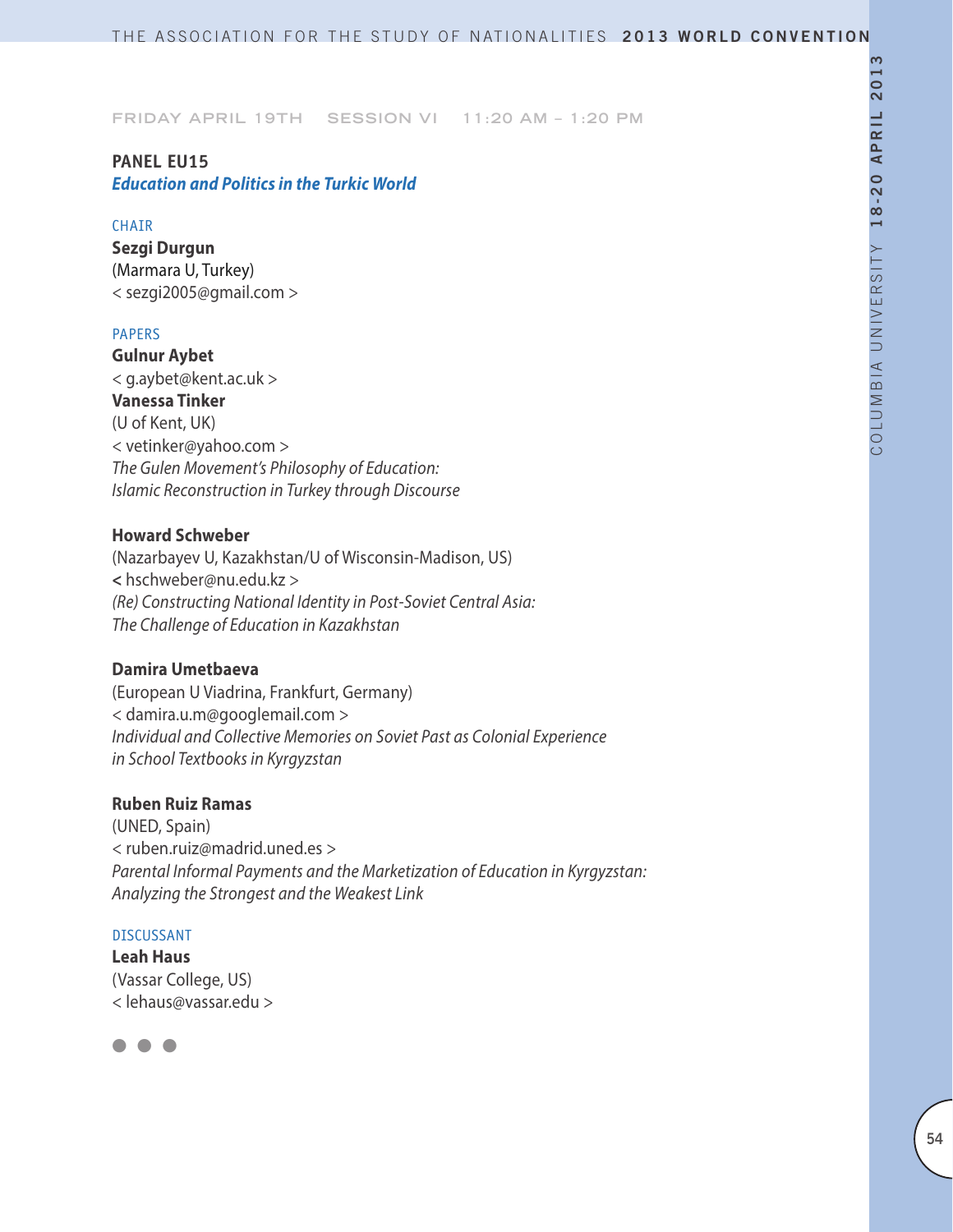**PANEL EU16**  *International Research Organizations in Central Asia: Lessons Learnt and Perspectives (Roundtable)*

### CHAIR

**Alexander Sodiqov**  (U of Toronto, Canada) < asadikov@gmail.com >

### PARTICIPANTS

**Svetlana Jacquesson** (American U of Central Asia, Kyrgyzstan ) <svetlana.jacquesson@zirs.uni-halle.de>

**Olivier Ferrando** (IFEAC, Kyrgyzstan) <olivierferrando@gmail.com>

**Payam Foroughi** (OSCE Academy, Kyrgyzstan) <payamforoughi@aol.com>

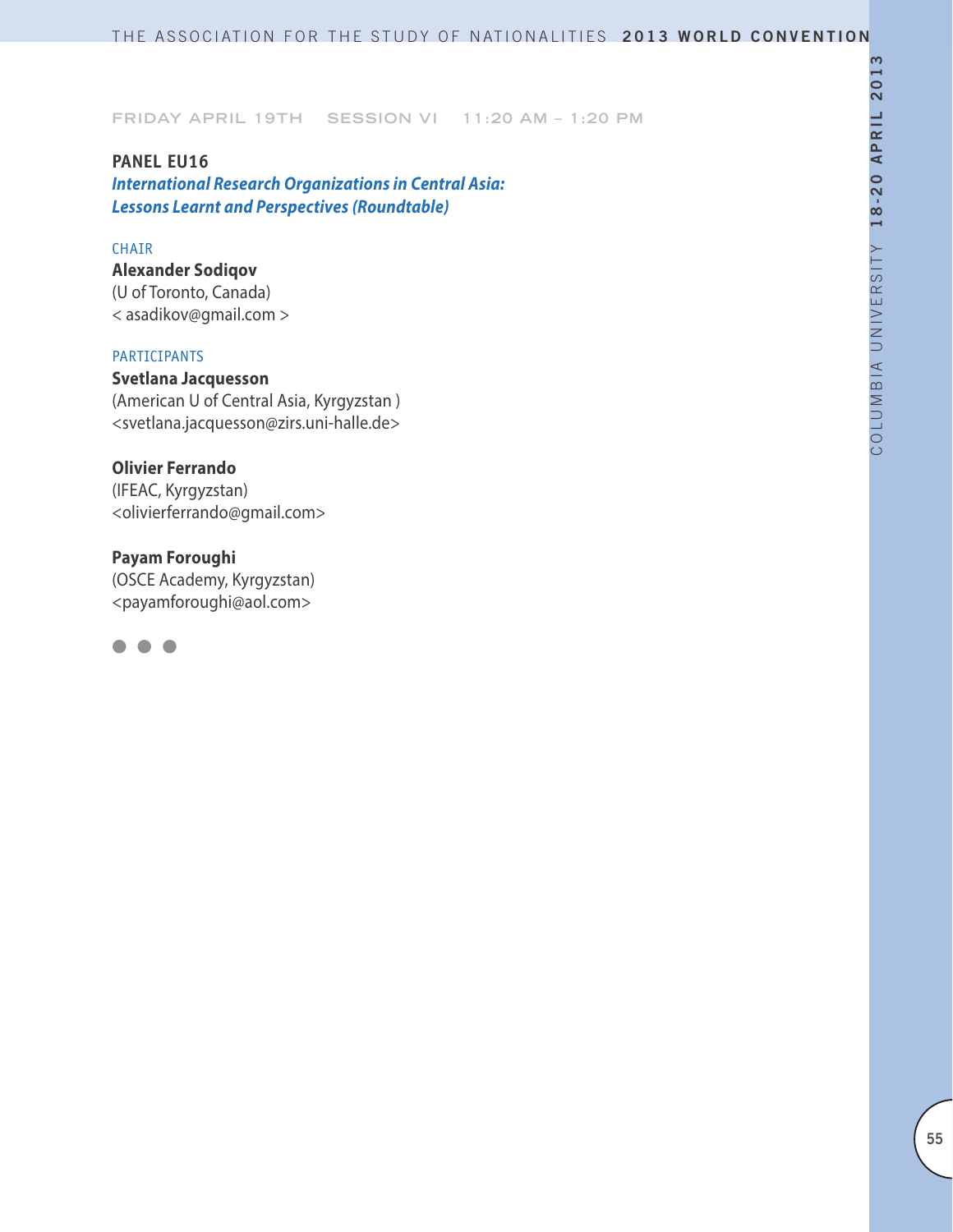# **PANEL K1** *Political Regimes in De Facto States*

### **CHAIR**

**Jesse Dillon Savage** (Columbia U, US)

< jds2233@columbia.edu >

# PAPERS

# **Kimitaka Matsuzato**

(Hokkaido U, Japan) < kim@slav.hokudai.ac.jp > *Russia's Geopolitics vs. "Orange" Rebellions: Government Changes in Abkhazia, South Ossetia, and Transnistria in 2011-2012*

# **Donnacha Ó Beacháin**

(Dublin City U, Ireland) < donnacha.obeachain@dcu.ie > *Elections in De Facto States: Abkhazia, Nagorno-Karabakh and Transnistria, 2011-12*

# **John O'Loughlin**

(U of Colorado Boulder, US) < kmbakke@ucl.ac.uk > **Gerard Toal** (Virgina Tech, US) < toalg@vt.edu > < johno@colorado.edu > *Land for Peace in Nagorno-Karabakh? Political Geographies and Public Attitudes in a Contested De Facto State*

### DISCUSSANT

**Kimberly Marten** (Columbia U, US) < km2225@columbia.edu >

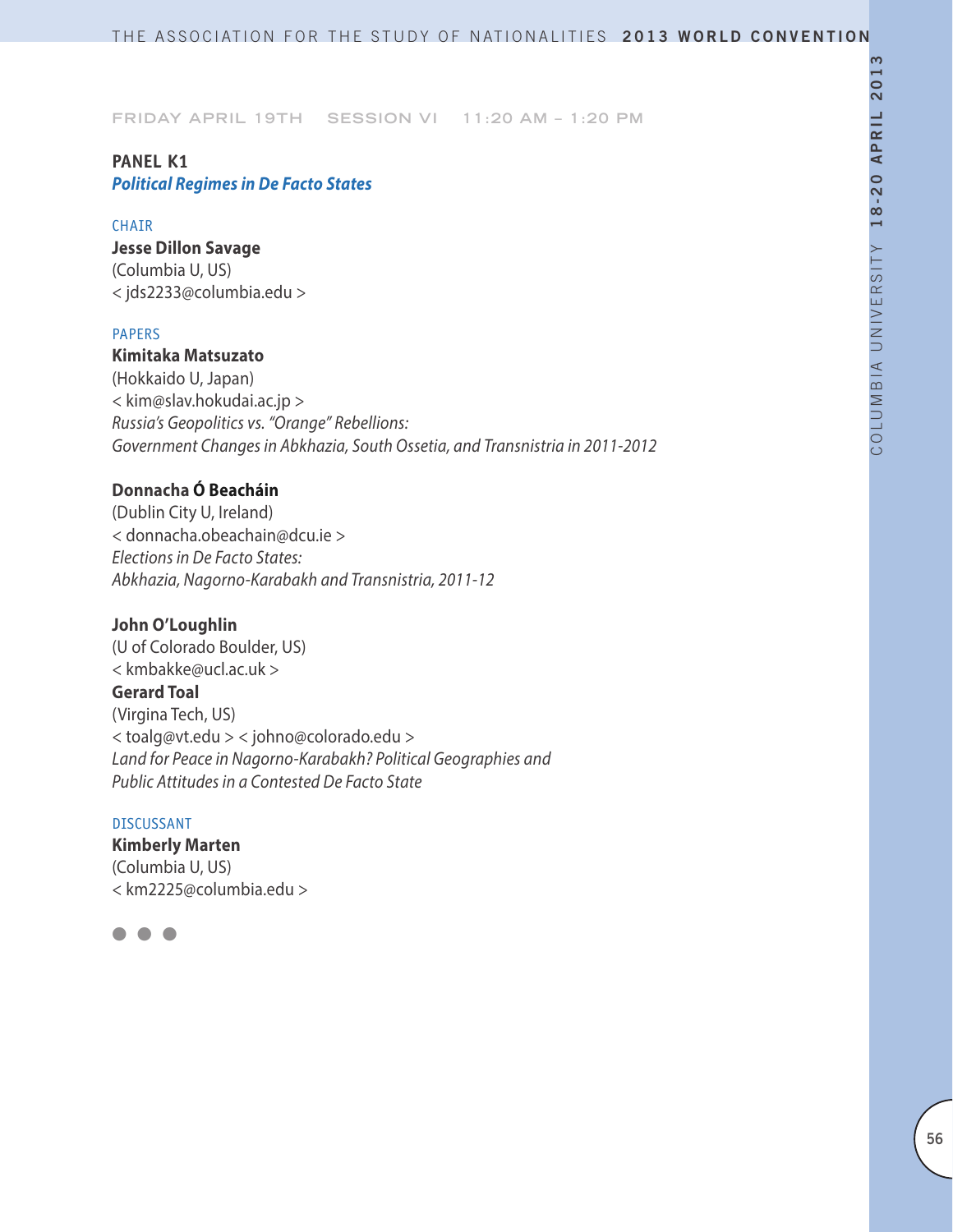# **PANEL R3**

*Contesting and Protesting the 2012 Russian Elections*

# **CHAIR**

**TBA**

## PAPERS

**Håvard Bækken** (U of Oslo, Norway) < havard.bakken@ilos.uio.no > *Selections before Elections: Perceptions of Double Standards in the Implementation of Election Registration Procedures in Russia*

# **Sasha de Vogel**

(Columbia U, US) < sld2121@columbia.edu > *A Good Restaurant is No Longer Enough: Political Demand and Moscow's Middle Class Opposition*

# **Elise Giuliano**

(Columbia U, US) < eg599@columbia.edu > *Political Opposition in Russia's Regions*

## **Olga Zaytseva**

(U of New Mexico, US) < oz0527@gmail.com > *The Discursive Construction of Russia and Russianness in Putin's 2012 Presidential Platform*

#### DISCUSSANT

**Yitzhak Brudny** (Hebrew U, Israel) < ybrudny@aol.com >

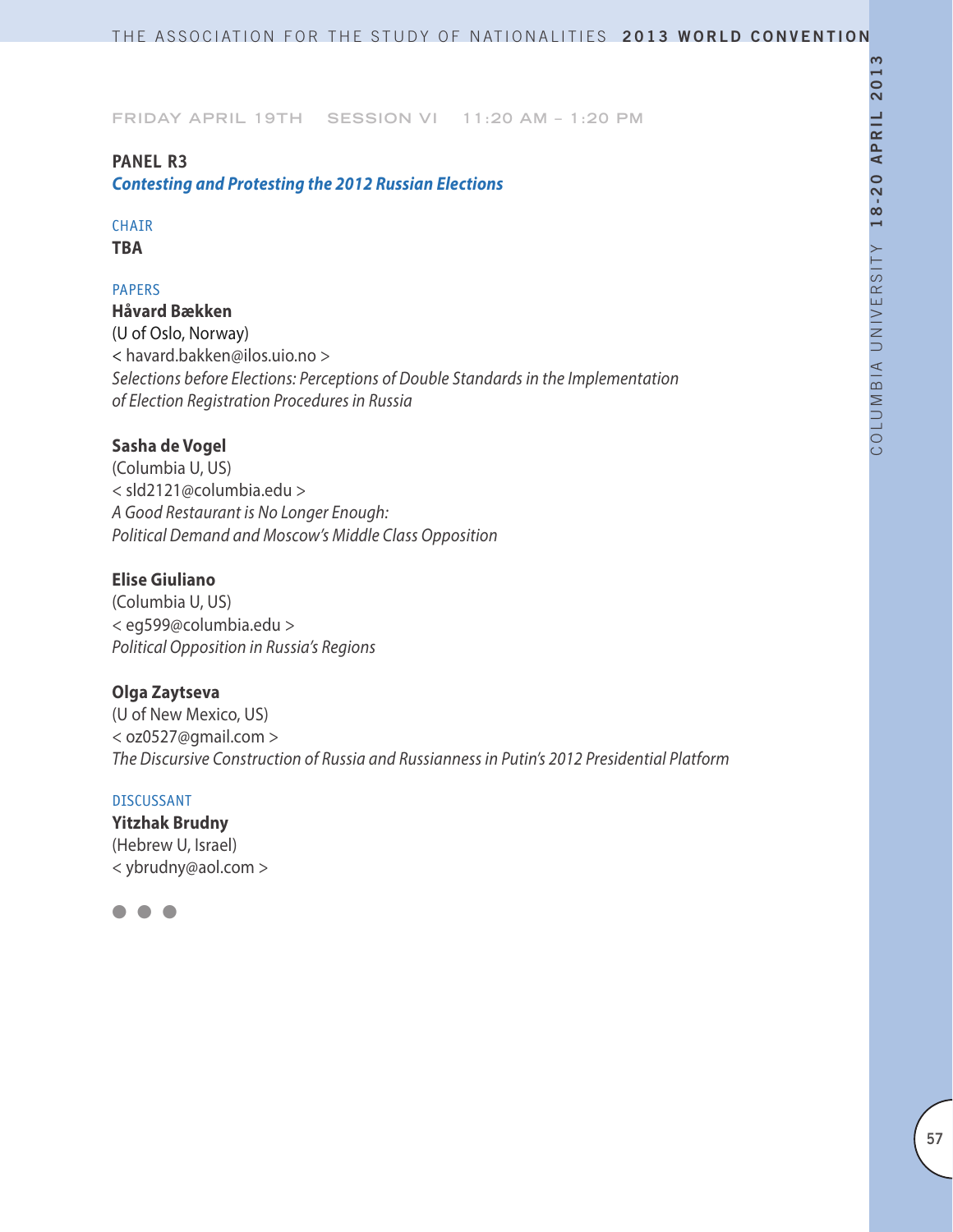## **PANEL TK7**

*Migration, Mobility and Diversity in Turkey*

### **CHAIR**

**Ceren Belge** (Concordia U, Canada) < cbelge@alcor.concordia.ca >

### PAPERS

**Damla Aksel** (Koç U, Turkey) < dabayraktar@ku.edu.tr > *Kins, Distant Workers, Diasporas: Constructing Turkey's Transnational Members Abroad*

# **Shoshanna Fine**

(Sciences Po, Paris, France) < shoshana.fine@sciences-po.org > *The Christianisation of Afghan and Iranian Transit Migrants in Istanbul: Encounters at the Border*

# **Gul Ozatesler**

(Bogazici U, Turkey) < gozatesler@yahoo.com > *Formation of Memory around Gypsies' Forced Dislocation of 1970, Canakkale, Turkey*

# **Özgür Bal**

(Middle East Technical U, Turkey) < bozgur@metu.edu.tr > *National Belonging in the Face of Violence: Kurds, Arabs and Syriacs of South-East Turkey*

# **Onur Yildirim**

(Middle East Technical U, Turkey) < onuryil@metu.edu.tr > **Ezgi Ünsal** (U of London, UK) < e.b.unsal@gmail.com > *Turkish Migration Policies in Historical Perspective: From the Turco-Greek Exchange of Populations (1923) to the Syrian Refugee Crisis (2012)*

#### DISCUSSANT

**Ceren Ozgul** (Baruch College, CUNY, US) < ceren.ozgul@gmail.com >

 $\bullet$   $\bullet$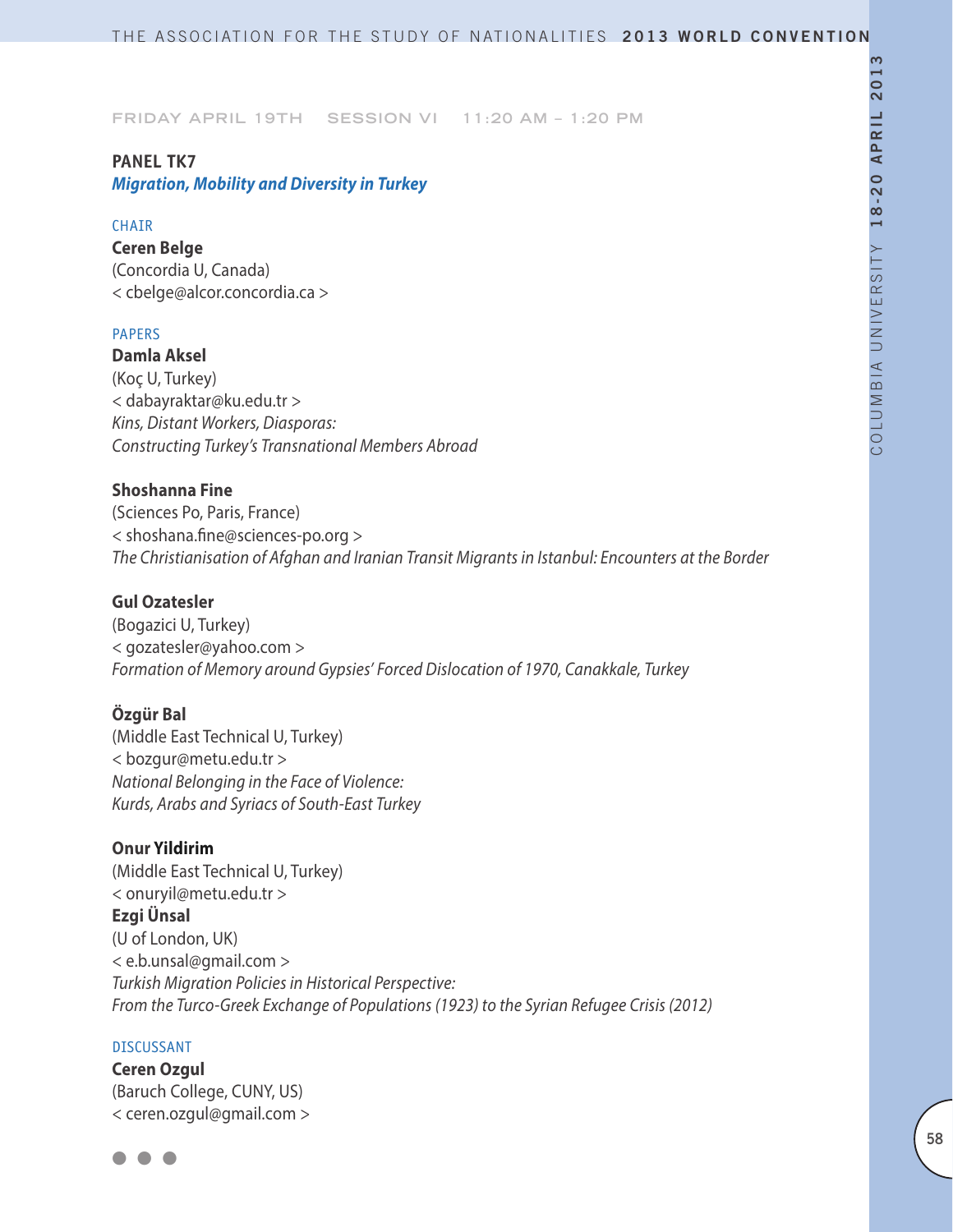### **PANEL U7**

*New Research on Ukraine during World War II*

### **CHAIR**

**Omer Bartov** (Brown U, US) < omer.bartov@gmail.com >

### PAPERS

**Ivan Katchanovski** (U of Ottawa, Canada) < ikatchan@uottawa.ca > *The Politics of World War II in Contemporary Ukraine*

# **Yuri Zhukov**

(Harvard U, US) < zhukov@fas.harvard.edu > *Strategic Deportation: Explaining the Excesses of Soviet Counterinsurgency*

# **Olena Petrenko**

(Ruhr U of Bochum, Germany) < olena.petrenko@yahoo.de > *Resocialization of Former Female OUN and UPA Members in Post-Stalinist Ukraine*

### **Per Rudling**

(Lund U, Sweden) < per\_anders.rudling@hist.lu.se > *Mykola Lebed, OUNz, and the CIA: Cold War Cooperation, 1949-1991*

### DISCUSSANT

**Jared McBride** (UCLA, US) < Jaredhw61@yahoo.com >

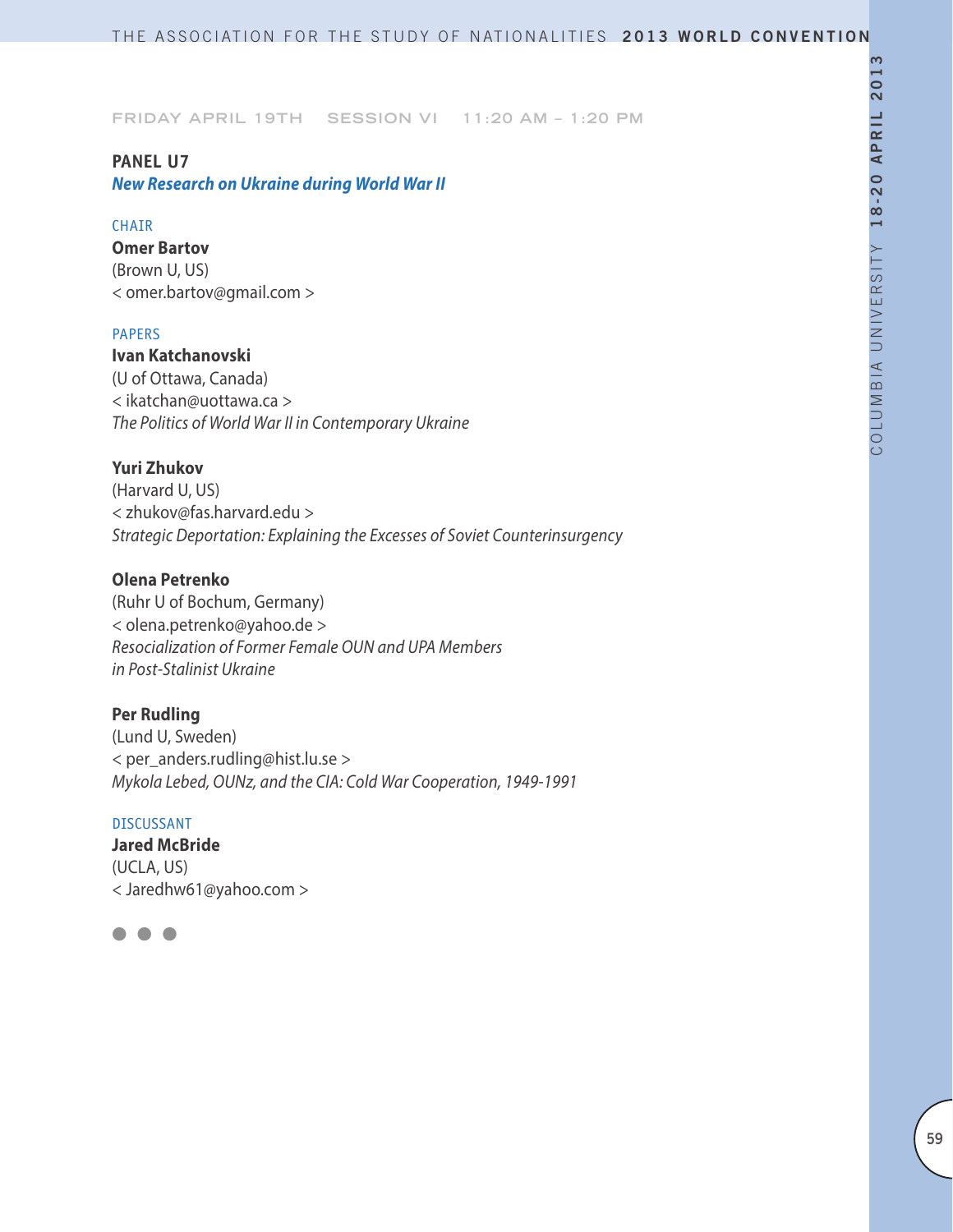# **PANEL N9**

*Gender and Nationalism: Feminist Approaches to Nation-Building*

### **CHAIR**

**Birte Siim**  (Aalborg U, Denmark) < siim@cgs.aau.dk >

### PAPERS

**Margaret Power** (Illinois Institute of Technology, US) *<* power@iit.edu *> Gender, the Puerto Rican Nationalist Party, and the Construction of the Nation*

### **Catherine Côté**

(U of Sherbrooke, Canada) < catherine.b.cote@usherbrooke.ca > *How Nationalism Becomes Your Identity: The Case of "Québécoises"*

## **Marta de Zuniga**

(U of Warsaw, Poland) < Marta@dezuniga.pl > *The Women's Congress, Its Influence on Poland's Political Agenda and Its Potential Impact on Nation-Building*

# **Luciana Jinga**

(Université d'Angers, France) < mia.jinga@gmail.com > *Trust as a Gendered Construction in Communist Romania: A Case Study-The Activity of Communist Women Mass Organisation in Romania*

## **Stacey L. Hunt**

(Auburn U, US) < staceyhunt@auburn.edu > *The Power of Pageantry: The National Spectacle of Miss Columbia Contests*

### DISCUSSANT

**Jill Vickers** (Carleton U, Canada) < jill.vickers@sympatico.ca >

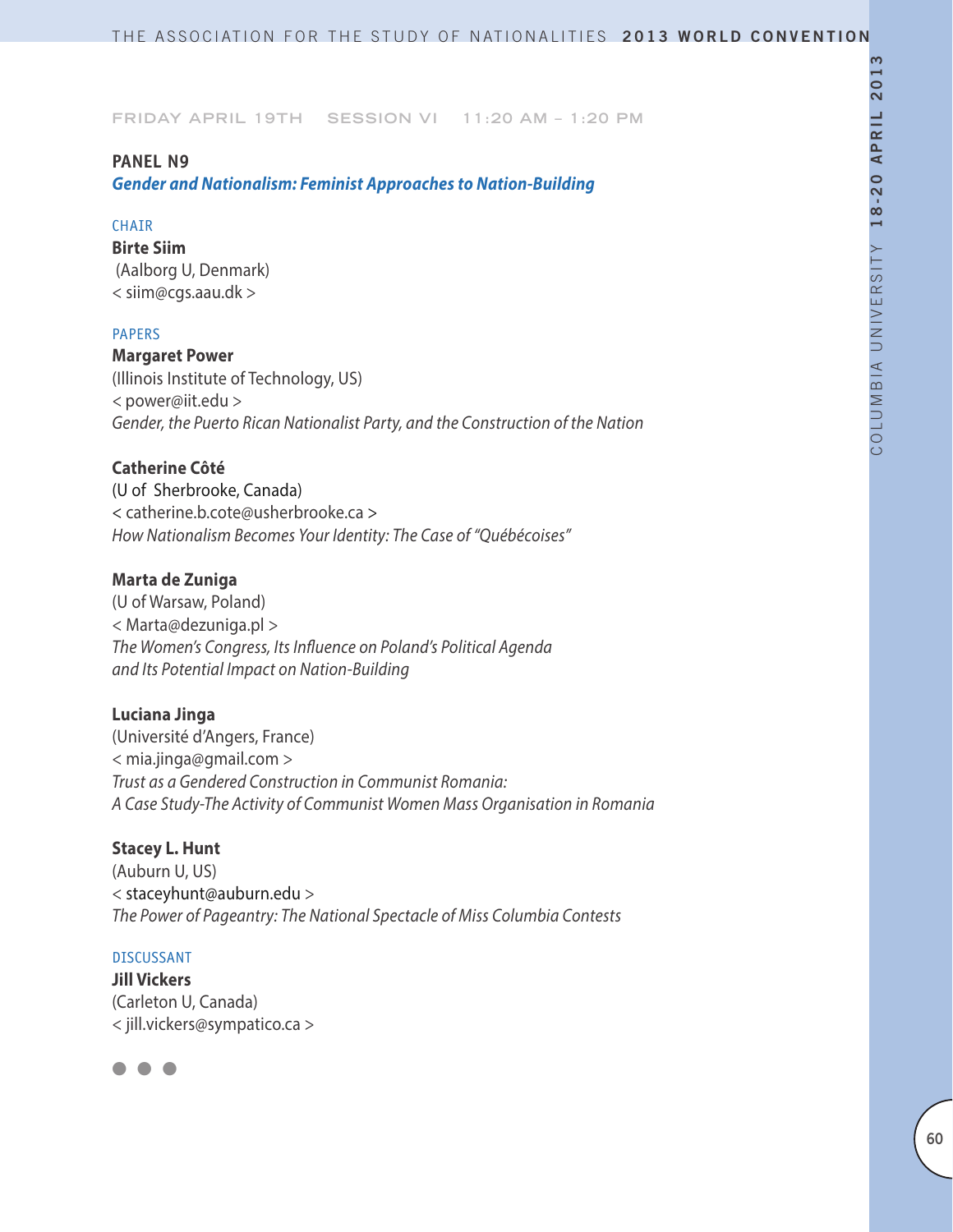**PANEL BO9** *Book Panel on Andreas Wimmer's* **Waves of War: Nationalism, State Formation, and Ethnic Exclusion in the Modern World**  *(Cambridge University Press, 2012)*

#### CHAIR

**Jack Snyder** (Columbia U, US) < jls6@columbia.edu >

# PARTICIPANTS

**Nicholas Sambanis** (Yale U, US) < nicholas.sambanis@yale.edu >

## **Evan Lieberman**

(Princeton U, US) < esl@princeton.edu >

## **Andreas Wimmer**

(Princeton U, US) < awimmer@princeton.edu >

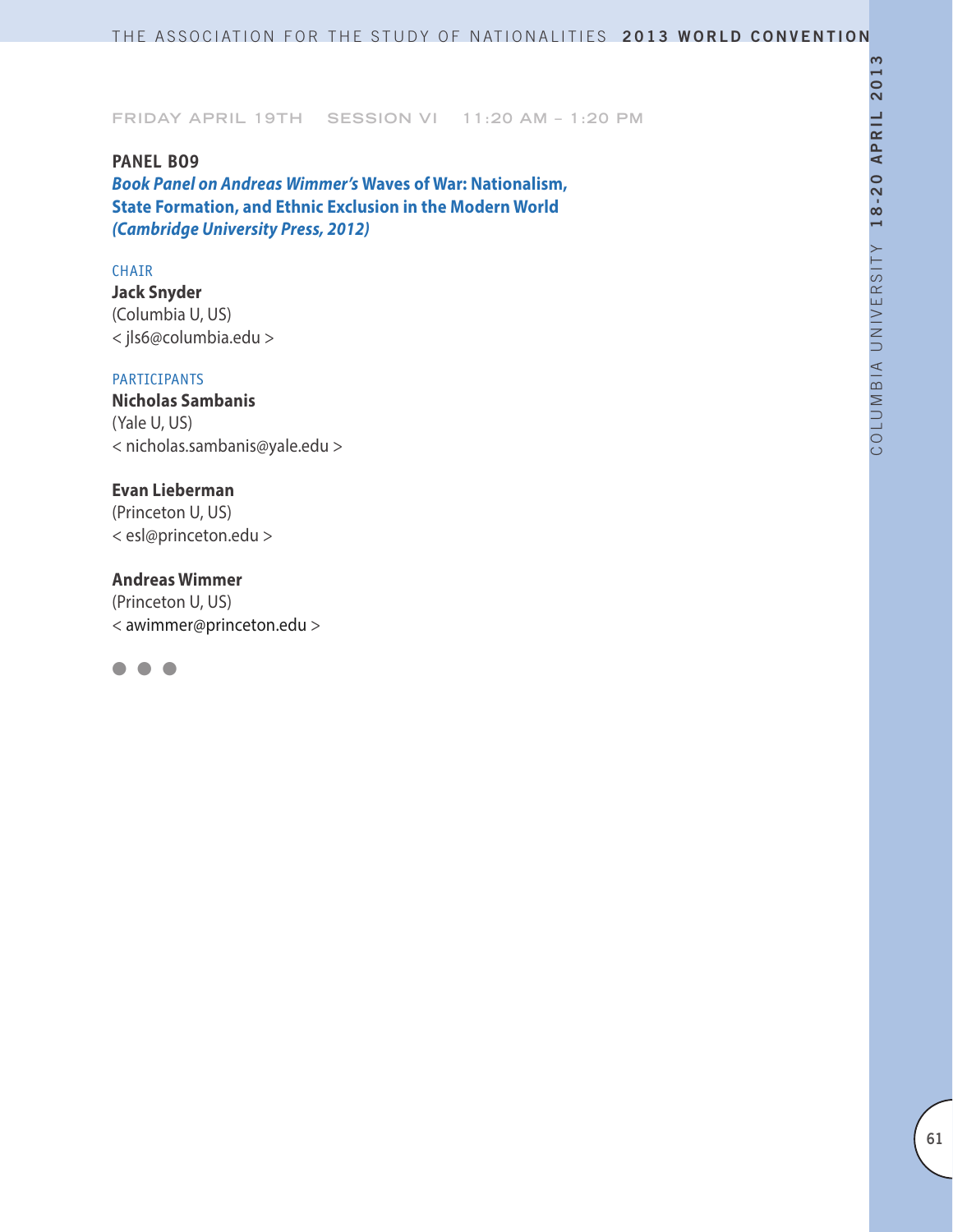# **PANEL BK7** *Identities in Post-War Bosnia*

## CHAIR

**Vjeran Pavlakovic**  (U of Rijeka, Croatia) <vjeranp@gmail.com >

### PAPERS

**Mary Kate Schneider** 

(U of Maryland, US) < mks@umd.edu > *Separate but Not Equal: Education and Attitudes in Bosnia-Herzegovina*

## **Branka Marijan**

(Wilfrid Laurier U, Canada) < bmarijan@balsillieschool.ca > *The Politics of Contentious Citizenship in Bosnia-Herzegovina*

## DISCUSSANT

**Chip Gagnon** (Ithaca College, NY) < vgagnon@ithaca.edu >

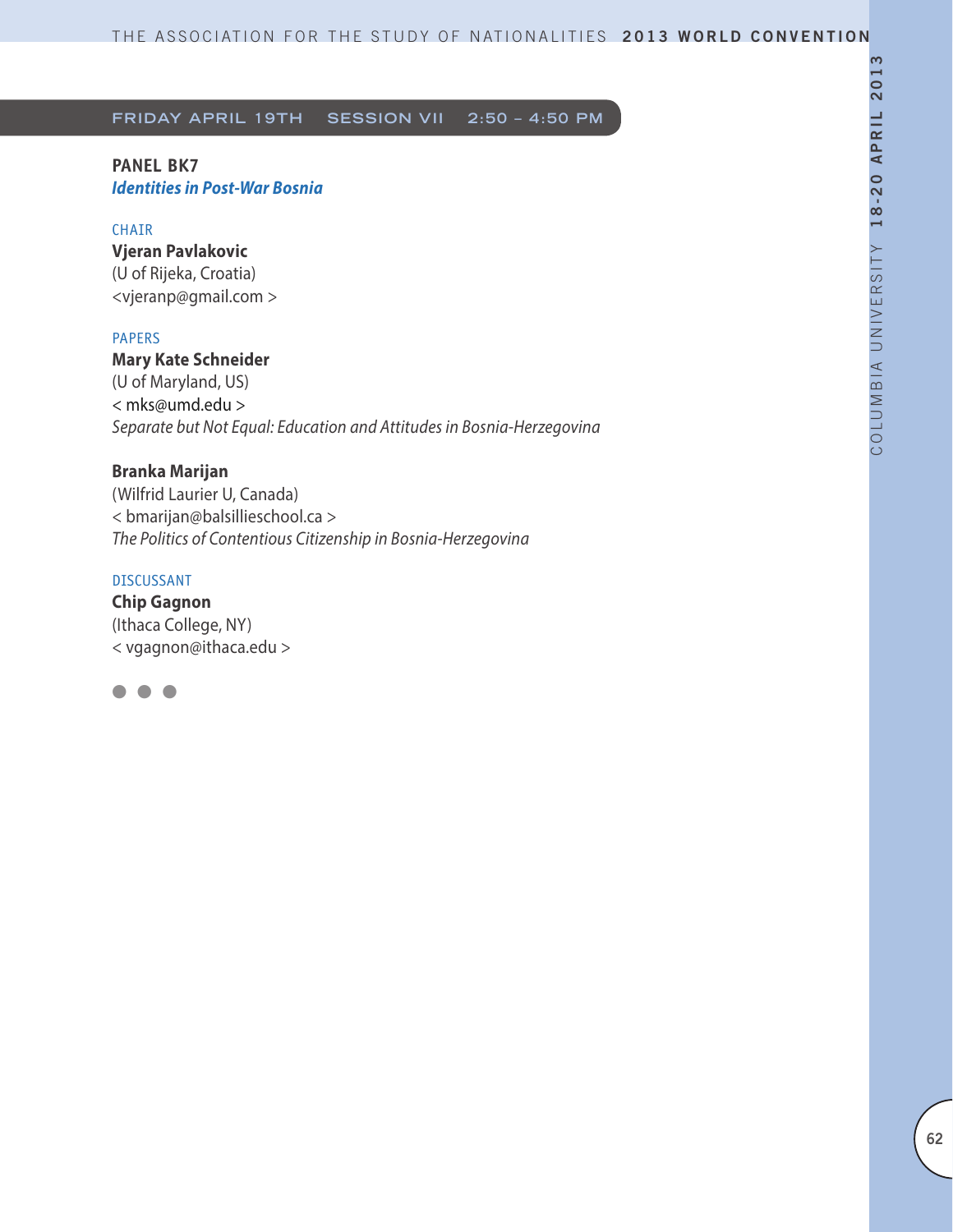## **PANEL BK13**

*Refugees, Returns and Conflict in the Balkans*

### **CHAIR**

**Mila Dragojevic** (U of the South, US) < midragoj@sewanee.edu >

### PAPERS

# **Dženeta Karabegovic**

(U of Warwick, UK) < d.karabegovic@warwick.ac.uk > *Diaspora and Reconciliation: The Bosnia-Herzegovina Diaspora*

## **Seraina Rüegger**

(Swiss Federal Institute of Technology, Zurich) < ruegger@icr.gess.ethz.ch > *Refugee Movements, Transnational Ethnic Linkages and Conflict Diffusion*

### **Sebina Sivac-Bryant**

(U College London, UK) < s.sivac-bryant@ucl.ac.uk > *The Biggest Small Town in Bosnia: How Local and Global Networks can Enable Contested Return in a Post-Conflict, Post-Exile Context*

# **Marija Grujic**

(Goethe U, Frankfurt, Germany) < marija.grujic@gmail.com > *The Intersectionality of the Religious, National and Gender Identities Among Internally Displaced Persons (IDPs) from Kosovo in Serbia*

### DISCUSSANT

**Tanya Domi**  (Columbia U, US) < tanya.domi@gmail.com >

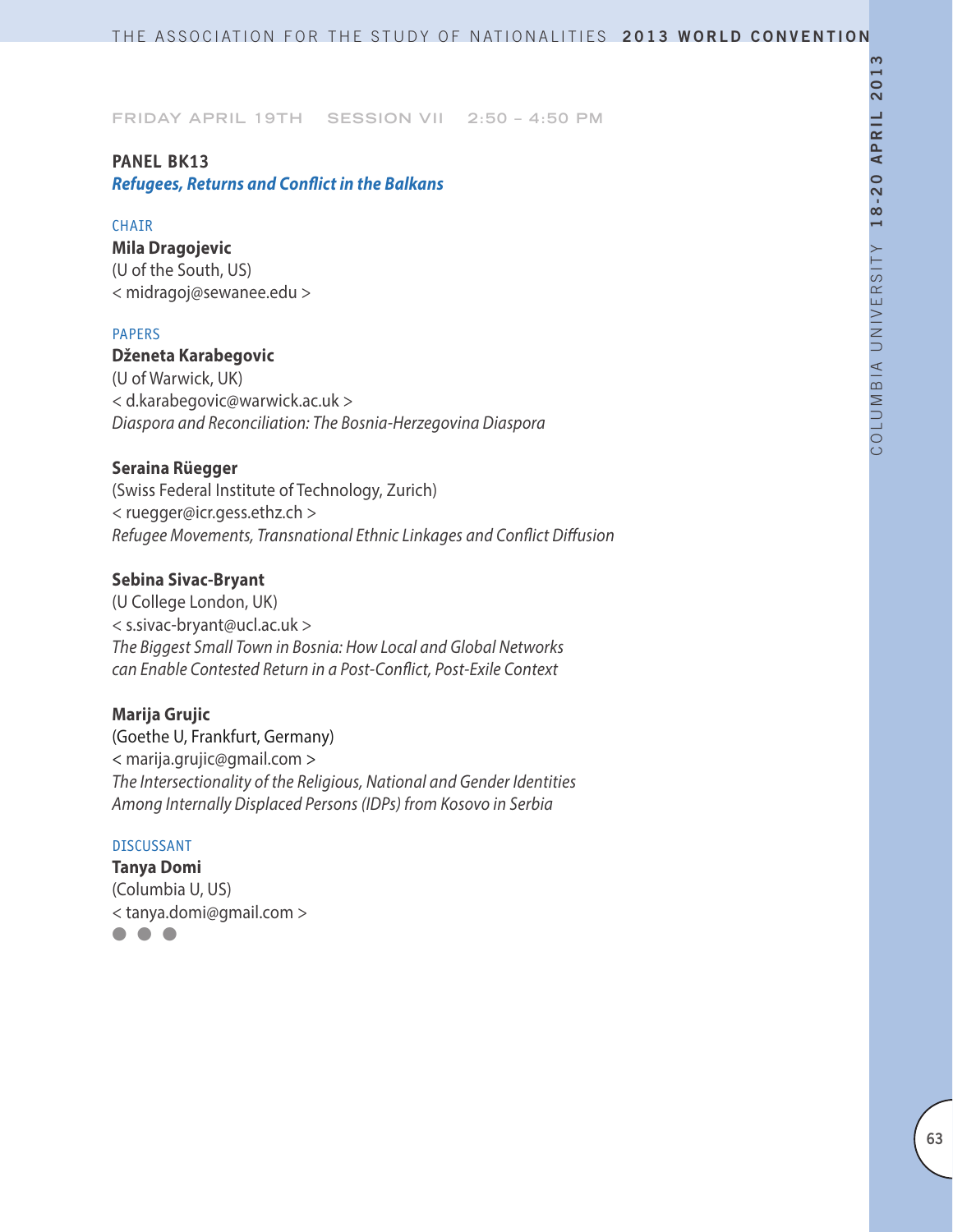# **PANEL CE1**

*Scholars as Public Intellectuals Weighing in on History and Politics in East Central Europe (Roundtable)*

## CHAIR

**Holly Case** (Cornell U, US) < hac27@cornell.edu >

### PARTICIPANTS

**Katherine Fleming** (NYU, US) < kef1@nyu.edu >

# **Florian Bieber**

(U of Graz, Austria) < florian.bieber@uni-graz.at >

# **Timothy Snyder**

(Yale U, US) < timothy.snyder@yale.edu >

# **Istvan Deak**

(Columbia U, U) < id1@columbia.edu >

# **Kim Scheppele**

(Princeton U, US) < kimlane@Princeton.edu >

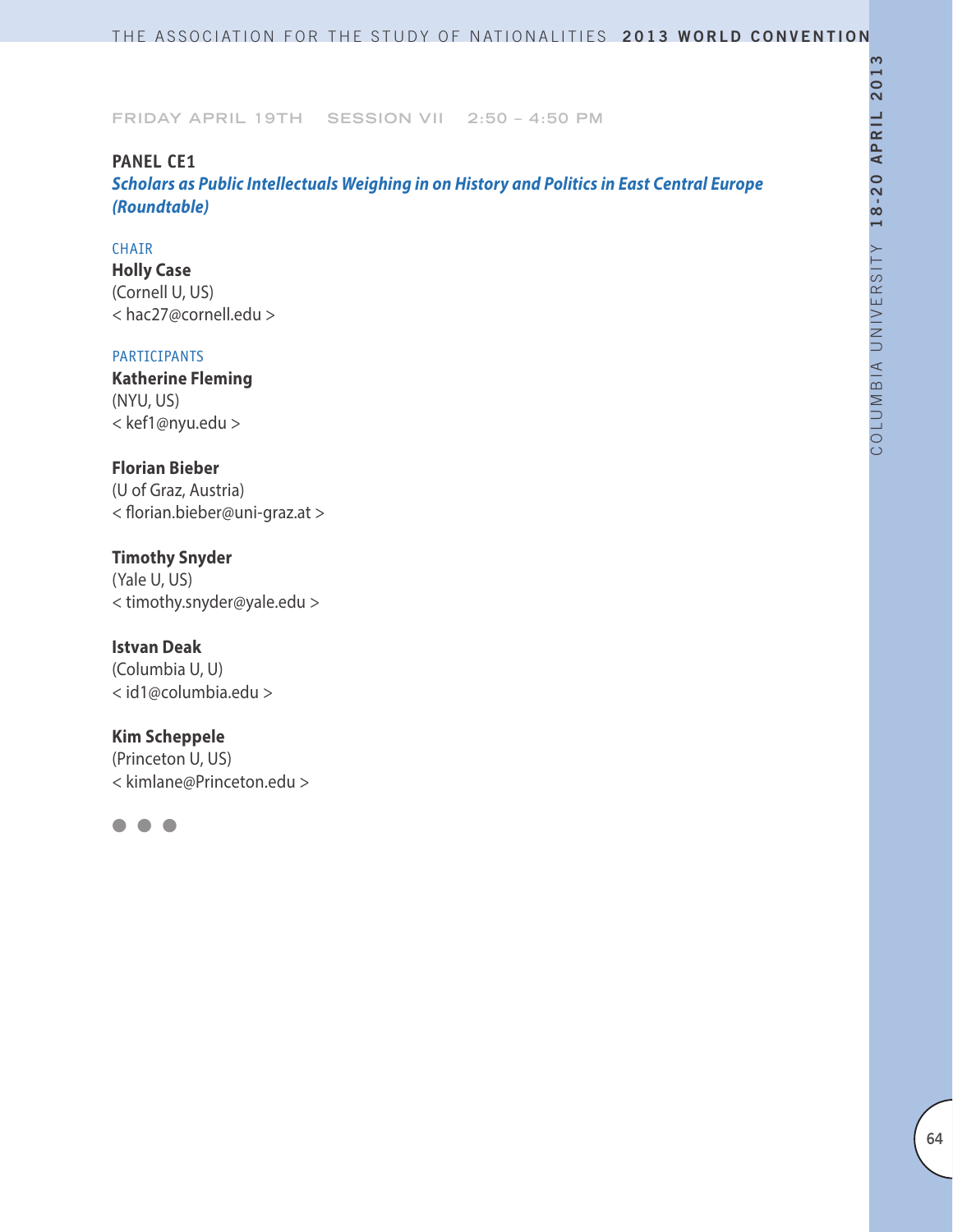# **PANEL CE17**

*The Politics of Ethnic Categorization in Central Europe*

### **CHAIR**

# **Lisa Koriouchkina**

(Independent Researcher, Williamstown, MA, US) < lisa.koriouchkina@gmail.com >

# **Volha Charnysh**

(Harvard U, US) < vcharnysh@fas.harvard.edu > *Ethnic Geography and Political Values: Long-Term Effects of Ethnic Transformations in Central and Eastern Europe*

# **Myra Waterbury**

(Ohio U, US) < waterbur@ohio.edu > *Emigration and Ethnic Demography in East Central Europe: How Nationalizing States Respond to the Challenges of Migration*

# **Andras L. Pap**

(Central European U, Hungary) < papa@ceu.hu > *Group Boundaries and Membership Criteria: Notes on the Legal Conceptualization of Ethno-National Identity*

# **Szabolcs Pogonyi**

(Central European U, Hungary) < pogonyi@ceu.hu > *Citizenship Tests in East Central Europe*

#### DISCUSSANT

**Julien Danero Iglesias** (U Libre de Bruxelles, Belgium) < jdaneroi@ulb.ac.be >

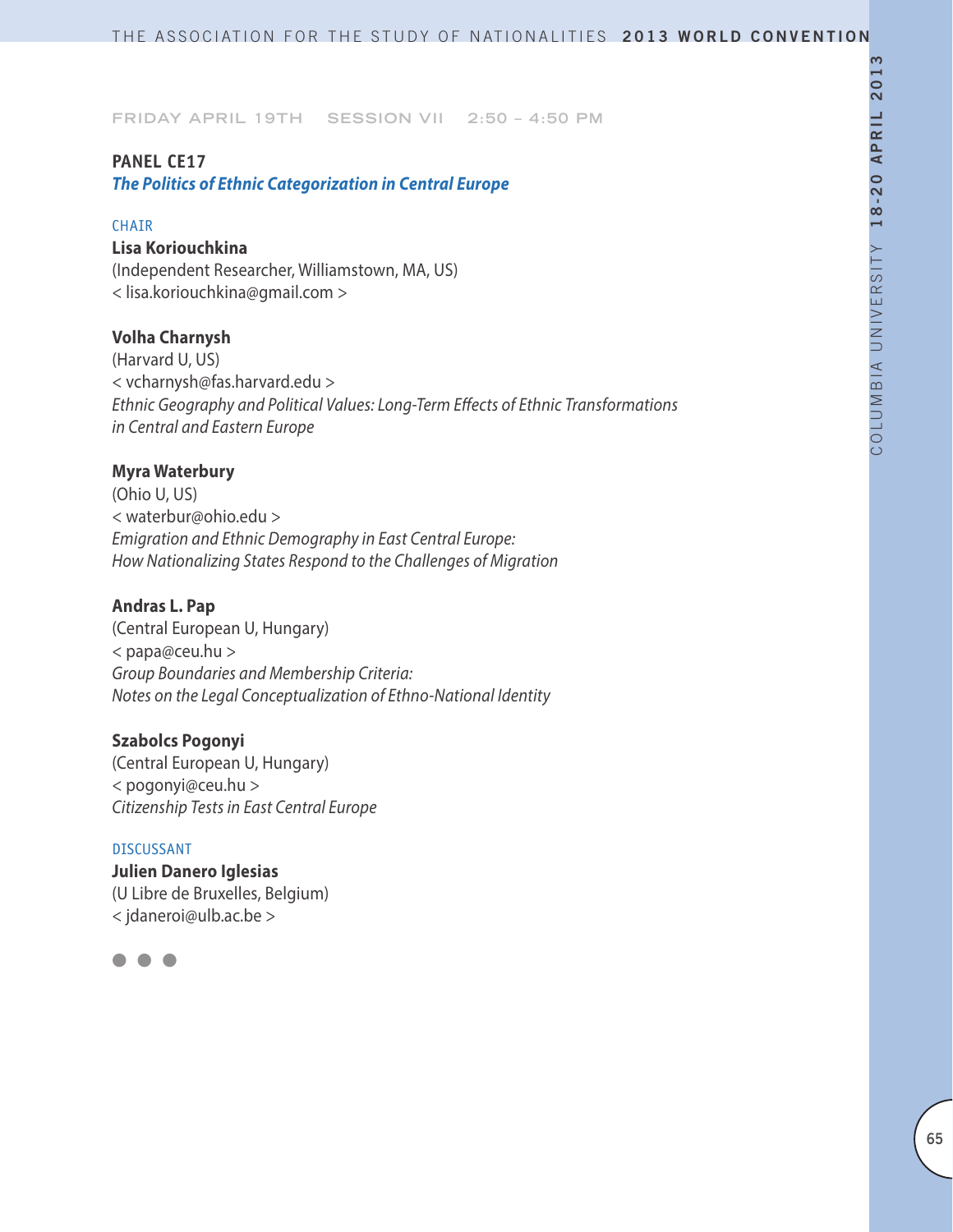# **PANEL EU10** *Experiments in Democracy Assistance*

## **CHAIR**

**Jody M. LaPorte** (Wittenberg U, US) < jody.laporte@gmail.com >

### PAPERS

**Tsveta Petrova** (Harriman Institute, Columbia U, US) < tsveta\_petrova@mac.com > *Exporting Revolution: Why Only Some New Democracies Promote Democracy Abroad?*

# **Jesse R. Driscoll**

(U of California San Diego, US) < jdriscoll@ucsd.edu > *The Accidental Panopticon*

# **Fredrik M Sjoberg**

(Columbia U, US) < sf2614@columbia.edu > *The Politics of Election Fraud in Post-Revolutionary Kyrgyzstan*

# **Oleh Protsyk**

(U of Flensburg, Germany) < protsyk@gmail.com > *The Power of the In-Group: A Voter Education Field Experiment in Southern Kyrgyzstan*

## DISCUSSANT

**Charles King** (Georgetown U, US) < kingch@georgetown.edu >

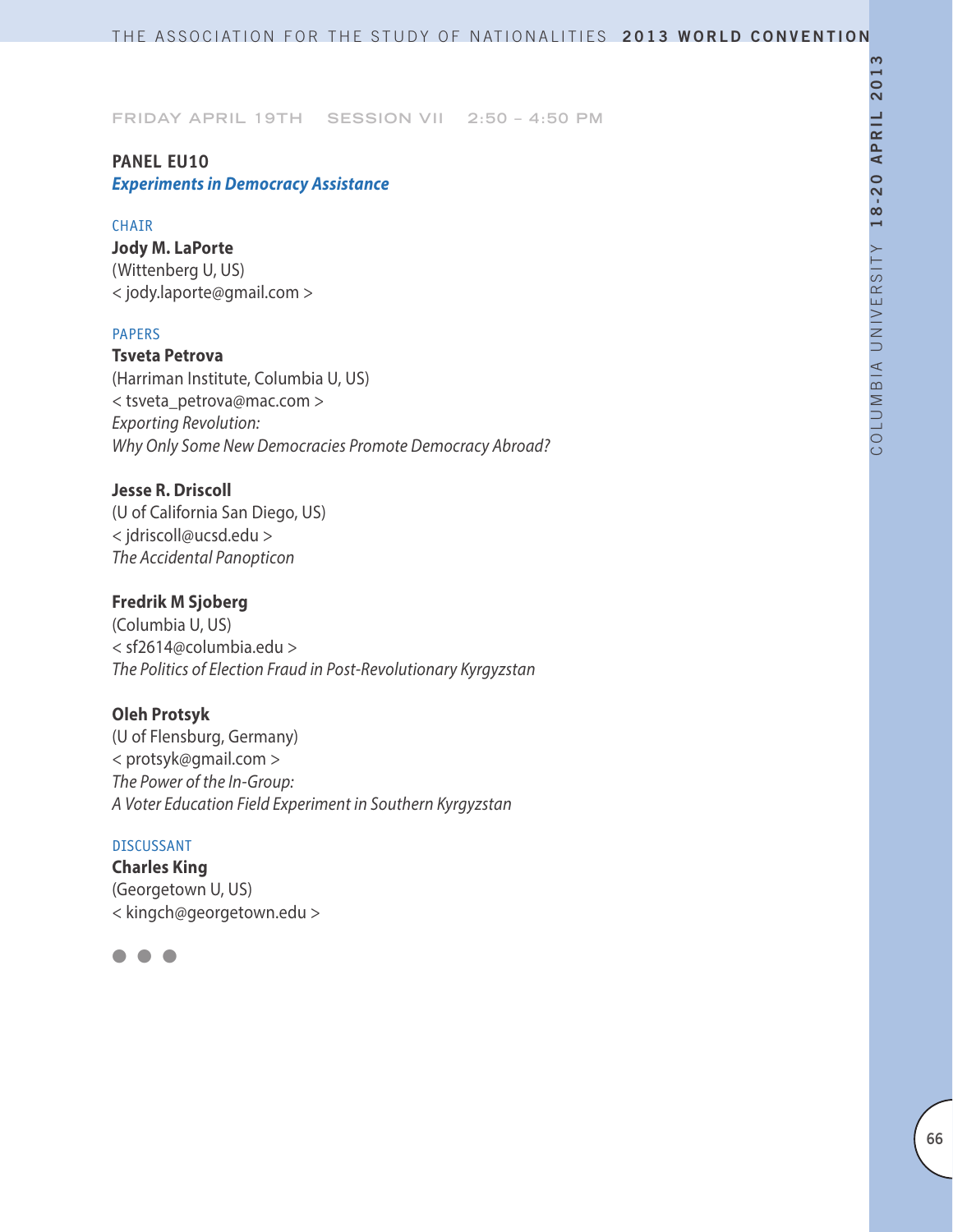### **PANEL K5** *De Facto States and Divided Societies*

### **CHAIR**

**Artin H. Arslanian** (Marist College, US) < artin.arslanian@marist.edu >

### PAPERS

# **Margarita Balmaceda**

(Seton Hall U/Harvard U, US) < balmaced@fas.harvard.edu > *De-Facto Statehood, Post-Soviet Economic Transition, Elite Rent-Seeking and Relations with Patron and Parent States*

# **Magdalena Dembinska**

(U of Montreal, Canada) < magdalena.dembinska@umontreal.ca > *Trust-Building in Divided Societies: The Case of Georgia and Abkhazia*

# **Lilia Arakelyan**

(U of Miami, US) < l.arakelyan@umiami.edu > *Ethnic Conflicts in the South Caucasus: The Causes of Underdevelopment and the Challenges of Democratization*

# **Malkhaz Toria**

(Ilia State U, Georgia) < malkhaztoria@yahoo.com > *Ethnic Conflicts, Forced Migration and Memories of Displaced Persons in Post-Soviet Georgia*

### DISCUSSANT

**Thea Rokke** (U of Oslo, Norway) < thea.rokke@ilos.uio.no >

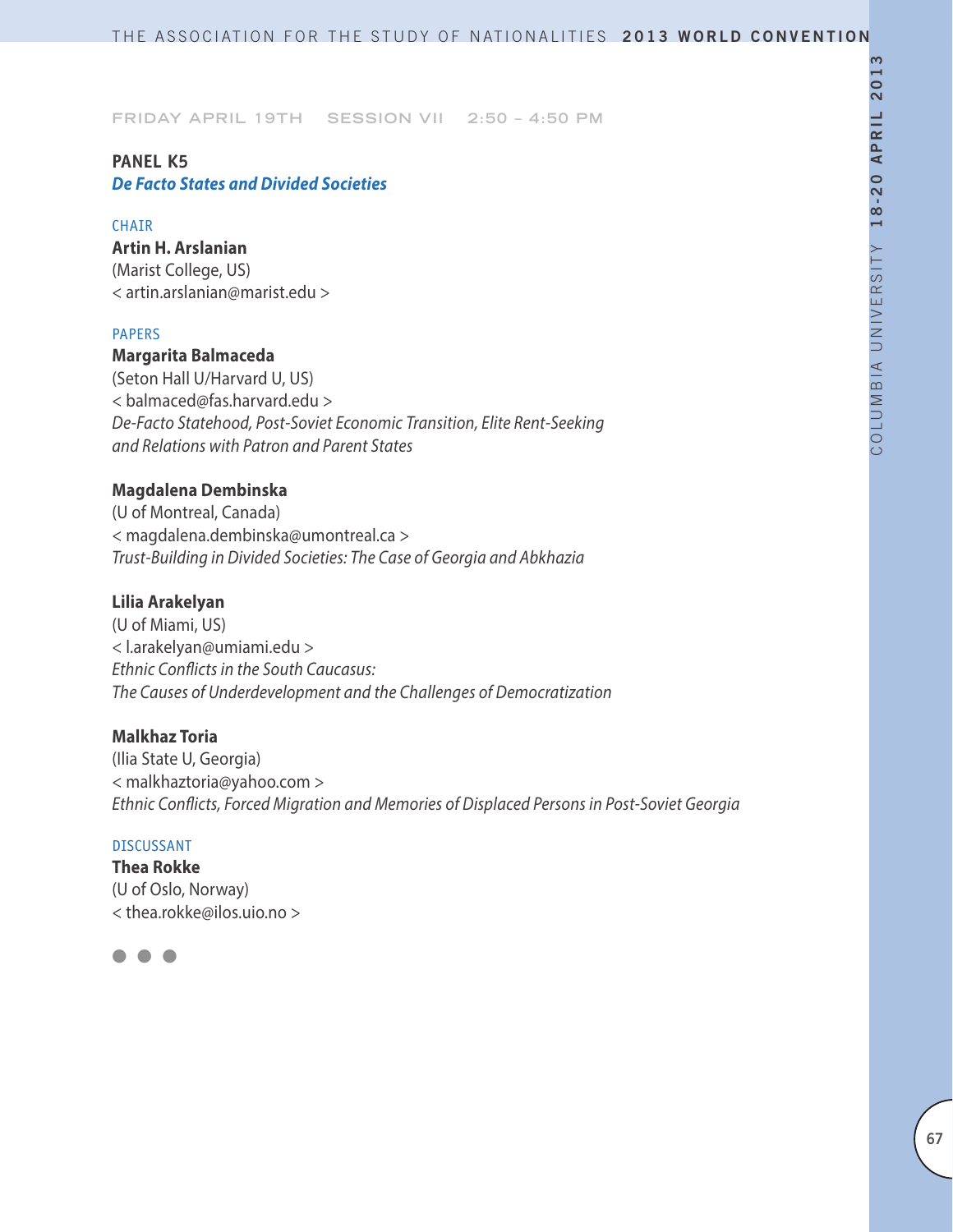# **PANEL R6**

*Prejudice and the Russian Far Right*

### **CHAIR**

# **Helge Blakkisrud**

(Norwegian Institute of International Affairs, Oslo) < hb@nupi.no >

## PAPERS

# **Nikki Butkovich Kraus**

(U of Wisconsin-Madison, US) < nkraus@ssc.wisc.edu > *A Discriminating Look at Prejudice in Russia*

## **Tova Höjdestrand**

(Lund U, Sweden) < tova.hojdestrand@soc.lu.se > *Children's Rights as a National Threat: Parental Concerns and Juvenile Justice in Contemporary Russia*

### **Larry Markowitz**

(Rowan U, US) < markowitzl@rowan.edu > *Russia's Fractured Radical Right: A View From the Regions*

## **Sofia Tipaldou**

(Autonomous U of Barcelona, Spain) < Sofia.Tipaldou@uab.cat > *The Russian "Nationalist-Patriotic Opposition": Lessons from the New Generation Leaders*

# **Andreas Umland**

(U Kyiv-Mohyla Academy, Ukraine) < andreas.umland@stanfordalumni.org > *Why the Fascists Won't Take Over the Kremlin (for Now): A Comparison of Weimar Germany and Post-Soviet Russia*

### DISCUSSANT

**Maria Popova** (McGill U, Canada) < maria.popova@mcgill.ca >

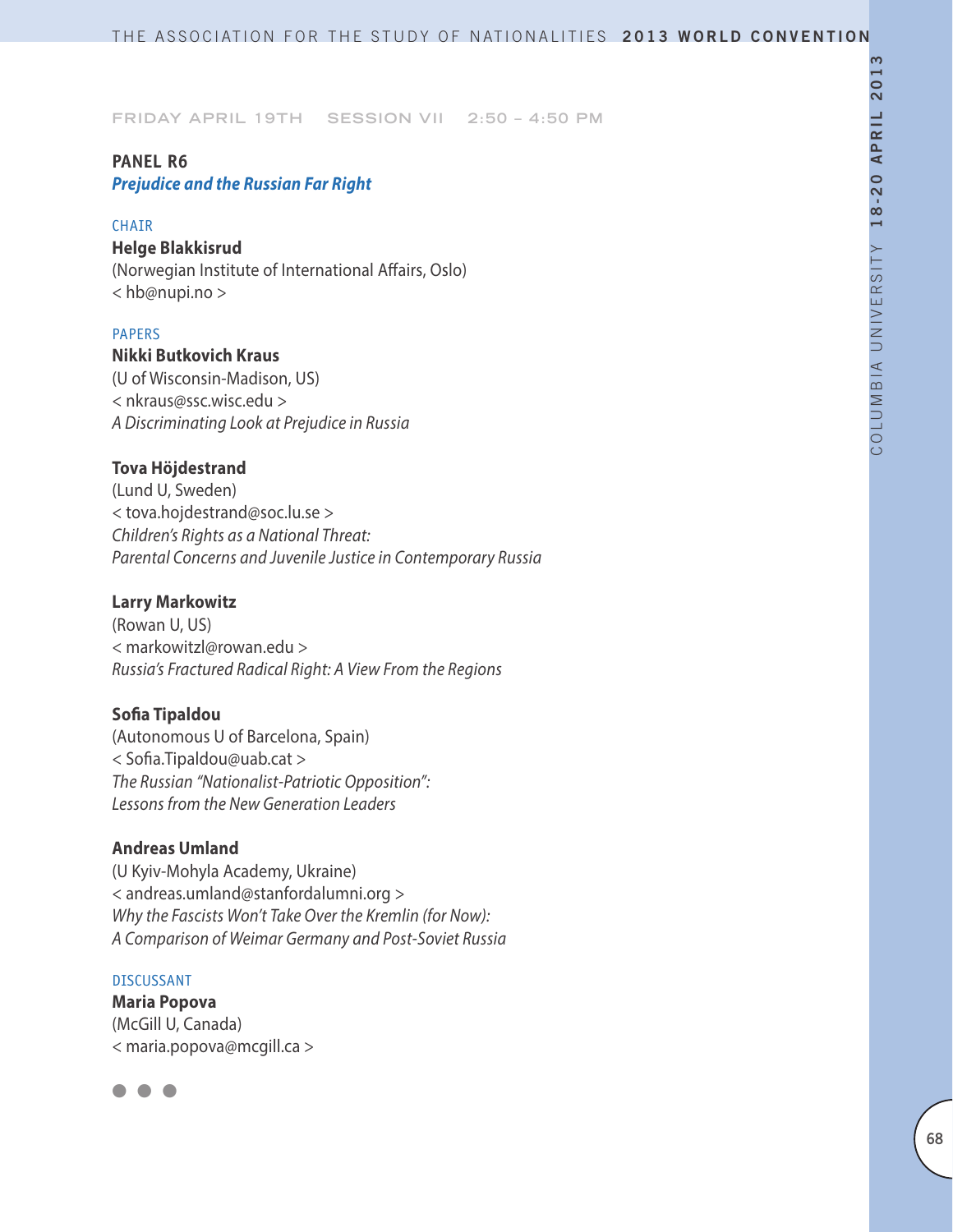### **PANEL U10**

*Pre-Soviet, Soviet and Post-Soviet Lviv: Political Regimes, Social Practices and Discursive Truths*

## CHAIR

**Serhy Yekelchyk** (U of Victoria, Canada)

< serhy@uvic.ca >

### PAPERS

# **Khrystyna Chushak**

(Monash U, Australia) < khrystyna0505@hotmail.com > *Anti-Soviet L'viv? Contemporary L'viv Intellectuals on the Soviet Past and its Legacy in Present-day Ukraine*

# **Oksana Vynnyk**

(U of Alberta, Canada) < vynnyk@ualberta.ca > *Gender, Ethnicity and Urban Public Space in Lviv, 1914-1919*

# **Andriy Zayarnyuk**

(U of Winnipeg, Canada) < a.zayarnyuk@uwinnipeg.ca > *"Incessantly Improving the Quality of Soviet Service…": Serving, Cooking and Managing at the Lviv Train Station's Restaurant, 1944-1980*

### DISCUSSANT

**Hugo Lane** (Independent Scholar, NY, US) < hugolane@gmail.com >

l l l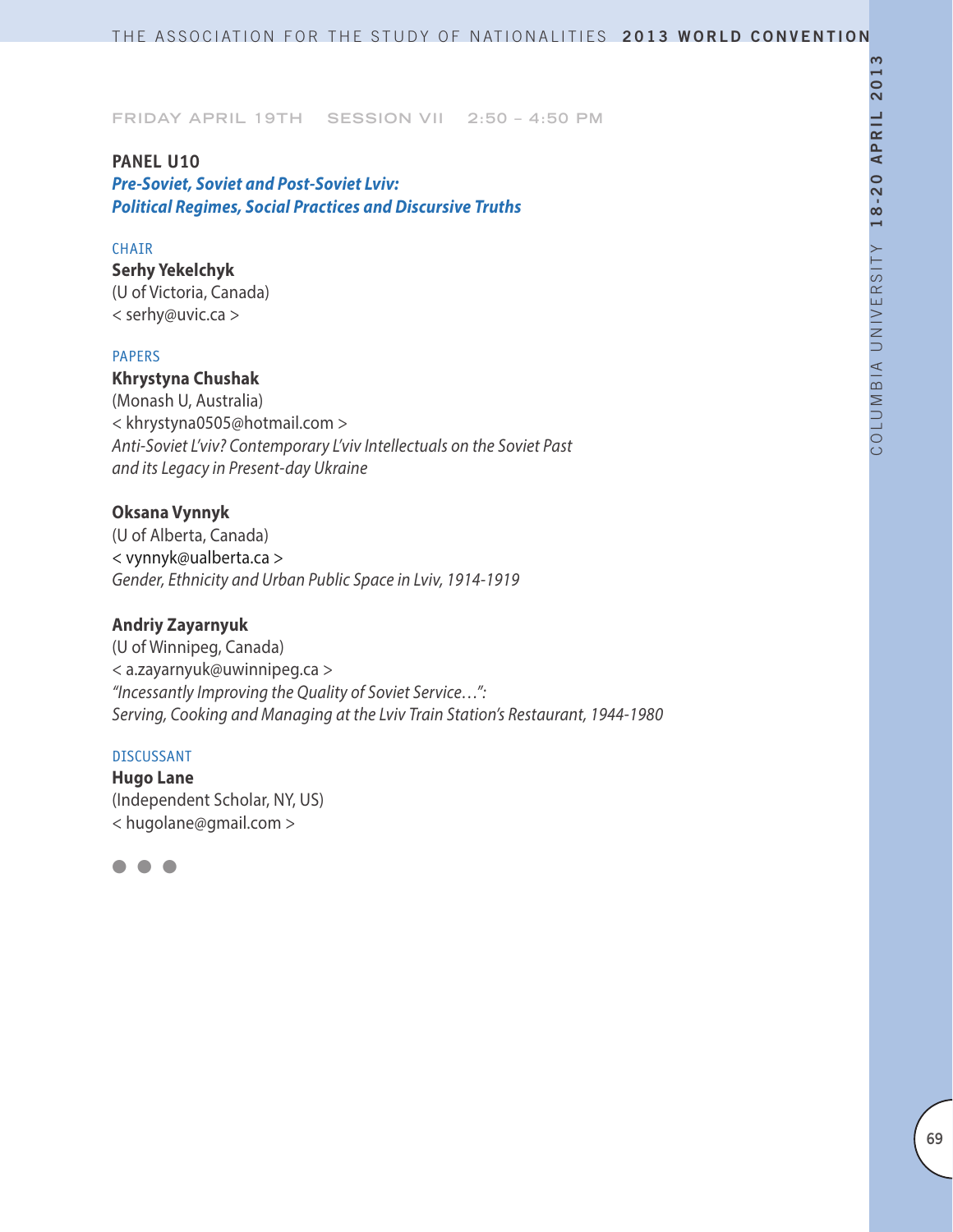# **PANEL N1** *Identity and Violence*

### **CHAIR**

**Manus I. Midlarsky** (Rutgers U, New Brunswick, US) < midlarsk@rci.rutgers.edu >

### PAPERS

**Nicholas Sambanis** (Yale U, US) < nicholas.sambanis@yale.edu > **William Wohlforth** (Dartmouth College, US) < William.Wohlforth@dartmouth.edu > *Military Victory and Social Identification: German National Identity after the Franco-Prussian War*

## **Yoshiko Herrera**

(U of Wisconsin, US) < yherrera@wisc.edu > *Take a Chance: Trust-Building Across Identity Groups*

### **Alan Kuperman**

(U of Austin at Texas, US) < akuperman@mail.utexas.edu > *Constitutional Design for Conflict Management in Africa*

# **Evgeny Finkel**

(George Washington U, US) < efinkel@email.gwu.edu> *Beyond Perpetrators: What the Mass Violence in Literature is Missing*

### DISCUSSANT

**Brendan O'Leary** (U Penn, US) < boleary@sas.upenn.edu >

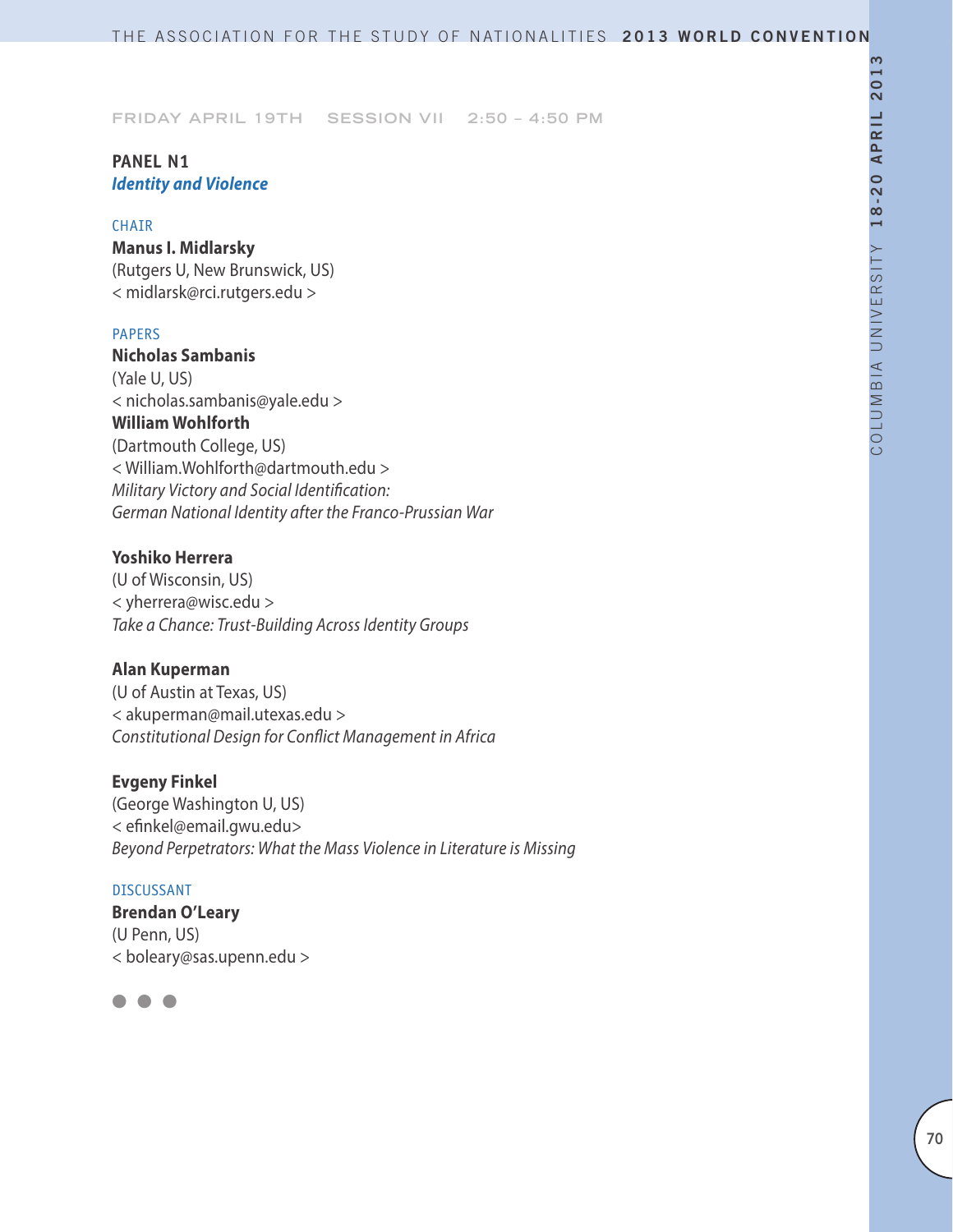# **PANEL N10**

*Gender and Nationalism in Practice*

## **CHAIR**

**Glenda Sluga** (U of Sydney, Australia) < glenda.sluga@arts.usyd.edu.au >

## PAPERS

**Pinar Dokumaci** (U of Toronto, Canada) < pinar.dokumaci@utoronto.ca > *From Ignorant Arrogance to Arrogant Silence: Reconsidering the Secular Feminist Discourse on Islamic Feminism in Turkey*

# **Vanja Hamzic**

(King's College London, UK) < vanja.hamzic.1@city.ac.uk > *Regendering the Nation: The Khwajasara Movement in Pakistan*

# **Amara Thiha**

(U of Coimbra, Portugal) < thiha.amara@gmail.com > *Keeping the Chain for Identity: Limiting Women's Rights in the Contemporary Burmese Ultra-Nationalist Movements for National Identity*

# **Serpil Sancar**

(Ankara U, Turkey) < serpilsancar@gmail.com > *Between Feminism and Nationalism Gender Regime of Early Turkish Modernization, 1890-1935*

# **Tim Nieguth**

(Laurentian U, Canada) < tnieguth@laurentian.ca > *The Ends of Liberal Nationalism: Gender Equality and Naturalization in Baden-Württemberg*

### DISCUSSANT

**Margaret Power** (Illinois Institute of Technology, US) *<* power@iit.edu *>*

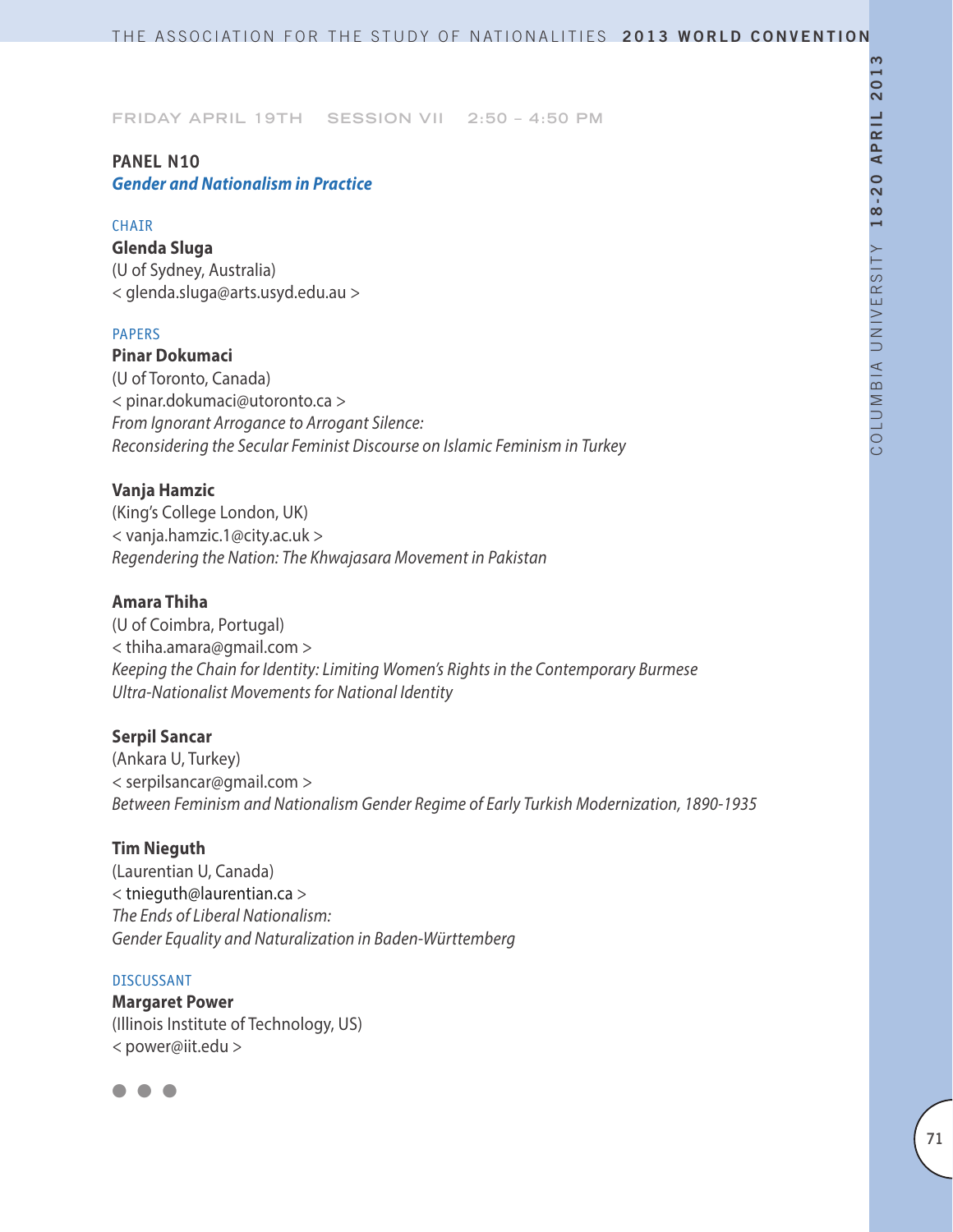# **PANEL TH3** *Diaspora and Transnationalism*

### **CHAIR**

# **Don Van Atta**

(Independent Researcher, NC, US) < donvanatta@earthlink.net >

## PAPERS

**Erin Hughes** (U of Edinburgh, UK) < erin.e.hughes@gmail.com > *The Future of Nineveh: Assyrian and Chaldean Diasporic Nationalism Following Iraq's Post-War Ethnic Conflict*

## **Dragana Kovacevic**

(U of Oslo, Norway) < dragana.kovacevic@ilos.uio.no > *"I Can Never Really Become Norwegian, but I am no Longer Bosnian Either": Integration and Belonging of the 1,5th Generation of Bosnians in Norway*

### **Aryo Makko**

(Stockholm U, Sweden/U of Oxford, UK) < aryo.makko@historia.su.se > *State and Minorities in the Global Age: Transnational Diaspora Activism and Contemporary Turkish Politics*

### **Irina Culic**

(Babes-Bolyai U, Hungary) < irinaculic@yahoo.com > *Captive Migrants: Immigration and Transnationalism of Romanian Immigrants to Canada*

### DISCUSSANT

**Ion Voicu Sucală** (U of Glasgow, UK) < i.sucala.1@research.gla.ac.uk >

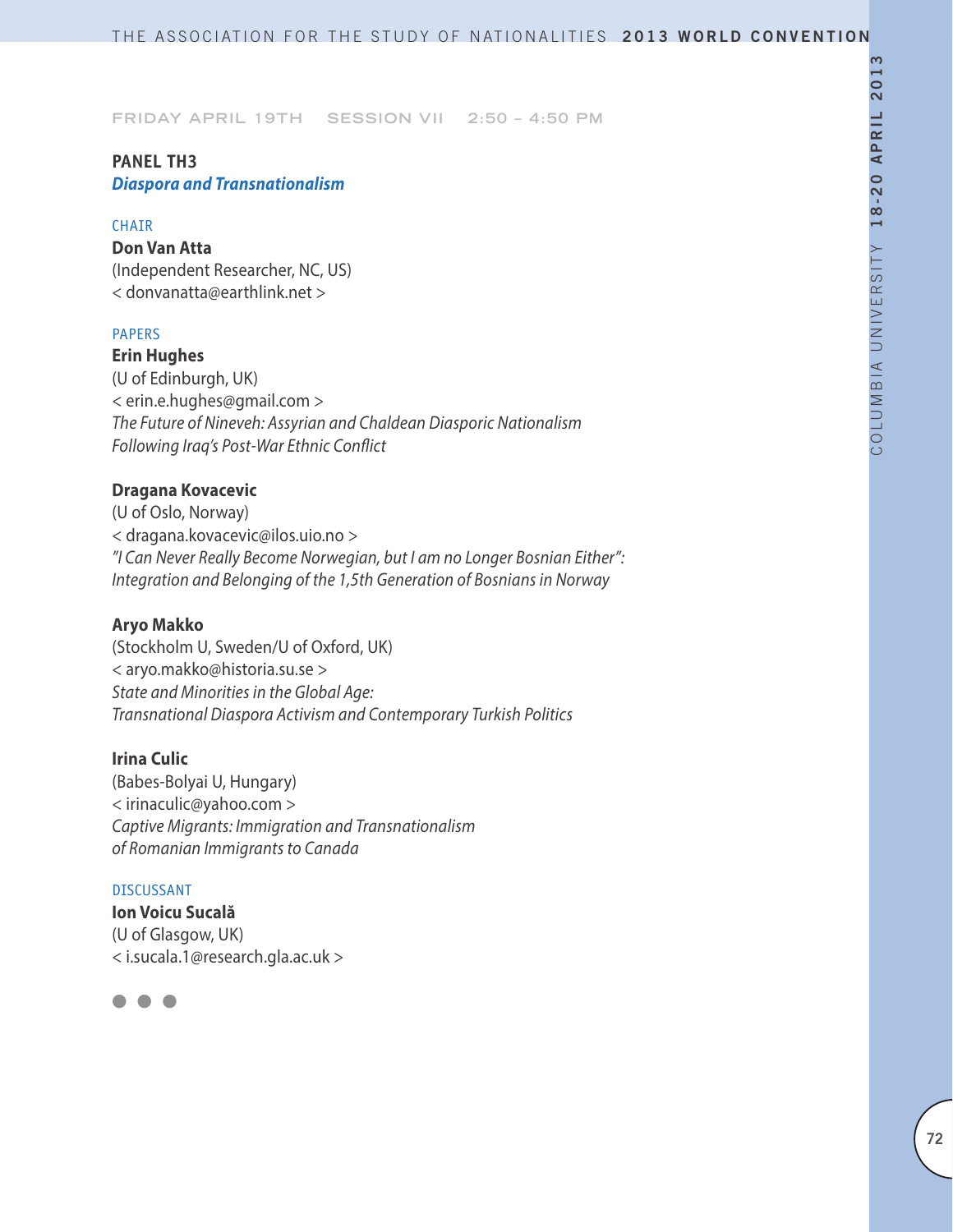**Friday April 19th Session VII 2:50 – 4:50 PM**

## **PANEL BO1**

**Book Panel on Sener Akturk's** *Regimes of Ethnicity and Nationhood in Germany, Russia, and Turkey* **(Cambridge University Press, 2012)**

# CHAIR

**TBA**

## PARTICIPANTS

**Dmitry Gorenburg**  (Harvard U, US) < gorenburg@gmail.com >

## **Sherrill Stroschein**

(U College London, UK) < s.stroschein@ucl.ac.uk >

## **Gunes Murat Tezcur**

(Loyola U, US) < gtezcur@luc.edu >

## **Sener Akturk**

(Koc U, Turkey) < sakturk@ku.edu.tr >

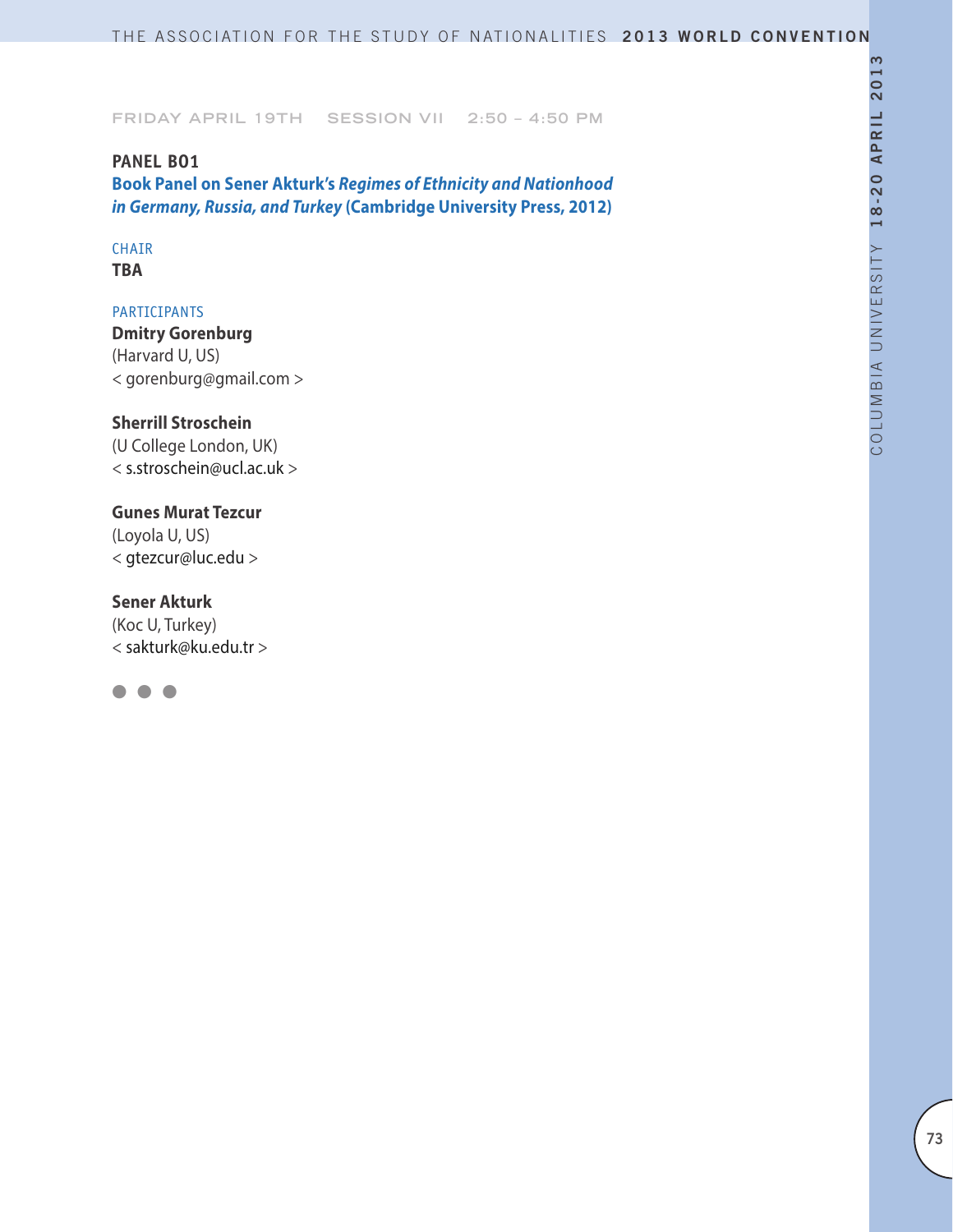## **PANEL BK6**

*Beyond National(ist) Common Sense: Critical Ethnographies of Contemporary Eastern Europe and the Former Soviet Union*

## **CHAIR**

**Daina S. Eglitis** (George Washington U, US) < dainas@gwu.edu >

#### PAPERS

**Sabrina Perić** (U of Calgary, Canada) < speric@ucalgary.ca > *Metals are the Marrow of this Land: An Underground Perspective on the Nationalist Balkans*

## **Dace Dzenovska**

(U of Oxford, UK) < dace.dzenovska@gmail.com > *The Great Departure: Rethinking National(ist) Common Sense* 

### **Diana Mincyte**

(NYU, US) < dianamincyte@gmail.com > *The Potato Republic: Competing Visions of Nationalism and History in Europeanizing Lithuania* 

### **Larisa Kurtović**

(U of California Berkeley, US) < larisak@berkeley.edu > *Can Muslims and Croats Live Together? Two Perspectives from Central Bosnia* 

## DISCUSSANT

**Zhanara Nauruzbayeva** (Columbia U, US) < zn2123@columbia.edu >

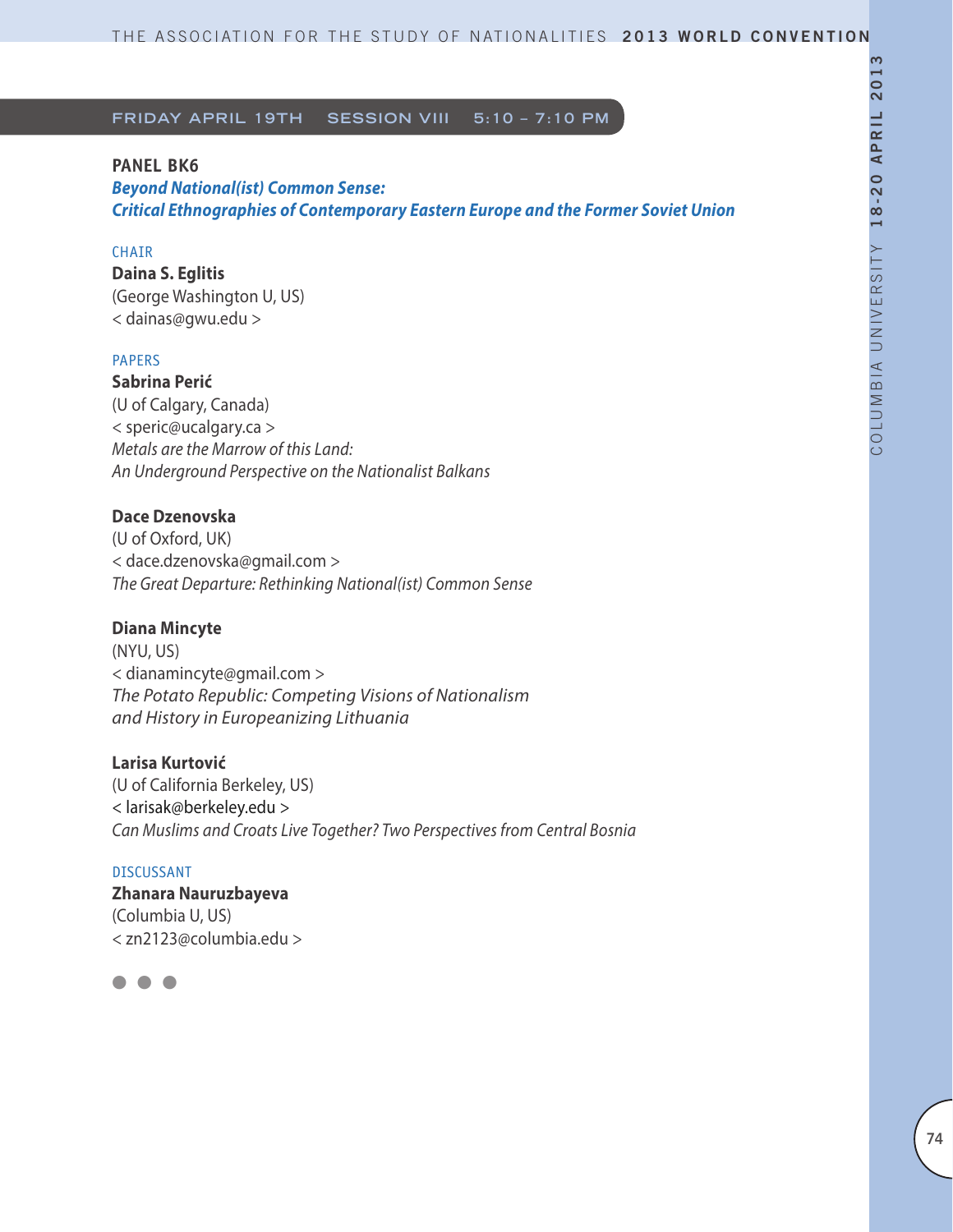## **PANEL BK16**  *Uneven Citizenship: Minorities and Migration in the Post-Yugoslav Space*

### **CHAIR**

**Igor Štiks** (U of Edinburgh, UK) < i.stiks@ed.ac.uk >

### PAPERS

**Biljana Djordjevic** (U of Belgrade, Serbia) < biljana.djordjevic@fpn.bg.ac.rs > *Inequality and Politics of Return in the Post-Yugoslav Space*

### **Viktor Koska**

(U of Zagreb, Croatia) < vkoska@fpzg.hr > *Refugee Integration and Citizenship Policies: The Case Study of Croatian Serbs in Vojvodina*

## **Gëzim Krasniqi**

(U of Edinburgh, UK) < G.Krasniqi@ed.ac.uk > *Minorities, Asymmetrical Rights and Differentiated Citizenship: The Case of Kosovo*

### **Julija Sardelić**

(U of Edinburgh, UK) < julija.sardelic@ed.ac.uk > *Roma on the Margins of Citizenship: Romani Minorities in the Context of Post-Yugoslav Citizenship Regimes*

### **Dejan Stjepanović**

(U of Edinburgh, UK) < dejan.stjepanovic@ed.ac.uk > *"Perceived Co-Ethnics" and Kin-State Citizenship in Southeastern Europe*

#### DISCUSSANT

**Adam Fagan** (Queen Mary, U of London, UK) < a.fagan@qmul.ac.uk >

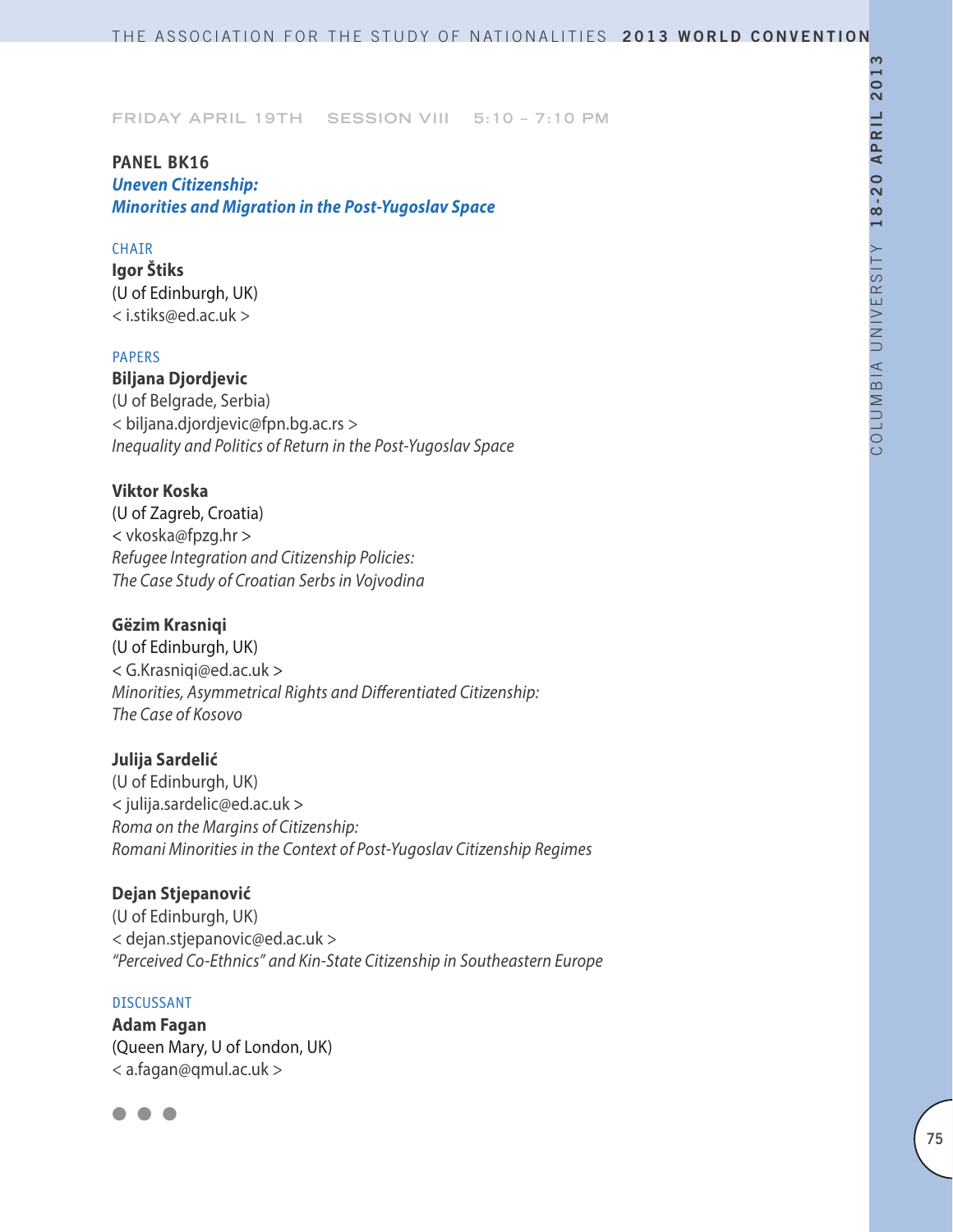**PANEL BK22** *The Unfinished Business: The Balkans Between EU Crisis and Resurgent Nationalism (Roundtable)*

### CHAIR

**Tvrtko Jakovina** (U of Zagreb, Croatia) < Tvrtko.Jakovina@ffzg.hr >

#### PARTICIPANTS

**Eric Gordy** (U College London, UK) < e.gordy@ucl.ac.uk > *Assessing the Change of Regime in Serbia*

### **Milica Uvalic**

(U of Perugia, Italy) < uvalic@unipg.it > *The Ongoing Economic Crisis in the Balkans: Economic, Social and Political implications*

## **Julie Mostov**

(Drexel U, US) < mostovj@drexel.edu > *Emerging from a Web of Hard Borders*

### **Stefano Bianchini**

(U of Bologna, Italy) < stefano.bianchini@unibo.it > *Old/New Nationalisms in the Western Balkans: Is There and Alternative to EU Integration?*

## **Francesco Privitera**

(U of Bologna, Italy) < francesco.privitera@unibo.it > *The EU Lessons Not Learned from the Yugoslav Demise*

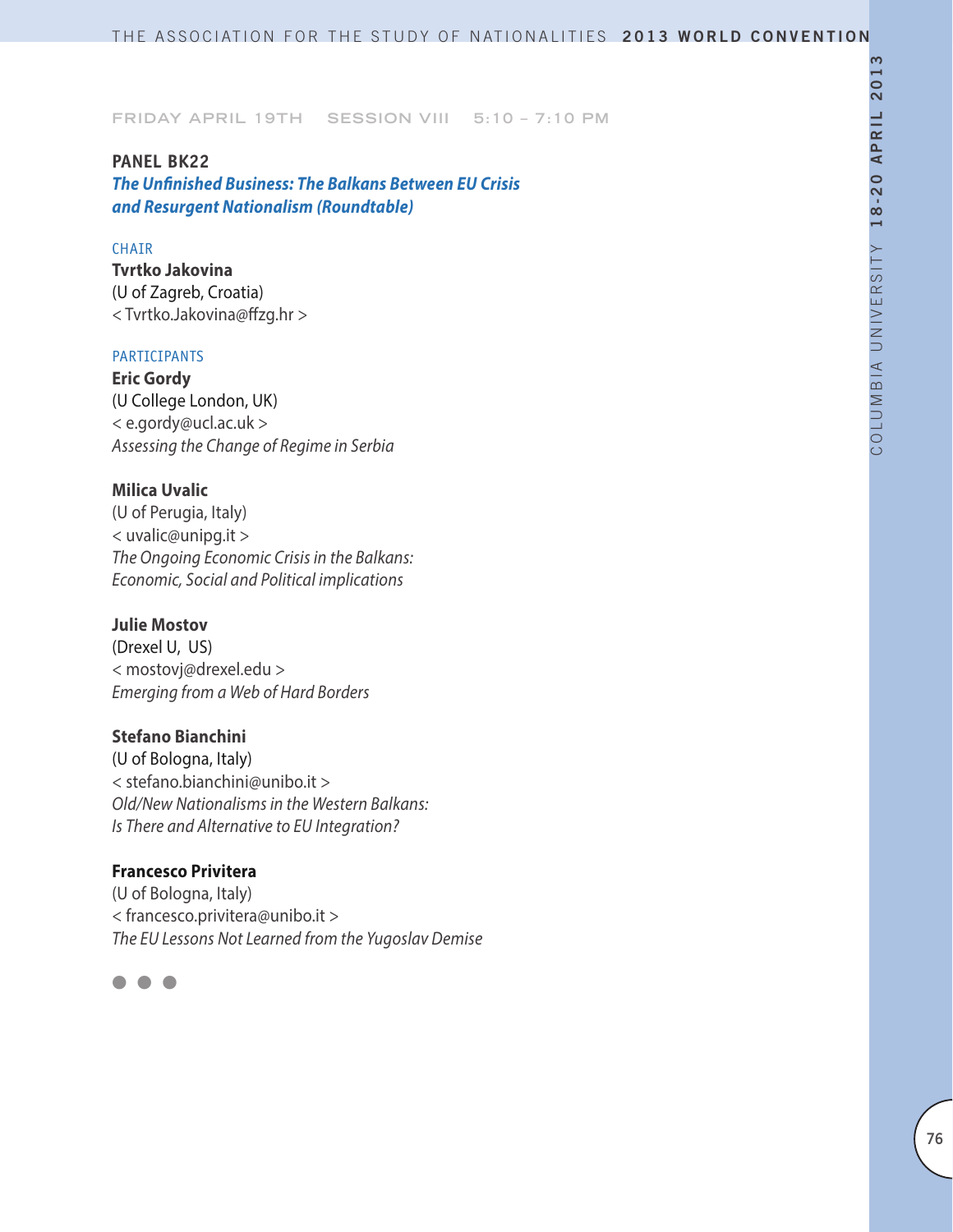## **PANEL CE3** *Migration and Integration*

#### **CHAIR**

**Sanjay Jeram** (Brock U, Canada) < sjeram@brocku.ca >

## PAPERS

## **Bruce S. Burnside**

(Columbia U, US) < bsb2125@columbia.edu > *"I Want a Good Friend": Youth Work and Belonging Among Migrant Girls in Berlin*

## **Nina Michalikova**

(Texas Woman's U, US) < nmichalikova@mail.twu.edu > *Socioeconomic Adaptation of Post-1991 Eastern European Immigrants in the United States*

## **Sara E. Swerdlyk**

(U College London, UK) < saraswerdlyk@gmail.com > *Security and Race within Contemporary Hungarian Romani Migration to Canada: A Postcolonial Examination of the Security-Migration-Nexus*

#### DISCUSSANT

**Andras L. Pap** (Central European U, Hungary) < papa@ceu.hu >

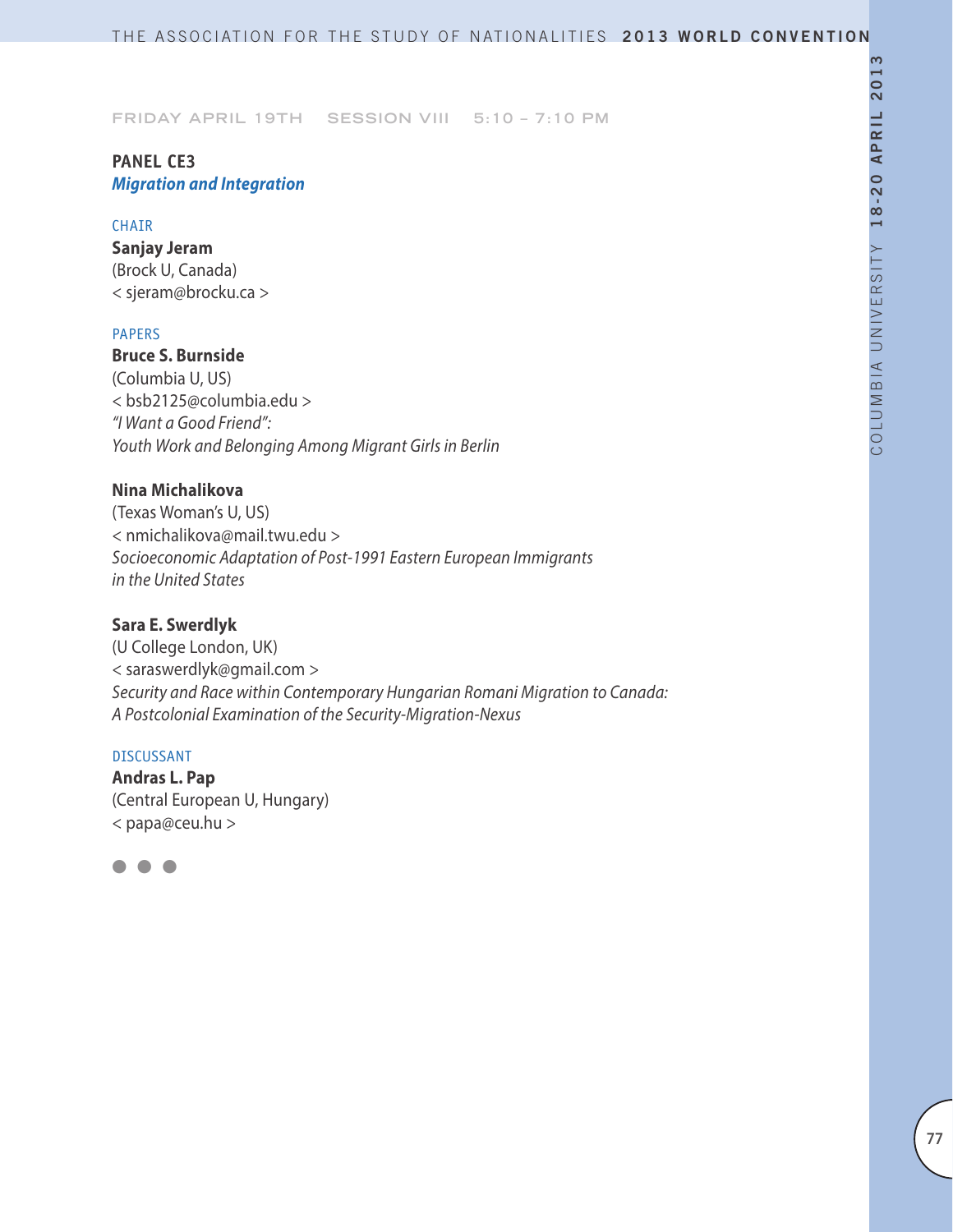# **PANEL CE18**

## *Performing Nationalism in Interwar Romania*

#### **CHAIR**

**Cristian Cercel** (New Europe College, Romania) < ccercel@nec.ro >

### PAPERS

**Justin Classen** (U of Pittsburgh, US) < jdc89@pitt.edu > *The Value-Added Soul: Global Capitalism and National Identity in Interwar Romania*

**Roland Clark** (Eastern Connecticut State U, US) < clarkrol@easternct.edu > *Aromanians in Romania's Legion of the Archangel Michael*

### **Ionuţ Biliuţa**

 (Babeş Bolyai U, Romania) < anahoretus@gmail.com > *Reforming the Romanian Orthodox Church from the Right? The Modernizing Law Project from 1940*

#### DISCUSSANT

**Holly Case** (Cornell U, US) < hac27@cornell.edu >

l l l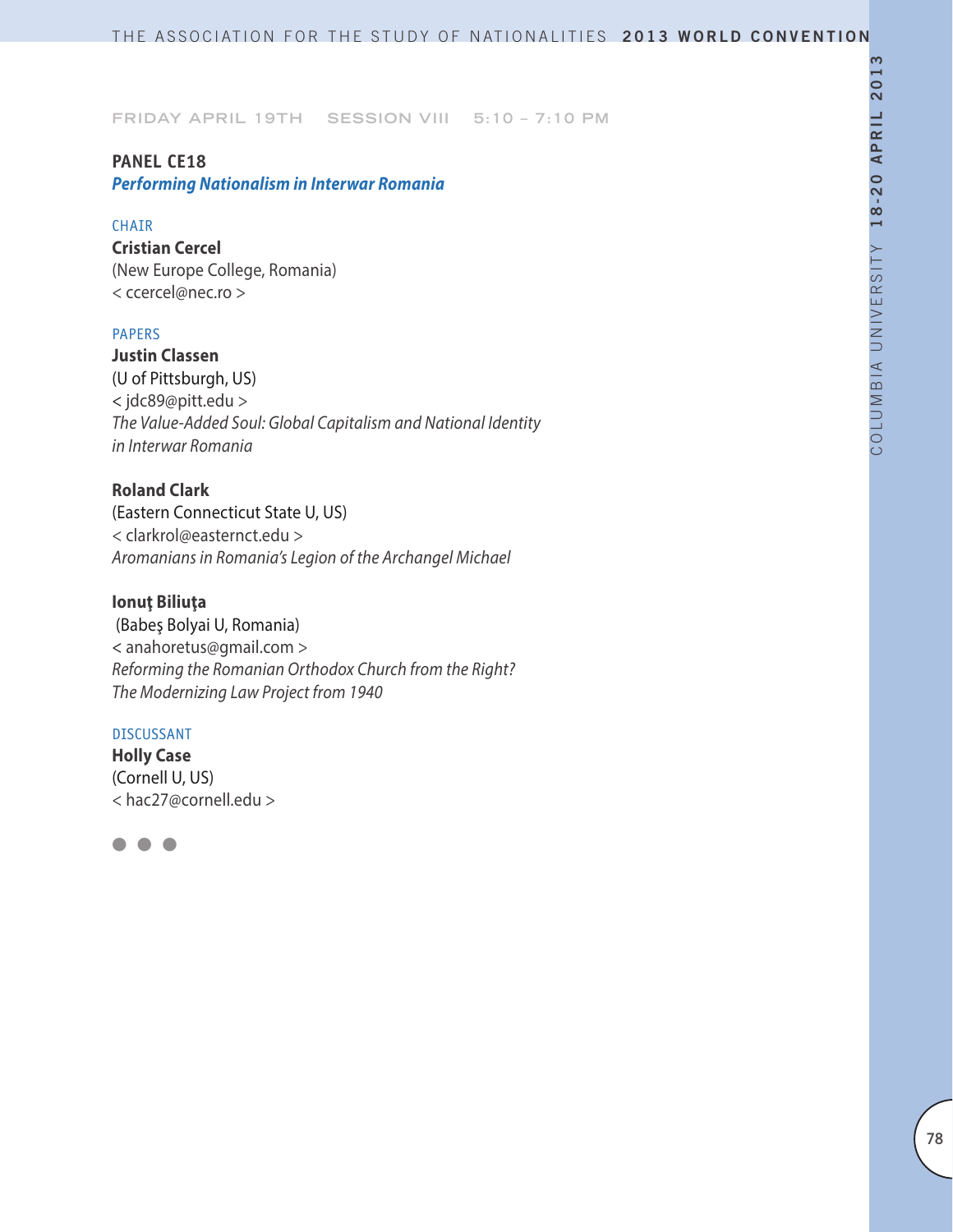## **PANEL EU12**

*Political Legitimacy, Law, and Justice in China and Asia*

### **CHAIR**

**Michael Bryant** (Bryant U, US) < mbryant@bryant.edu >

### PAPERS

**David M. Crowe** (Elon U, US) < crowed@elon.edu > *The Nuremberg and Tokyo IMT Trials: A Comparative Look at the Adjudication of World War II Crimes in Europe and Asia*

## **Yun Xia**

(Valparaiso U, US) < yun.xia@valpo.edu > *Hanjian on Trial: Crime and Punishment of Collaboration during the Sino-Japanese War, 1937-1945*

## **Ting Zhang**

(Johns Hopkins U, US) < zhangting63@gmail.com > *Lectures on Laws: Popular Legal Education and the Empire-building of Qing China (1644-1911)*

### DISCUSSANT

**Timothy Waters** (Indiana U, US) < tiwaters@indiana.edu >

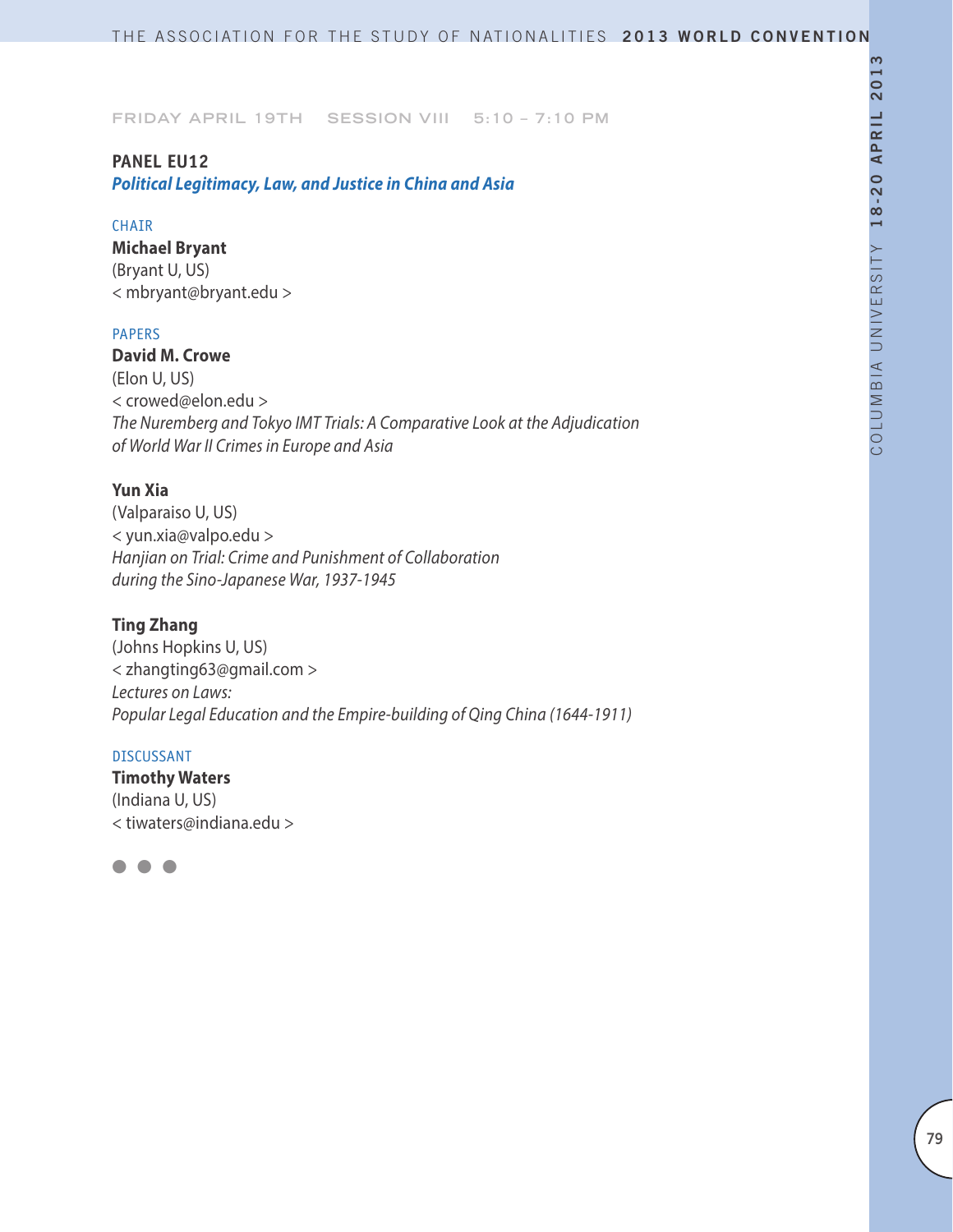### **PANEL EU14**

*Rural Households, Land Reform and Grain Export in Russia and Eurasia*

#### **CHAIR**

**Holly Decker** (Columbia U, US) < hcd2115@columbia.edu >

### PAPERS

**Brent D. Hierman** (Virginia Military Institute, US) < hiermanbd@vmi.edu > *The Farmers Must Be Guided: Political Obstacles to Land Reform in Tajikistan*

### **Don Van Atta**

(Independent Researcher, NC, US) < donvanatta@earthlink.net > *Has Agricultural Land Reform in Tajikistan Made a Difference?*

### **Nazym Shedenova**

(al-Farabi Kazakh National U, Kazakhstan) < nshedenova@hotmail.com > *A Comparative Analysis of Urban and Rural Households in Kazakhstan*

## **Janetta Azarieva**

(Hebrew U, Israel) < janetta.azarieva@mail.huji.ac.il > *Grain and Power in Russia 2001-2011*

#### DISCUSSANT

**Michael Rywkin** (City College, NY, US) < mrywkin@aol.com >

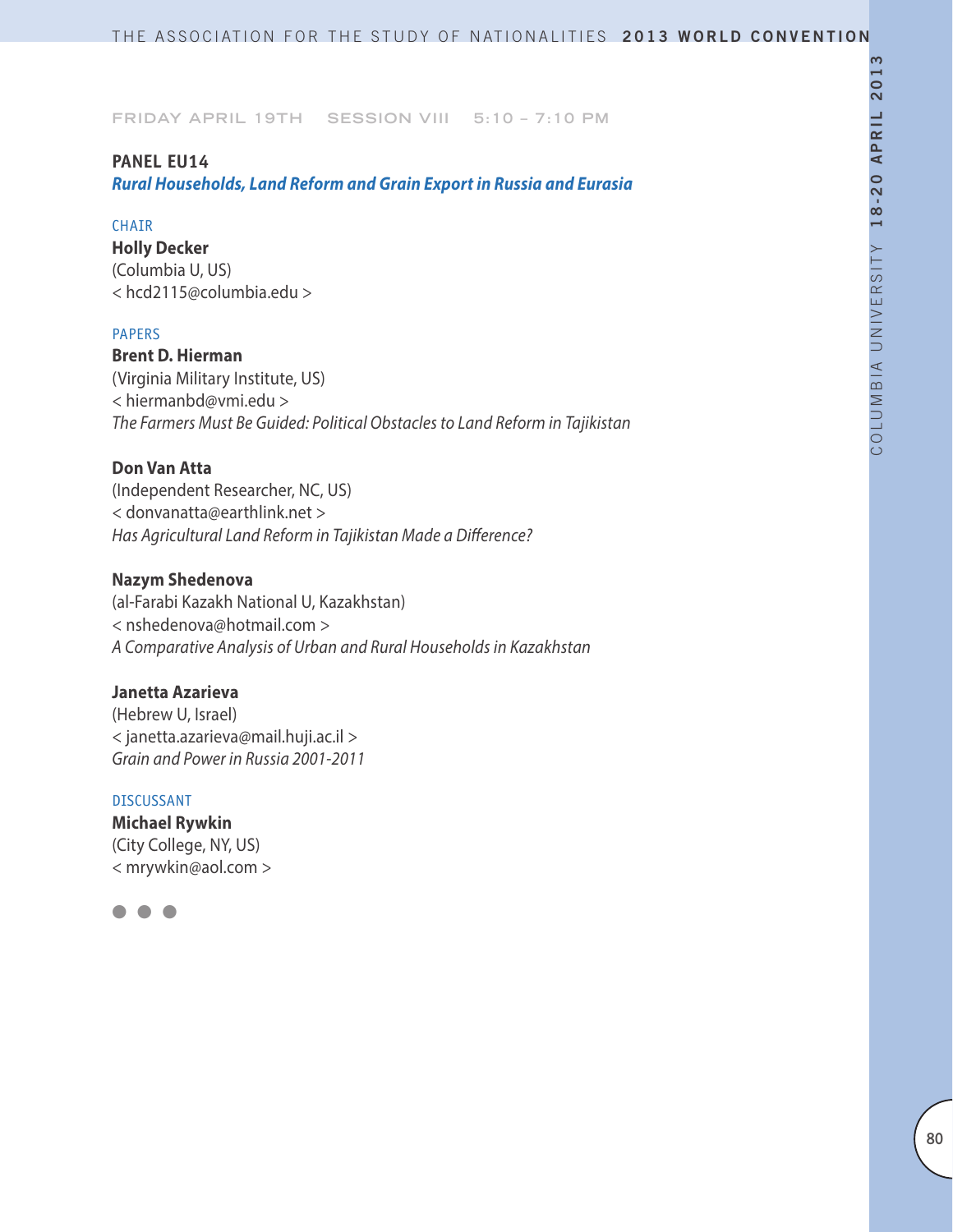## **PANEL K6** *Beyond Stalemate in Karabakh*

#### **CHAIR**

**Mikail Mamedov** (Georgetown U, US) < mamedorm@georgetown.edu >

#### PAPERS

**Ohannes Geukjian** (American U of Beirut, Lebanon) < og01@aub.edu.lb > *Necessary Transformations for Conflict Resolution in Nagorno-Karabakh*

## **Fariz Ismailzade**

(Azerbaijan Diplomatic Academy, Baku) < fismailzade@ada.edu.az > *Impact of the Establishment of Azerbaijani Community of Nagorno-Karabakh on Track Two Diplomacy and Peace Negotiations*

## **Sebastian Muth**

(Greifswald U, Germany) < sebastian.muth@uni-greifswald.de > *Symbols, Language Use and the Construction of Nationality in Nagorno-Karabakh*

## **James Warhola**

(U of Maine, US) < james.warhola@umit.maine.edu > *Light in the Dark Garden: The Nagorno-Karabakh Stalemate in Light of Current Regional Turmoil: Novel Prospects for Resolution?*

#### DISCUSSANT

**Thomas de Waal** (Carnegie Endowment, Washington, DC) < tdewaal@carnegieendowment.org >

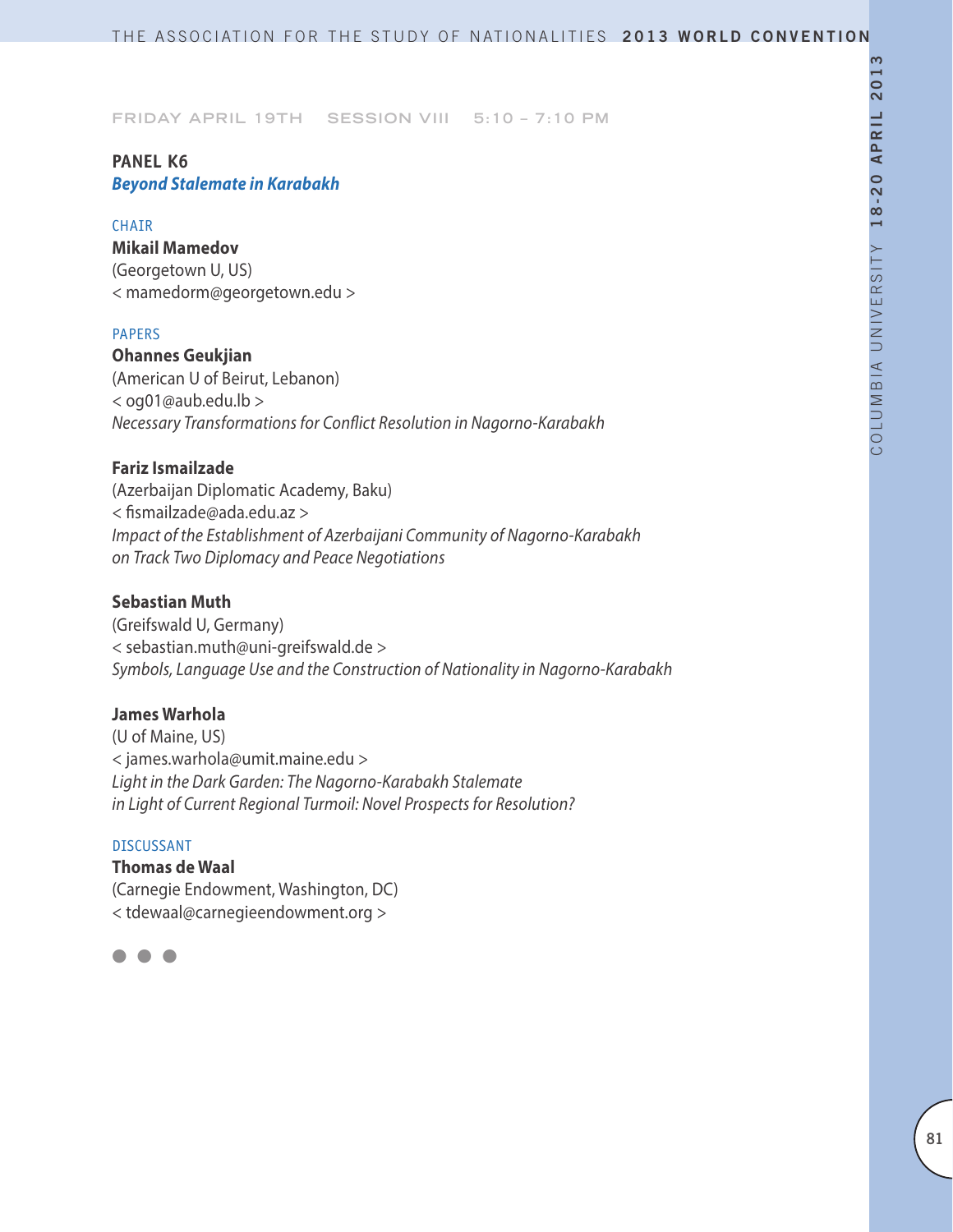## **PANEL TK6** *Legacies of the Ottoman Empire*

# CHAIR

**TBA**

## PAPERS

**Zeynep Akture**  (Izmir Institute of Technology, Turkey) < zeynepakture@iyte.edu.tr > *Bury the Monster!!! War Can be Fought and Won only when the Dead are Buried and Forgotten*

## **Ozan Arslan**

(Izmir U of Economics, Turkey) < ozan.arslan@ieu.edu.tr > *Politics of Co-Ethnics and Memory of a Military Expedition in the Caucasus*

## **Nikolaos Biziouras**

(US Naval Academy, US) < bizioura@usna.edu > **Carolina Arnold** (CUNY Brooklyn College, US) < cea1000@gmail.com > *Nation-Building in the Balkans: Regional Political Economies and the Greek-Turkish Population Exchange*

## **Öztürk Kart**

(Necmettin Erbakan U, Turkey) < ozturkkart@gmail.com > *A Turn Point for the Turkish Community of Macedonia: The Yucel Organisation Case*

### **Nikolaos Michailidis**

(Princeton U, US) < nmichail@princeton.edu > *Rituals of Belonging: Music-Making and Ethnic Identity in Turkey* 

### DISCUSSANT

**Ana Djordjevic** (U of Graz, Austria) < ana.djordjevic@uni-graz.at >

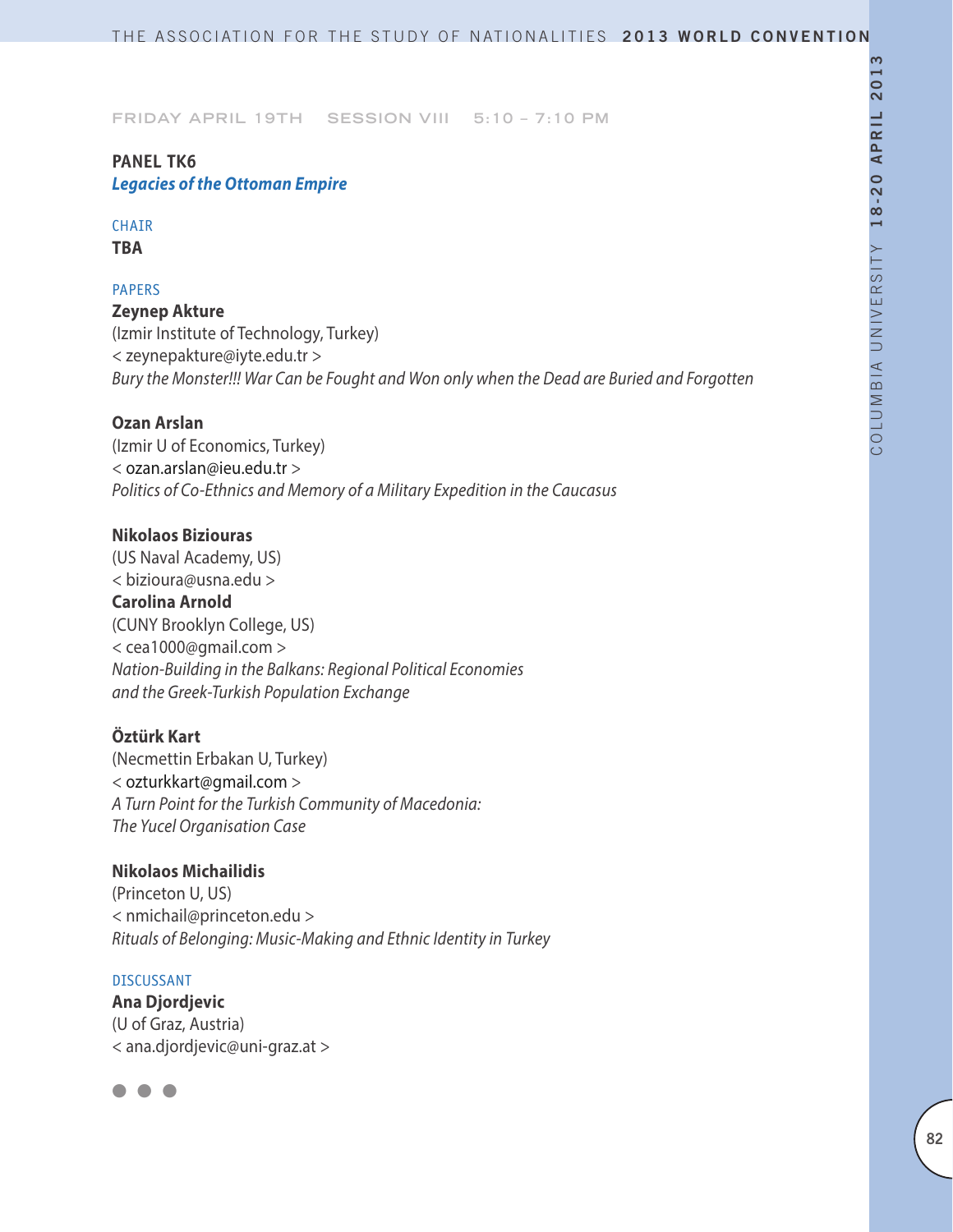## **PANEL U9** *Migration in and from Ukraine*

### **CHAIR**

**Alexandra Hrycak** (Reed College, US) < hrycak@reed.edu >

### PAPERS

## **Volodymyr Yevtukh**

(Dragomanov U, Ukraine) < yevtukh@ukr.net > *New Ethnicity, New Problems: Immigrants in the Ukrainian Social and Cultural Space*

## **Natalia Khanenko Friesen**

(U of Saskatchewan, Canada) < natalia.khanenkofriesen@gmail.com > *The Female Face of Ukrainian Migrants' Creative Writing: Agency, Voice, Representation*

## **Aleksandra Jawornicka-Nowosad**

(Independent Researcher, Poland) < nowola@poczta.onet.pl > *Integration of Female Immigrants from Ukraine in Polish Labour Market and Society*

## **Halyna Lemekh**

(St. Francis College, US) < hlemekh@aol.com > *Hyphenated Identities of Newly Arrived Immigrants in New York City*

### **Olena Panych**

(Penn State U, US) < olenadn@yahoo.com > *In Search of New Identities: Religious Immigrants from Ukraine in the US*

#### DISCUSSANT

**Iryna Koshulap** (Central European U, Hungary) < ikoshulap@yahoo.com >

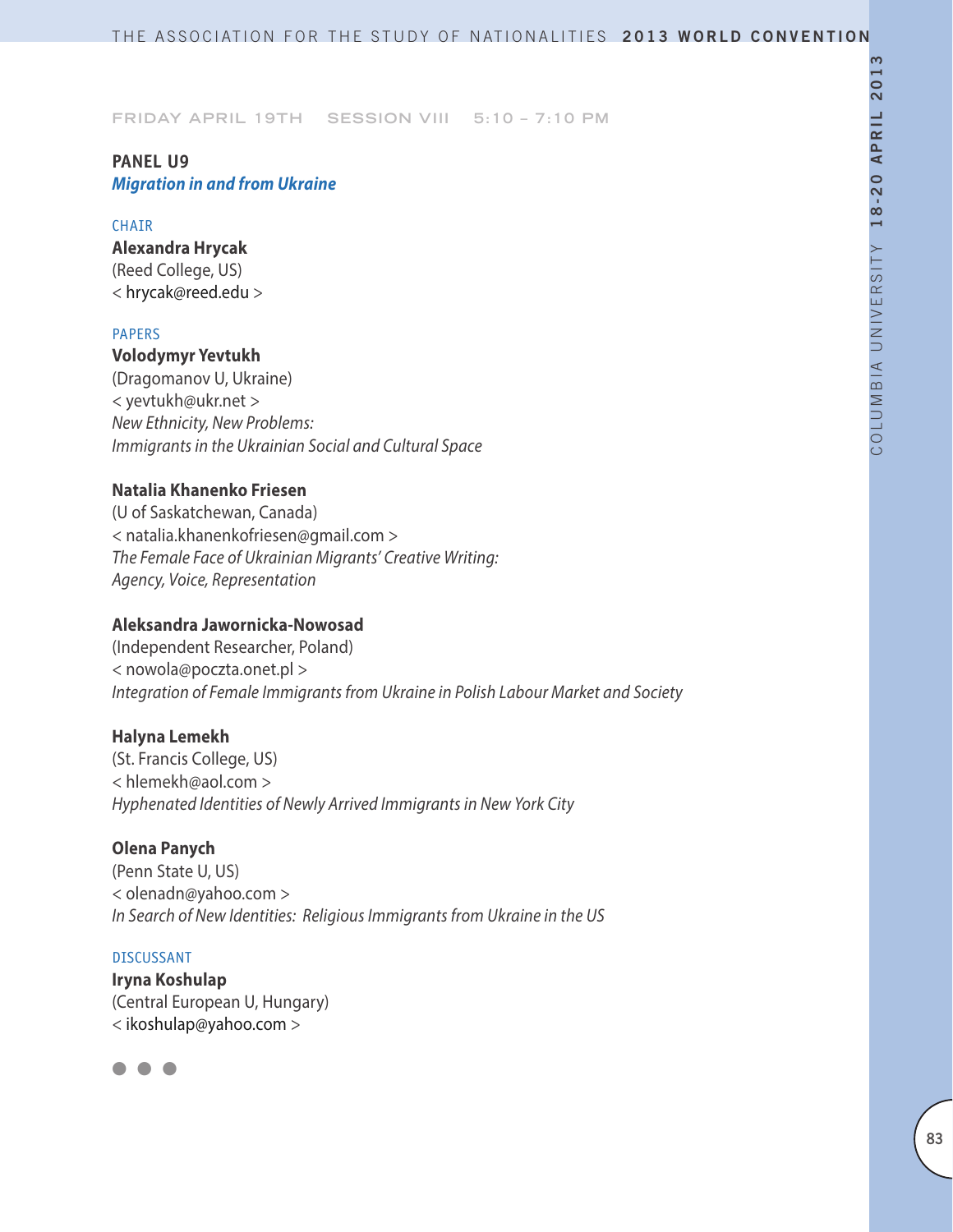### **PANEL N13**

*Reshaping the Arena of National Civic Integration: The Post- Multicultural Moment and the Challenge of the Populist Right* 

## CHAIR

**Sofia Tipaldou** (Autonomous U of Barcelona, Spain) < Sofia.Tipaldou@uab.cat >

#### **PANELISTS**

**Mabel Berezin** (Cornell U, US) < mmb39@cornell.edu > *Surprise, What Surprise?: the New "Old" Nationalism in Europe*

## **Aviad Rubin**

(U of Haifa, Israel) *<* aviadrubin@poli.haifa.ac.il *> Should we Base Cultural Recognition on Historical Entitlement? Muslim Immigrants in Europe and the Challenge of Inclusion*

### **Daphna Elfersy**

(SciencesPo, France/Tel Aviv U, Israel) < delfersy@gmail.com > *The Populist Right in the Netherlands*

### **Matthew Goodwin**

(U of Nottingham, UK) < matthew.goodwin@nottingham.ac.uk > *Still an Exceptional Case? The Challenge from the Radical Right in Britain*

## **Alberto Spektorowski**

(Tel Aviv U, Israel) < albertos@tau.ac.il > *The Reconstruction of "Exclusionary" Democratic Nationalism: The Anti-Burqa National Identity of France*

#### DISCUSSANT

**Russell Hardin** (NYU, US) < russell.hardin@nyu.edu >

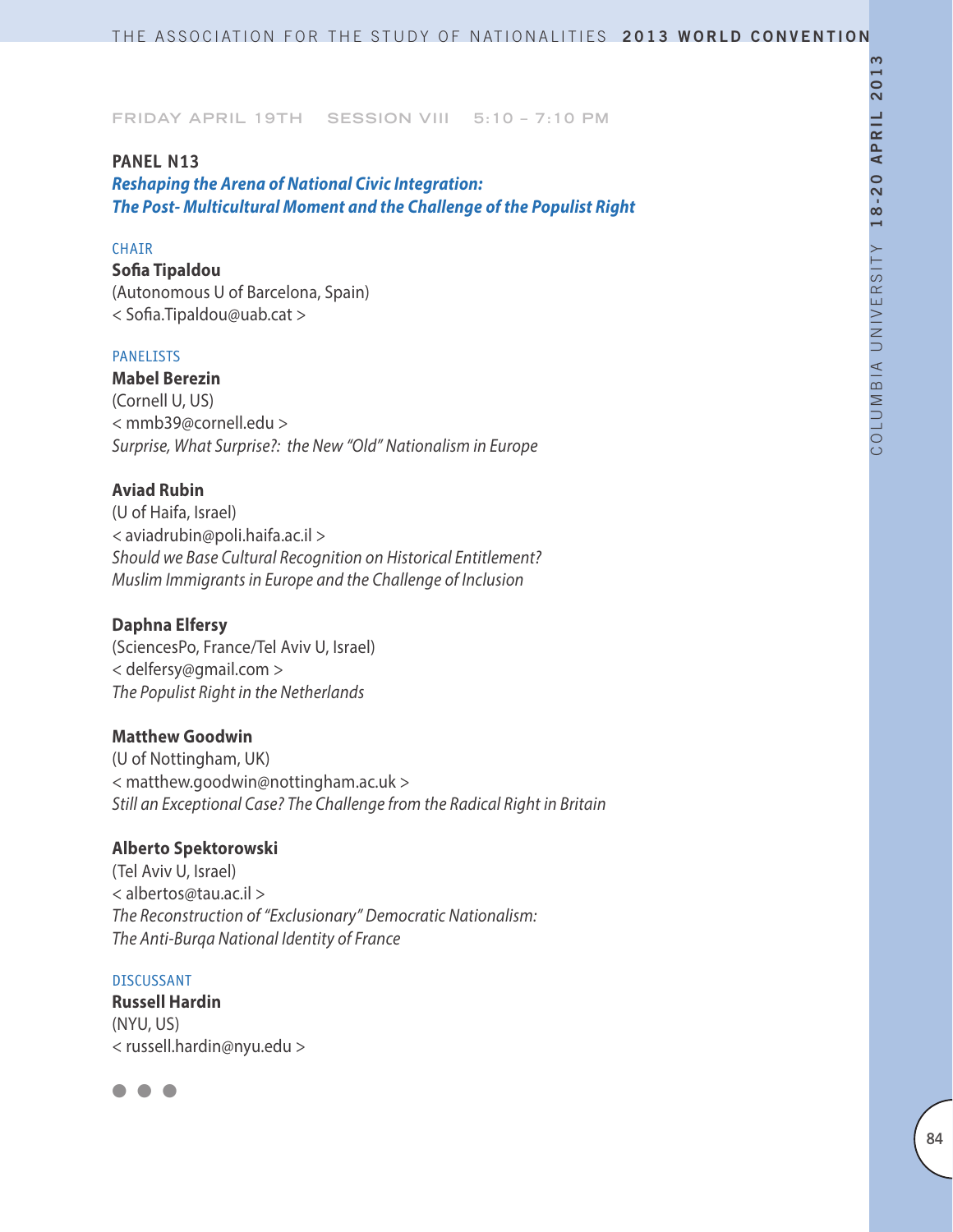**PANEL BO10** *Book Panel on Fotini Christia's* **Alliance Formation in Civil Wars**  *(Cambridge University Press, 2012)*

## CHAIR

**Adria Lawrence** (Yale U, US) < adria.lawrence@yale.edu >

#### PARTICIPANTS

**Jack Snyder** (Columbia U, US) < jls6@columbia.edu >

### **Alexander Downes**

(George Washington U, US) < downes@gwu.edu >

## **Zeynep Bulutgil**

(Tufts U, US) < zeynep.bulutgil@tufts.edu >

### **Fotini Christia**

(MIT, US) < cfotini@mit.edu >

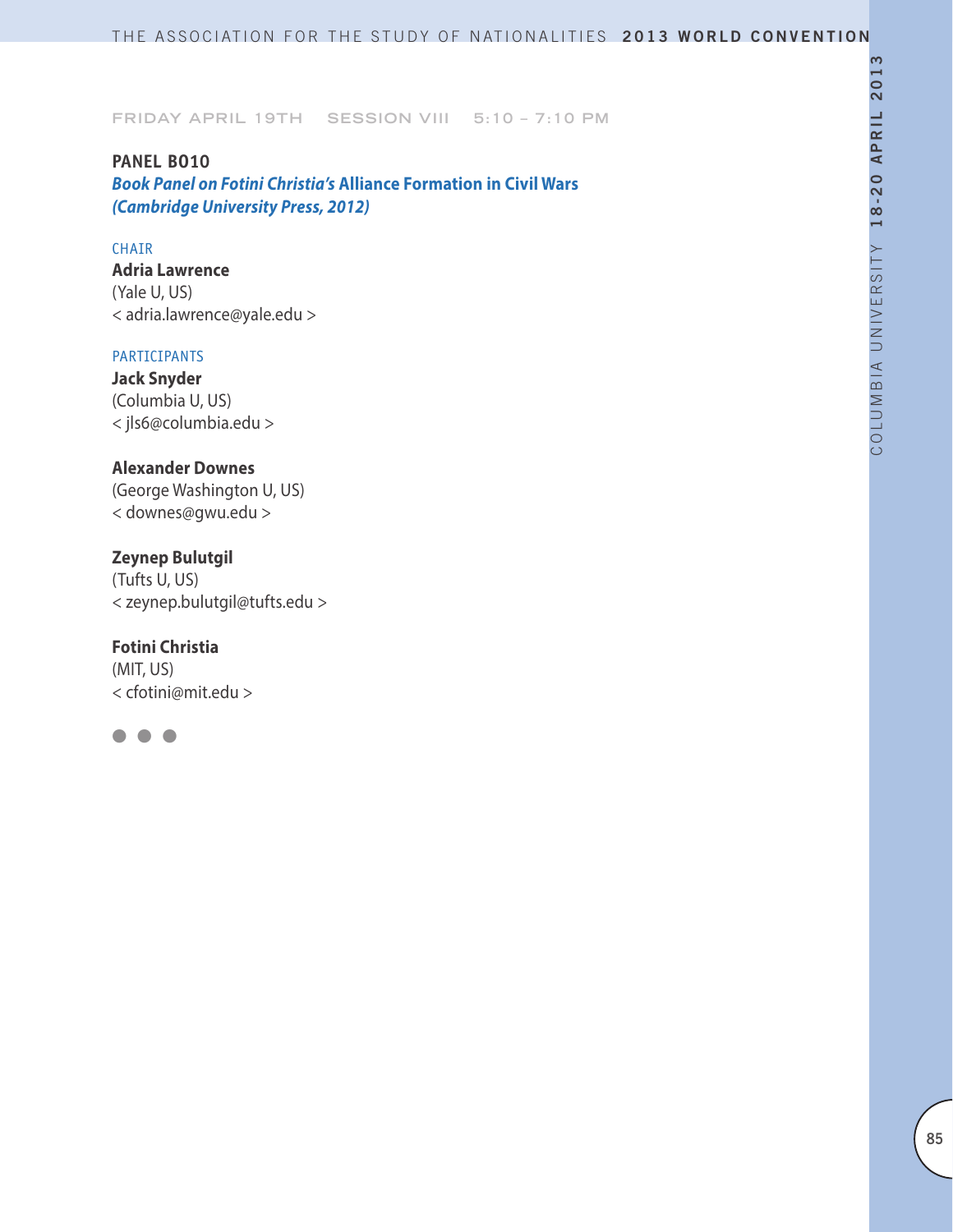**PANEL BO12** *Book Panel on Marci Shore's* **The Taste of Ashes: The Afterlife of Totalitarianism in Eastern Europe** *(Random House, 2013)*

### CHAIR **TBA**

PARTICIPANTS **Halyna Mokrushyna** (U of Ottawa, Canada) < halyna\_mok@videotron.ca >

## **Patrice Dabrowski**

(Harvard U, US) < pmdab@yahoo.com >

## **Peter Vermeersch**

(U of Leuven, Belgium) < peter.vermeersch@soc.kuleuven.be >

## **David Satter**

(Hudson Institute, US) < satter.david@gmail.com >

### **Marci Shore**

(Yale U, US) < marci.shore@yale.edu >

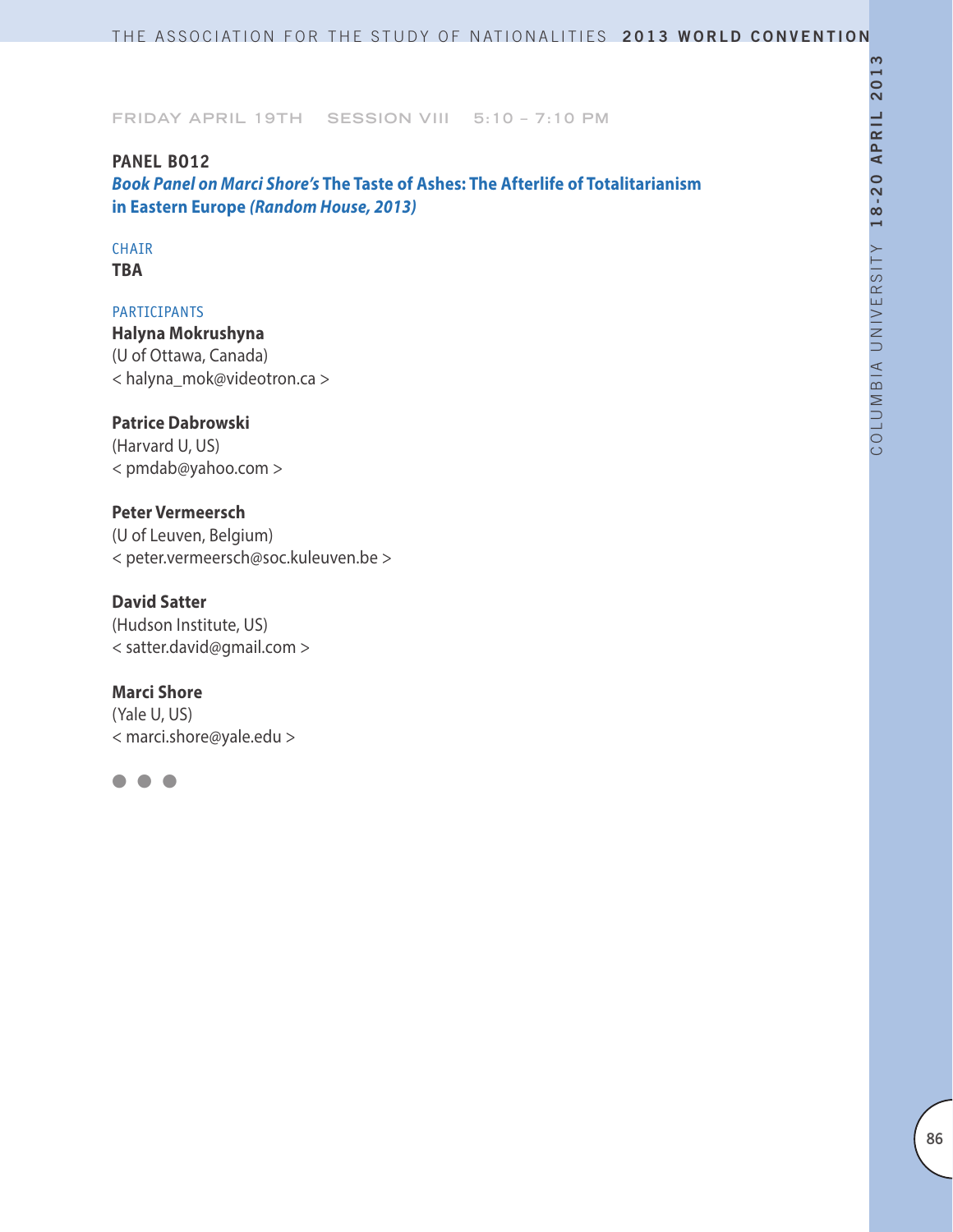### **PANEL BK18**

*History, Politics and Memory of Bosnian War: Inter- and Trans-national Reverberations*

## **CHATR**

**Dino Abazovic** (U of Sarajevo, Bosnia) < dabazovic@gmail.com >

#### PAPERS

**Dubravka Žarkov** (Erasmus U, Rotterdam, Netherlands) < zarkov@iss.nl > *Remembering Srebrenica: Bosnia and The Netherlands in the Dutch TV Miniseries "De Enclave"* 

## **Maria Koinova**

(Warwick U, UK) < m.koinova@warwick.ac.uk > *Post-Yugoslav Diasporas in the Netherlands: National Politics, Transnational Engagements and Diasporic Identities*

#### **Doris Buss**

(Carleton U, Canada) < doris\_buss@carleton.ca > *"Making Sense" of Violence: Expert Evidence and the Criminal Tribunals for Yugoslavia and Rwanda*

#### DISCUSSANT

**Ruti Teitel** (NYU, US) < teitelruti@aol.com >

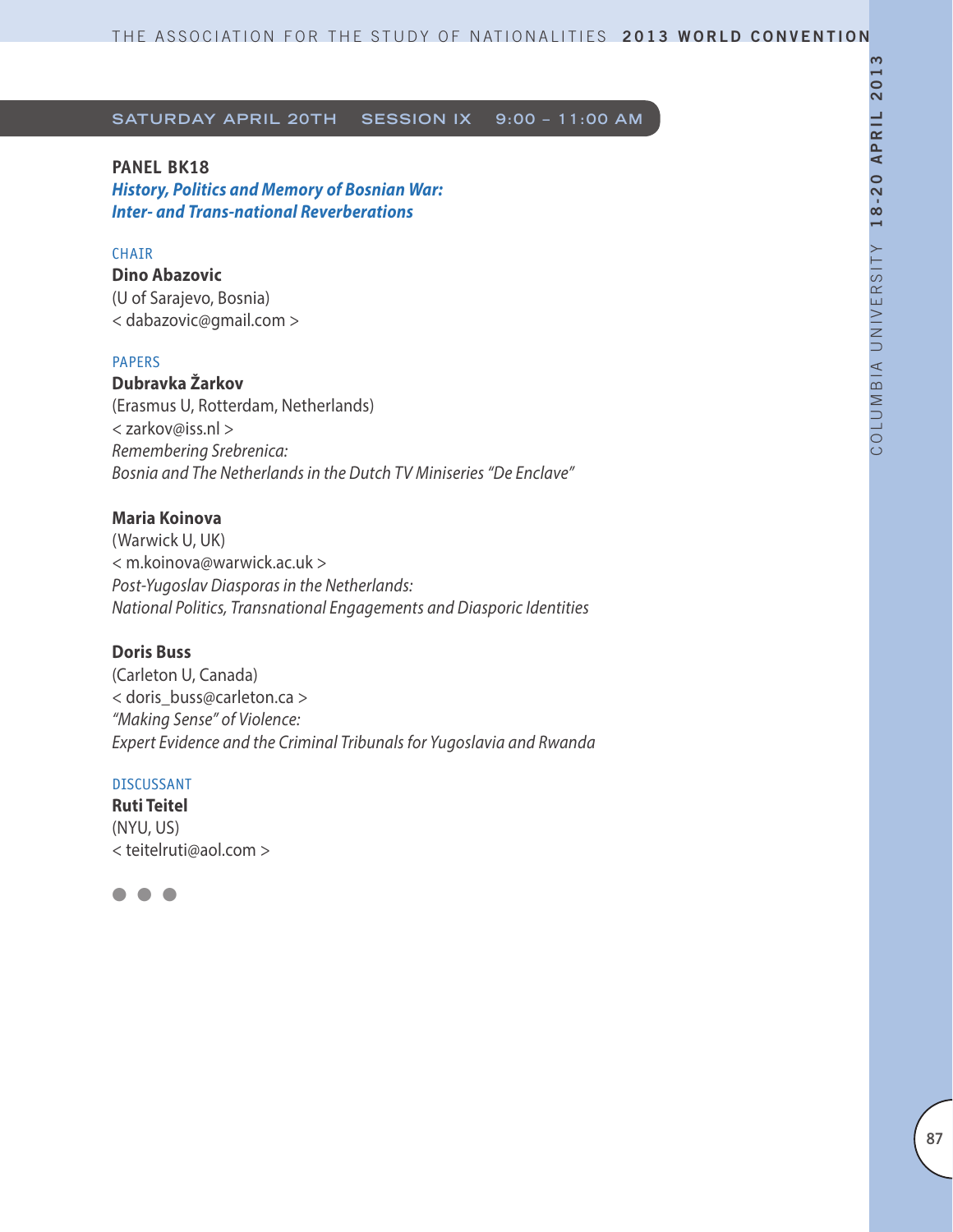### **Panel BK23**

*National Indifference and Nationalities Politics* 

#### **CHAIR**

**Oto Luthar** (Scientific Research Center, Slovenia) < oto.luthar@zrc-sazu.si >

### PAPERS

**Irina Gigova** (College of Charleston, US) < gigovai@cofc.edu > *The Feeble Charm of National Communism: Writers and Cultural Politics in Zhivkov's Bulgaria*

## **Suzana Vuljevic**

(Columbia U, US) < sv2367@columbia.edu > *On the Verge of Becoming Albanian: Poetic Expressions of Nation, 1878-1912* 

## **Harun Buljina**

(Columbia U, US) < harun.buljina@gmail.com > *Belated Nation: The Muslim Question, National Indifference, and the 1971 Yugoslav Census*

### **Victor Petrov**

(Columbia U, US) < victor.p.petrov@gmail.com > *Creating, Celebrating and Constricting the Socialist Nation: Bulgaria's 1300th Anniversary and the Narrowing of National Categories*

#### DISCUSSANT

**Bojan Savic** (Virginia Tech, US) < raggio@vt.edu >

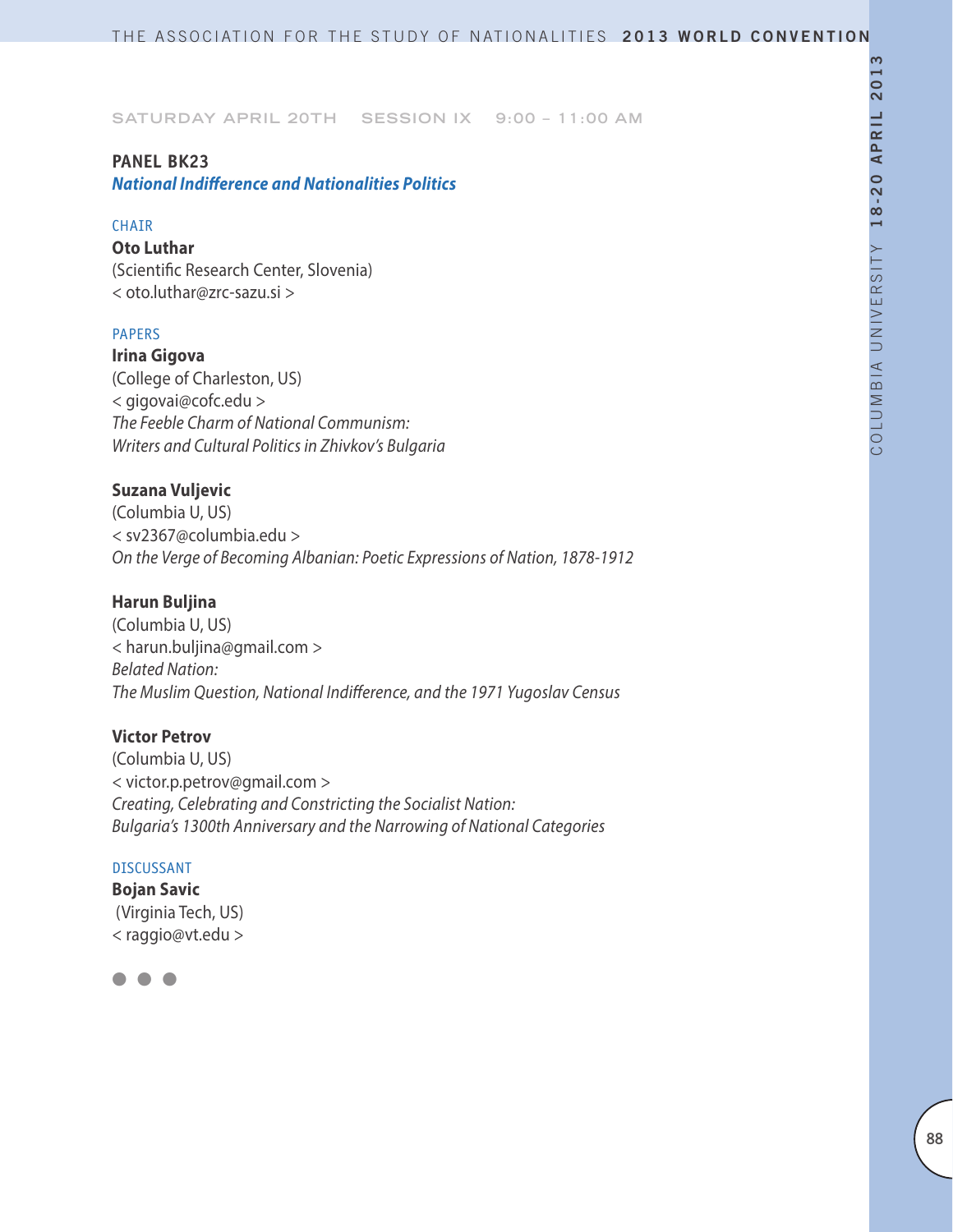### **PANEL CE4**

*Migration, Dislocation, and Identity Formation*

### **CHAIR**

**Bruce S. Burnside** (Columbia U, US) < bsb2125@columbia.edu >

### PAPERS

### **M. Benjamin Thorne**

(Abraham Baldwin Agricultural College, US) < bthorne@abac.edu > *A Sort of Liberation: The Experience of Roma Returnees from Transnistria, 1944-1948*

## **Alin Rus**

(U of Massachusetts, US) < rusalin445@yahoo.com > *Intangible Cultural Heritage, Migration and Nationalism Symbols in Post-Socialist Rural Romania* 

## **Zohar Segev**

(U of Haifa, Israel) < zsegev@research.haifa.ac.il > *Globalization, National Identity and Ethnic Struggle: The Jewish Diaspora in Europe after the Second World War in a 70-Year Perspective*

### **Sarah Scholl-Schneider**

(Johannes-Gutenberg U, Germany) < scholl-schneider@uni-mainz.de > *Home-field Advantage or Restarted Integration? The Czech Remigration after 1989*

### **Marina Mikhaylova**

(Temple U, US) < marinam@uchicago.edu > *Mobility, Marginality, and Transnational Belonging in the EU*

## DISCUSSANT

**Mica Hall** (Defense Language Institute, US) < mica.hall1@gmail.com >

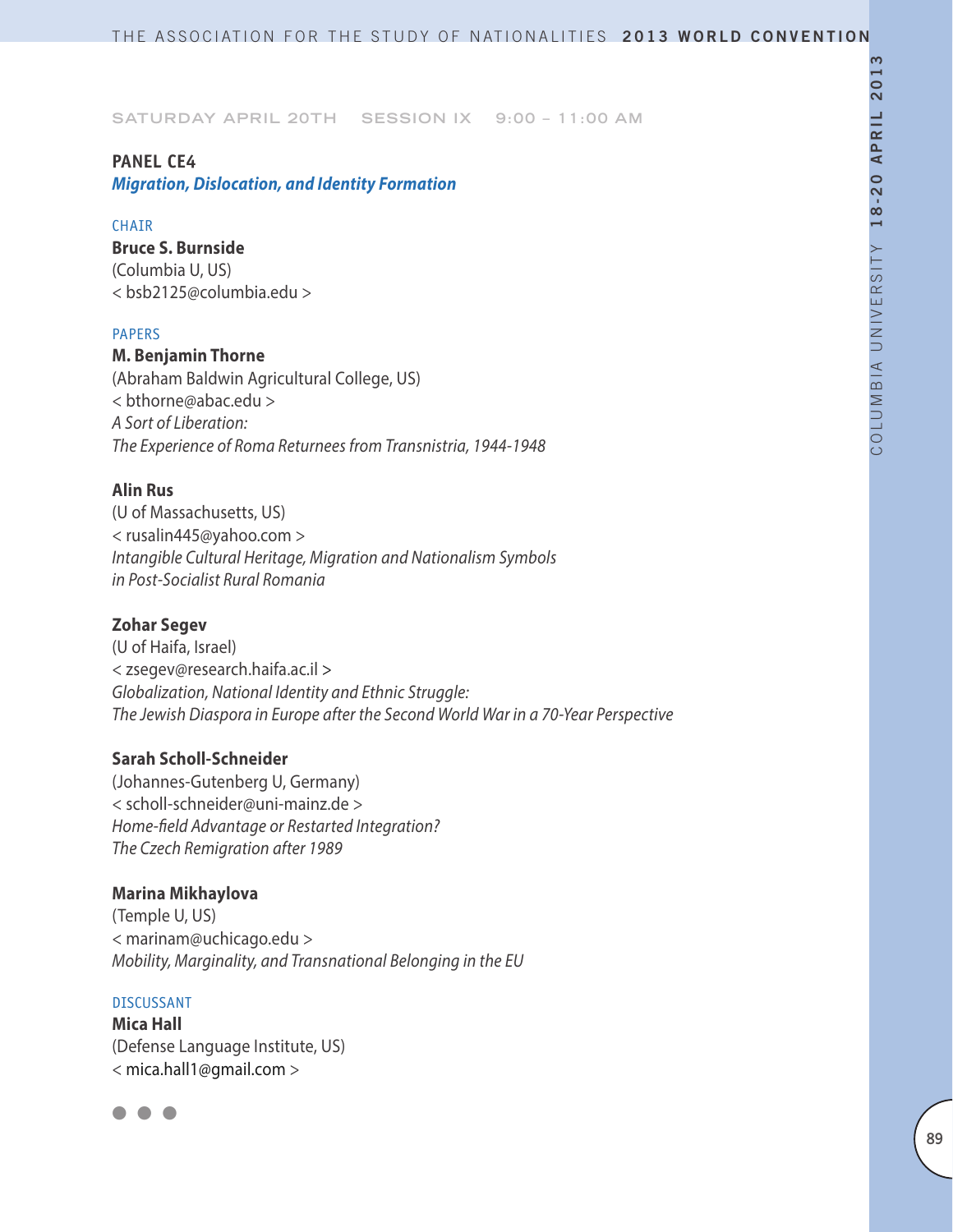### **PANEL CE8**

*Roma Rights and the Politics of Recognition*

### **CHAIR**

**Djordje Stefanovic** (St. Mary's U, Canada) < djordje.stefanovic@smu.ca >

### PAPERS

**Eliana Desiderio** (U College London, UK) < eliana.desiderio.10@ucl.ac.uk > *The Construction of Czech National Identity Through Anti-Roma Stances: A Process of Reproduction, Differentiation and Definition*

### **Marian D. Ilie Adriana Isac**

(West U of Timişoara, Romania) < apollo121805@yahoo.it > < adriana\_27\_2007@yahoo.com *> Interpersonal Relation Models of Roma Ethnics in a Romanian School*

## **Radim Marada**

(Masaryk U, Czech Republic) < marada@fss.muni.cz > *Ethnicity Without Culture: Implications for Multicultural Education and the Politics of Recognition*

## **Marius Matichescu**

**Anamaria Bica** (West U of Timisoara, Romania) < marius.matichescu@gmail.com > < anabica93@gmail.com > *Modes of Social Integration and Political Participation in a Roma Community* 

### **Neil Cruickshank**

(Algoma U, Canada) < neil.cruickshank@algomau.ca > *Nationalism in Vitro: Constructing the Roma Nation from the Outside In?*

### DISCUSSANT

**Melanie Ram** (California State U, Fresno US) < meram@csufresno.edu >

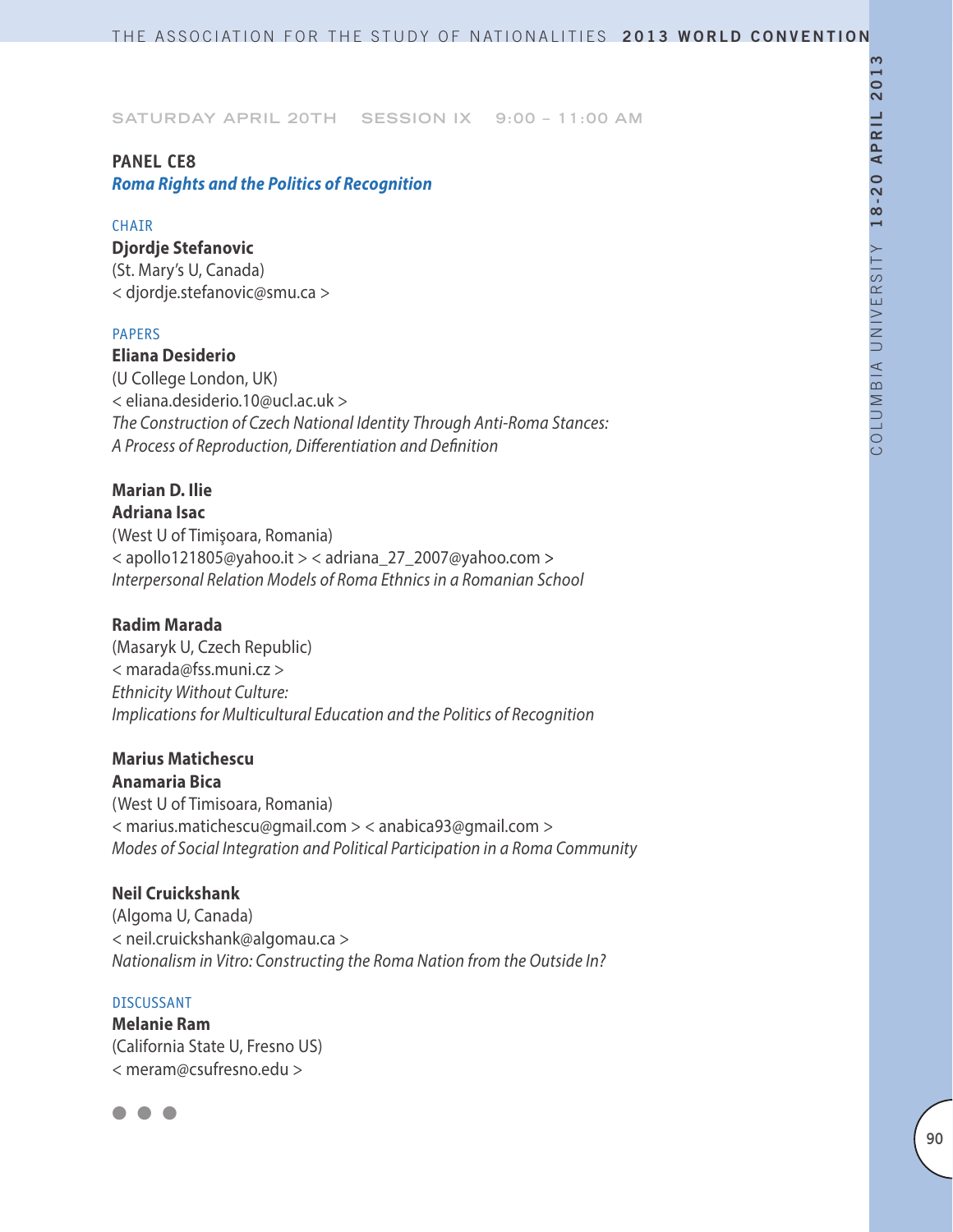## **PANEL CE22**  *Constructing National Identities*

#### **CHAIR**

## **Howard Schweber**

(Nazarbayev U, Kazakhstan/U of Wisconsin-Madison, US) < hschweber@nu.edu.kz >

### PAPERS

**Marta Cieslak** (SUNY at Buffalo, US) < cieslak2@buffalo.edu > *"The General Civilization" and the Polish Struggle for Existence: Nationalism and Class in Poland of the Second Half of the Nineteenth Century*

## **Alisa van Kleef**

(Rice U, US) < amv1@rice.edu > *The Borders of German Identity: The Rhineland as a Contested Space in Weimar Germany*

## **Roxana Adina Huma**

(U of Plymouth, UK) < adina.huma@plymouth.ac.uk > *No Room for the Middle Ground? The Problems Facing Moldovan Civic Identity*

### **Anastasia Mitrofanova**

(Diplomatic Academy, Moscow, Russia) *<* anastasia-mit@mail.ru > *Moldova and Transnistria: Incompatible Identities*

### **Balázs Majtényi**

(Eötvös Loránd U, Hungary) < foldresz@gmail.com > *Nation Building and the New Hungarian Constitution*

#### DISCUSSANT

**Allan Kagedan**  (Carleton U, Canada) <alkagedan@live.ca>

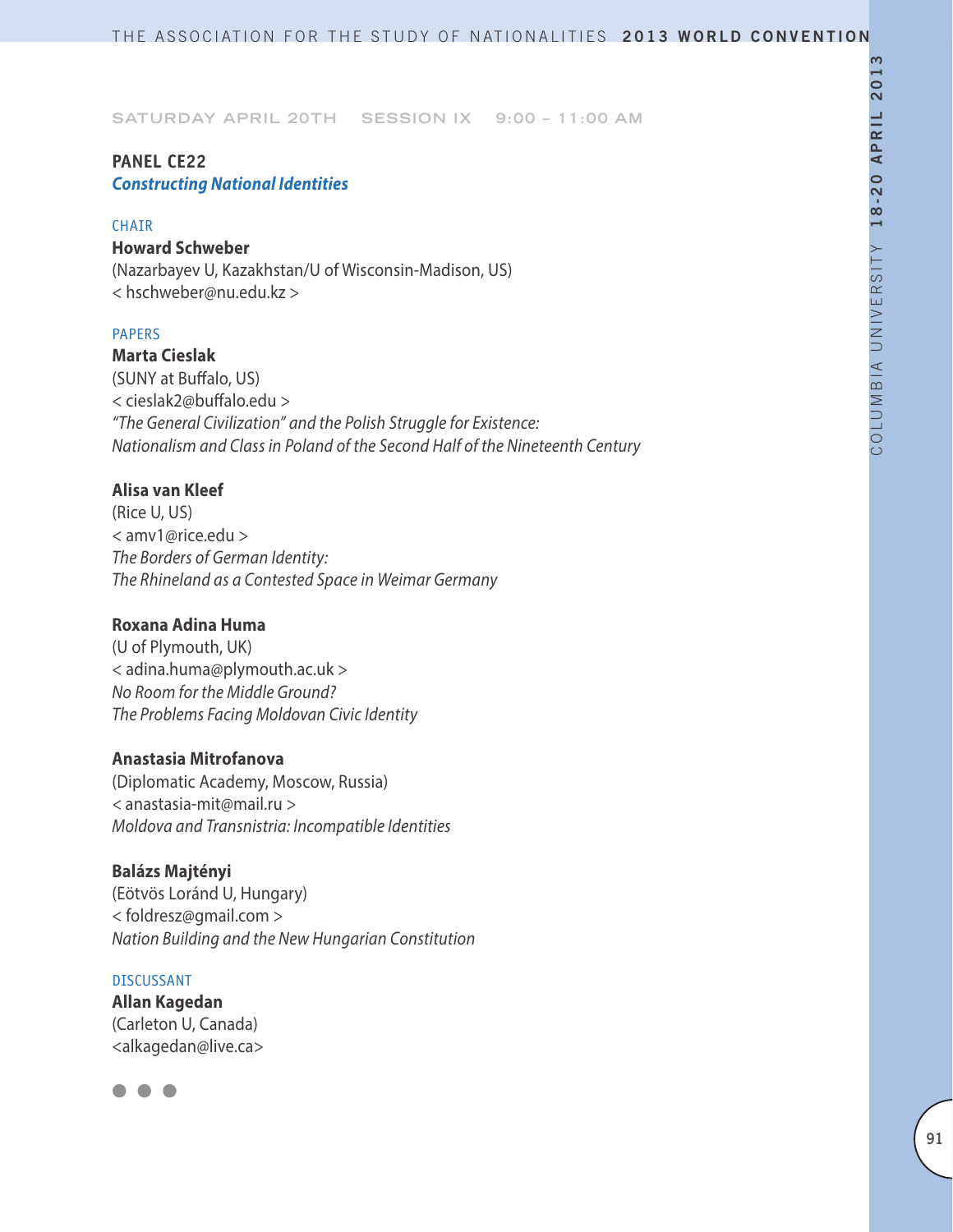#### **PANEL EU8**

*Post-Soviet History, Memory, and Identity: Perspectives from the Baltic, Caucasus, and Central Asia*

### **CHAIR**

**Tarik Cyril Amar**  (Columbia U, US) < tca2109@columbia.edu >

#### PAPERS

**Ian Lanzillotti** (Ohio State U, US) < lanzillotti.1@osu.edu > *Between Balkar-Alania and Princely Kabarda: National Histories, Interethnic Relations, and the "Land Question" in the Post-Soviet North Caucasus*

## **Elo-Hanna Seljamaa**

(U of Tartu, Estonia) < elo-hanna.seljamaa@ut.ee > *Reiterating Rupture and Kinship: New Nationalizing Holidays in Post-Soviet Estonia*

### **Benjamin Gatling**

(Duke U, US) < benjamin.gatling@duke.edu > *Islamic Devotion Beyond "The Hidden Veil": Soviet Memories and Post-Soviet Identities in Tajik Sufism*

#### **Noah Tucker**

(Department of Defense, US) < ntucker@post.harvard.edu > **Sarah Kendzior** (Independent Scholar, US) < kendzior@wustl.edu > *Digital Memory and a "Massacre": Post-Soviet Uzbek Identity in the Age of Social Media*

#### **Michael Khodarkovsky**

(Loyola U Chicago, US) < mkhodar@luc.edu > *Defining and Defying Islamic Identity in Imperial Russia*

#### DISCUSSANT

**Sufian Zhemukhov** (George Washington U, US) < zhemukho@gwu.edu >

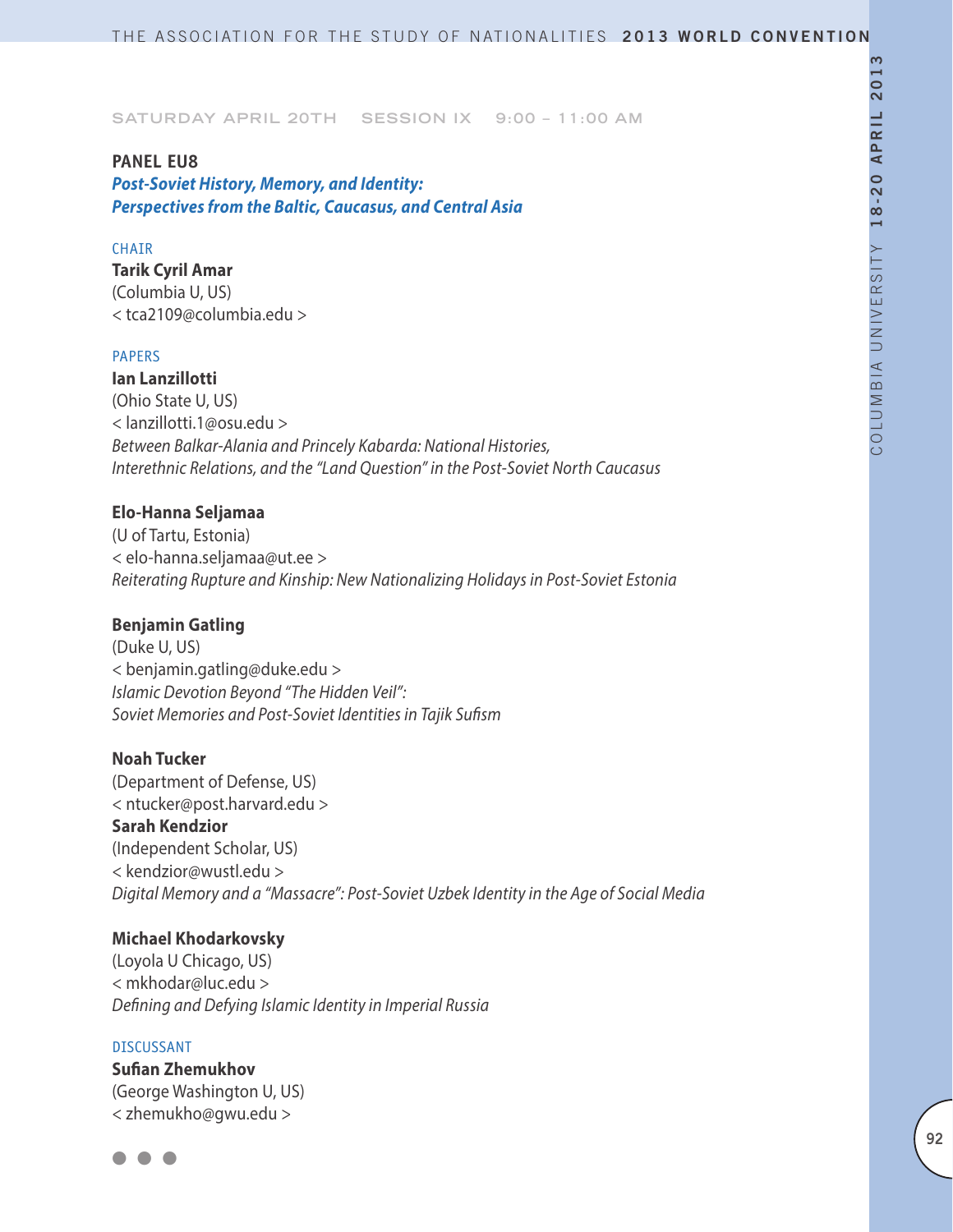### **PANEL R7**

*Religion and Education in Minority Identity Construction*

#### **CHAIR**

**Nelly Bekus** (Davis Center, Harvard U, US) < nbekus@fas.harvard.edu >

### PAPERS

## **Alexander Tedeschi**

(Harvard U, US) < tedeschi@fas.harvard.edu > *Nation-Building in Contemporary Russia: Regional Challenges of Integrating Religious Subjects Into Public Schools*

## **Edward Holland**

(U of Colorado Boulder, US) < tedholland@gmail.com > *Religious Practice and Belief in the Republic of Buryatia: Buryats and Russians Compared*

## **Ekaterina Khodzhaeva**

(Harvard U, US) < ekatherina.khodzhaeva@gmail.com > *Religious Identity as Contemporary Imperative in Russia: The Case of "Nominal" Muslim Youth in Tatarstan*

### **Dominik Müller**

(U of Zurich, Switzerland) < dominik.mueller2@uzh.ch > *Between Profession and Mission: Islamic Education and Educational Strategies of Young Muslims in Post-Soviet Tatarstan*

### **Dilyara Suleymanova**

(U of Zurich, Switzerland) < s\_dily@hotmail.com > *Education Between Religion and Secularism: The Case of Post-Soviet Tatarstan*

#### DISCUSSANT

**Kate Graney** (Skidmore College, US) < kgraney@skidmore.edu >

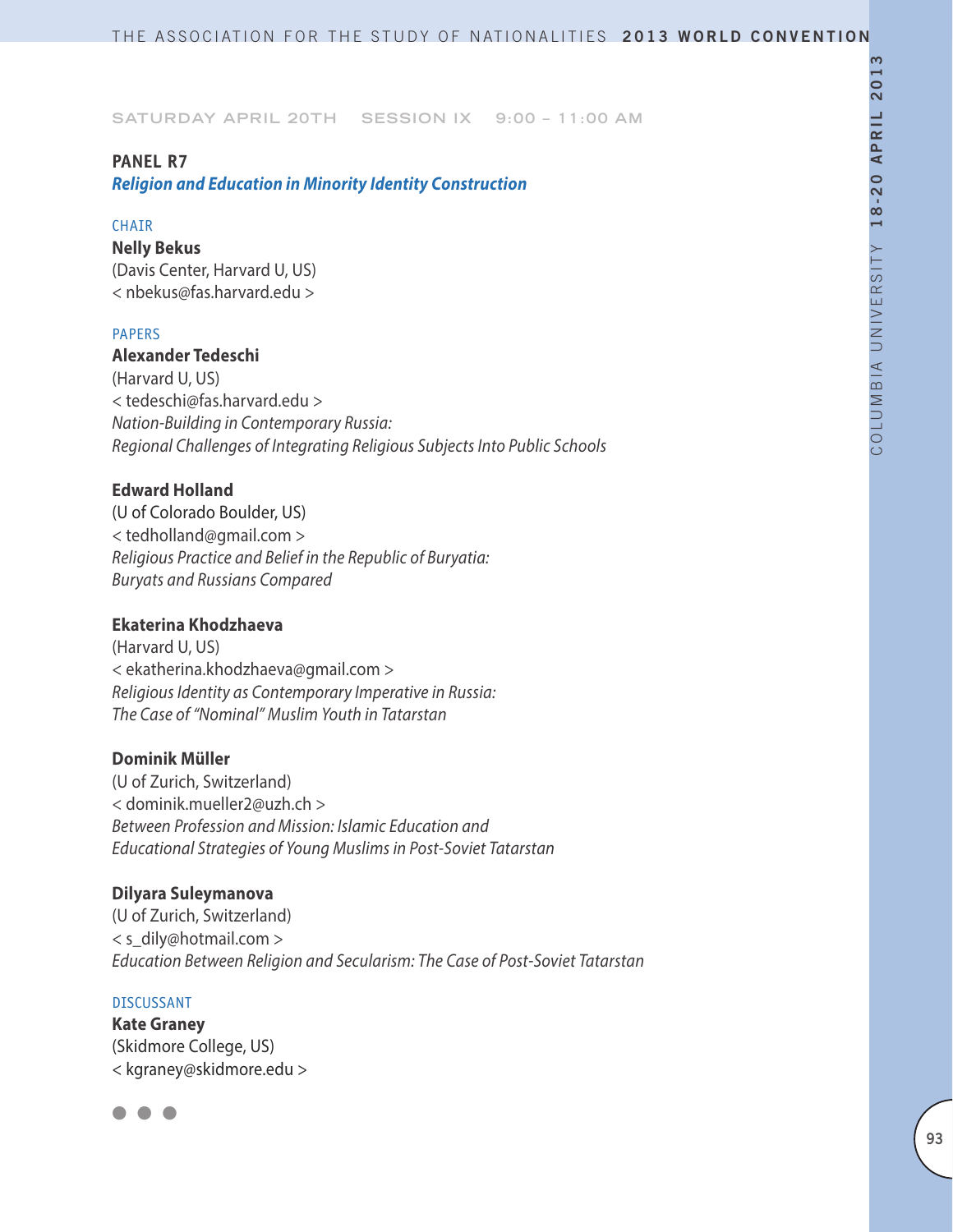## **PANEL TK1** *Geo-Identities in School Textbooks*

### **CHAIR**

**Dilan Okcuoglu** (Queen's U, Canada) < 8do@queensu.ca >

## PAPERS

**Özkan Akpınar** (Boğaziçi U, Turkey) < ozkanakpinar@gmail.com > *Reading Imperial Territories: Geographical Imagination in School Textbooks during the Late Ottoman Period, 1876-1908*

## **Sezgi Durgun**

(Marmara U, Turkey) < sezgi2005@gmail.com > *Representations of Turkish Homeland in School Texts: A Comparison of the 1930s and 2000s*

## **Murat Yesiltas**

(Sakarya U, Turkey) < muratyesiltas@gmail.com > *Militarism, National Identity and the Discursive Production of Turkey's Geopolitics in the School Textbooks*

### **Liasan Şahin**

(Marmara U, Turkey) < leysen@marmara.edu.tr > *Search for Political Space As Reflected In Post-Soviet History Textbooks: The Case of Tatarstan*

## DISCUSSANT

**Damla Aksel** (Koç U, Turkey) < dabayraktar@ku.edu.tr >

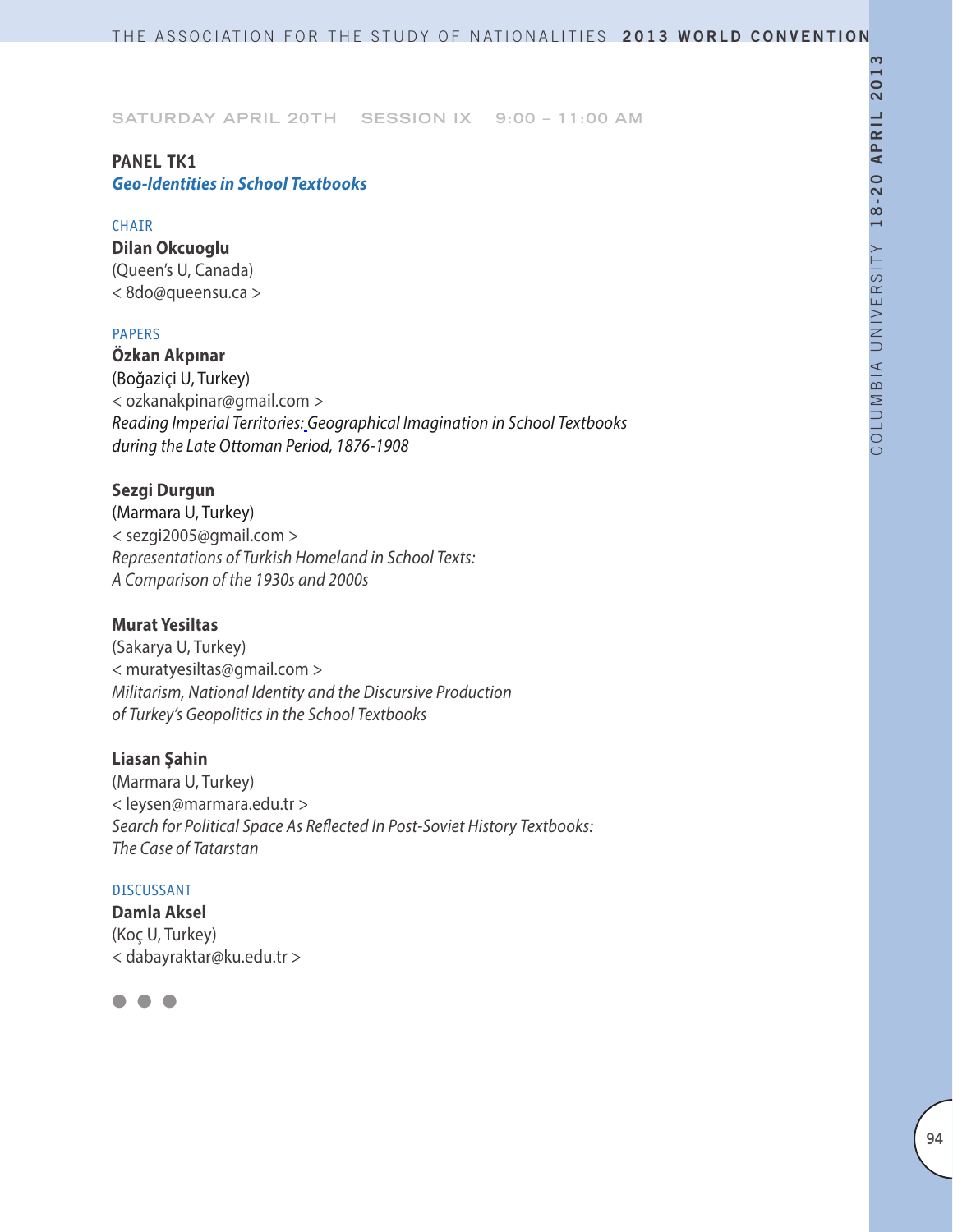## **PANEL U12**

*Economic Transitions in the Former Soviet Union*

### **CHATR**

## **Margarita Balmaceda**

(Seton Hall U/Harvard U, US) < balmaced@fas.harvard.edu >

### PAPER

## **David James Meadows**

(Dalhousie U, Canada) < djmeadow@dal.ca > *The Effects of Political Culture on Divergent Patterns of Post-Soviet Political-Economic Transformation: A Comparison of Latvia and Belarus*

## **Viatcheslav Avioutskii**

(Ecole des Dirigeants et Créateurs d'Entreprise, France) < avioutskii@yahoo.fr > *Business and Politics: Comparing the Trajectories of Bulgaria, Ukraine and Russia*

## **Taras Fedirko**

(U of Bologna, Italy) < taras.fedirko@gmail.com > *The Making of a "Soft State"? Corruption Practices in the Bureaucratic Apparatus of Present-Day Ukraine*

## **Andrei Stsiapanau**

(European Humanities U, Lithuania) < andrei.stsiapanau@ehu.lt > *Nations and Atom in Post-Soviet States: Technopolitical Regimes in Russia, Belarus and Lituania*

### DISCUSSANT

**Dan Epstein** (Colgate U, US) < depstein@colgate.edu >

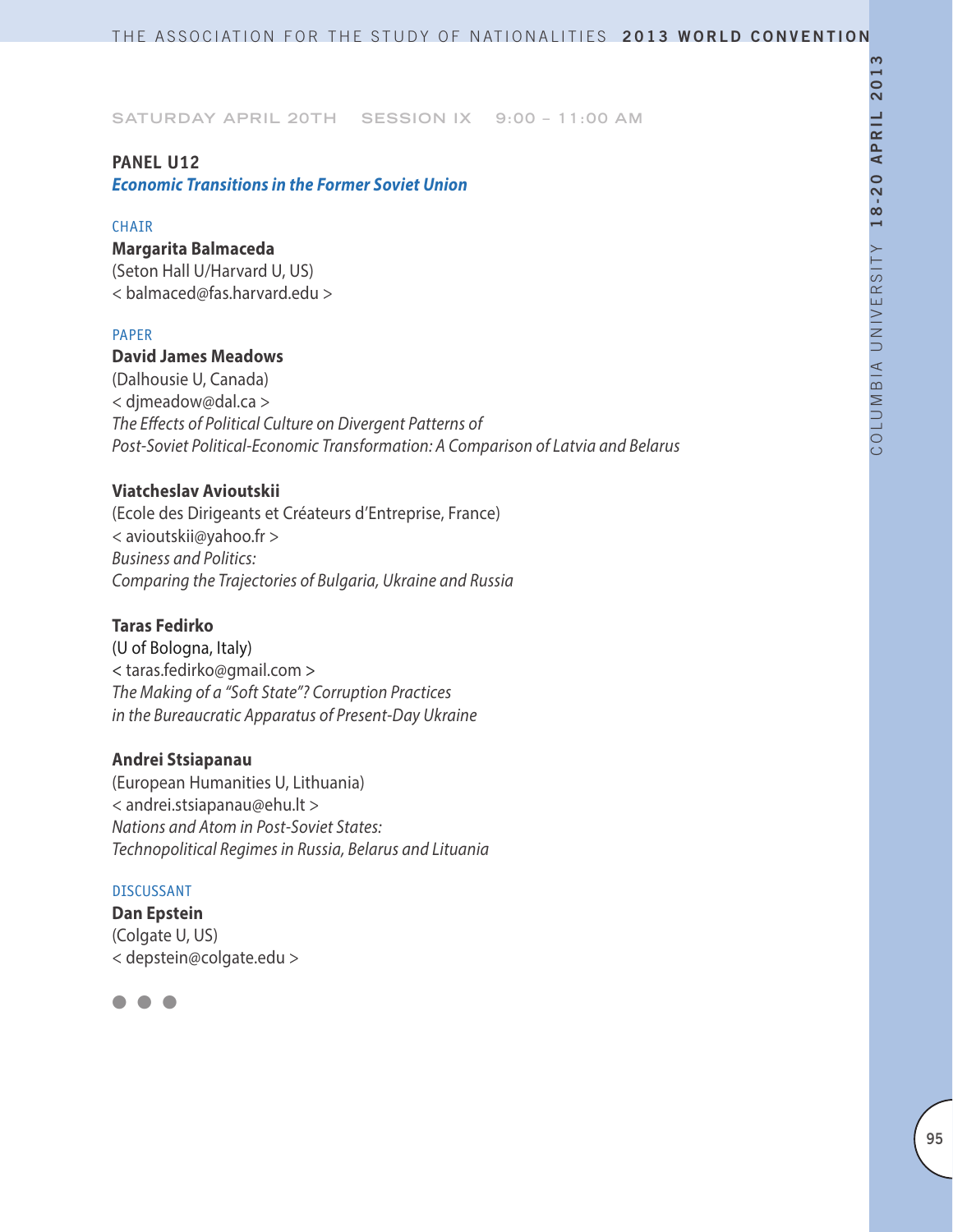## **PANEL N2** *Ethnic Conflict*

#### **CHAIR**

**Ivan Katchanovski** (U of Ottawa, Canada) < ikatchan@uottawa.ca >

### PAPERS

**Miriam Hänni** (U of Zurich, Switzerland) < miriam.haenni@zda.uzh.ch > *Minority Inclusion and Ethnic Conflict: Bringing Minority Preferences Back In*

# **Stacie Goddard**

**Marsin Alshamary** (Wellesley College, US) < sgoddard@wellesley.edu > < malshama@wellesley.edu > *Shrines of Dissidence: Shia Clerics and Political Mobilization in Baathist Iraq*

## **Fazil Moradi**

(Max Planck Institute for Social Anthropology, Germany) < moradi@eth.mpg.de > *The Baʿth Regime's State of Dehumanization: The Operation al-Anfal against Kurds*

## **Andrej Tusicisny**

(Columbia U, US) < at2378@columbia.edu > *Identity, Threat, Contact or Reciprocity? Causes of Selective Ethnic Discrimination in the Slums of India*

## DISCUSSANT

**Nikki Butkovich Kraus** (U of Wisconsin-Madison, US) < nkraus@ssc.wisc.edu >

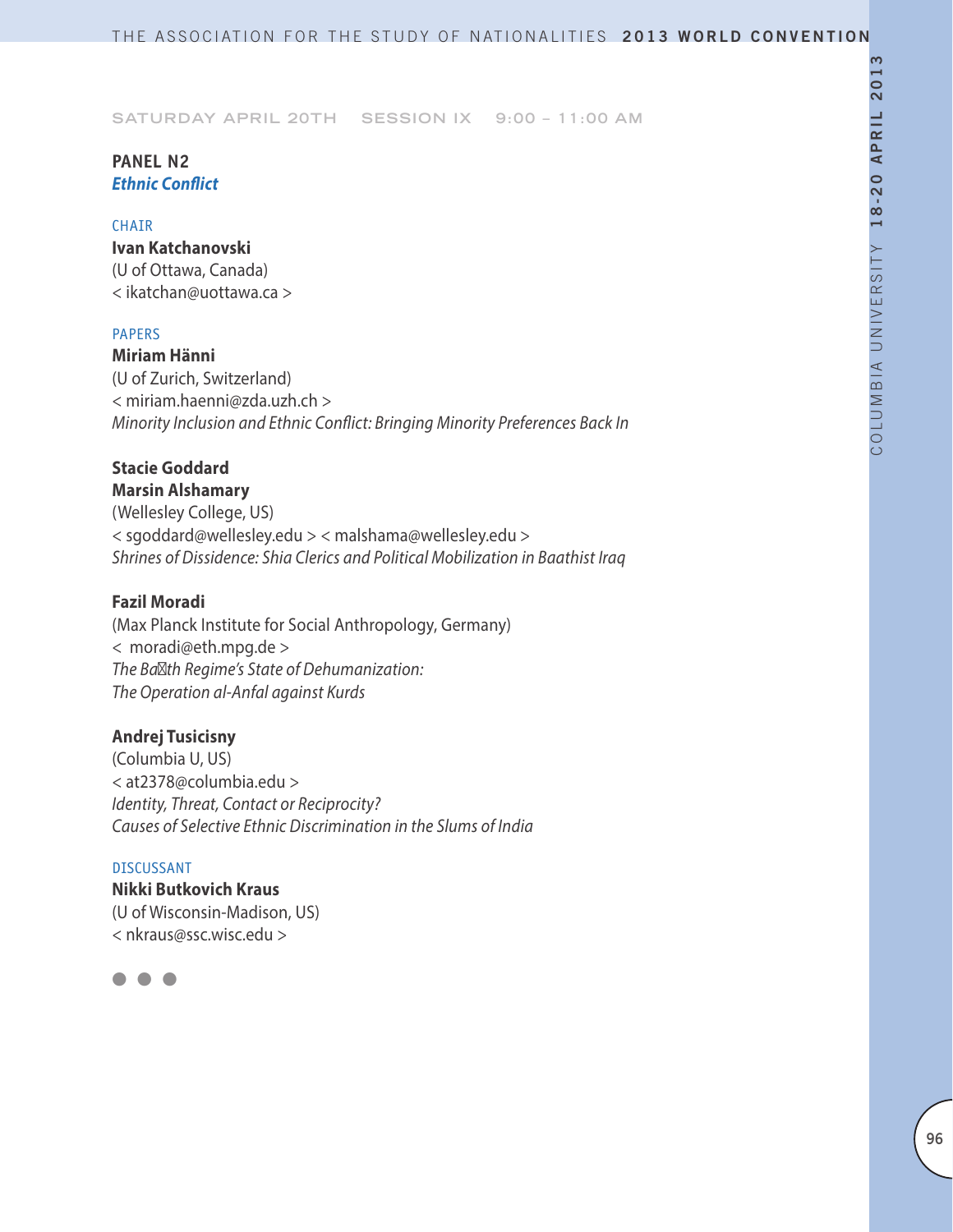## **PANEL N18** *Imagining the Nation*

### **CHAIR**

### **Tsveta Petrova**

(Harriman Institute, Columbia U, US) < tsveta\_petrova@mac.com >

## PAPERS

**Bojan Savic** (Virginia Tech, US) < raggio@vt.edu > *Situating Serbia: Competing Geopolitical Imaginations and "Europeanization"*

## **Ana Omaljev**

(U of Reading, UK) < anaomaljev@gmail.com > *Constructing the Other/s: Discourses on Europe and Identity in "First" and "Other" Serbia*

### **Omri Grinberg**

(U of Toronto, Canada) < o.grinberg@mail.utoronto.ca > *Palestinian Child Labor in Israel: Challenging Geo-Political Borders and Categories of Nationality*

### **Ekatherina Zhukova**

(Aarhus U, Denmark) < ezhukova@ps.au.dk > *Cultural Trauma and National Identity: What is in Common? The Case of Chernobyl in Belarus*

## **Reza Bagheri**

(U of Edinburgh, UK) < r.bagheri@sms.ed.ac.uk > *Identity Dilemmas: First and Second Generation Muslims' National Identity in Scotland*

#### DISCUSSANT

**Allison Quatrini** (George Washington U, US) < quatrini@gwmail.gwu.edu >

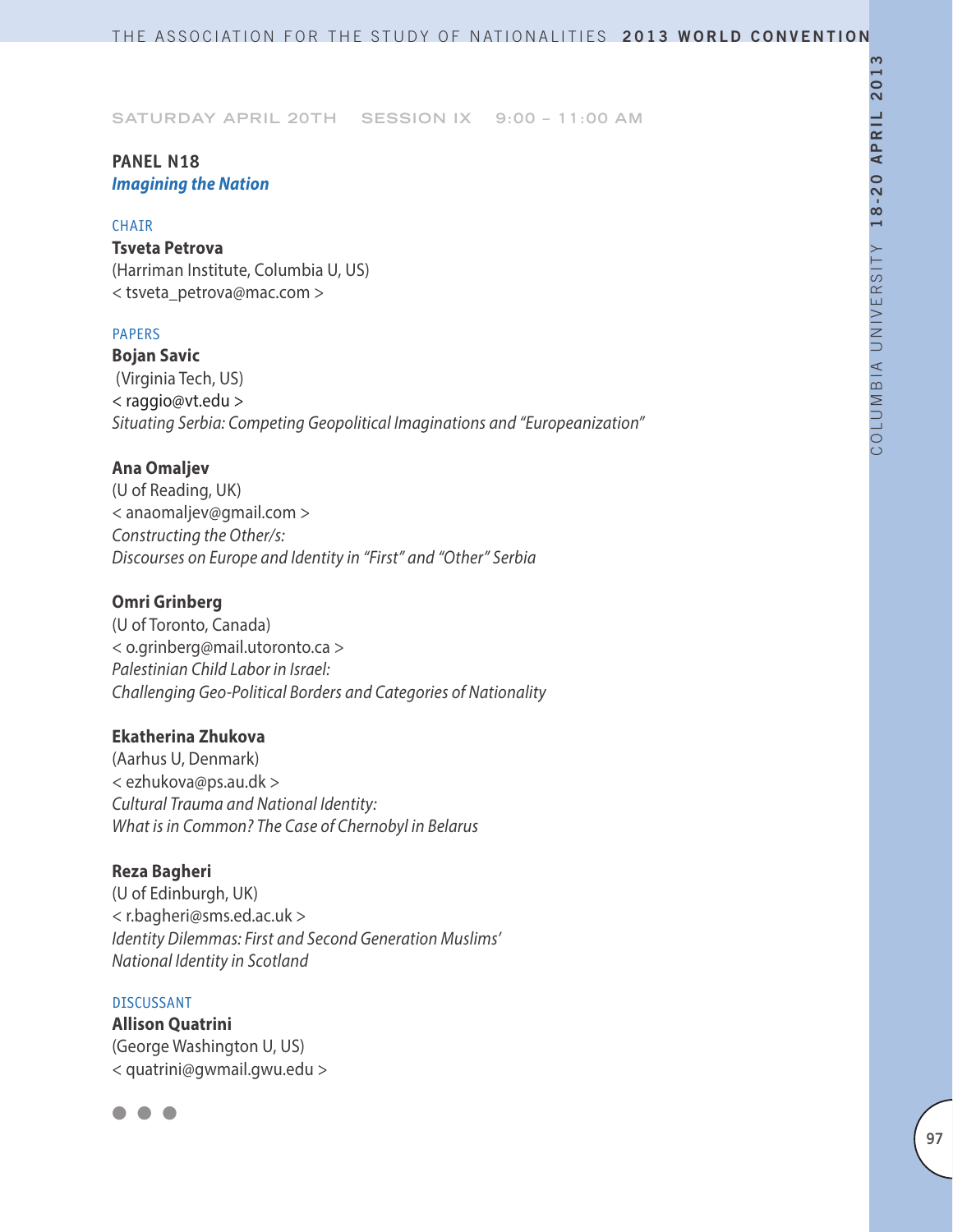### **PANEL TH5**

*Youth, Politics, and the Nation in the Balkans and Russia*

#### **CHAIR**

### **Marlene Spoerri**

(U of Amsterdam, Netherlands) < marlenespoerri@gmail.com >

### PAPERS

### **Ljubica Spaskovska**

(U of Exeter, UK) < ls351@exeter.ac.uk > *"Comrades, I Don't Trust You": Youth Cultures, Late Socialism and the Last Yugoslav Generation, 1980-1990*

## **Krisztina Rácz**

(U of Ljubljana, Slovenia) < krracz@gmail.com > *Discourses and Practices of Multiculturalism: Hungarian Youth in Vojvodina*

## **Peter Naderer**

(U of Bologna, Italy) peter.naderer2@studio.unibo.it *The Impact of Authoritarian Rule on Political Identity among Chechen Youth*

## **Chiara Pierobon**

(U of Bielefeld, Germany) < chiara.pierobon@gmail.com > *Political Youth Organizations, Music and National Identity in Russia*

## **Regan Naomi Treewater-Lipes**

(U of Alberta, Canada) < regantreewater@gmail.com > *Who Are We? The Identity Construction of Russian-Israeli Youth in the Work of Larisa Fialkova and Maria Yelenevskaya*

#### DISCUSSANT

Robyn Angley (Harvard U, US) < rangley@fas.harvard.edu >

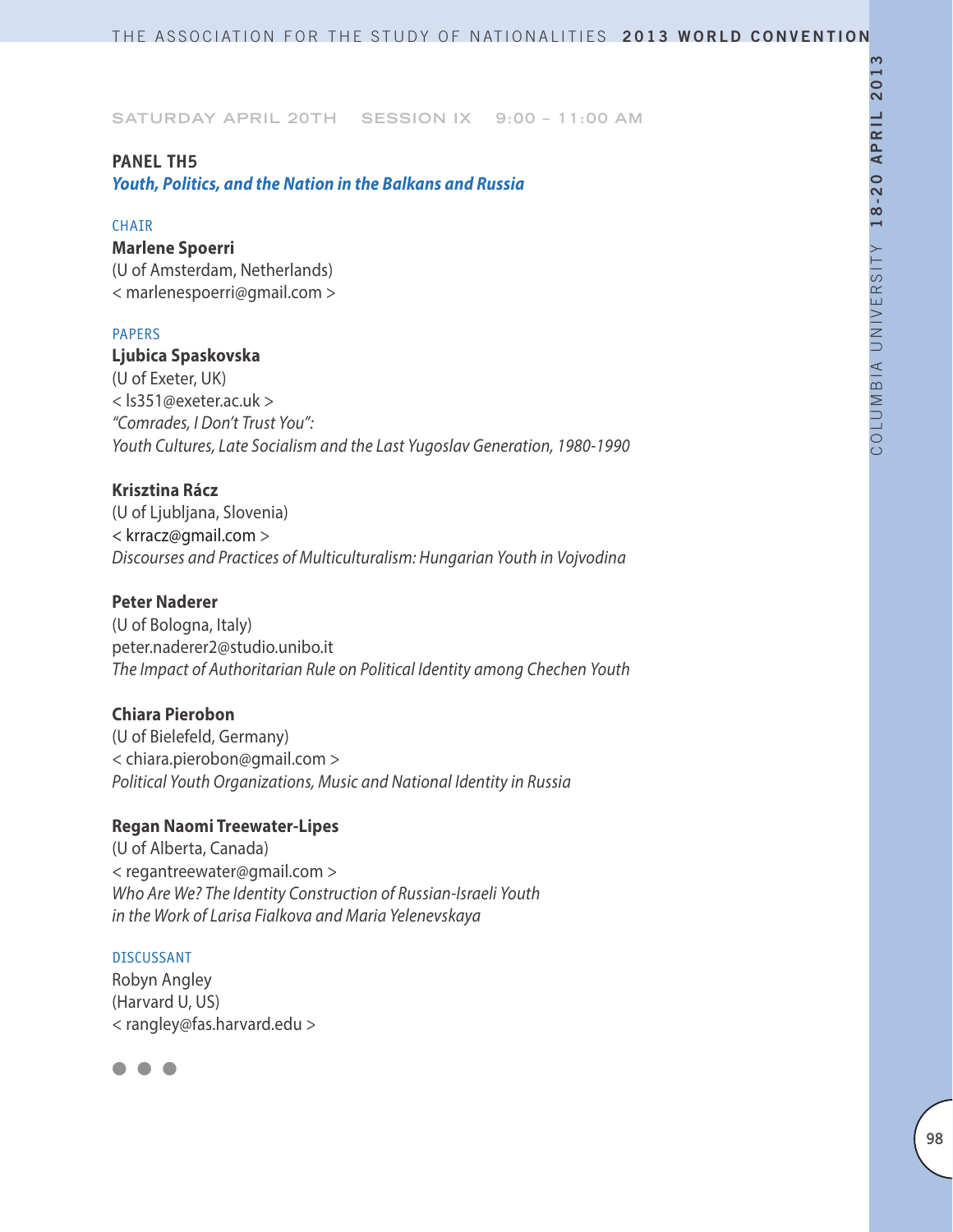## **PANEL BK9**  *Creating Kosovo*

### CHAIR

**Elektra Kostopoulou**  (NYU, US) < ek1819@nyu.edu >

### PAPER

**Blerina Rexha**  (U of Sydney, Australia) < brex9188@uni.sydney.edu.au > *The Impact of Pan-Slavic Ideologies on the Language of Kosovar Historians' Depiction of the Ottoman Empire*

## **Klejda Mulaj**

(U of Exeter, UK) < K.Mulaj@exeter.ac.uk > *Political Violence as a Means to State Construction: Continuity and Change in the Balkan Wars of the 1910s and 1990s* 

## **Dahlia Scheindlin**

(Tel Aviv U, Israel) < dahlia60@gmail.com > *Kosovo: Thinking its Way Into Existence*

### **Snejzana Milivojevic**

(U of Belgrade, Serbia/Columbia U, US) < sm3606@columbia.edu > *Persistent Frames: Serbian TV Coverage of Kosovo in the 2000s*

### DISCUSSANT

**Ana Di Lellio** (New School U, US) < dilellia@newschool.edu >

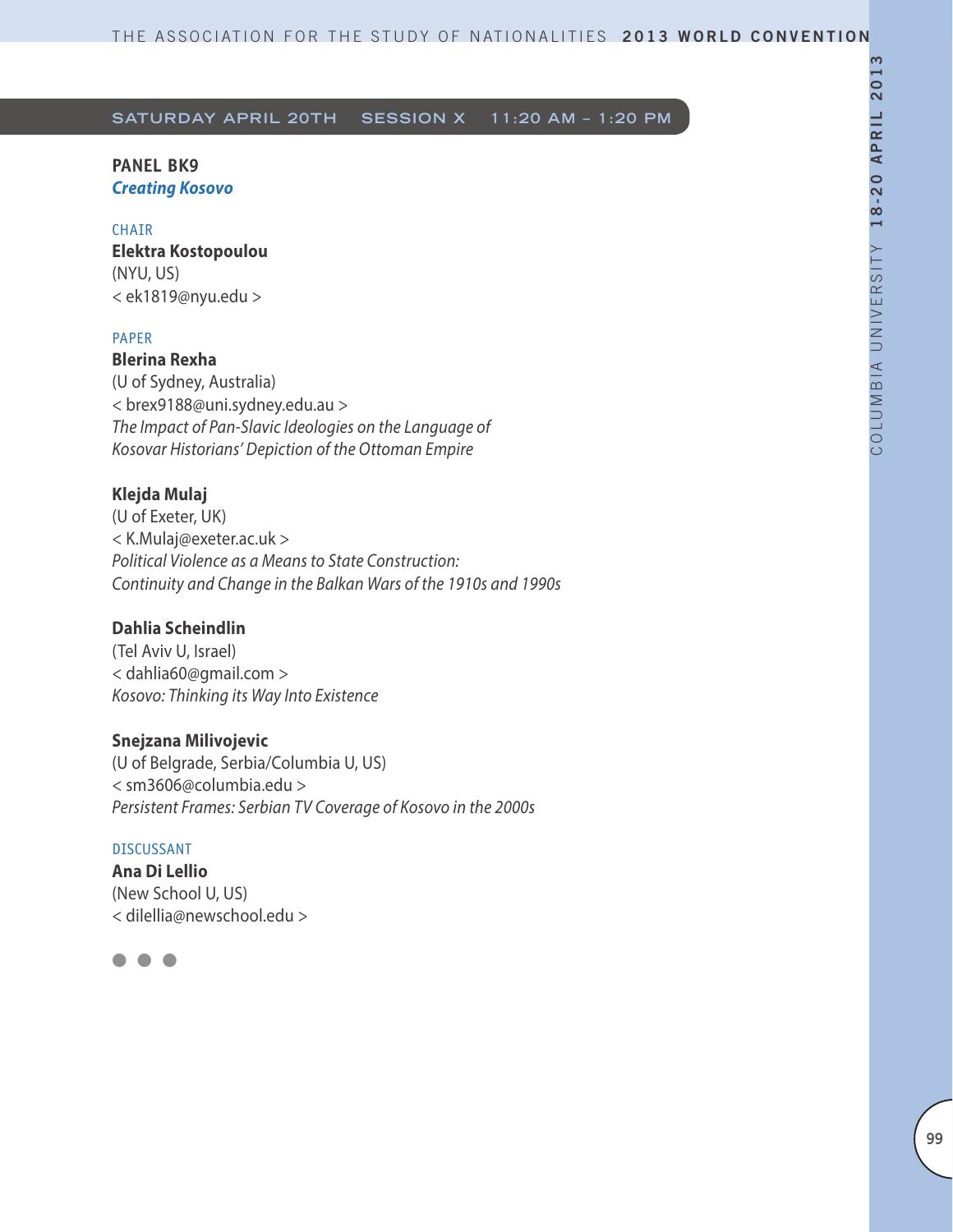## **PANEL BK15** *World War II Violence in the Balkans*

## **CHAIR**

**TBA**

## PAPERS

**Ana Antic** (Columbia U, US) < aa2367@columbia.edu > *Resistance and Revolution: Marxism and Radical Politics of the Yugoslav Partisan Movement, 1941-1945*

## **Dallas Michelbacher**

(Central Michigan U, US) < miche1df@cmich.edu > *The Expropriation of Jewish Property in Sarajevo, 1941-1942*

## **Gregor Kranjc**

(Brock U, Canada) < gkranjc@brocku.ca > *Fumbling for Words: Language and Post-World War II Killings in Yugoslavia*

## **Ljiljana Radonic**

(Austrian Academy of Sciences, Vienna) < ljiljana.radonic@univie.ac.at > *Croatian and Slovak Invocation of Europe: The Jasenovac Memorial Museum and the Museum of the Slovak National Uprising*

### DISCUSSANT

**Philippe Roseberry**  (Queen's U, Canada)

< philippe.roseberry@queensu.ca >

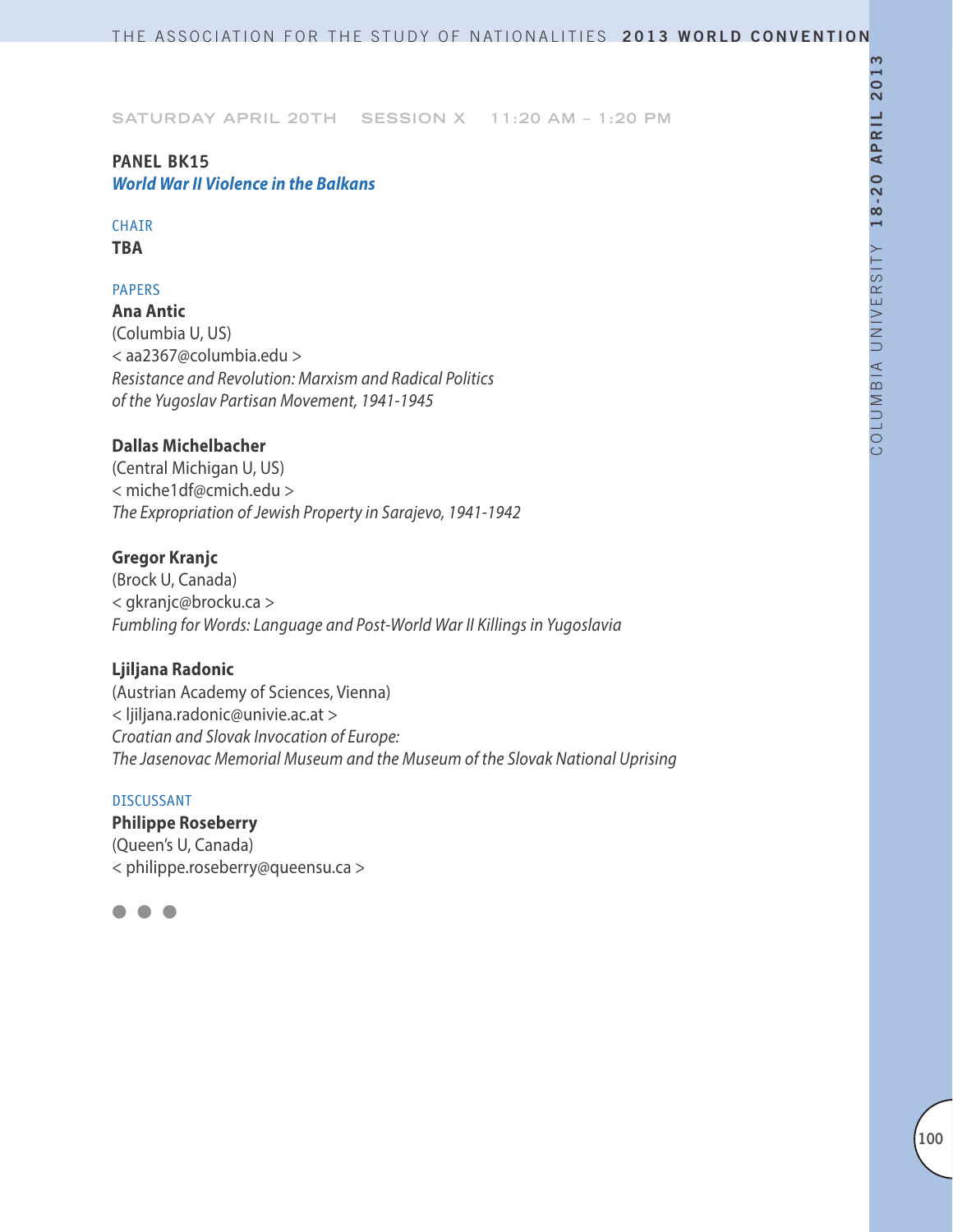### **PANEL BK19**

*Re-Interpreting the Self: History, Politics and Memory in Former Yugoslav Successor States* 

### **CHAIR**

**Dubravka Žarkov** (Erasmus U Rotterdam, Netherlands) < zarkov@iss.nl >

### PAPERS

**Vjekoslav Perica** (U of Rijeka, Croatia) < vic.perica@gmail.com > *Nations vs. Generations: Symbolic Discourses of Heroism in post-Yugoslav States*

## **Dino Abazović**

(U of Sarajevo, Serbia) < dabazovic@gmail.com > *The Politics of Religion and Reconciliation in Bosnia and Herzegovina* 

### **Boris Banovac**

(U of Rijeka, Croatia) < bbanovac@pravri.hr > **Vjeran Katunaric** (U of Zadar, Croatia) < vjeran.katunaric@zg.t-com.hr > *Bottom-up and Top-down Approaches to (Re)building Inter-Ethnic Ties: The Case of the Former Yugoslavia*

### DISCUSSANT

**Eric Gordy** (U College London, UK) < e.gordy@ucl.ac.uk >

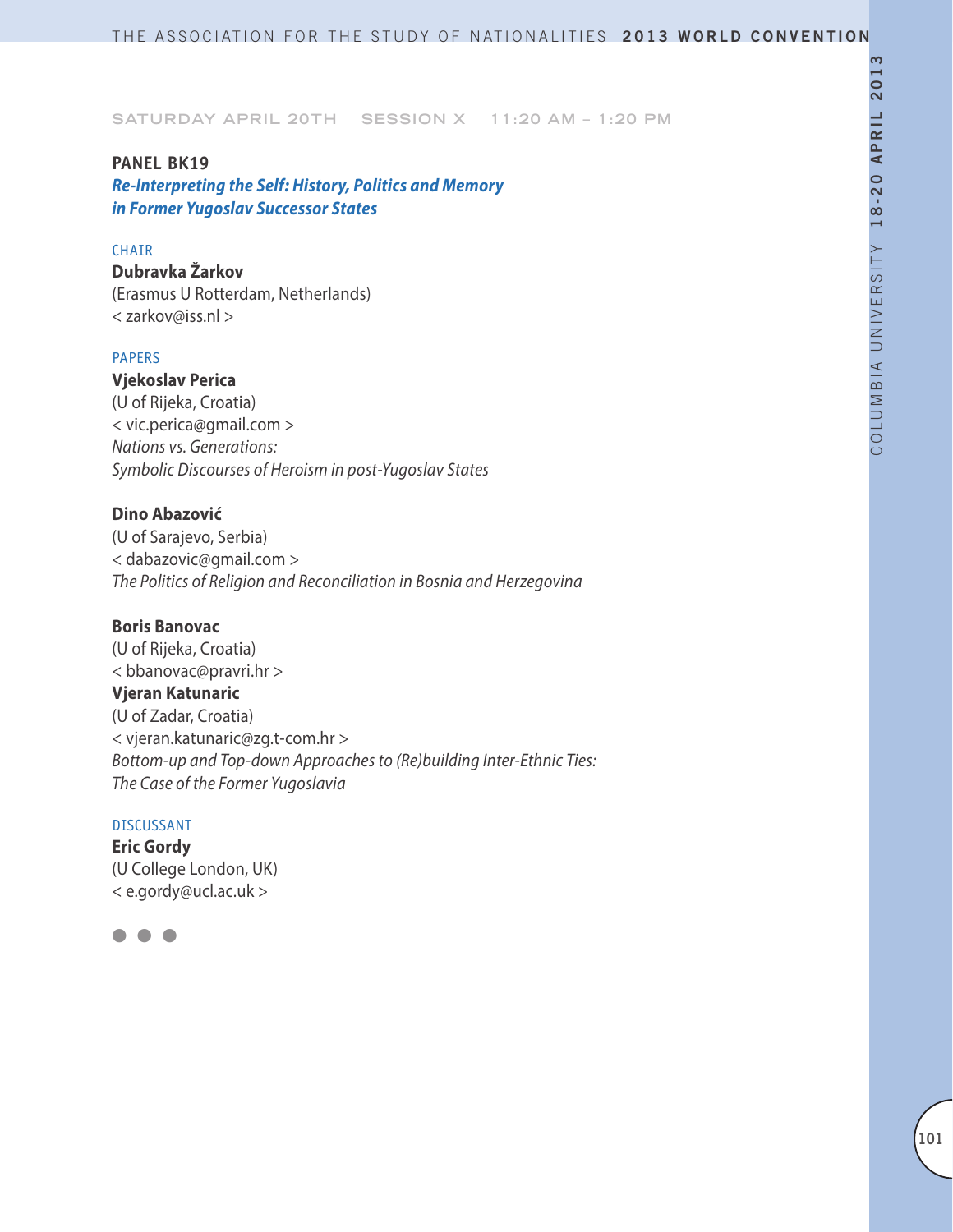## **PANEL CE9**

*Roma Rights and Integration in Comparative Perspective*

## **CHAIR**

**TBA**

## PAPERS

**Lidia Balogh** (Eötvös Loránd U, Hungary) *< lidia.balogh@gmail.com > Political Discourses on Romani Women in Central Eastern Europe: Minority Rights and Social Inclusion*

## **Boróka Bó**

(U of California, San Francisco, US) < Boroka.Bo@ucsf.edu > *Policy, Power and Prejudice: The National Roma Integration Strategies of the EU as Contributors to the Marginalization of the Roma*

### **Djordje Stefanovic**

(St. Mary's U, Canada) < djordje.stefanovic@smu.ca > *Hostility Against Europe's Most Vulnerable Minority: What Explains Anti-Roma Sentiment in Eastern Europe?*

#### DISCUSSANT

**Gwendolyn Albert** (ROMEA, Prague) < gwendolyn.albert@gmail.com >

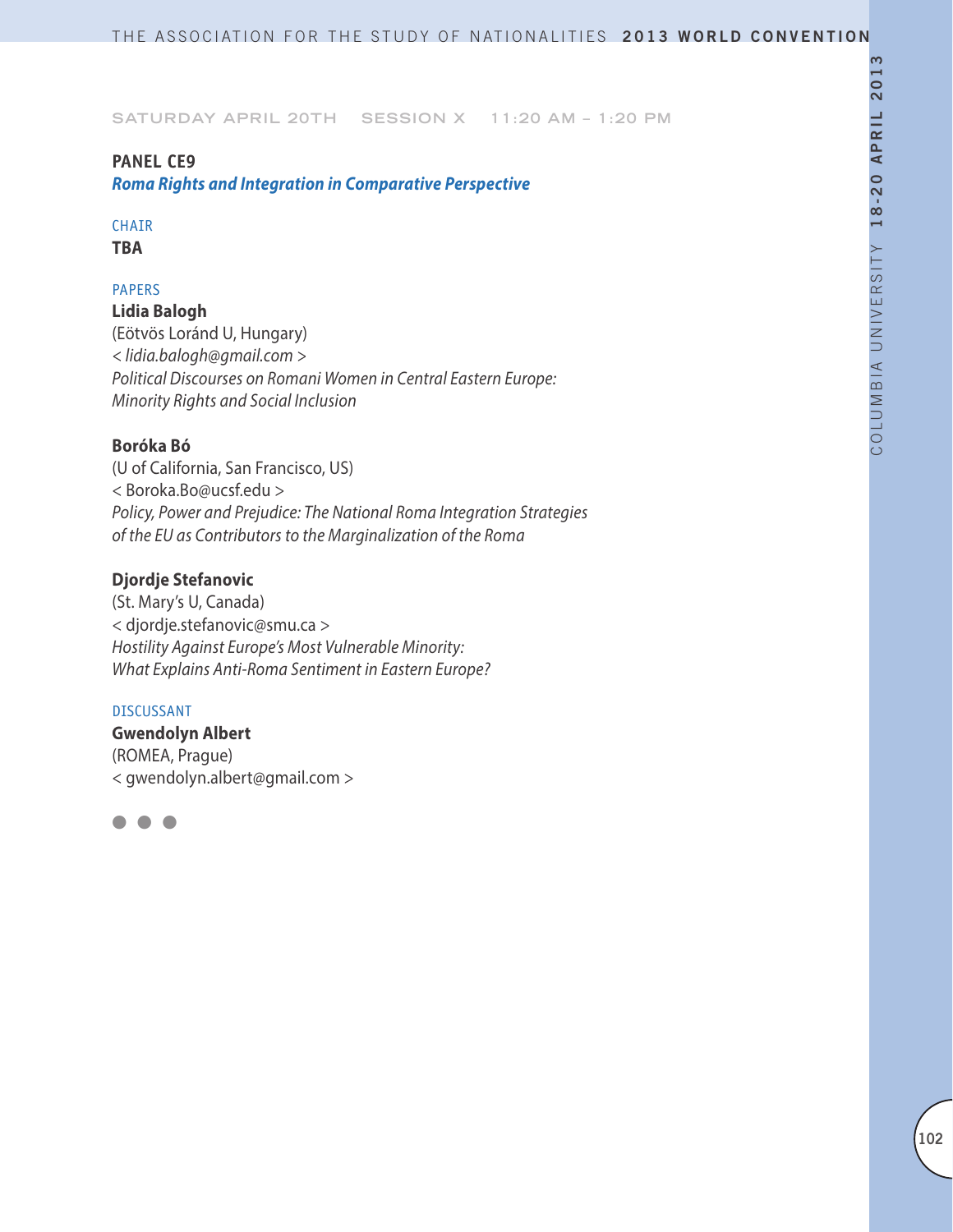## **PANEL CE21** *Religion and Politics*

### **CHAIR**

### **Marie-Eve Reny**

(U of Chicago, US) < mreny@uchicago.edu >

### PAPERS

**W. Meredith Bacon** (U of Nebraska at Omaha, US) < wbacon@unomaha.edu > *The Politics of Sainthood in the Orthodox Countries of Post-Communist Eastern Europe*

## **Alexander Bielicki**

(U of Oslo, Norway) < alexanderbie@msn.com > *Invoking the Nation, Strengthening Devotion: National Discourse at the Slovak National Pilgrimage*

## **Kelly Clancy**

(Rutgers U, US) < kelly.a.clancy@gmail.com > *Politicizing Knowledge: Science as a Contested Terrain in Communist and Post-Communist Poland*

## **Zenon Wasyliw**

(Ithaca College, US) < wasyliw@ithaca.edu > *Orthodox Church Divisions in Independent Ukraine and the Construction of Civil Society*

### DISCUSSANT

**Alexander Mirescu** (Saint Peter's U, US) < alexander.mirescu@gmail.com >

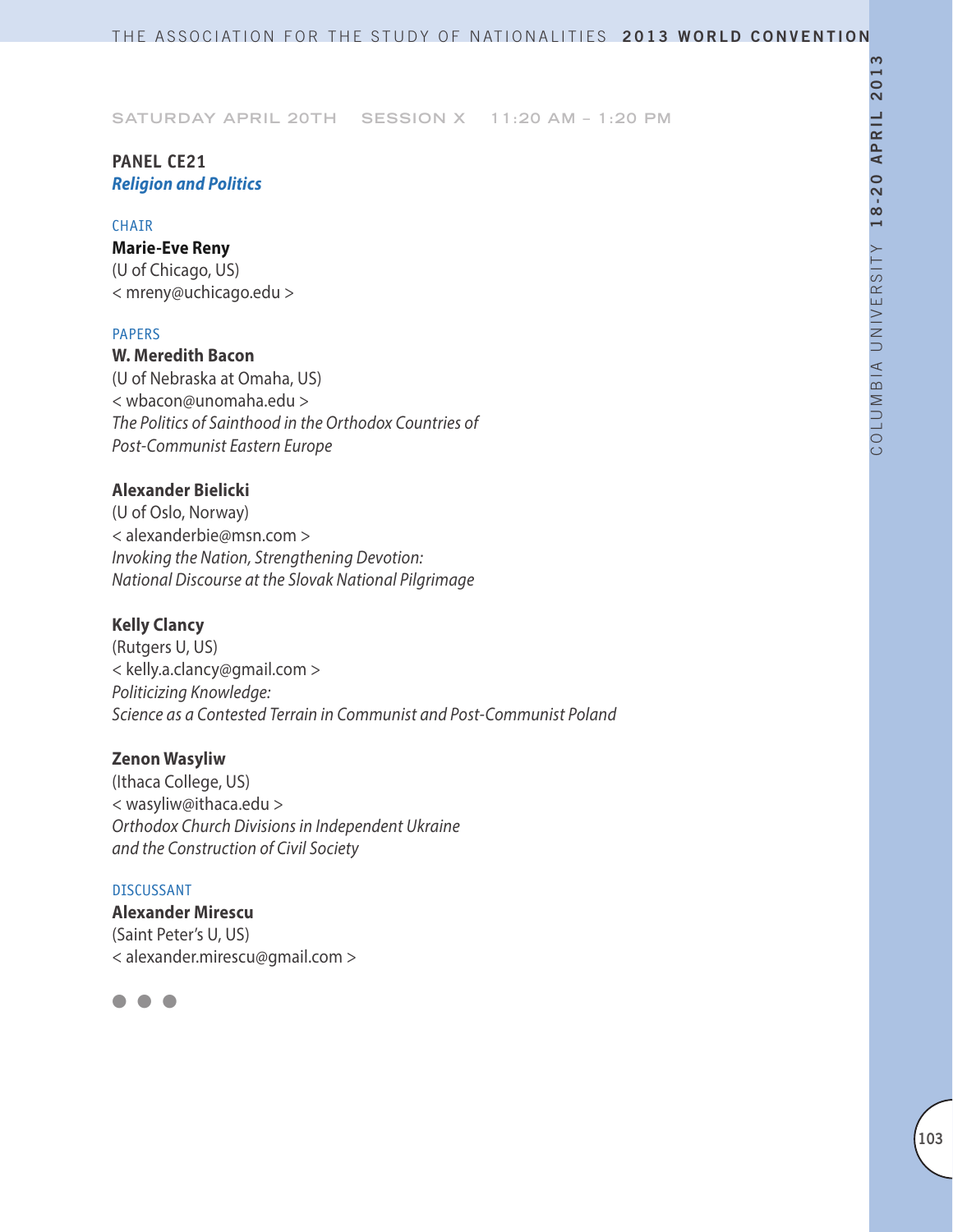## **PANEL EU3**  *Gender Relations in Eurasia*

### **CHATR**

## **Dinara Oshurakhunova**

(Coalition for Democracy and Civil Society, Kyrgyzstan) < coalitionkg@gmail.com >

### PAPERS

**Elham Atashi** (Goucher College, US) < elham.atashi@goucher.edu > *Afghanistan: The War on Women*

## **Manduhai Buyandelger**

(MIT, US) < manduhai@mit.edu > *One Thousand Border-Crossings: Women's Strategies in Running for Parliament in Post-Socialist Mongolia*

## **Daina S. Eglitis**

(George Washington U, US) < dainas@gwu.edu > *Skewed Sex Ratios at Birth in Armenia: Causes and Consequences*

## **Zulfiya Bakhtibekova**

(U of Exeter, UK) < zb215@exeter.ac.uk > *Early Child Female Marriages in Tajikistan: Investigating the Underlying Causes*

## **Michelle Commercio**

(U of Vermont, US) < michele.commercio@uvm.edu > *Retraditionalization in post-Soviet Kyrgyzstan and Tajikistan*

### DISCUSSANT

**Hélène Thibault** (U of Ottawa, Canada) < hthib097@uottawa.ca >

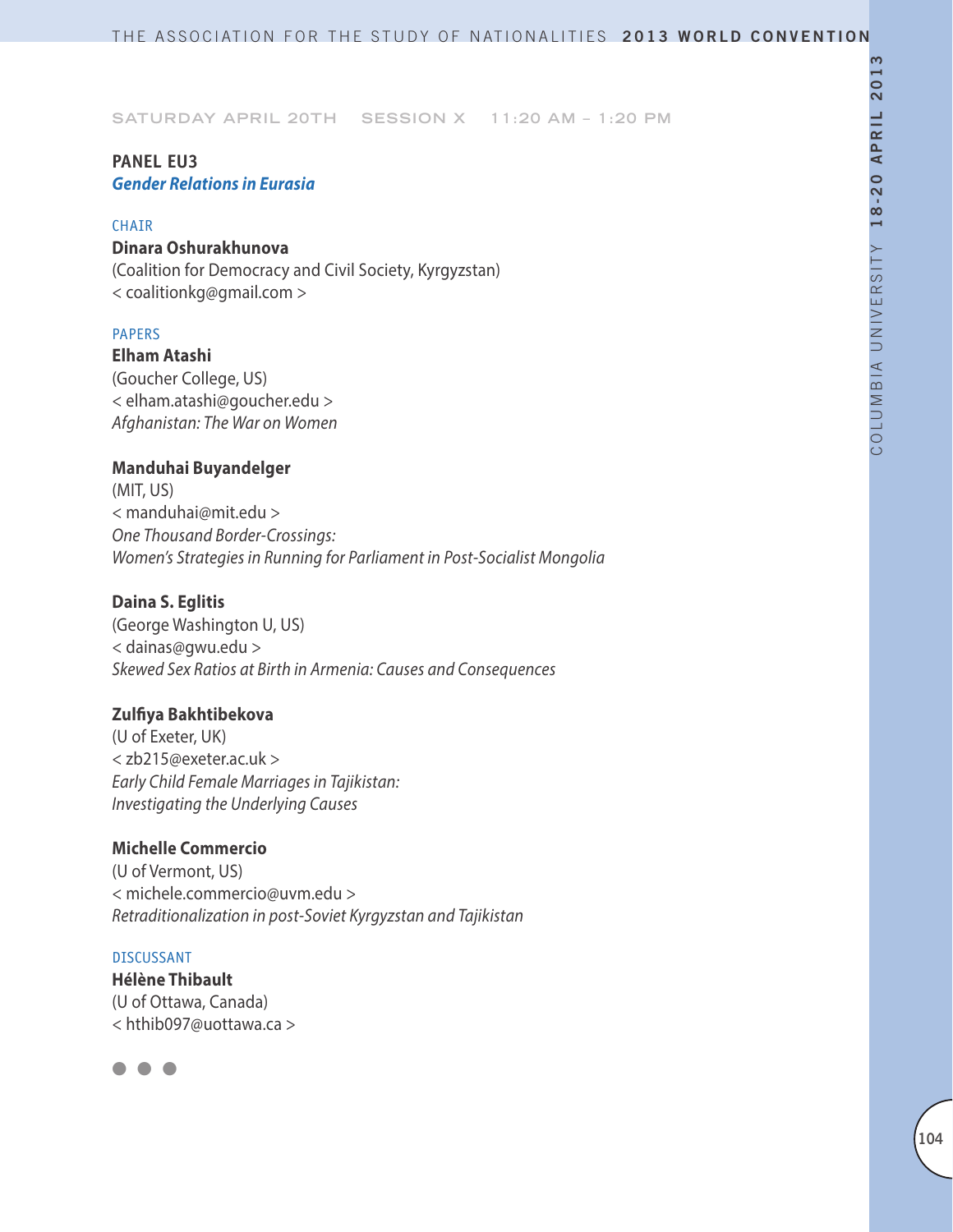### **PANEL R9**

*Using the Past in Russian Nation-Building*

### **CHAIR**

## **Thomas Sherlock**

(US Military Academy, West Point) < thomas.sherlock@usma.edu >

## PAPERS

### **Guillaume Grégoire-Sauvé**

(Sciences Po, France) < guillaume.gregoiresauve@sciences-po.org > *In Memory of Our Burdened Consciences: The Construction of the Soviet Divided Self During Perestroika*

### **Tatiana Kasperski**

(European Humanities U, Lithuania) < tatiana.kasperski@ehu.lt > *Russian Nuclear Imaginary and Visions of National Grandeur*

### **Ilya Yablokov**

(U of Manchester, UK) < ilya.yablokov@postgrad.manchester.ac.uk > *"Sovereign Democracy" and its Enemies: The Conspiracy Notions of the August 1991 Coup in the Nation-Building Strategies of Post-Soviet Russia*

### DISCUSSANT

**Victoria Smolkin-Rothrock** (Wesleyan U, US) **<** vsmolkin@wesleyan.edu >

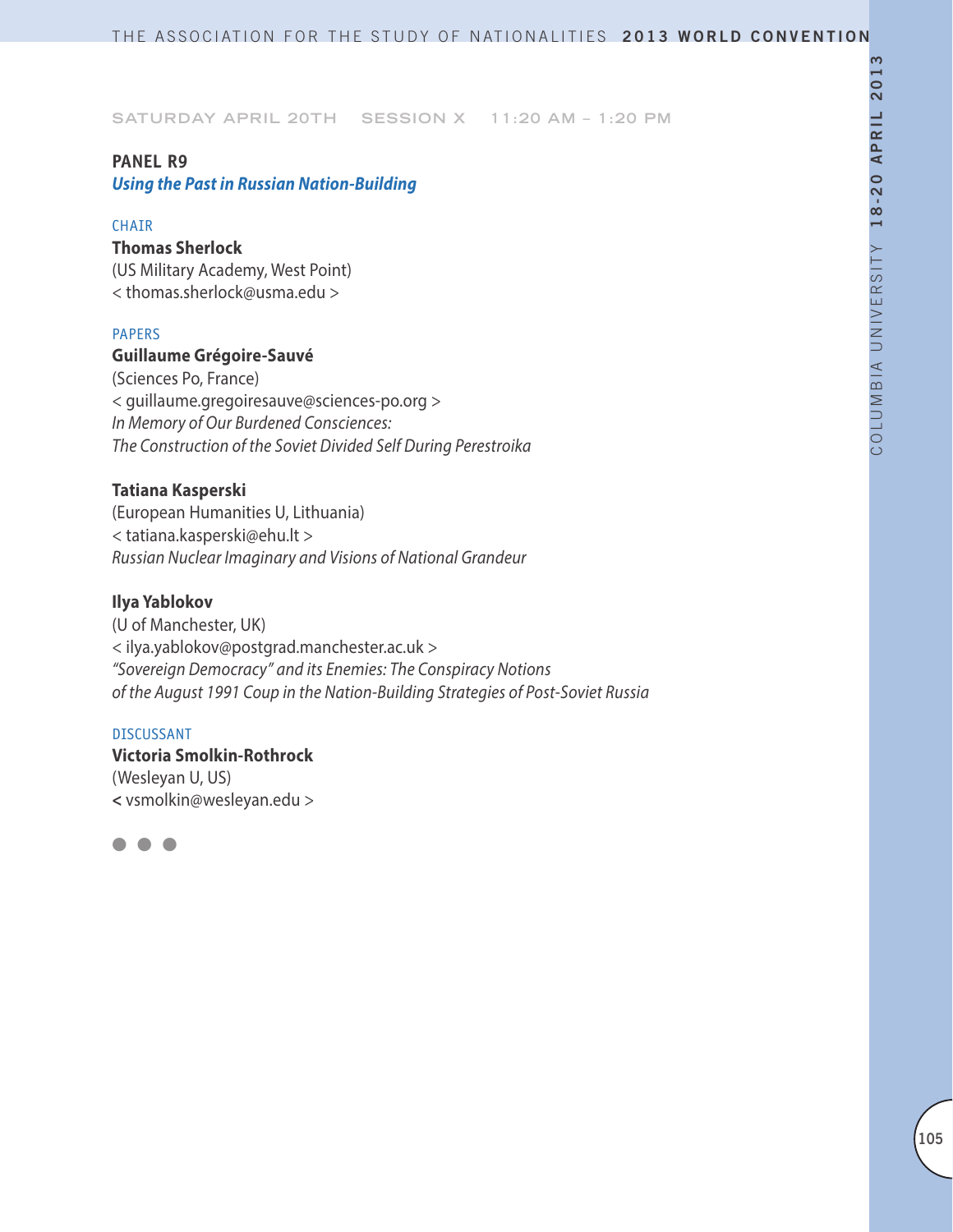## **PANEL TK4**

*Kurdish Conflict in Turkey: Taking Stock*

## **CHAIR**

**Feryaz Ocakli** (Skidmore College, US) < focakli@skidmore.edu >

## PAPERS

**Imren Borsuk** (Koc U, Turkey) < iborsuk@ku.edu.tr > *Lynching Incidents toward Kurds and Alevis in Turkey*

## **Esra Elmas Balancar**

(U of Ghent, Belgium) < esra.elmas@bilgi.edu.tr > *Sacralisation of Politics in Turkey: A Comparative Study of the Perceptions of the Cult of Ataturk and Abdullah Ocalan*

## **Dilan Okcuoglu**

(Queen's U, Canada) < 8do@queensu.ca > *State Policies of Territorial Domination in Turkey's Eastern Borderlands*

### DISCUSSANT

**Nikolaos Biziouras** (US Naval Academy, US) < bizioura@usna.edu >

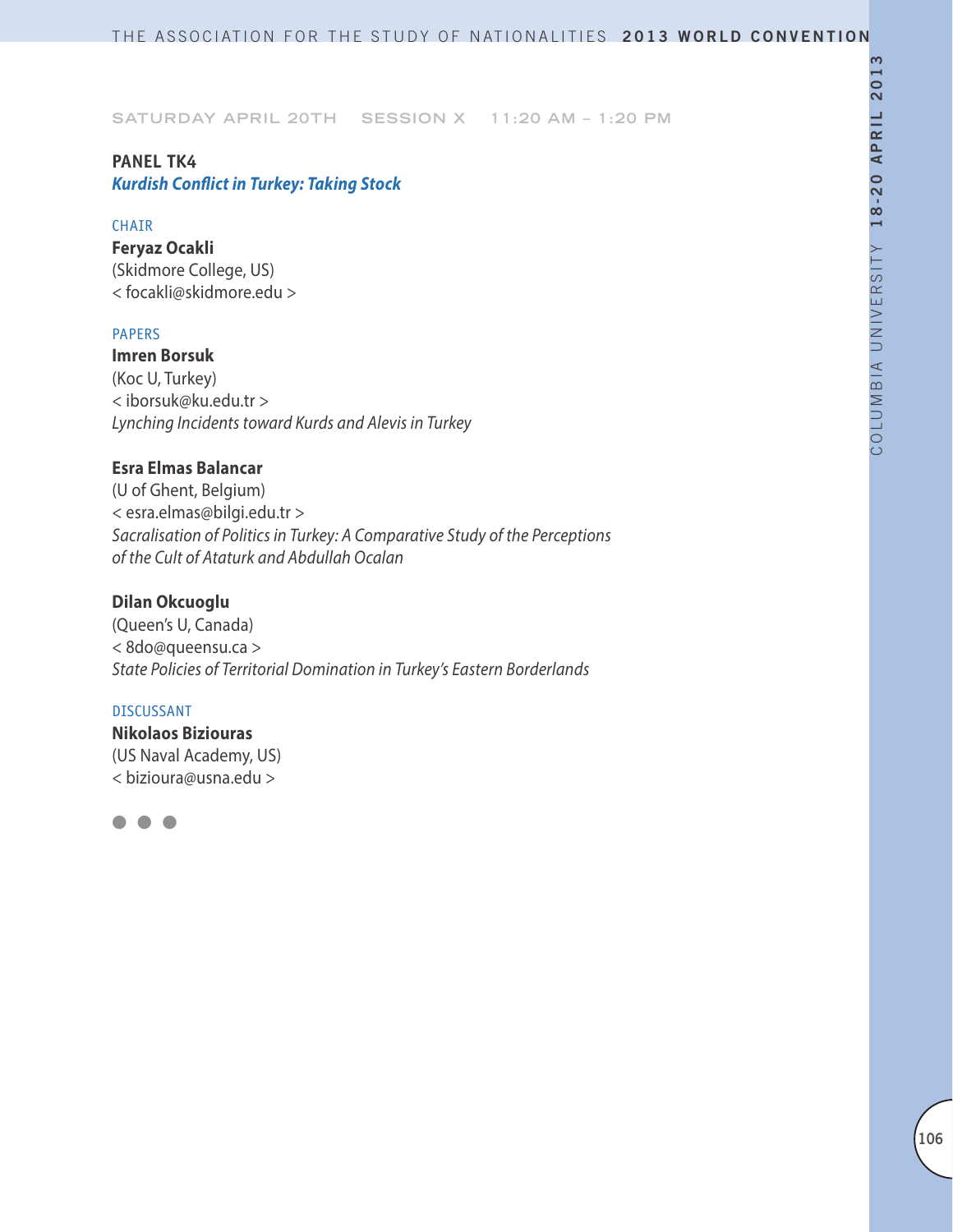### **PANEL U4**

*Constructing Ukrainian National Identity* 

### **CHAIR**

**Roman Senkus** (U of Toronto, Canada) < r.senkus@utoronto.ca >

### PAPERS

**Maria Sonevytsky** (Harvard Ukrainian Research Institute, US) < maria.sonevytsky@gmail.com > *Chornobyl Songs: Reimagining the Soundscape of Rural Kyivan Polissia*

## **Serhy Yekelchyk**

(U of Victoria, Canada) < serhy@uvic.ca > *Dear Departed Comrades: State Mourning Rituals and National Identity in Post-War Ukraine (1943-1953)*

### **Stephen Shulman**

(Southern Illinois U at Carbondale, US) < shulman@siu.edu > *National Identity and Public Support for National Autonomy in Ukraine*

## **Angela Kachuyevski**

(Arcadia U, US) < kachuyea@arcadia.edu > **Ronnie Olesker** (St. Lawrence U, US) < rolesker@stlawu.edu > *Social Boundaries and Societal Security: The Cases of Estonia, Belgium, Ukraine (Crimea) and Israel*

#### DISCUSSANT

**Olena Nikolayenko** (Fordham U, US) < onikolayenko@fordham.edu >

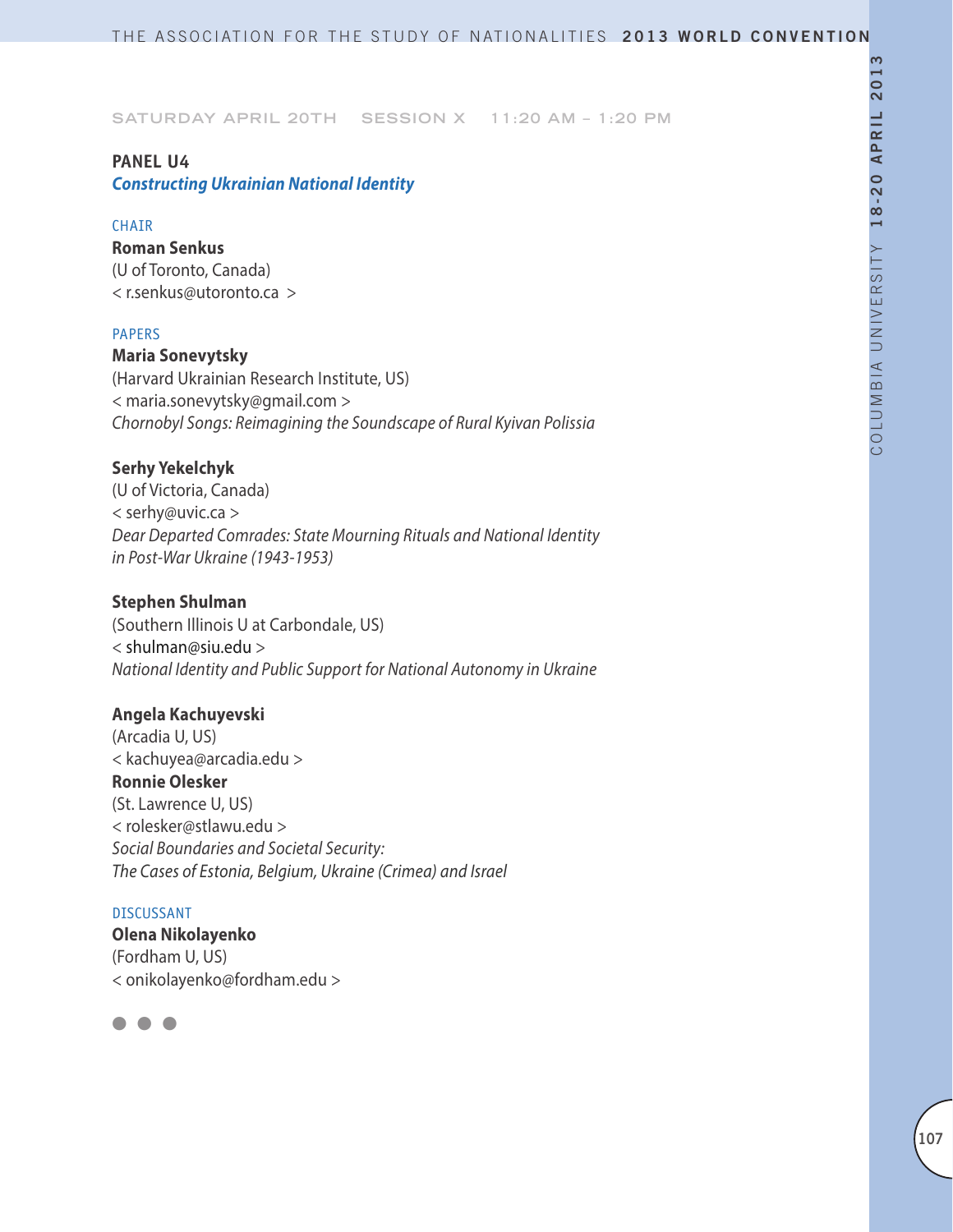**PANEL U13** *Approaching 20 Years of Lukashenka: History, Politics, and Memory in Belarus*

### CHAIR

**Thomas Bird**  (CUNY, US) < Thomas.Bird@qc.cuny.edu >

## PAPERS

**Tatsiana Kulakevich** (Rutgers U, US) < tatsianakulakevich@gmail.com > *Transition to Democracy: Examining the Belarusian Case*

### **Hienadz Sahanovich**

(European Humanities U, Lithuania) < sahanovich@gmail.com > *What Happened to Belarusian Historiography under Lukashenka?*

## **David Marples**

(U of Alberta, Canada) < drmarples@gmail.com > *Redefining the Partisan Republic: The Limits of War and Memory in Belarus*

### DISCUSSANT

**Curt Woolhiser** (Brandeis U, US) < cwoolhis@brandeis.edu >

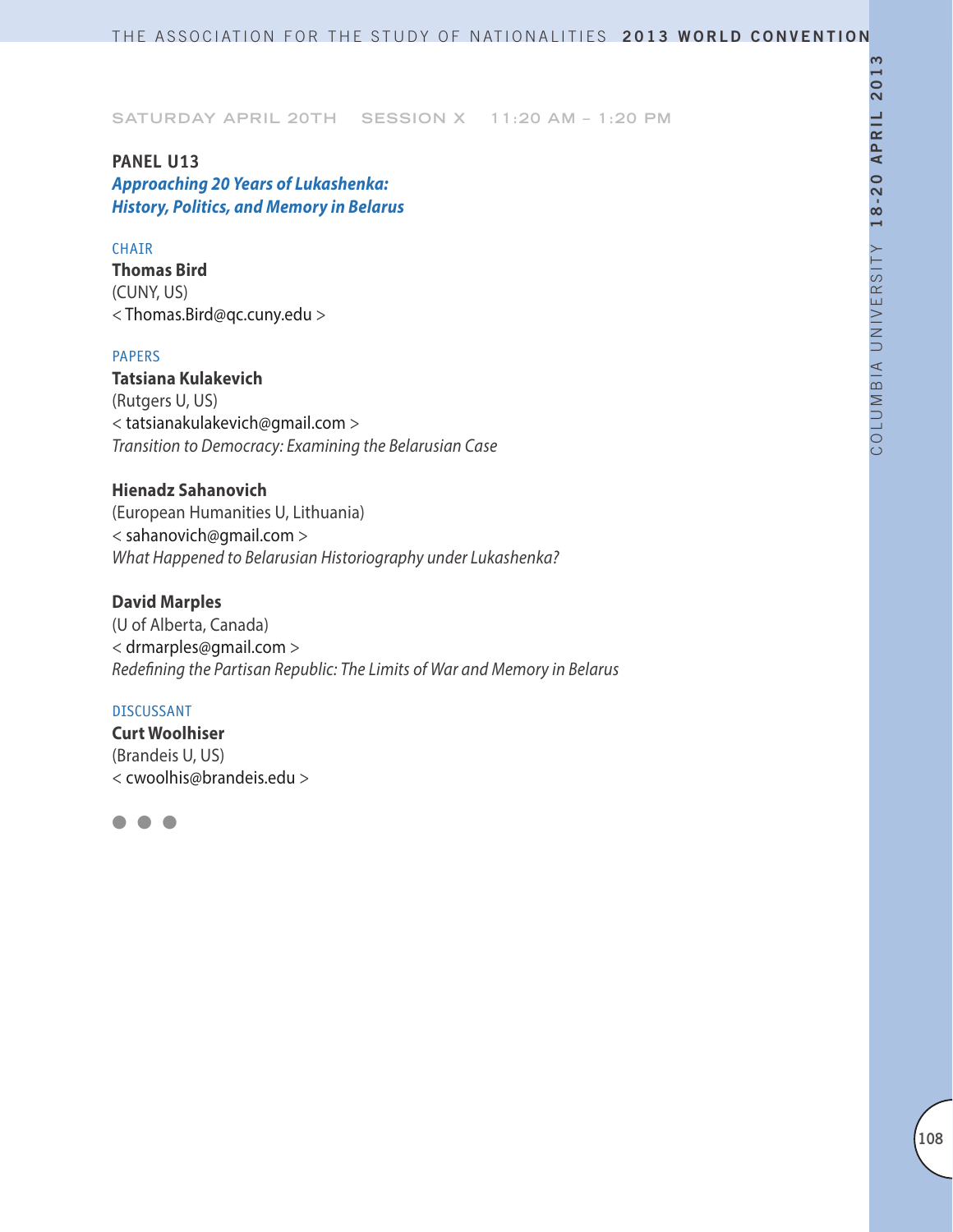**Saturday April 20th Session X 11:20 AM – 1:20 PM**

### **PANEL N3**

*Globalization, Immigration and Identity*

### CHAIR

**Oxana Shevel** (Tufts U, US) < oxana.shevel@tufts.edu >

# PAPERS

**Gal Ariely** (Ben-Gurion U of the Negev, Israel) < galariel@bgu.ac.il > *Globalization and the Relations between Nationalism, Constructive Patriotism and Attitudes toward Immigrants*

# **Andrea Carla**

(U of Dayton, US) < carlandrea18@gmail.com > *New and Old Minorities: How South Tyrolean Political Parties deal with Migration*

# **Yossi Harpaz**

(Princeton U, US) < yharpaz@princeton.edu > *Israelis with a European Passport: Dual Citizenship between National Identity and Economic Instrumentality*

# **Sanjay Jeram**

(Brock U, Canada) < sjeram@brocku.ca > *Immigration Integration in Multinational Settings: A Comparative Analysis of the Basque Country and Flanders*

### **Lucio Castracani**

(U de Montréal, Canada) < lucio.castracani@umontreal.ca > *Moving Boundary: Lampedusa — Between Crisis and Identity Production*

### DISCUSSANT

**Volha Charnysh** (Harvard U, US) < vcharnysh@fas.harvard.edu >

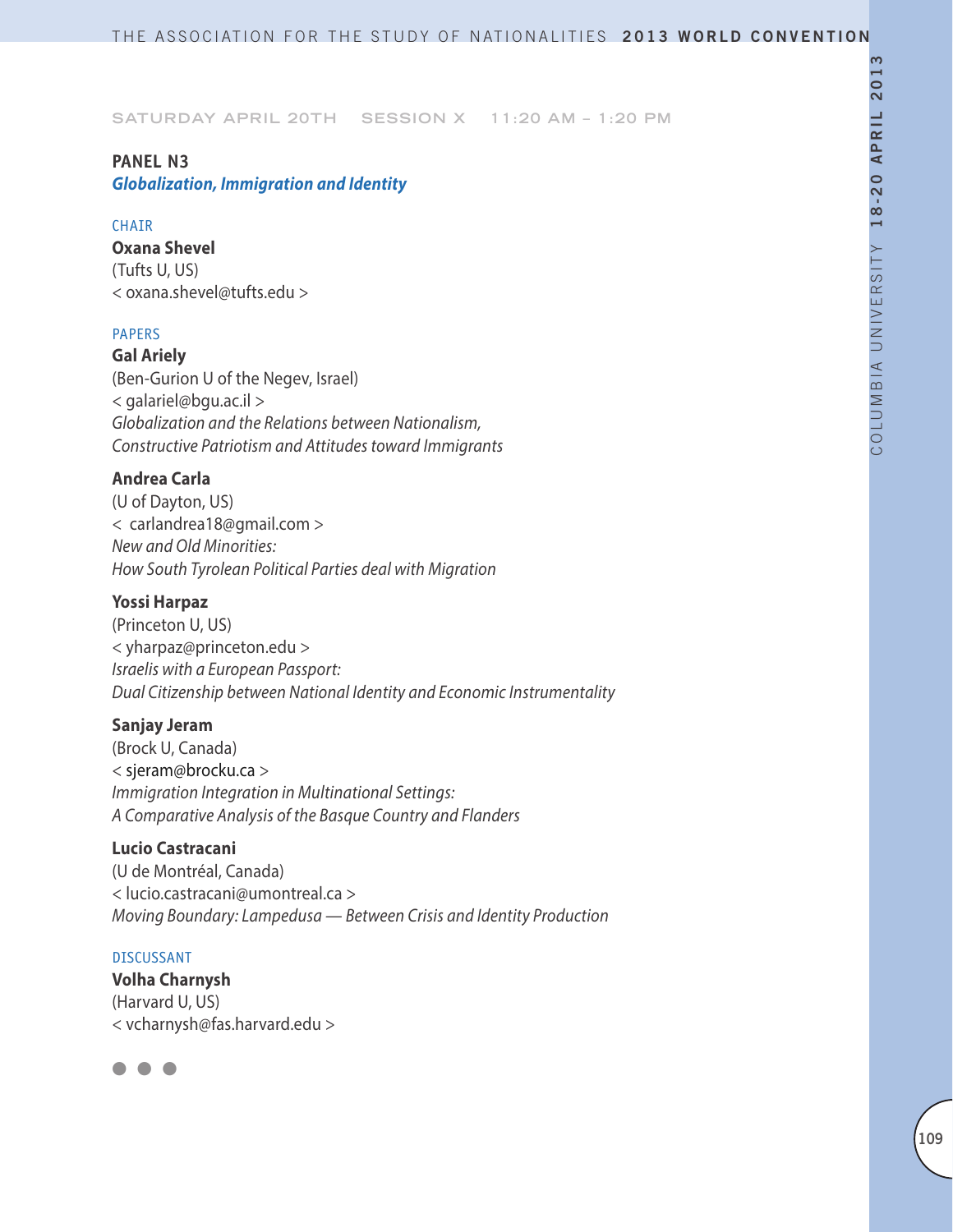**Saturday April 20th Session X 11:20 AM – 1:20 PM**

**PANEL BO2** *Book Panel on Keith Brown's* **Loyal Unto Death: Trust and Terror in Revolutionary Macedonia** *(Indiana University Press, 2013)*

#### CHAIR

**Chip Gagnon** (Ithaca College, NY) < vgagnon@ithaca.edu >

### PARTICIPANTS

**Isa Blumi** (Georgia State U, US) < iblumi@gsu.edu >

# **Ulf Brunnbauer**

(Institute for East and Southeast European Studies, Germany) < ulf.brunnbauer@ur.de >

# **Nadine Akhund**

(IRICE, Paris, France) < nadine.akhund@gmail.com >

# **Keith Brown**

(Brown U, US) < keith\_brown@brown.edu >

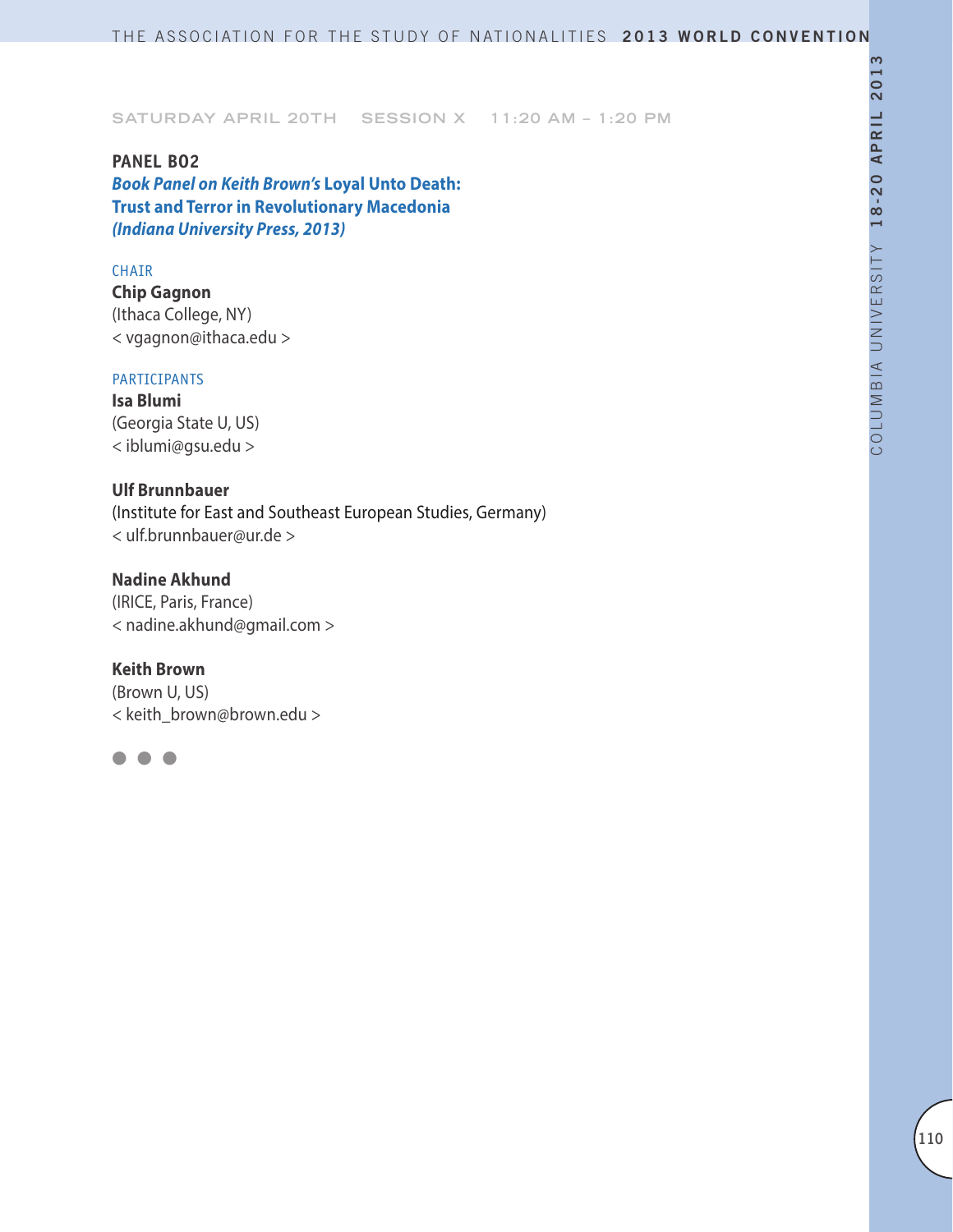**Saturday April 20th Session X 11:20 AM – 1:20 PM**

**PANEL BO13** *Book Panel on Alex Cooley's* **Great Games, Local Rules**  *(Oxford University Press, 2012)*

### CHAIR

**Kathleen A. Collins**  (U of Minnesota, US) < colli433@umn.edu >

#### PARTICIPANTS

**Eric McGlinchey** (George Mason U, US) < emcglinc@gmu.edu >

# **Edward Schatz**

(U of Toronto, Canada) < ed.schatz@utoronto.ca >

### **Erica Marat**

(American U, DC, US) < erica.marat@gmail.com >

### **Alexander Cooley**

(Barnard College, US) < ac210@columbia.edu >

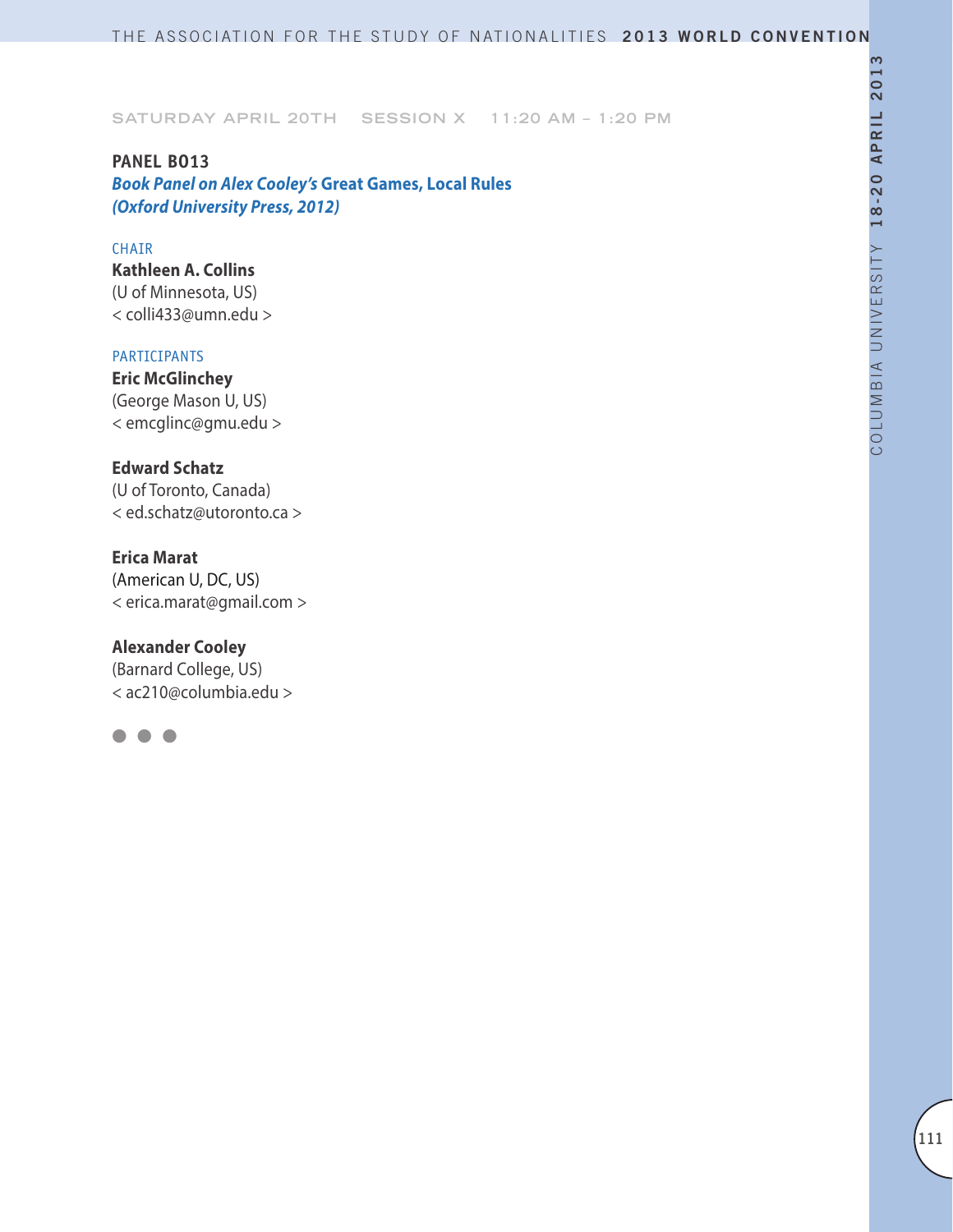# **PANEL BK10**

*Dynamics of Violence and Radicalisation in the Former Yugoslavia*

#### CHAIR **TBA**

# PAPERS

**Mila Dragojevic** (U of the South, US) < midragoj@sewanee.edu > **Vjeran Pavlakovic**  (U of Rijeka, Croatia) <vjeranp@gmail.com > *From Remembrance to Mass Violence: The Case of Gospić*

# **Sladjana Lazic**

(Norwegian U of Science and Technology, Trondheim) < lazic@svt.ntnu.no > *Local Explanations of State Violence: Narratives of Victimhood and/or Heroism*

# **Philippe Roseberry**

(Queen's U, Canada) < philippe.roseberry@queensu.ca > *Fighting to Keep Fighting: Spoilers and Ethnic Civil War Persistence in the Bosnian and Croatian Conflicts*

# **Gordana Bozic**

(U of Ottawa, Canada) < gorbozic@yahoo.ca > *"We Were Not Trained For Civil War Or Ethnic War": The Police and the Bosnian War*

# **Marko Zilovic**

(U of Belgrade, Serbia) < marko.zilovic@gmail.com > *Organizing Ethnic Parties and Armed Militias in New Multi-Ethnic Democracies: A Theory Building Case of former Yugoslavia*

# DISCUSSANT

**David Kanin** (Johns Hopkins U, US) < dakanin@verizon.net >

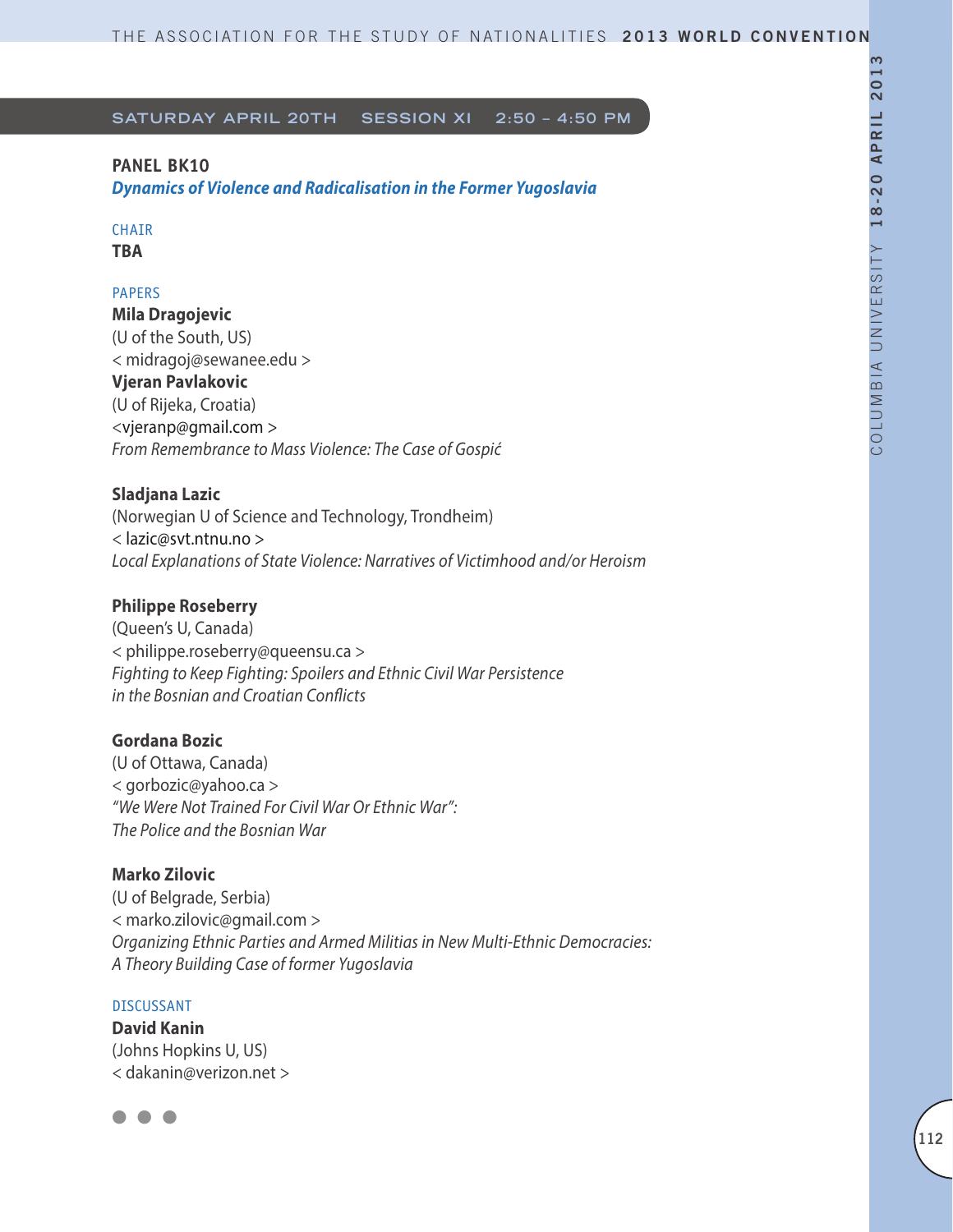# **Panel BK24**

*Class, Gender and Media in Croatia*

# CHAIR

**Igor Štiks** (U of Edinburgh, UK) < i.stiks@ed.ac.uk >

# PAPERS

**Ivana Djuric** (Independent Researcher, Croatia) < ivana\_duric@yahoo.com > *The Croatian Media Discourse, Rhetoric of Violence and Ethno-Political Mobilization during the 1990 Parliamentary Elections*

### **Breda Luthar Andreja Trdina**

(U of Ljubljana, Slovenia) < breda.luthar@fdv.uni-lj.si >< andreja.trdina@fdv.uni-lj.si > *Reinventing Nationality through Class and Gender in Popular Culture in Croatia and Slovenia*

# **Danijela Dolenec**

(U of Zagreb, Croatia) < ddolenec@fpzg.hr > *No Class Conflict? The Absent Socioeconomic Cleavage in Croatia as a Failure of Representative Democracy*

# DISCUSSANT

**Sally A. Kent** (U of Wisconsin, Stevens-Point, US) < skent@uwsp.edu >

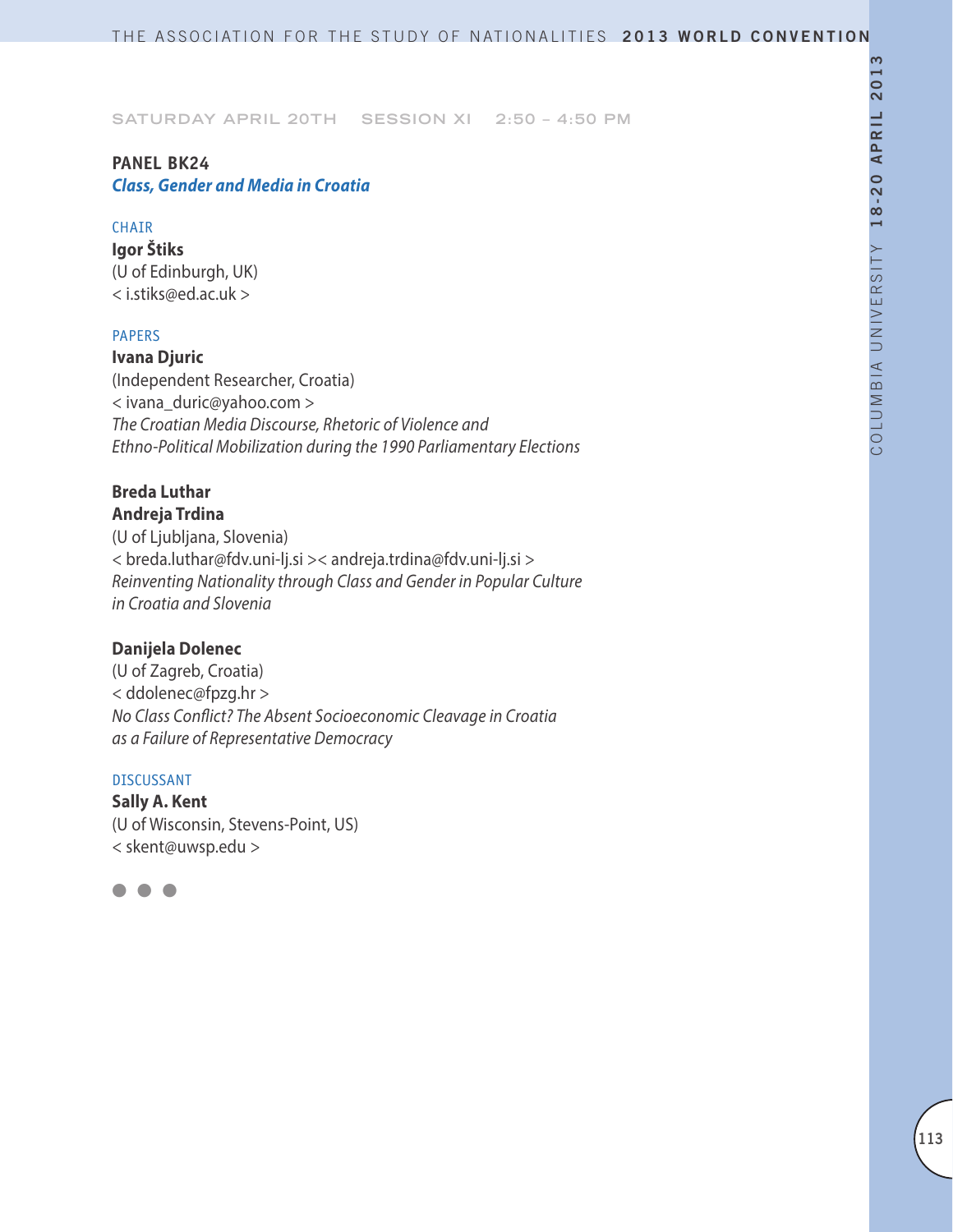# **PANEL BK26**

*Reflections on the 40th Anniversary of the Society for Slovene Studies (Special Event)*

# CHAIR

**Raymond Miller**  (Bowdoin College, US) < rmiller@bowdoin.edu >

# PARTICIPANTS

**Timothy Pogacar**  (Bowling Green SU) < pogacar@bgsu.edu >

# **Gregor Kranjc**

(Brock U, Canada) < gkranjc@brocku.ca >

# **Carole Rogel**

(Ohio State U, US) < rogel.1@osu.edu >

# **Oto Luthar**

(Scientific Research Center, Slovenia) < oto.luthar@zrc-sazu.si >

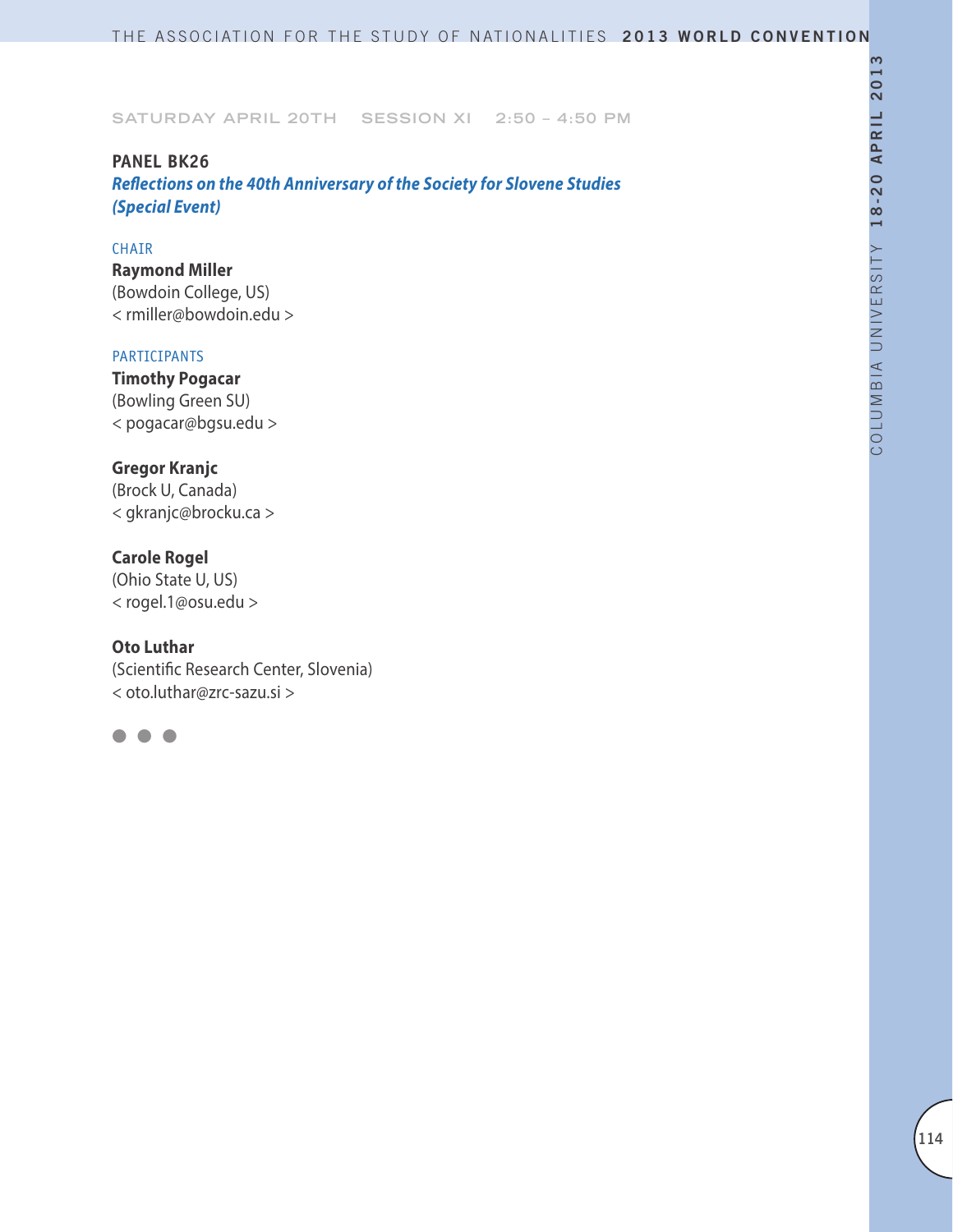# **PANEL CE5**

*Voices from the Exiled and Deported*

# **CHAIR**

**Diana Blank** (Yale U, US) < dianarblank@gmail.com >

# PAPERS

**Maria Denisa Albu** (Independent Researcher, US) < albudenisa@gmail.com > *Politics in Romanian Exile Literature and the Pressure of History*

# **Cristian Cercel**

(New Europe College, Romania) < ccercel@nec.ro > *The Deportation of Romanian Germans to the Soviet Union and Its Meaning for the Transylanian Saxon Elites in Germany in the 1950s and 1960s*

# **Jaroslaw Martyniuk**

(Independent Researcher, DC, US) < martyniukj@gmail.com > *Family Voices from the Gulag: Vorkuta, Krasnoyarsk and Kolyma*

# **Li Bennich-Björkman**

(Uppsala U, Sweden) < li.bennich-bjorkman@statsvet.uu.se > *Bosnian and Estonian Refugee Communities in Exile: The Mending of Interrupted Lives through Narrative*

# **Agron Alibali**

(U of Massachusetts, Boston, US) < aalibali@yahoo.com > *Repatriation of the Chamerians Under International Law*

# DISCUSSANT

**Erin Carll** (PILnet, NY, US) < erincarllasn@gmail.com >

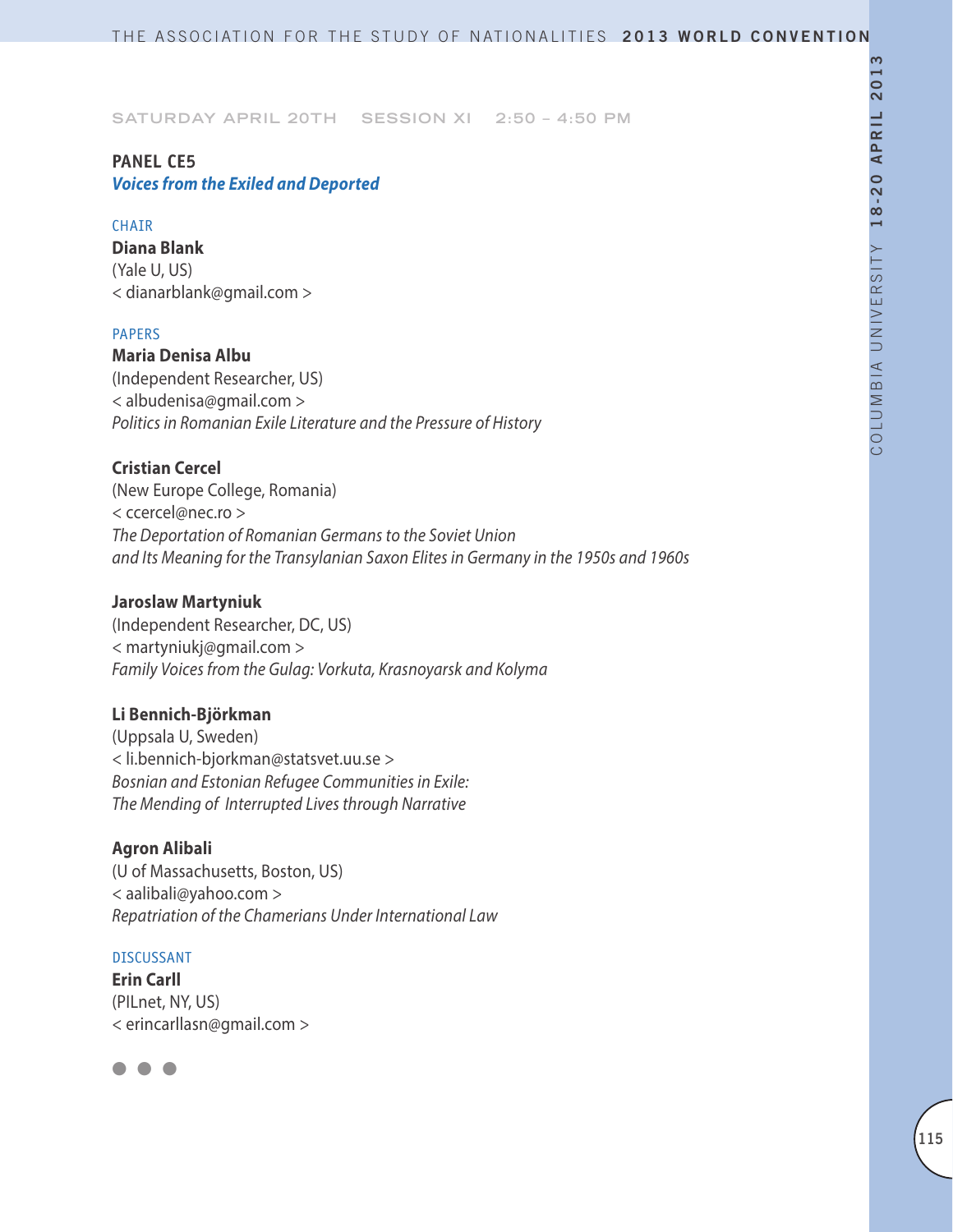# **PANEL CE20**

*Contestation and Political Memory*

### CHAIR

### **Natalia Stepaniuk**

(U of Ottawa, Canada) < natalia.stepaniuk@gmail.com >

### PAPERS

**Elisabeth Kuebler** (U of Vienna, Czech Republic) < elisabeth.kuebler@univie.ac.at > *Reconciling National Politics of Holocaust Remembrance in the Council of Europe*

# **Zuzana Kasáková**

(Charles U, Czech Republic) < kasakova@fsv.cuni.cz > *Using Historical Memory in the Political Debate on the Role of the Czech Republic in the EU*

# **Piotr S. Kisiel**

(European U Institute, Italy) < piotr.kisiel@eui.eu > *From the Battle of Grunwald to the Battle of Memory*

### DISCUSSANT

**Laura Ardava** (U of Latvia, Riga) < laura\_ardava@inbox.lv >

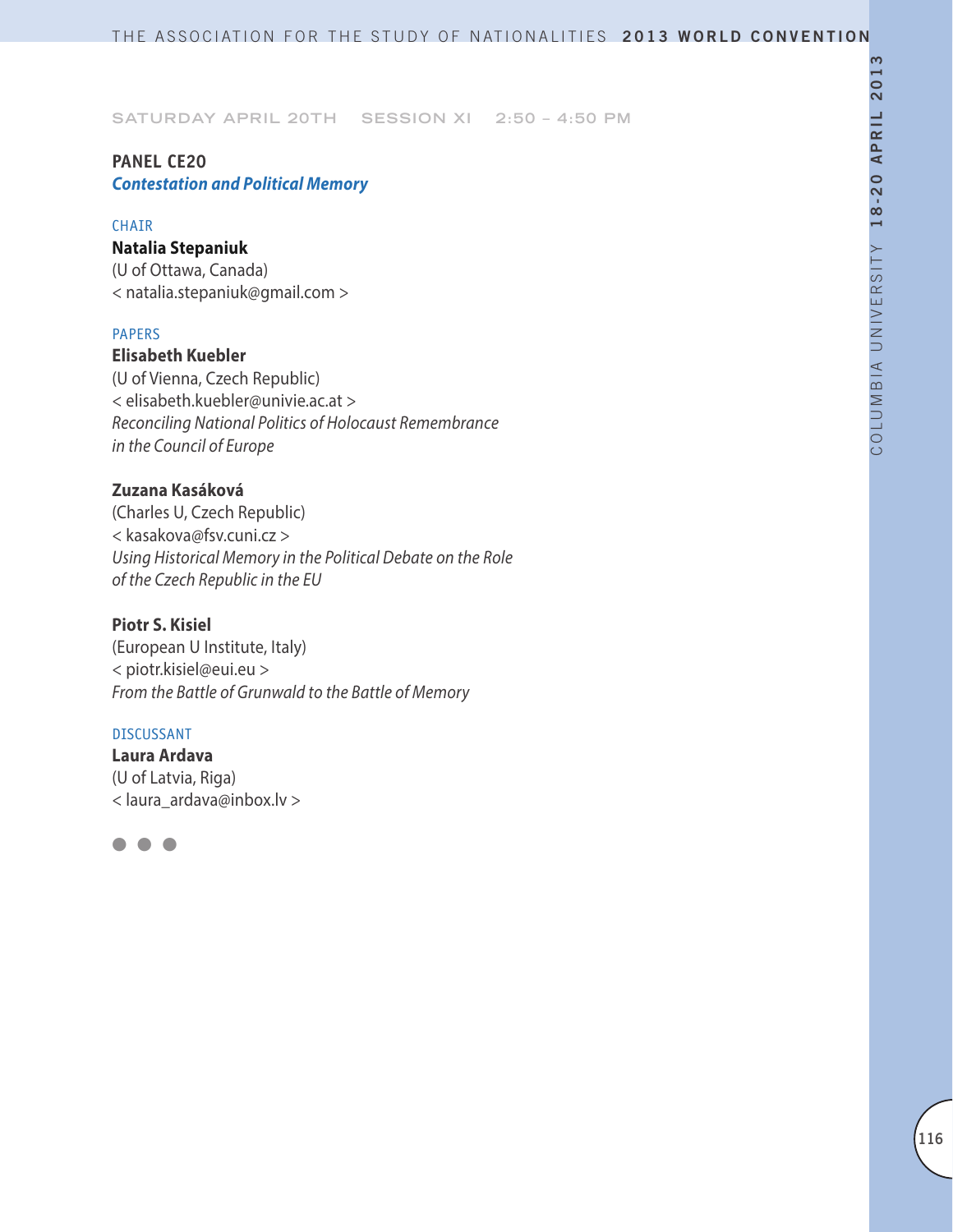### **PANEL EU6**

*Ethnic Activism and Nationalist Mobilization in China and Beyond*

#### CHAIR

**Sean Roberts** (George Washington U, US) < seanrr@gwu.edu >

### PAPERS

**Wen Zha**

(National U of Singapore, Singapore) < wenzha1117@hotmail.com > *Self-Interested Patriots: Nationalist Mobilization and Individual Choice in Chinese History*

#### **Catherine Ingram**

(U of London, UK/U of Melbourne, Australia) < catherineingram11@gmail.com > *Divergent Perceptions of the Nationalist Dimensions of Minority Cultural Heritage in Southwestern China*

# **Allison Quatrini**

(George Washington U, US) < quatrini@gwmail.gwu.edu > *Festive Acts of Everyday Resistance: Chinese Ethnic Minority Holiday Celebrations and the Reinforcement of Identity*

### **Yitzhak Shichor**

(Hebrew U/Haifa U, Israel) < msshic@mscc.huji.ac.il > *Nuisance Value: Uyghur Activism in Germany and Beijing-Berlin Relations*

### DISCUSSANT

**Marie-Eve Reny** (U of Chicago, US) < mreny@uchicago.edu >

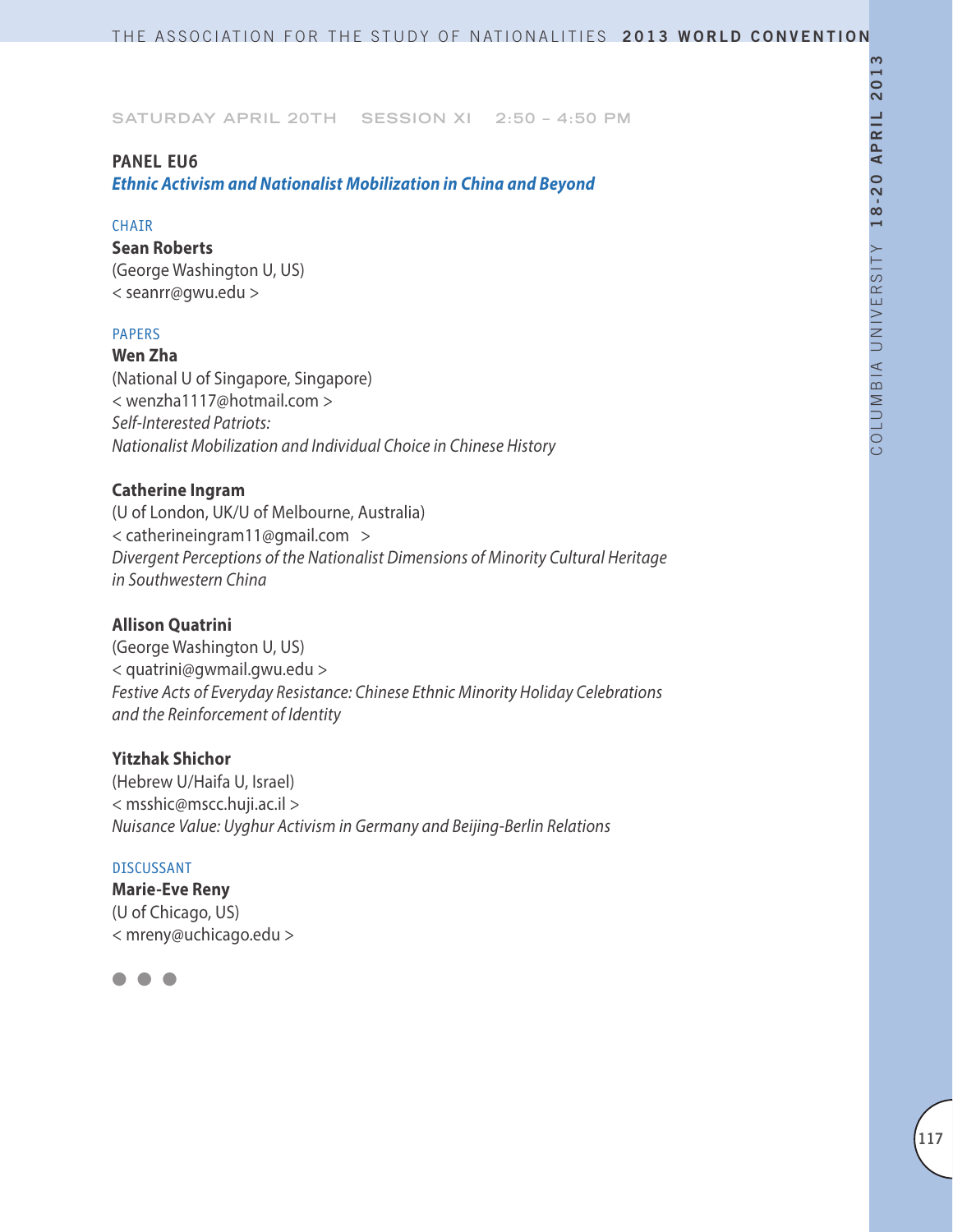# **PANEL K3**

*Conflicts and Violence in the North Caucasuss*

# CHAIR

**TBA**

# PAPERS

**Samuel Spycher** (U of Basel, Switzerland) < samuel.spycher@unibas.ch > *Imperial Heritage in Literature: A New Reading of Post-Soviet Narratives on Military Conflicts in the Caucasus*

# **Jean-François Ratelle**

(George Washington U, US) < ratelle@gwu.edu > *Ending Civil Wars: Understanding Disengagement and De-Radicalisation Processes in Bosnia and in the North Caucasus*

# **Tomáš Šmíd**

(Masaryk U, Czech Republic) < tom.smid79@gmail.com > *The Terrorismus-Organized Crime Nexus in Contemporary Chechnya*

# **Sufian Zhemukhov**

(George Washington U, US) < zhemukho@gwu.edu > *Security, Religion, and the State in the North Caucasus*

# DISCUSSANT

**Mikail Mamedov** (Georgetown U, US) < mamedorm@georgetown.edu >

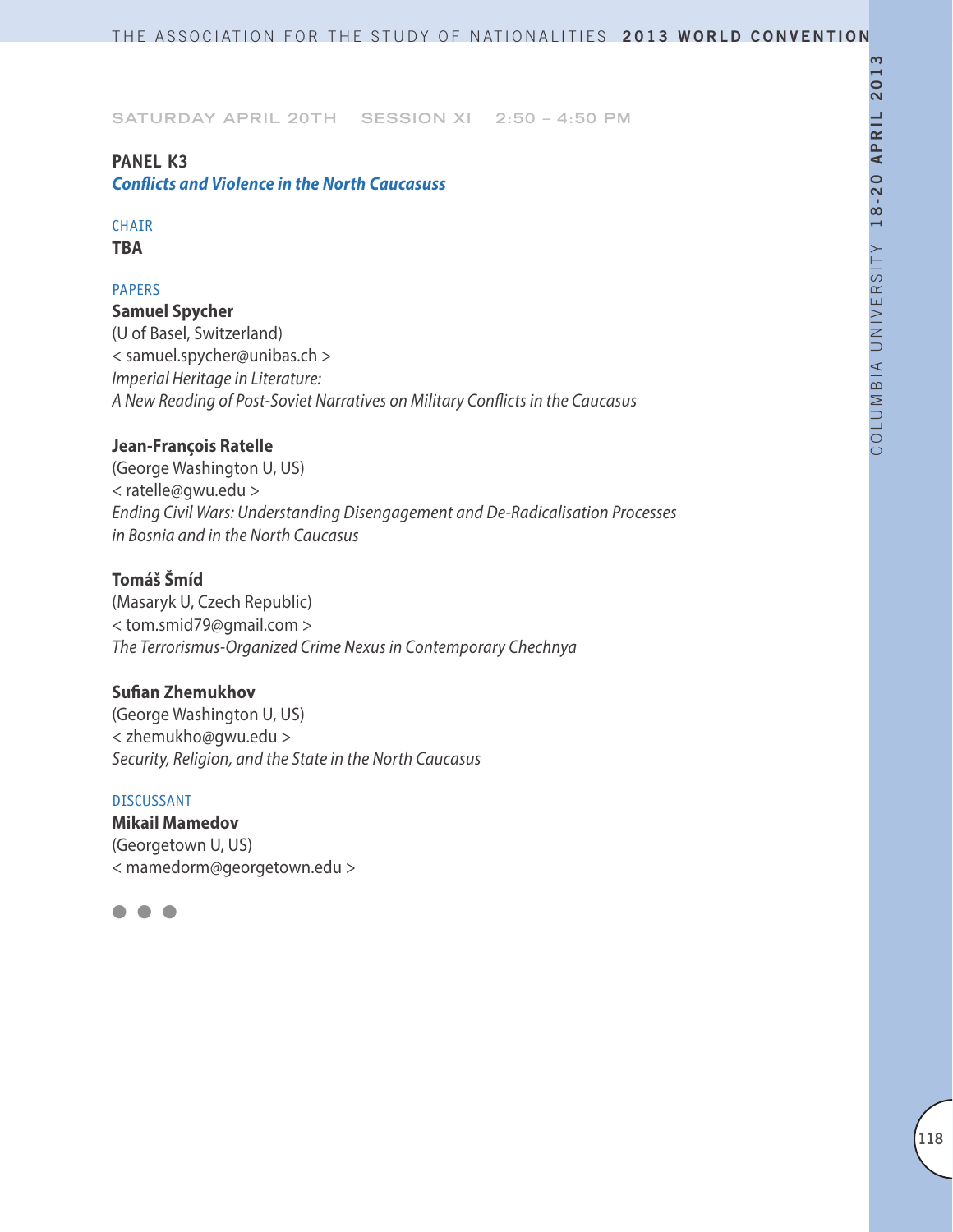### **PANEL TK5**

*Political Competition and the Kurdish Conflict*

### CHAIR

**Ozan Arslan** (Izmir U of Economics, Turkey) < ozan.arslan@ieu.edu.tr >

### PAPERS

**Beyza Büyüker**  (U of Illinois, Urbana, US) < beyzabuyuker@gmail.com > **Murat Somer** (Koc U, Turkey) < musomer@ku.edu.tr > *Comparing Religious and Secular Elite Views and Policies Toward Muslim and Non-Muslim Minorities*

# **Fred Cocozzelli**

(St. John's U, US) < cocozzef@stjohns.edu > *Political Fragmentation, Consolidation and Voter Learning in Turkey, 2002-2011*

### **Feryaz Ocakli**

(Skidmore College, US) < focakli@skidmore.edu > *Civil Society and Local Political Contestation*

# DISCUSSANT

**David Cuthell** (Columbia U, US) < dcc@turkishstudies.org >

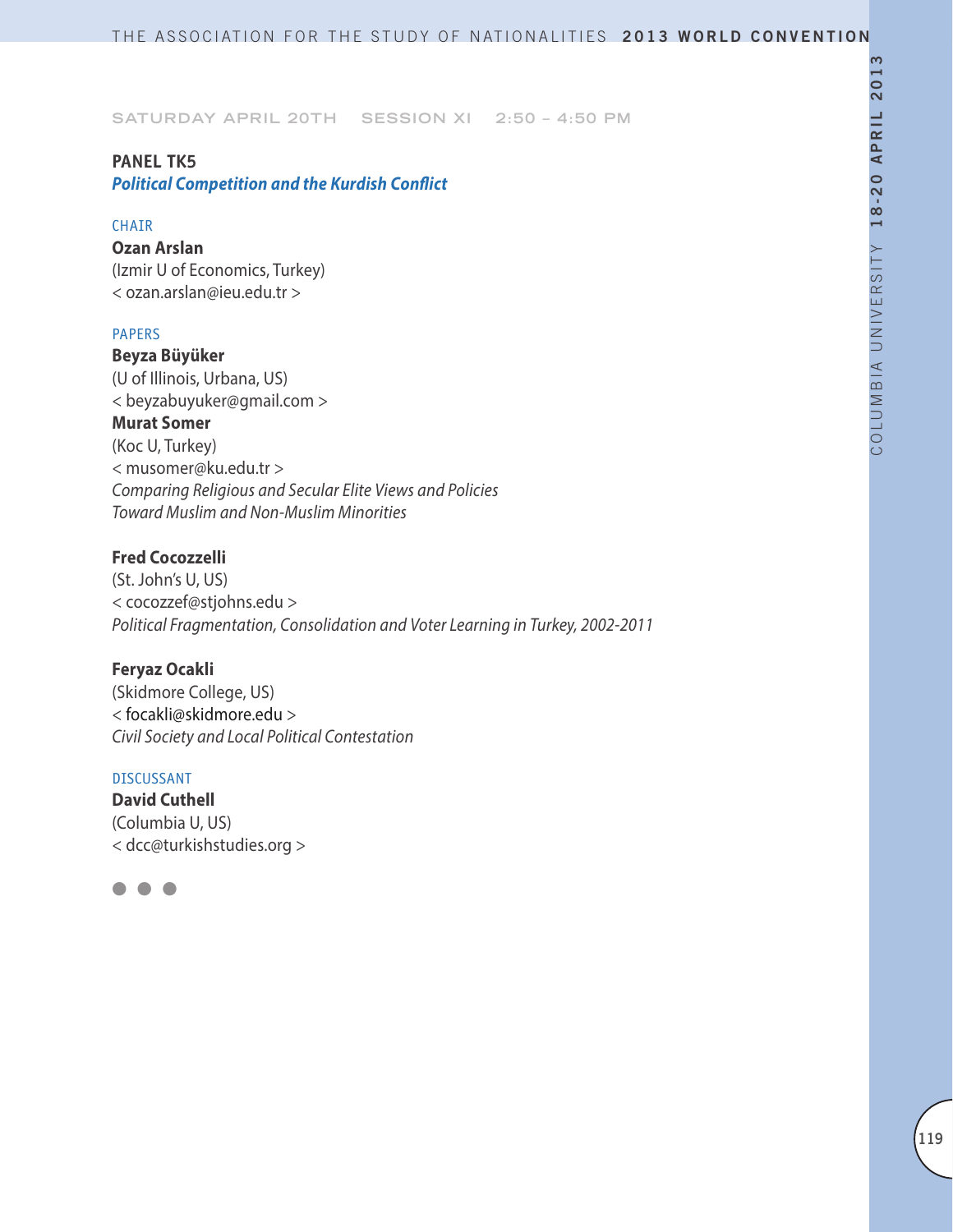### **PANEL U3**

*Forging Women's Rights in Contemporary Ukraine*

### CHAIR

**Alexandra Hrycak** (Reed College, US) < hrycak@reed.edu >

### PAPERS

**Martha Kichorowska Kebalo** (Independent Researcher, US) < mkebalo@aol.com > *Ukraine's Gendered Diaspora: Reactions and Dilemmas 2012*

# **Iryna Koshulap**

(Central European U, Hungary) < ikoshulap@yahoo.com > *Make it or Break it: Women's Empowerment and the Diaspora's Relationship with the State of Ukraine*

### **Olga Plakhotnik**

(National Aerospace U, Ukraine/U of South Florida, US) < olga.plakhotnik@gmail.com >  *The Femen Phenomenon as a Challenge for Gender Theory and Ukrainian Civic Society*

### **Olena Hankivsky**

(Simon Fraser U, Canada) < oah@sfu.ca > *Stop Gender in Ukraine*

### DISCUSSANT

**Marian Rubchak** (Valparaiso U, US) < marian.rubchak@valpo.edu >

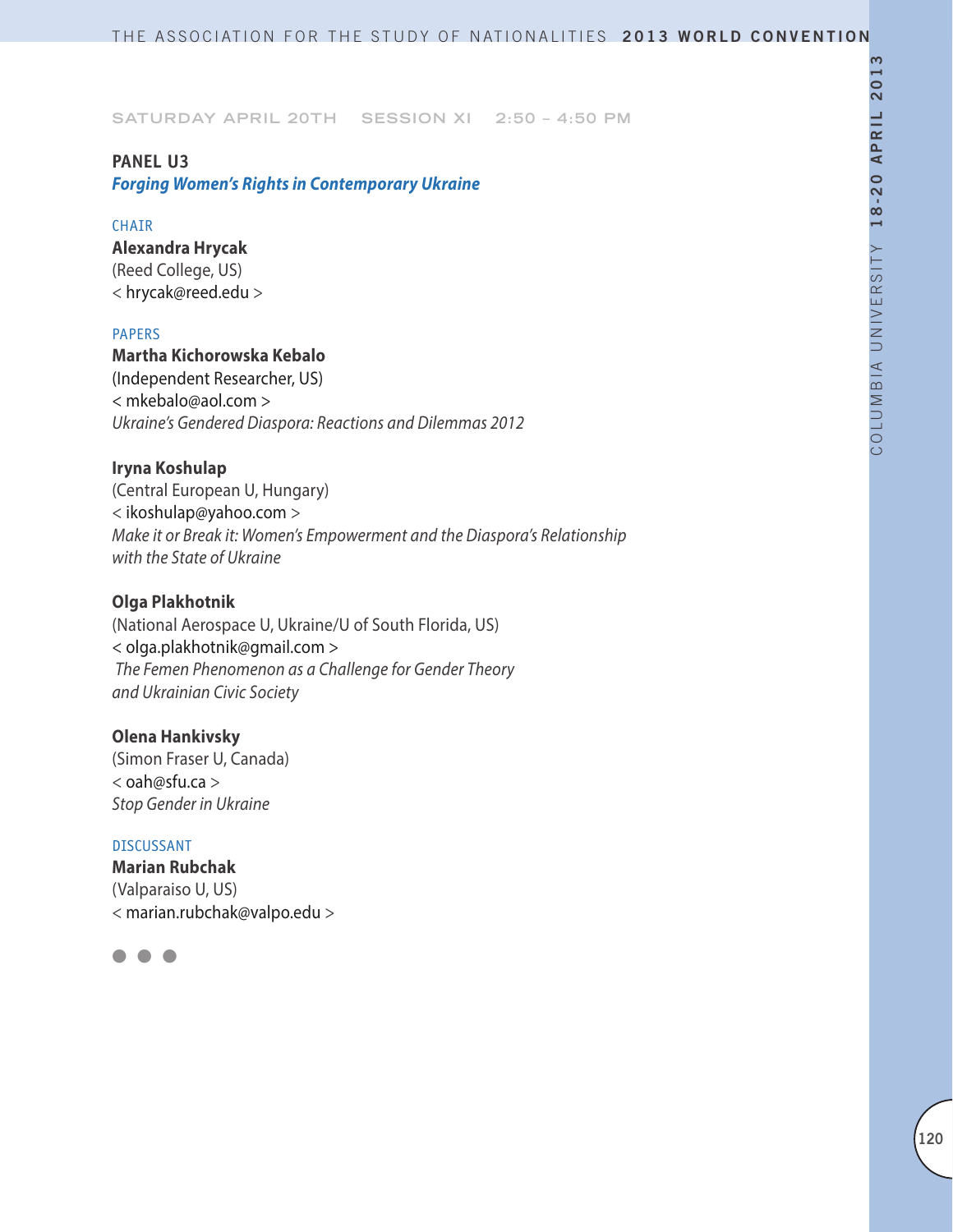# **PANEL U8** *Remembering World War II*

### CHAIR

**Ioulia Shukan** (U of Paris Ouest Nanterre, France) < ioulia.shukan@gmail.com >

# PAPERS

**André Liebich** (Graduate Institute, Geneva, Switzerland) < andre.liebich@graduateinstitute.ch > *Bandera: Memorialization and Commemoration*

# **Olha Ostriitchouk**

(U of Ottawa, Canada) < ostriitchouk@yahoo.ca > *Collective Remembering and Local Dynamics: The Case of Brody District*

# **Nadja Weck**

(U of Vienna, Austria) < nadja.weck@univie.ac.at > *Selective Memory and Competition of Victims: Dealing with the Holocaust in the Western Ukrainian Town Sambir*

# **Dominique Arel**

(U of Ottawa, Canada) < darel@uottawa.ca > *Mass Violence in Ukraine During World War II: Historiography, Memory, and Ethics*

### DISCUSSANT

**Oxana Shevel** (Tufts U, US) < oxana.shevel@tufts.edu >

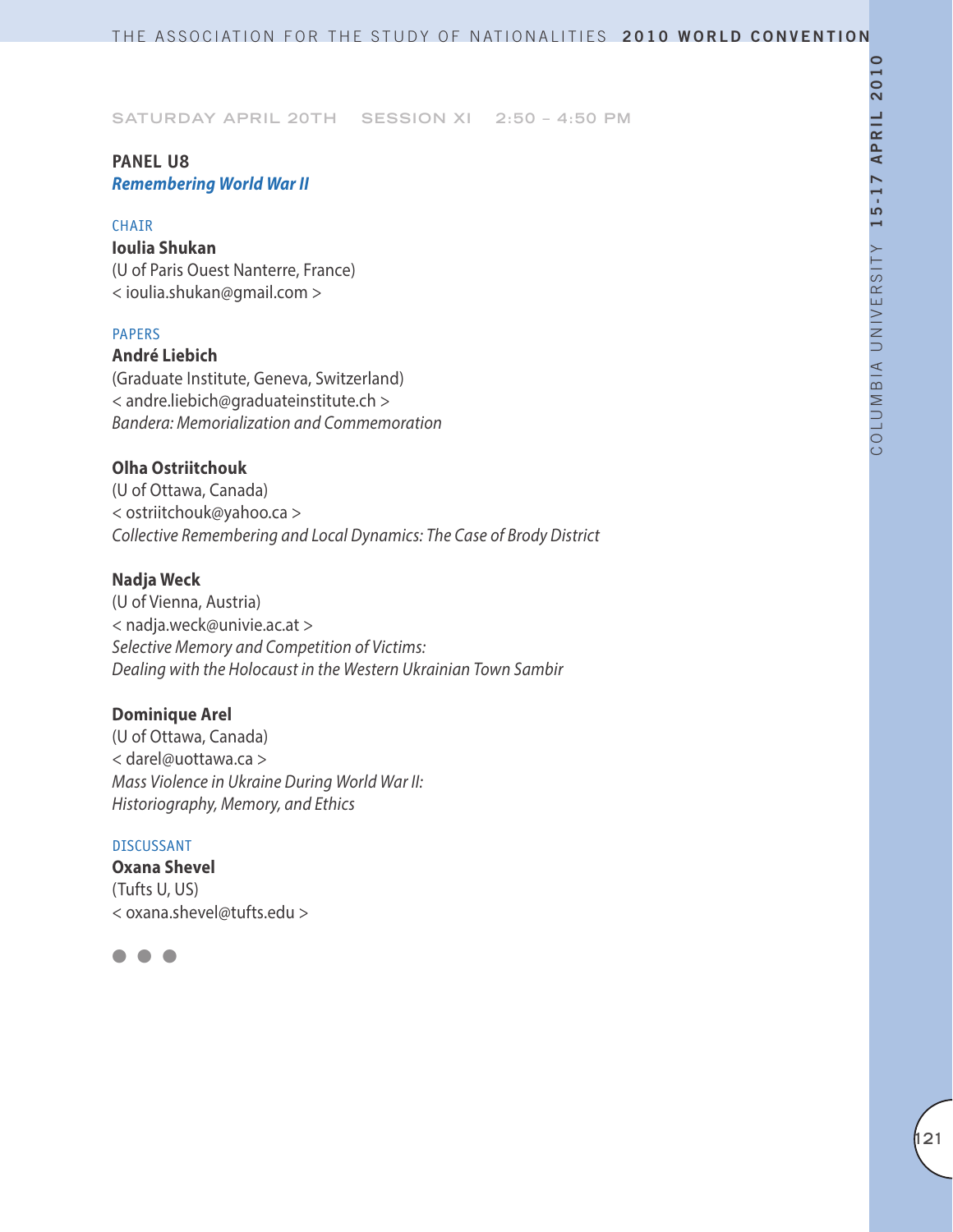### **PANEL R11**

*Russia and the Politics of Migration and Diaspora*

#### CHAIR

**Lydia Hamilton** (Harriman Institute, Columbia U, US) < lch2111@columbia.edu >

### PAPERS

**Ande Reisman** (U of Washington, US) < areisman@uw.edu > *I'm from Russia, but I'm Turkish': Seattle's Meskhetian Turkish Refugees Navigating Being and Belonging Transnationally*

### **Anna Petrov Ronell**

(MIT, US) < ronell@mit.edu > *Skolkovo Innovation City: A Russian Experiment in Global Mobility*

### **Olga Zeveleva**

(Higher School of Economics, Moscow, Russia) < olga.zeveleva@gmail.com > *Political Aspects of Repatriation: A Comparative Analysis of Germany, Russia, and Kazakhstan*

# **Dina Zisserman-Brodsky**

(Ben-Gurion U of the Negev, Israel) < dinazb@bgu.ac.il > *Politics and Intergenerational Transmission in Immigrant Families*

#### DISCUSSANT

**Lisa Koriouchkina (**Independent Researcher, Williamstown, MA, US) <lisa.koriouchkina@gmail.com>

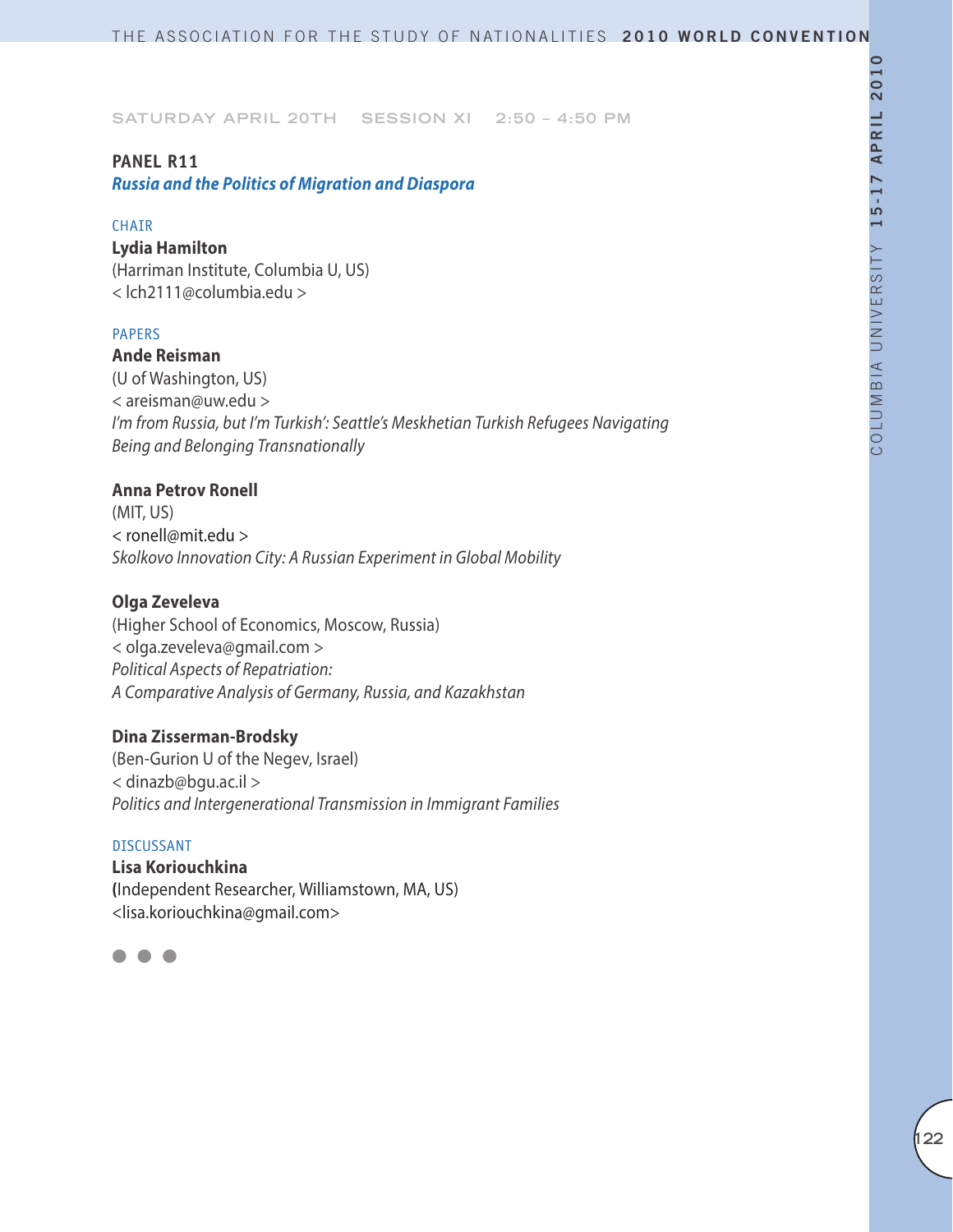# **PANEL N6**

# *Sovereignty, Autonomy, Independence*

### **CHAIR**

**Julie Mostov** (Drexel U, US) < mostovj@drexel.edu >

### PANELISTS

**Valeriy Dzutsev David Siroky** (Arizona State U, US) < vdzutsev@asu.edu > < david.siroky@asu.edu > *The Differential Demand for Indirect Rule: Outlines of a Theory with Evidence from the North Caucasus*

# **Stephen Deets**

(Babson College, US) < sdeets@babson.edu > *Communalism and Care: Health, Education and Social Welfare in Lebanon*

### **Lionel Baixas**

(SiencesPo, Paris, France) < lionel.baixas@gmail.com > *Memory of Partition and Partition of Memory Between India and Pakistan*

# **Catherine Frost**

(McMaster U, Canada) *<* frostc@mcmaster.ca *> Founding and Forgetting: The Strange Case of Ireland's Proclamation of Independence*

# **Arno van der Zwet**

(U of Strathclyde, UK) < Arno.van-der-zwet@strath.ac.uk > *Unpacking National Identity in Autonomist Parties: Conceptions of National Identity in the Scottish Party and the Frisian National Party*

### DISCUSSANT

**Karlo Basta** (Memorial U of Newfoundland, Canada) < kbasta@mun.ca >

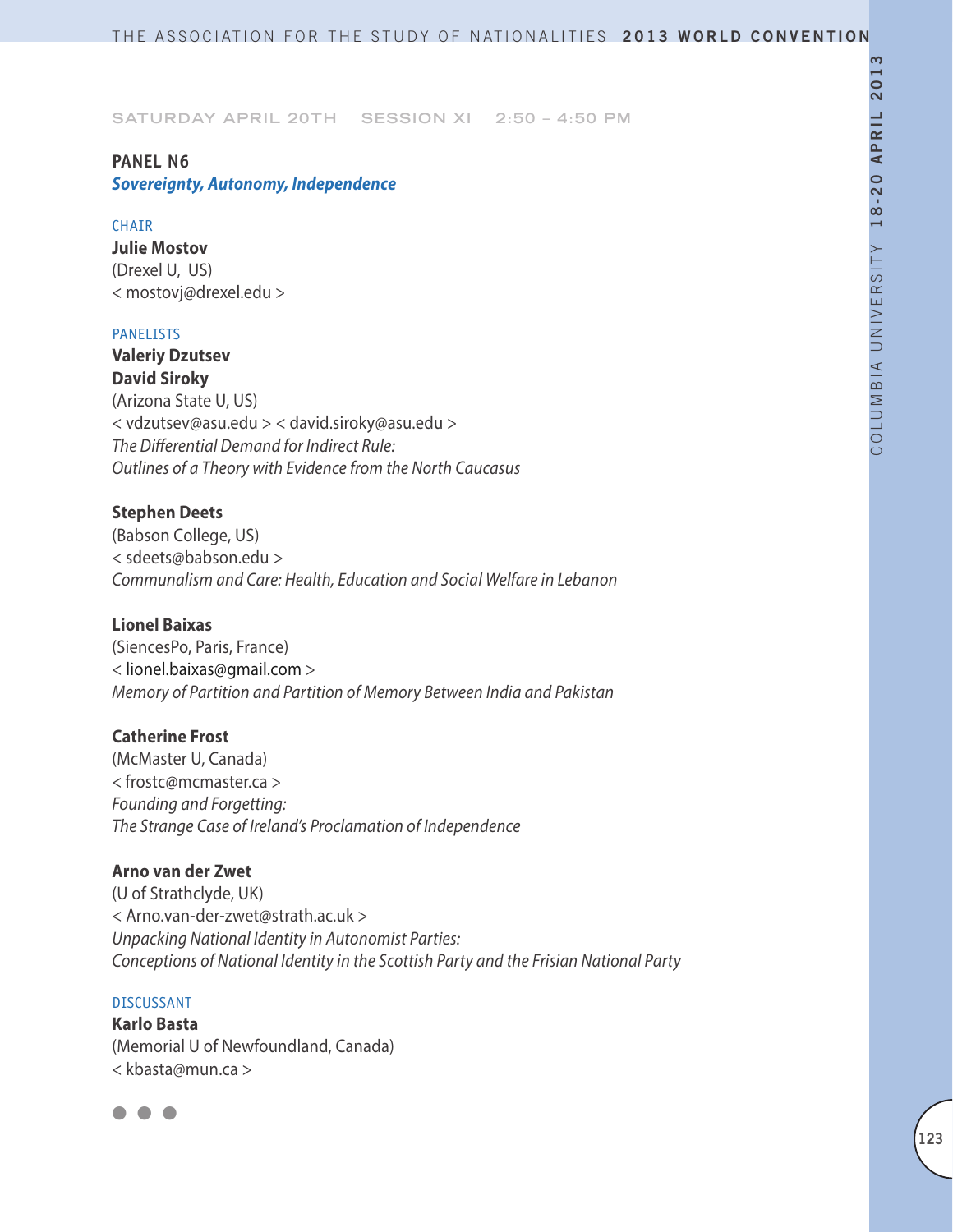#### **PANEL BO6**

*Book Panel on Morgan Liu's* **Under Solomon's Throne : Uzbek Visions of Renewal in Osh** *(University of Pittsburgh Press, 2012)*

### CHAIR

**Michele Commercio** (U of Vermont, US) < michele.commercio@uvm.edu >

### PARTICIPANTS

**David Abramson** (US Department of State, DC) < abrahand@msn.com >

### **Adrienne Lynn Edgar**

(U of California, Santa Barbara, US) < edgar@history.ucsb.edu >

# **Edward Schatz**

(U of Toronto, Canada) < ed.schatz@utoronto.ca >

#### **Morgan Liu**

(Ohio State U, US) < liu.737@osu.edu >

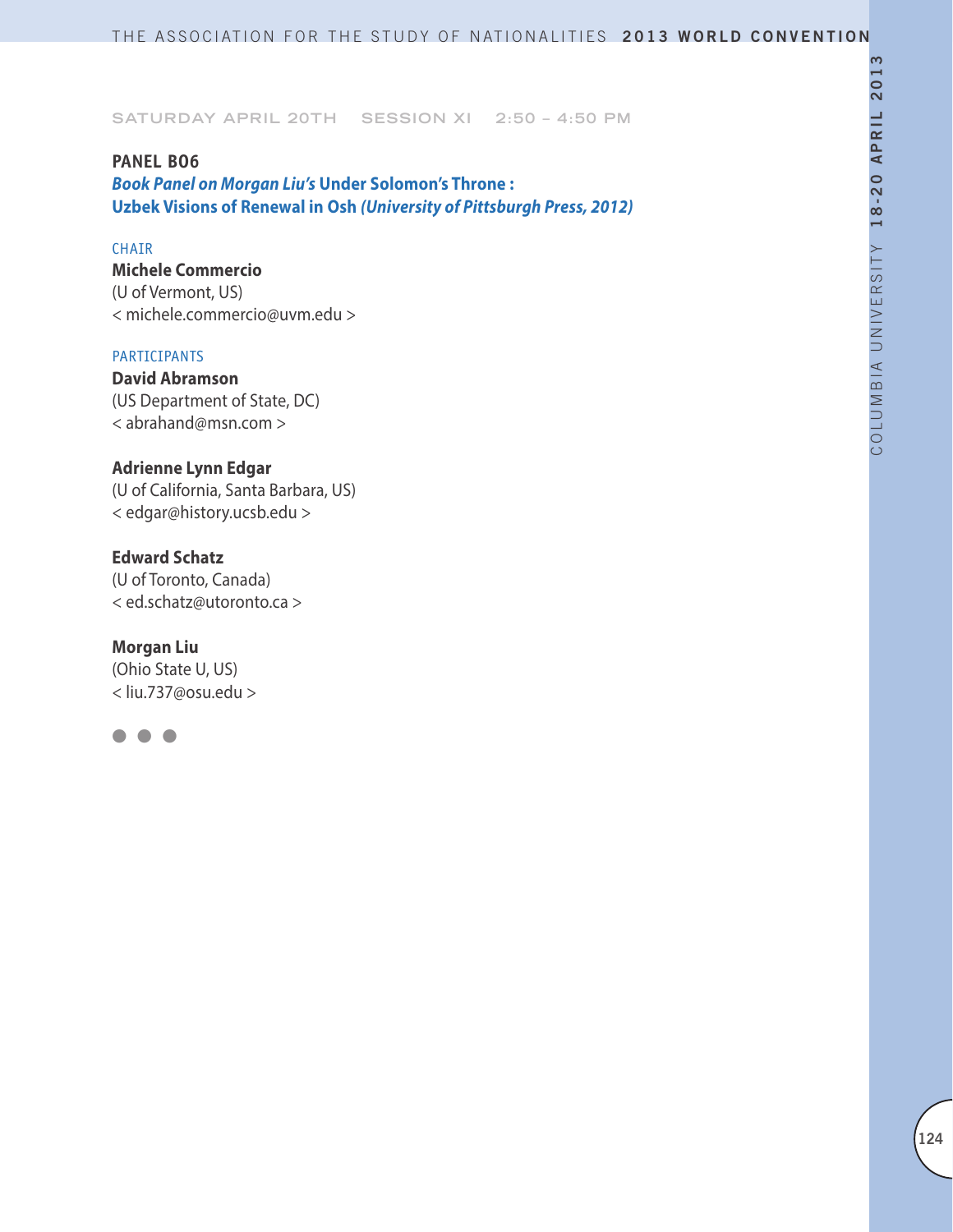# **PANEL SE1** *How to Get an Article Published (Workshop)*

#### WORKSHOP LEADER

**Florian Bieber**  (U of Graz, Austria) < florian.bieber@uni-graz.at > *Outgoing Editor of Nationalities Papers*

### PARTICIPANTS

**Peter Rutland**  (Wesleyan U, US) < prutland@wesleyan.edu > *Incoming Editor of Nationalities Papers*

# **Adam Fagan**

(Queen Mary, U of London, UK) < a.fagan@qmul.ac.uk > *Editor of Eastern European Politics*

### **Stefan Wolff**

(U of Birmingham, UK) < stefan@stefanwolff.com > *Editor of Ethnopolitics*

### **Gerald Dorey**

(Taylor & Francis, UK) < gerald.dorey@tandf.co.uk > *Publisher of Nationalities Papers and Ethnopolitics*

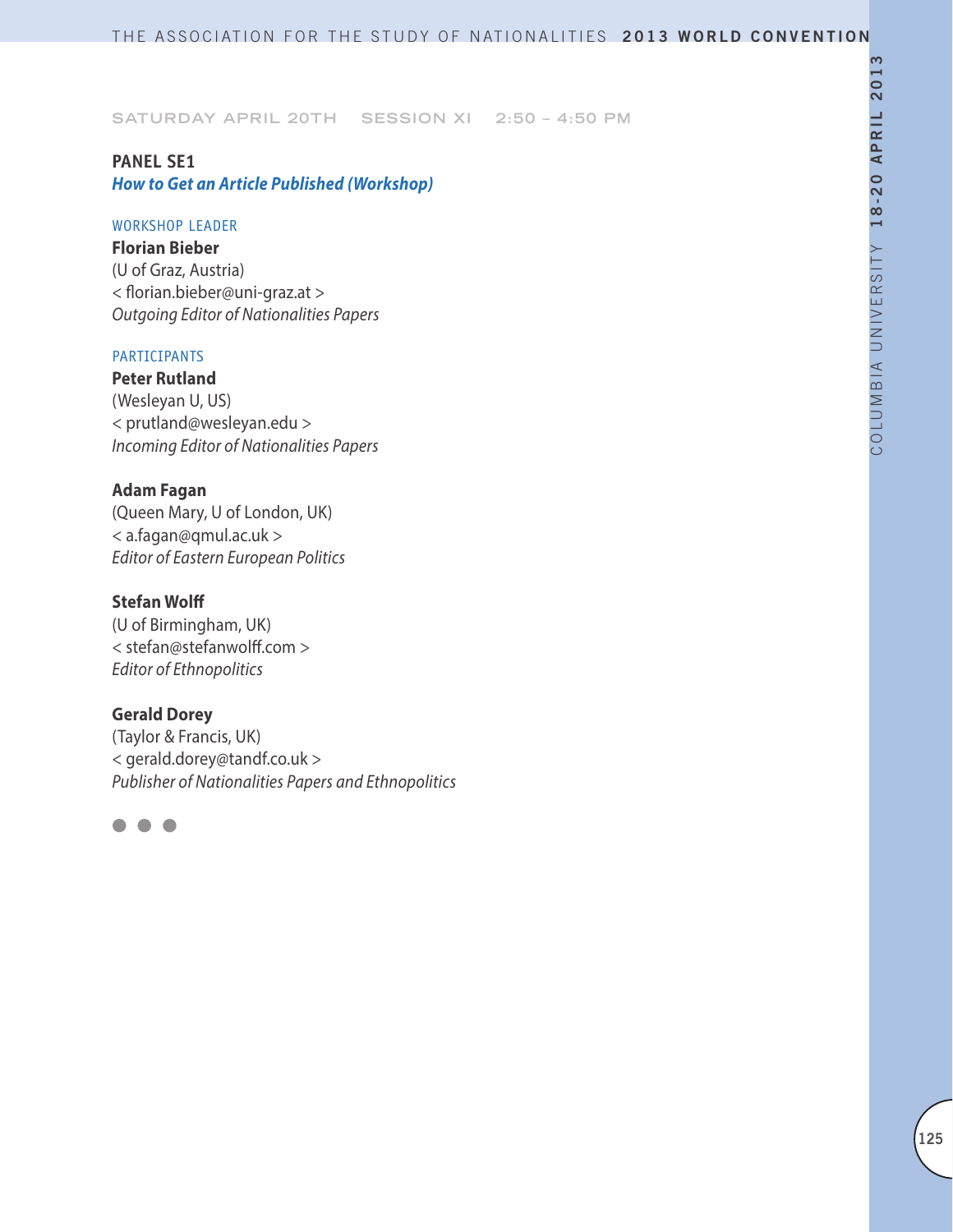# **PANEL BK2**

*The Miloševi***ć** *Trial: An Autopsy (Roundtable)*

### CHAIR **TBA**

# **PARTICIPANTS**

**Klaus Bachmann**  (Warsaw School of Social Sciences and Humanities, Poland) < k.bachmann@feps.pl > *Framing the Trial of the Century: Influences of, and on, International Media*

# **Florian Bieber**

(U of Graz, Austria) < florian.bieber@uni-graz.at > *The Show and the Trial: The Political Death of Miloševi***ć**

# **Alexander Greenawalt**

(Pace U School of Law, US) < agreenawalt@law.pace.edu > *Miloševi***ć** *and the Justice of Peace*

# **Frances Trix**

(Indiana U, US) < ftrix@indiana.edu > *Underwhelmed: Kosovar Albanians' Reactions to the Miloševi***ć** *Trial*

# **Timothy Waters**

(Indiana U, US) < tiwaters@indiana.edu > *Dead Man's Tale: Searching for Judgment after Death in a War Crimes Trial*

l l l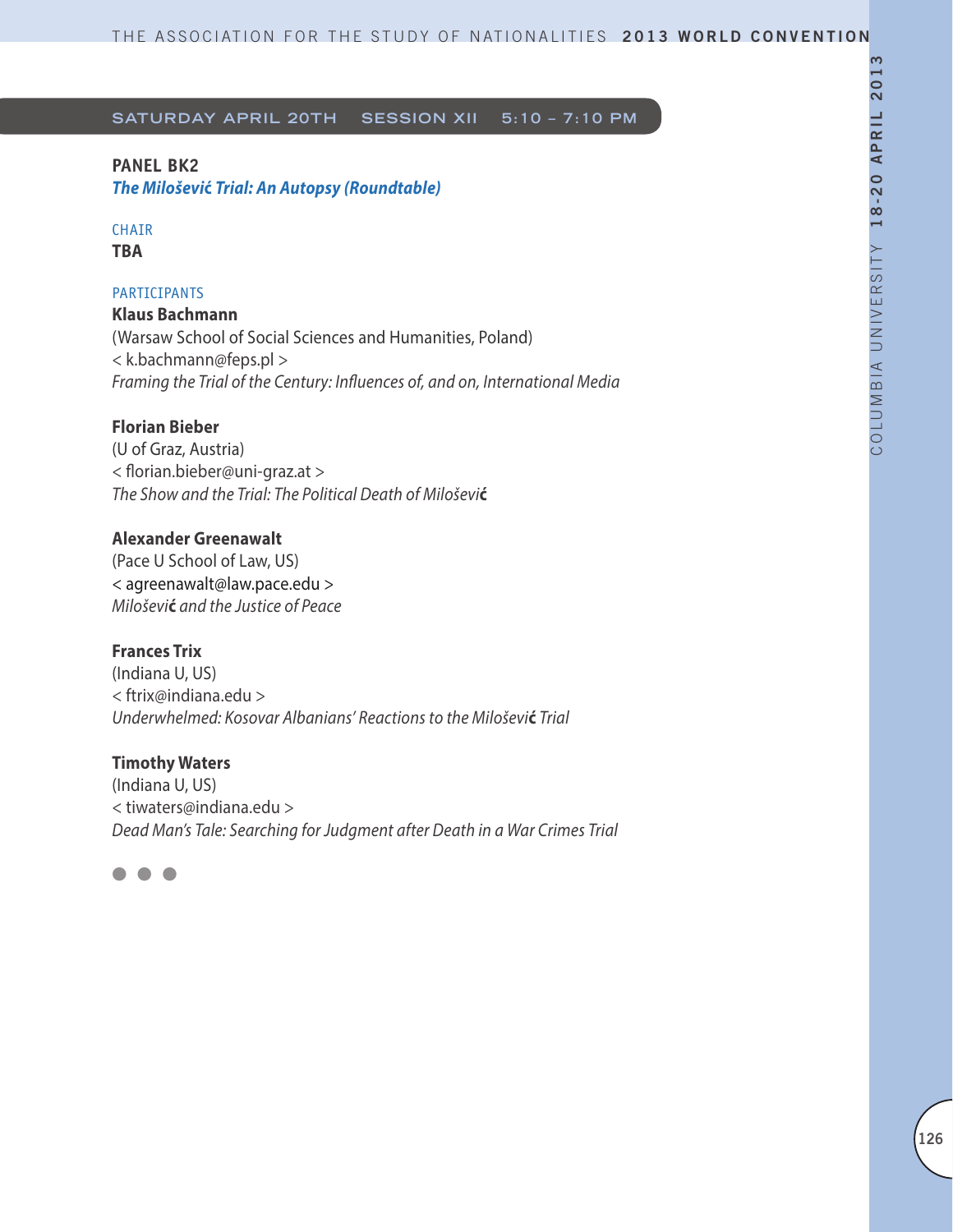### **PANEL BK12**

*Europeanisation and the Western Balkans*

#### **CHAIR**

# **Penepola Gjurchilova**

(Visiting Scholar, Harriman Institute, Columbia U, US) < penelopa2100@me.com >

### PAPERS

#### **Jelena Džankić**

(European U Institute, Italy) < dzankic@gmail.com > *The Unbearable Lightness of Europeanisation: Extradition Policies and the Erosion of Sovereignty in the Post-Yugoslav States*

### **Adam Fagan**

(Queen Mary, U of London, UK) < a.fagan@qmul.ac.uk > *Democracy Promotion in the Western Balkans: EU Assistance in Comparative Perspective*

### **Marko Kmezic**

(U of Graz, Austria) < marko.kmezic@uni-graz.at > *Europeanization by Rule of Law Implementation in South Eastern Europe*

### **Simeon Mitropolitski**

(Independent Researcher, Canada) < simeon.mitropolitski@umontreal.ca > *National Divergences Under Federal Hegemony: Balkan Cultural Responses to the New European Identity*

### **Hilde Katrine Haug**

(U of Oslo, Norway) < h.k.haug@ilos.uio.no > *Who are our Friends and Enemies? Europeanisation and anti-Globalisation Discourses in Serbia*

#### DISCUSSANT

**Arolda Elbasani** (European U Institute, Italy) < arolda.elbasani@eui.eu >

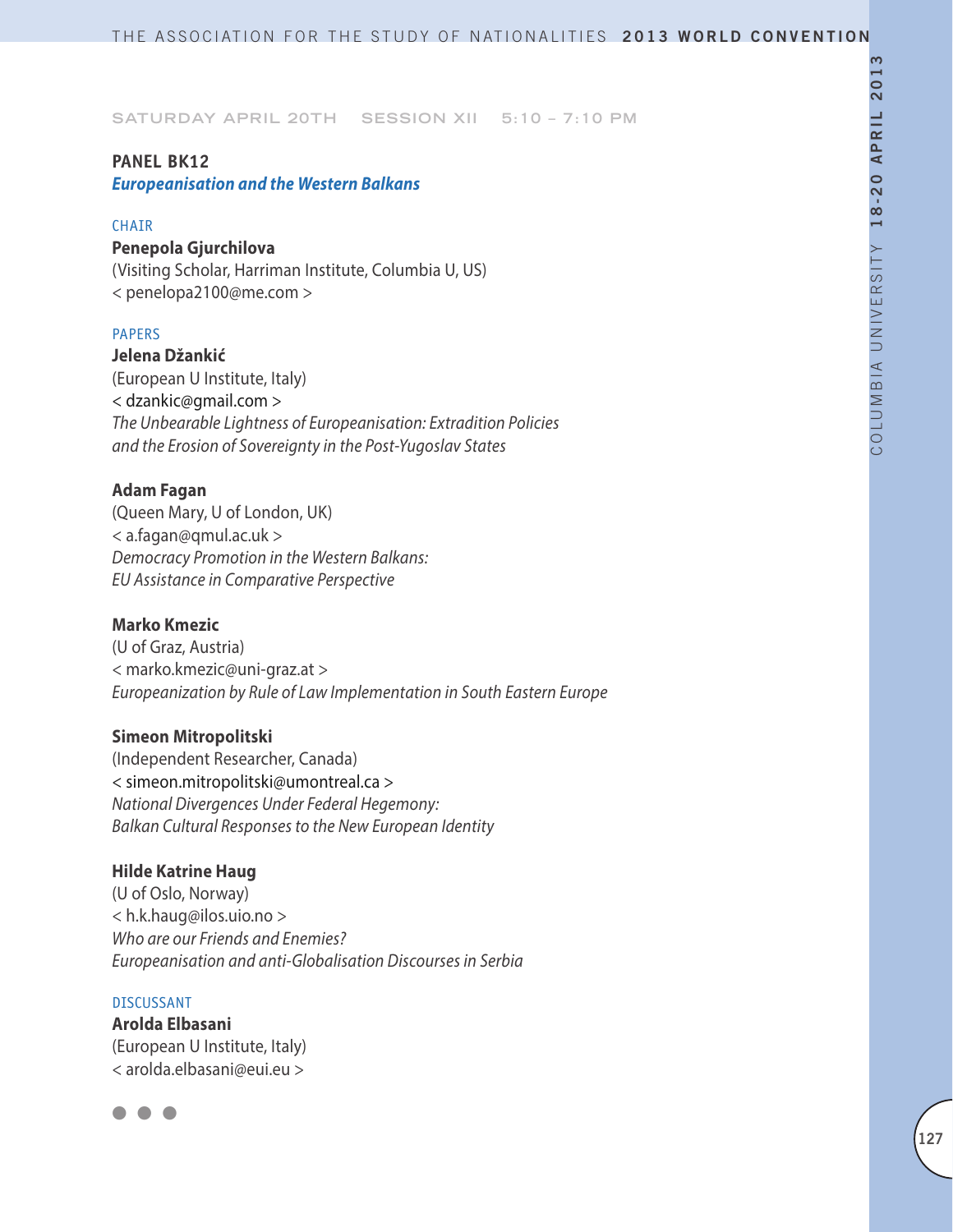# **PANEL CE6**

*Of Memory, Migration, and the Nation*

### CHAIR

# **Elisabeth Kuebler**

(U of Vienna, Czech Republic) < elisabeth.kuebler@univie.ac.at >

# PAPERS

**Maria Stoilkova** (U of Florida, US) < stoilkov@ufl.edu > *Cyber Citizenship and the Refugee: On the Immigration Debate in Bulgaria*

# **Diana Blank**

(Yale U, US) < dianarblank@gmail.com > *Mired in the Margins: Ukraine's Abusive Refugee Regime*

# **Magda Giurcanu**

(U of Florida, US) < magiur@ufl.edu > *The Far Right and the "Other" at Election Times in France and Romania*

# **Esther Romeyn**

(U of Florida, US) < esromeyn@ufl.edu > *Refugees in Jeopardy: Quizzing Asylum Seekers in Reel Time*

# **Anna Muller**

(U of Florida, US) < anmuller@ufl.edu > *The Ghosts of the Past and the European Union: Polish Memory Debates about Katyn and Jedwabne*

### DISCUSSANT

**Alena Pfoser** (Loughborough U, UK) < a.pfoser@lboro.ac.uk >

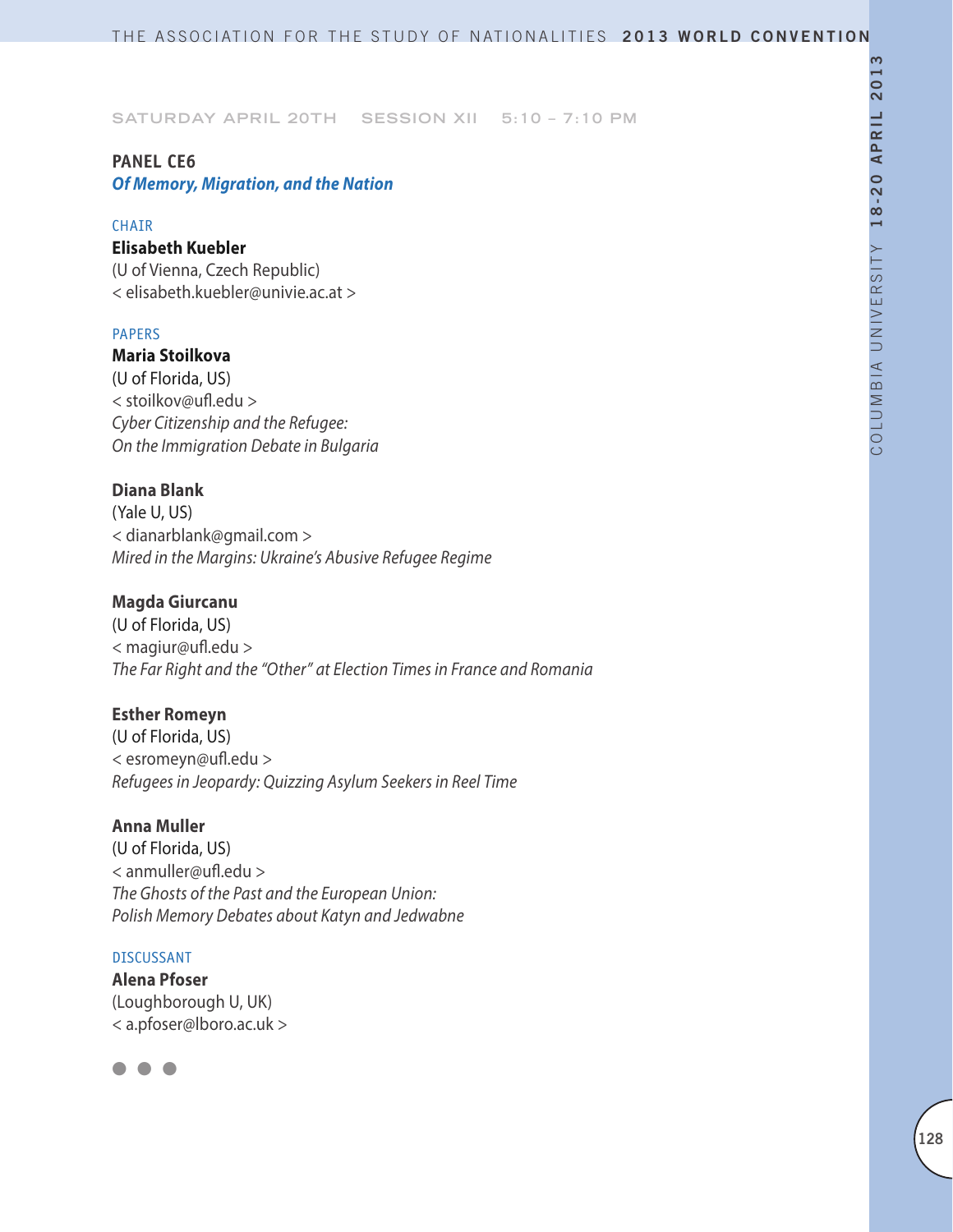### **PANEL CE11**

*Fascism and Nazism in the Early 20th Century: Diffusion and Resistance*

### CHAIR

**Agathe Manikowski** (U of Ottawa, Canada) < agathe.manikowski@gmail.com >

#### PAPERS

**Taís Campelo Lucas** (Pontifical Catholic U of Rio Grande do Sul, Brazil) < tactac@gmail.com > *A Little Piece of Nazism: The Proper Characteristics of a Nazi Group in Southern Brazil*

# **Liviu Iacob**

(U College London, UK) < liviuiacob2005@gmail.com > *Fascist Organization and Structure: The Case Study of Romania's Legionary Movement (Iron Guard)*

# **Peter Polak-Springer**

(U of Qatar, Qatar) < ppspringer@qu.edu.qa > *A "Volksdeutsche Resistance Movement?": Local Responses to Nazi Policies Towards the 'Nationally Indifferent' in Eastern Upper Silesia, 1939-1945*

### DISCUSSANT

**Richard Frankel** (U of Louisiana, US) < frankel@louisiana.edu >

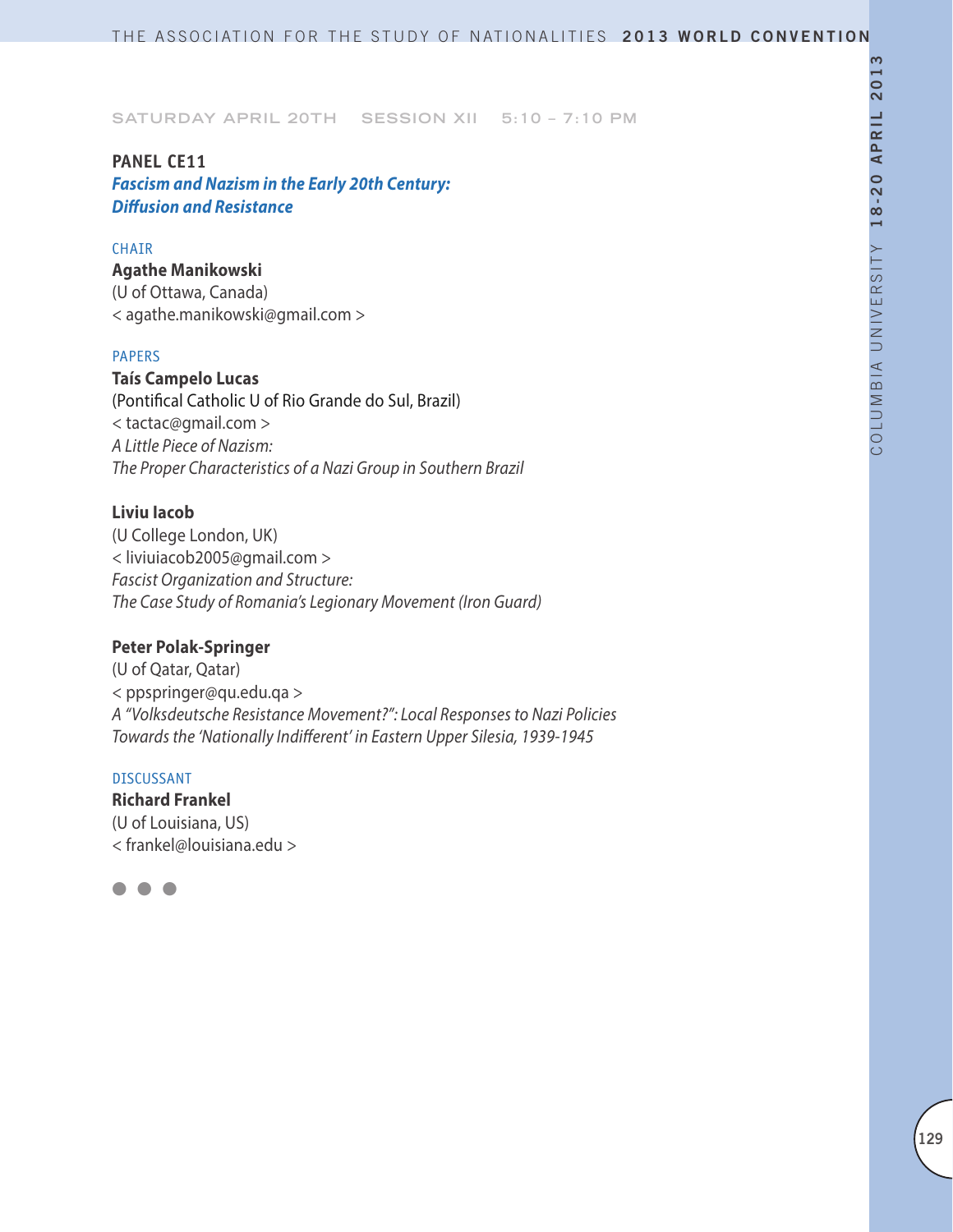### **PANEL CE12**

*Culture, Media and Identity Construction in Central Europe*

#### **CHAIR**

**Danijela Majstorovic** (UCLA, US) < majstorovic.danijela@gmail.com >

### PAPERS

**Julien Danero Iglesias** (U Libre de Bruxelles, Belgium) < jdaneroi@ulb.ac.be > *Constructing the Nation Through the Eurovision Moldova, 2005-2011*

### **Nadia Kaneva**

(U of Denver, US) < nkaneva@du.edu > *Mediating Post-Socialist Femininity: Representing the Female Body in the Age of Commercial Media*

# **Cécile Moore**

(U of Bologna, Italy) < cecile.lavrut@gmail.com > *What's in a Name? The Renaming of Public Spaces in Budapest and How it Reflects the Divided Politics of the Modern Hungarian Identity*

# **Jurgita Staniškytė**

(Vytautas Magnus U, Lithuania) < j.staniskyte@mf.vdu.lt > *From Party Convention to Social Theatre: Performing Politics on Contemporary Baltic Stage*

#### DISCUSSANT

**Slawomir Lodzinski** (Warsaw U, Poland) < s.lodzinski@uw.edu.pl >

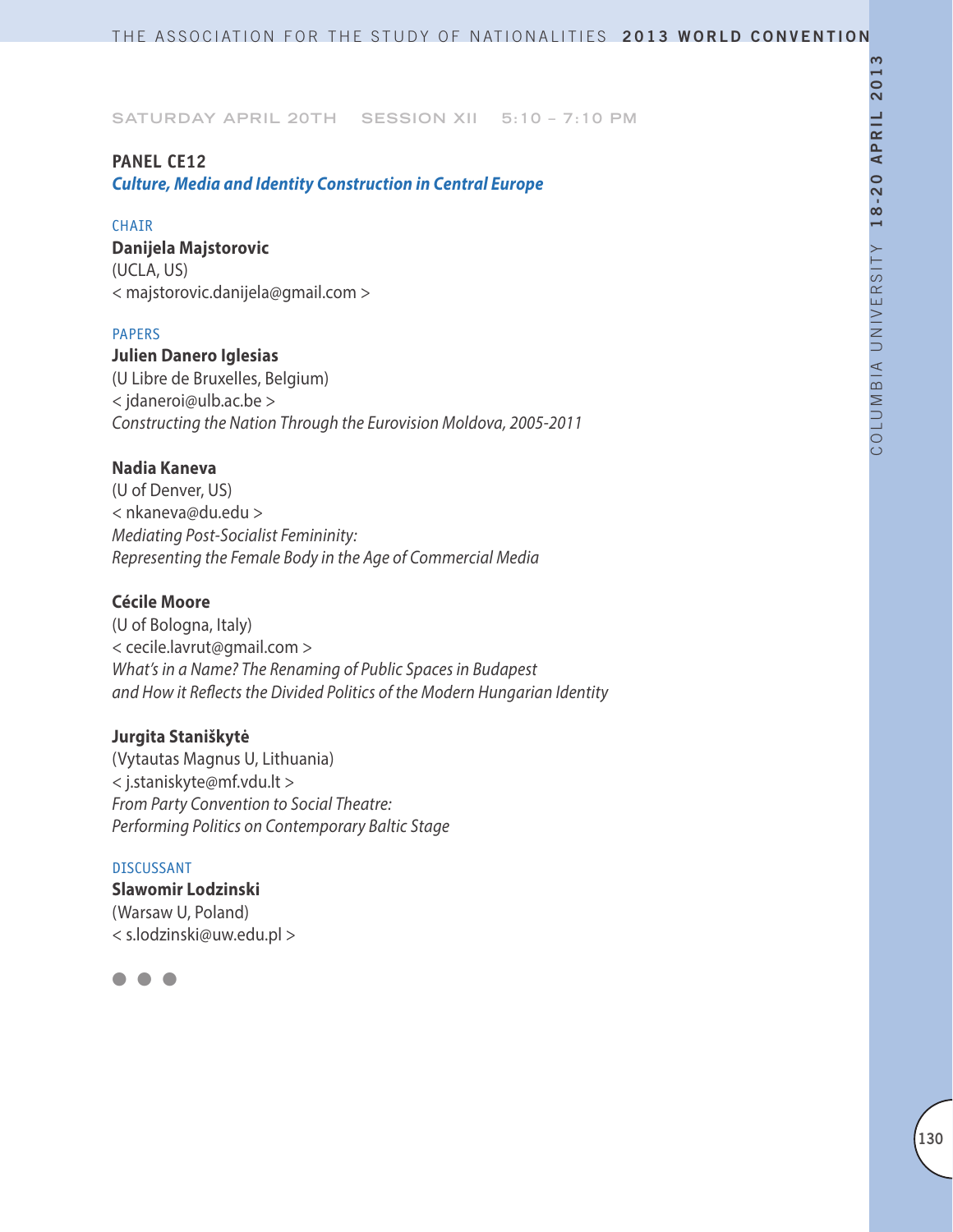### **PANEL EU2**

*Post-Conflict Reconstruction in Tajikistan*

### **CHAIR**

**Morgan Liu** (Ohio State U, US) < liu.737@osu.edu >

### PAPERS

**Hélène Thibault** (U of Ottawa, Canada) < hthib097@uottawa.ca > *Managing Religious Uniformity in Tajikistan*

# **Damon Lynch**

(U of Minnesota, US) < lynch355@umn.edu > *Greed, Lust, War and Peace: The 2012 Battle for Khorog, Tajikistan*

### **Shakhnoza Nozimova**

(George Mason U, US) < nazimovas@gmail.com > *Divergent International Reactions to Conflict Management in Tajikistan: Rasht 2010 and Khorog 2012*

### **Jonathan Zartman**

(Air University, US) < jkzartman@yahoo.com > *Searching for the Man of Peace: Traditional, Cultural, Islamic Mediation*

### DISCUSSANT

**Olivier Ferrando** (IFEAC, Bishkek, Kyrgyzstan) < olivierferrando@gmail.com >

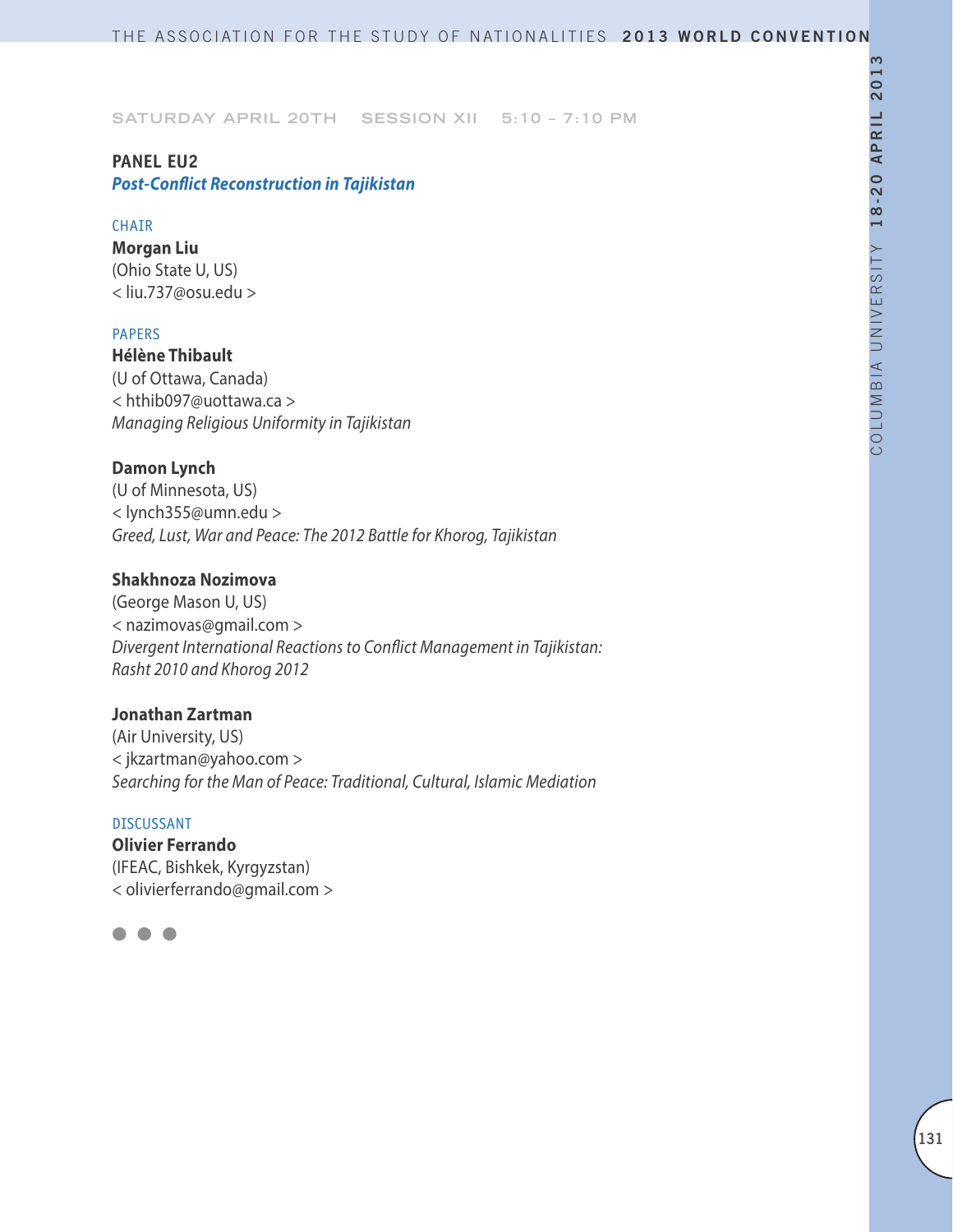### **PANEL EU5**

*Building States and Regimes in Comparative Perspective*

### CHAIR

**Leslie Hough** (Yale U, US) < leslie.hough@yale.edu >

### PAPERS

### **Boris Barkanov**

(Harvard U, US) < bvbarkanov@mail.wvu.edu > *Varieties of Statehood: Changes in Russia's Natural Gas Relations with Turkmenistan since 1992*

# **Adrien Fauve**

(SciencesPo, Paris, France) < adrien.fauve@gmail.com > *The Marketing State: Global Nation-Branding that Occults Authoritarian Rule — The Case of Kazakhstan*

# **Assel Rustemova**

(Gediz U, Turkey) < asselek@yahoo.com > *Between Distribution and Procedure: Why Islamist Groups Come After the Fall of Authoritarian Rulers*

### **Dina Sharipova**

(Indiana U, US) < disharip@indiana.edu > *"From the Client's Point (s) of View": Healthcare Provision in post-Soviet Kazakhstan*

#### DISCUSSANT

**Fred Cocozzelli** (St. John's U, US) < cocozzef@stjohns.edu >

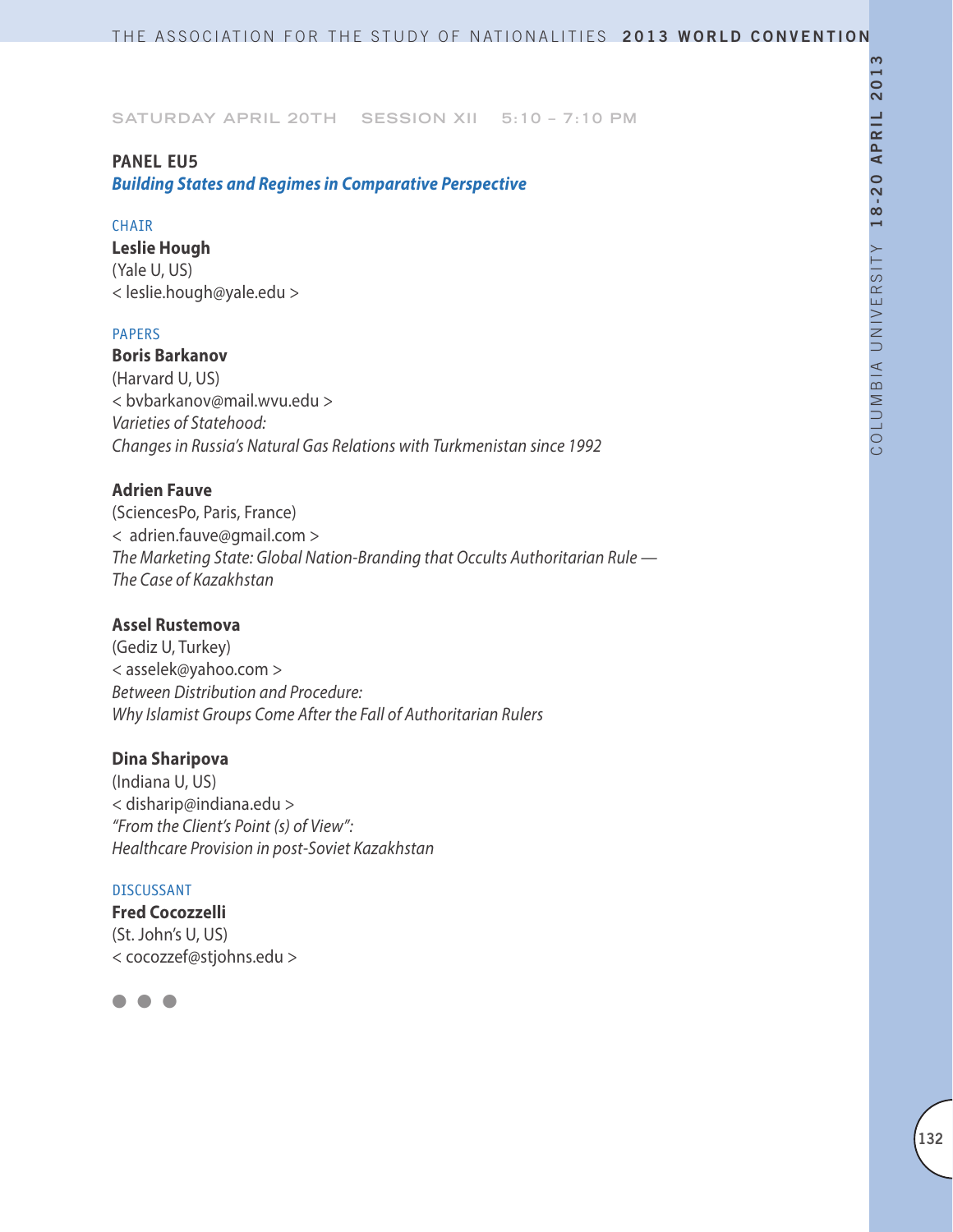# **PANEL R10**  *Identity in Tsarist Russia*

#### CHAIR

**Julia Fein** (Rutgers U, US) < jfein@history.rutgers.edu >

### PAPERS

**Ilkka Liikanen** (U of Eastern Finland, Finland) < ilkka.liikanen@uef.fi > *Finland in the Peace Treaties between Russia and Sweden 1323-1809: Nationality, State and Territoriality in the Shaping of Borders of Finland*

# **Philippa Hetherington**

(Harvard U, US) < phether@fas.harvard.edu > *Smuggled from the Pale: "Illegal" Emigration from the Russian Empire and the Russian Jewish Philanthropic Response, 1881-1917*

### **James Meyer**

(Montana State U, US) < james.meyer7@montana.edu > *Mass Politics, Muslim Communities, and the Russian Revolution of 1905*

### **Anne Vithayathil**

(Indiana U, US) < anjvitha@indiana.edu > *Pandemics and Paranoia: The Challenges of State Medicine in the Russian Empire, 1892-1910*

#### DISCUSSANT

**Susan Smith-Peter** (College of Staten Island/CUNY, US) < Susan.SmithPeter@csi.cuny.edu >

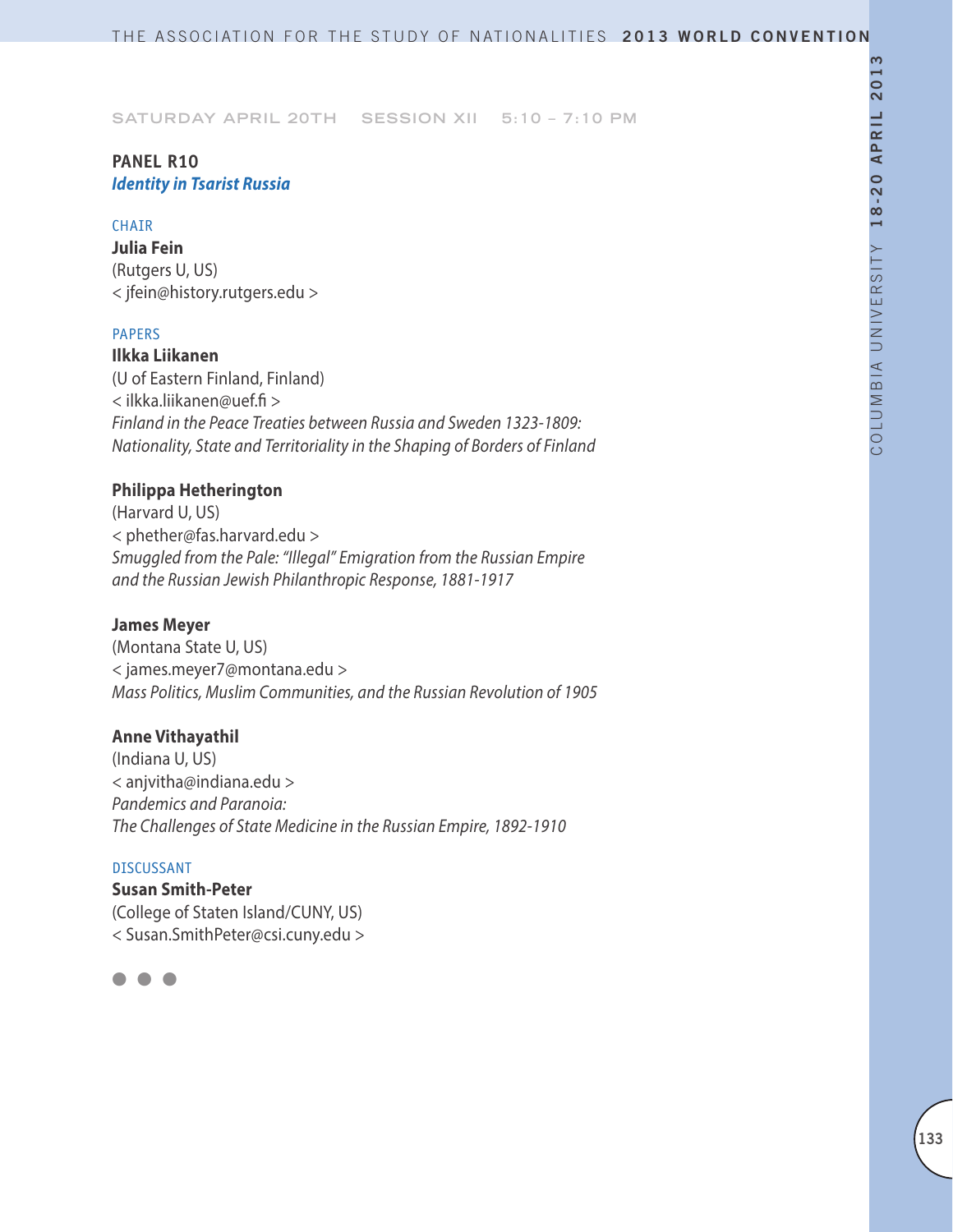### **PANEL TK2**

*Renegotiating Cultural Sites, Memory, and Multiculturalism in Eastern Europe and Mediterranean*

# CHAIR

**TBA**

### PAPERS

**Aslı Iğsız**  (NYU, US) < asli.igsiz@nyu.edu > *Palimpsests of "Multiculturalism": The Greco-Turkish Compulsory Religious Minority Exchange Museum in Istanbul* 

# **Elektra Kostopoulou**

(NYU, US) < ek1819@nyu.edu > *From Mosque to Mosque: Past and Present Images of Islamic Space in Greece*

### **Olga Linkiewicz**

(NYU, US) < opl209@nyu.edu > *Eastern European Towns in the Context of Networking Memory Research*

#### DISCUSSANT

**Tarik Cyril Amar**  (Columbia U, US) < tca2109@columbia.edu >

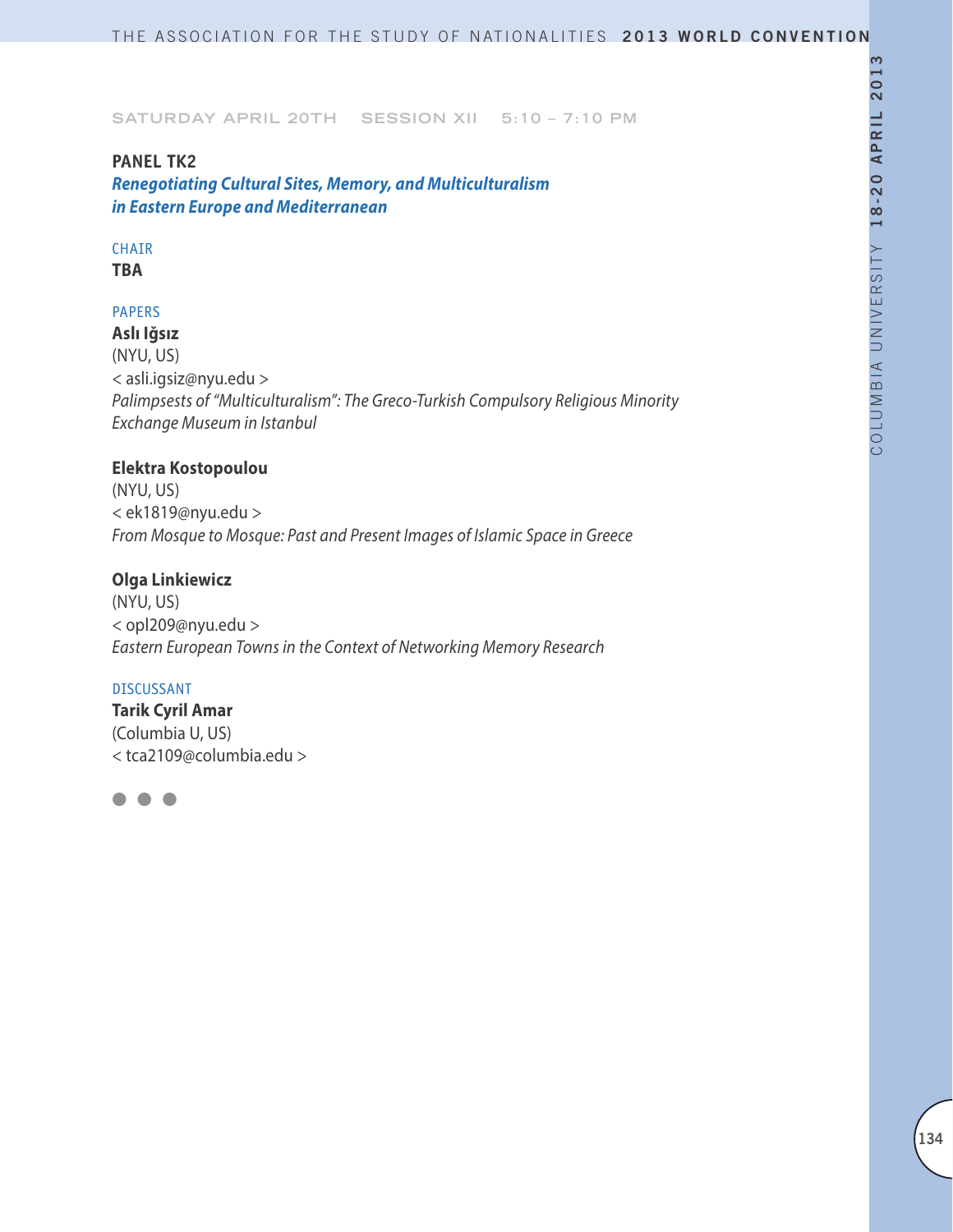# **PANEL U2** *Researching the Holodomor*

# CHAIR

**TBA**

# PAPERS

**Oleh Wolowyna** (U of North Carolina, Chapel Hill, US) < olehw@aol.com > **Nataliia Levchuk** (Institute for Demography, Kyïv, Ukraine) < levchuk.nata@gmail.com > *Urban-Rural Dynamics of the 1932-193 Famine Losses in Ukraine*

# **Joseph Livesey**

(NYU, US) < jfl322@nyu.edu > *Stalinist Humanitarianism: State Practices in the Soviet Countryside during the Famine in Ukraine, 1932-1933*

# **Monica Eppinger**

(Saint-Louis U, US) < monica.eppinger@aya.yale.edu > *Ukrainskyi Khlib: Holodomor, Grain Confiscation, and the Contemporary Ukrainian State*

# **Yaroslav Bilinsky**

(U of Delaware, US) < yby@udel.edu > *Two Monuments in Washington: The Politics Behind the Shevchenko and Holodomor Monuments*

### DISCUSSANTS

**David Marples** (U of Alberta, Canada) < drmarples@gmail.com >

**Myron Stachiw** (UMass Amherst, US) < myron.stachiw@gmail.com >

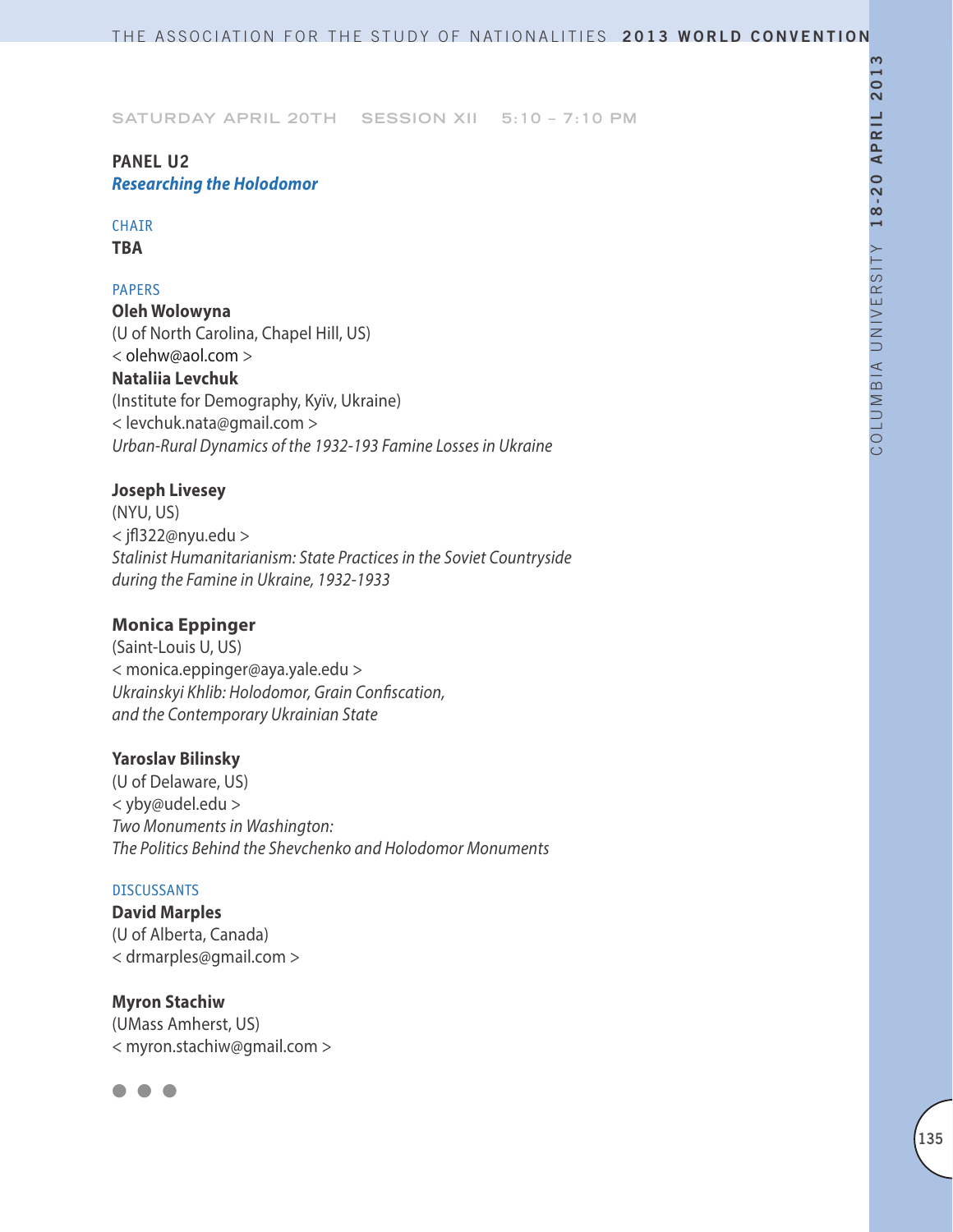**PANEL BO3** *Book Panel on Harris Mylonas'* **The Politics of Nation-Building: Making Co-Nationals, Refugees, and Minorities**  *(Cambridge University Press, 2012)*

#### CHAIR

**Fotini Christia** (MIT, US) < cfotini@mit.edu >

### PARTICIPANTS

**Yoshiko Herrera** (U of Wisconsin, US) < yherrera@wisc.edu >

### **Charles King**

(Georgetown U, US) < kingch@georgetown.edu >

# **Andreas Wimmer**

(Princeton U, US) < awimmer@princeton.edu >

### **Harris Mylonas**

(George Washington U, US) < mylonas@gwu.edu >

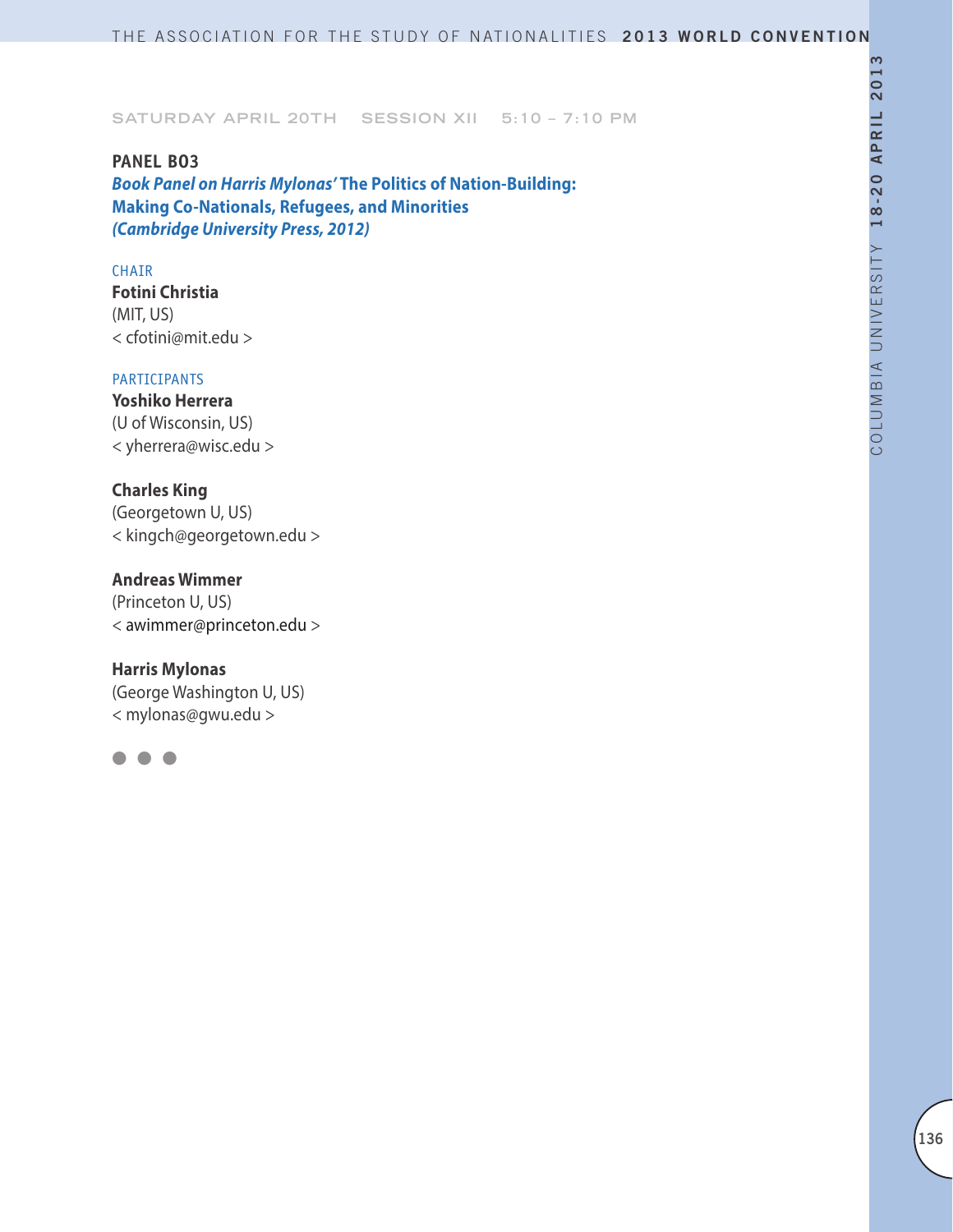### **PANEL BO14**

*Book Panel on Kimberly Marten's* **Warlords: Strong-arm Brokers in Weak States** *(Cornell University Press, 2012)*

# CHAIR

**Peter Rutland**  (Wesleyan U, US) < prutland@wesleyan.edu >

#### PARTICIPANTS

**Jesse R. Driscoll** (U of California San Diego, US) < jdriscoll@ucsd.edu >

### **Austin Long**

(SIPA, Columbia U, US) < al2866@columbia.edu >

# **Dipali Mukhopadhyay**

(SIPA, Columbia U, US) < dm2917@columbia.edu >

### **Kimberly Marten**

(Columbia U, US) < km2225@columbia.edu >

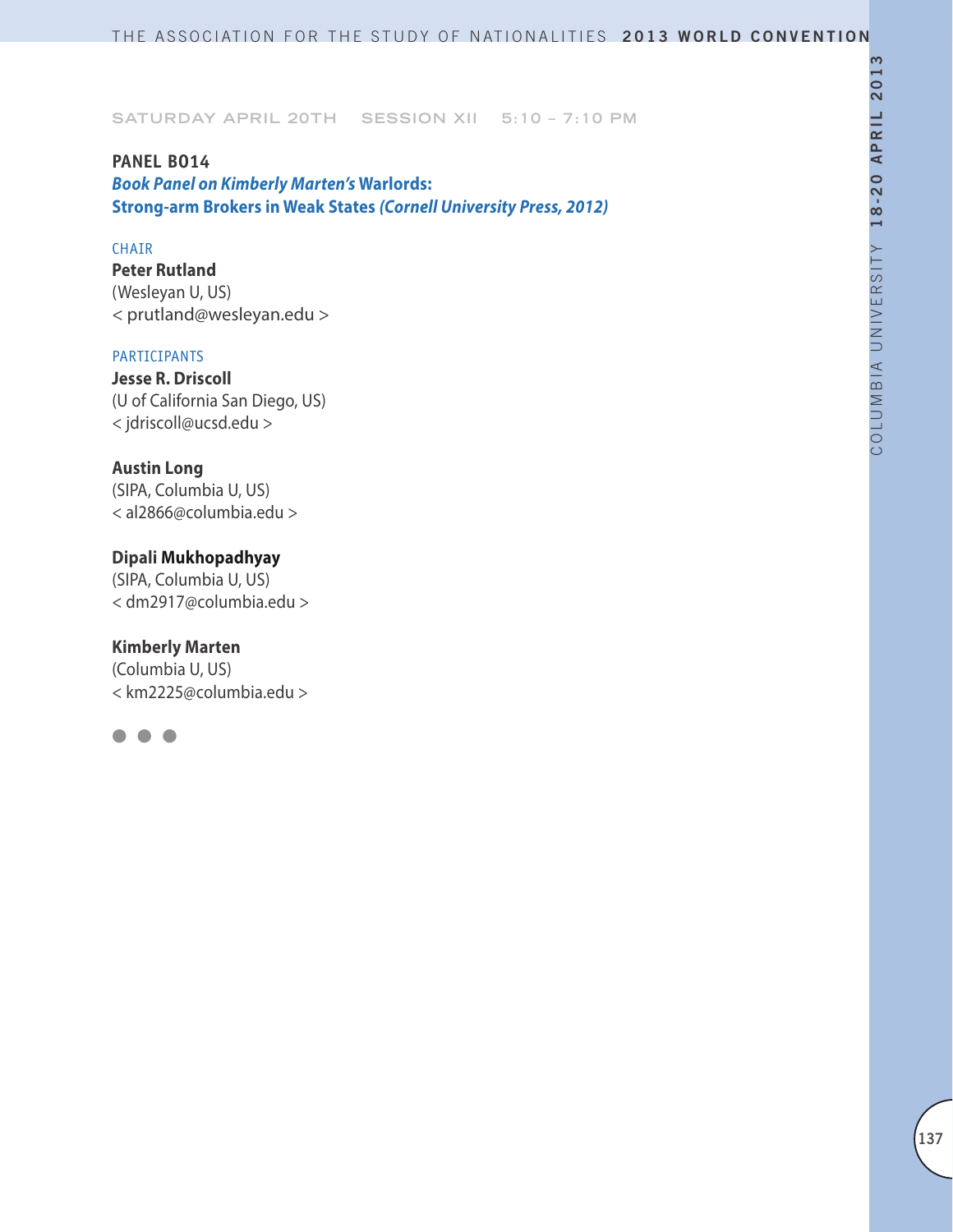# **PANEL N4** *Nation Building*

### CHAIR

**David Siroky** (Arizona State U, US) < david.siroky@asu.edu >

# PAPERS

**Tatiana Neumann** (Yale U, US) < tatiana.neumann@yale.edu > *Embracing Conceptual Confusion in the Study of Nationalism*

# **Yu Sasaki**

(U of Washington, US) < ys253@uw.edu > *Is the State Necessary for Nations? A Comparative Analysis of the State's Role*

# **Sayaka Chatani**

(Columbia U, US) < sc2049@columbia.edu > *Youth Mobilization in the Japanese Nation-Empire: Towards a Social Theory of Nationalism*

# **Youyi Zhang**

(George Washington U, US) < zhangyouyidan@gmail.com > *Reconciliation with Resentment: Anti-Unification Nationalism in Divided Nations*

### DISCUSSANT

**Scott Weiner** (George Washington U, US) < sweiner@gwu.edu >

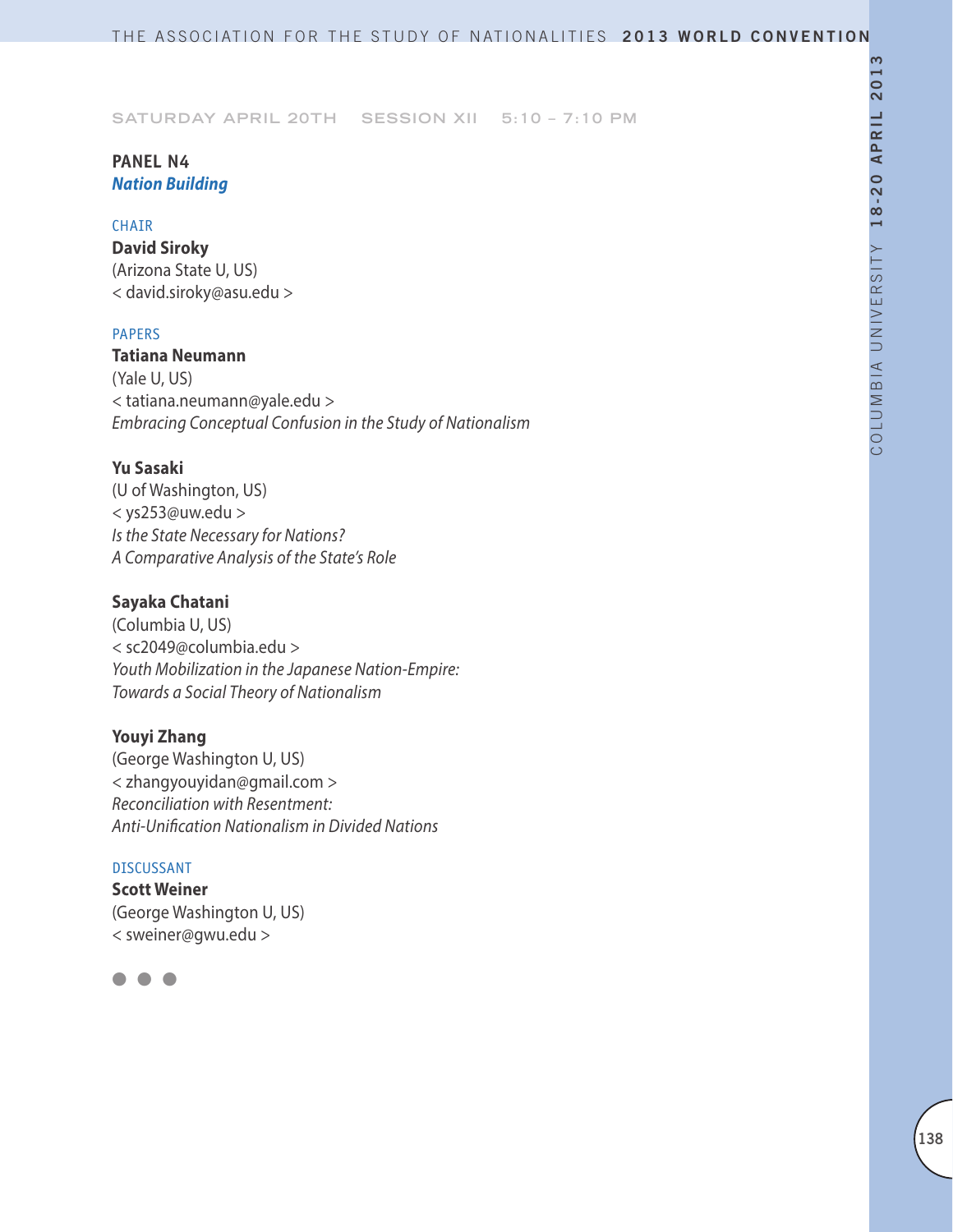# **PANEL TH2**

*Youth and Politics in Post-Communist States (Roundtable)*

### CHAIR

**Valerie Sperling** (Clark U, US) < vsperling@clarku.edu >

### PRESENTATIONS

**Olena Nikolayenko** (Fordham U, US) < onikolayenko@fordham.edu > *Conceptualizing the Definition of Youth in Eurasia*

# **Nadia Diuk**

(National Endowment for Democracy, US) < nadia@ned.org > *The Next Generation in Russia, Ukraine, and Azerbaijan*

# **Emily S. Channell**

(CUNY, US) < EChannell@gc.cuny.edu > *Postsocialist Youth in Ukraine*

# **Robyn Angley**

(Harvard U, US) < rangley@fas.harvard.edu > *Youth Activism and Georgian Political Change, 2001-2012*

### DISCUSSANT

**Bohdan Pechenyak** (Independent Researcher, US) < znak25@gmail.com >